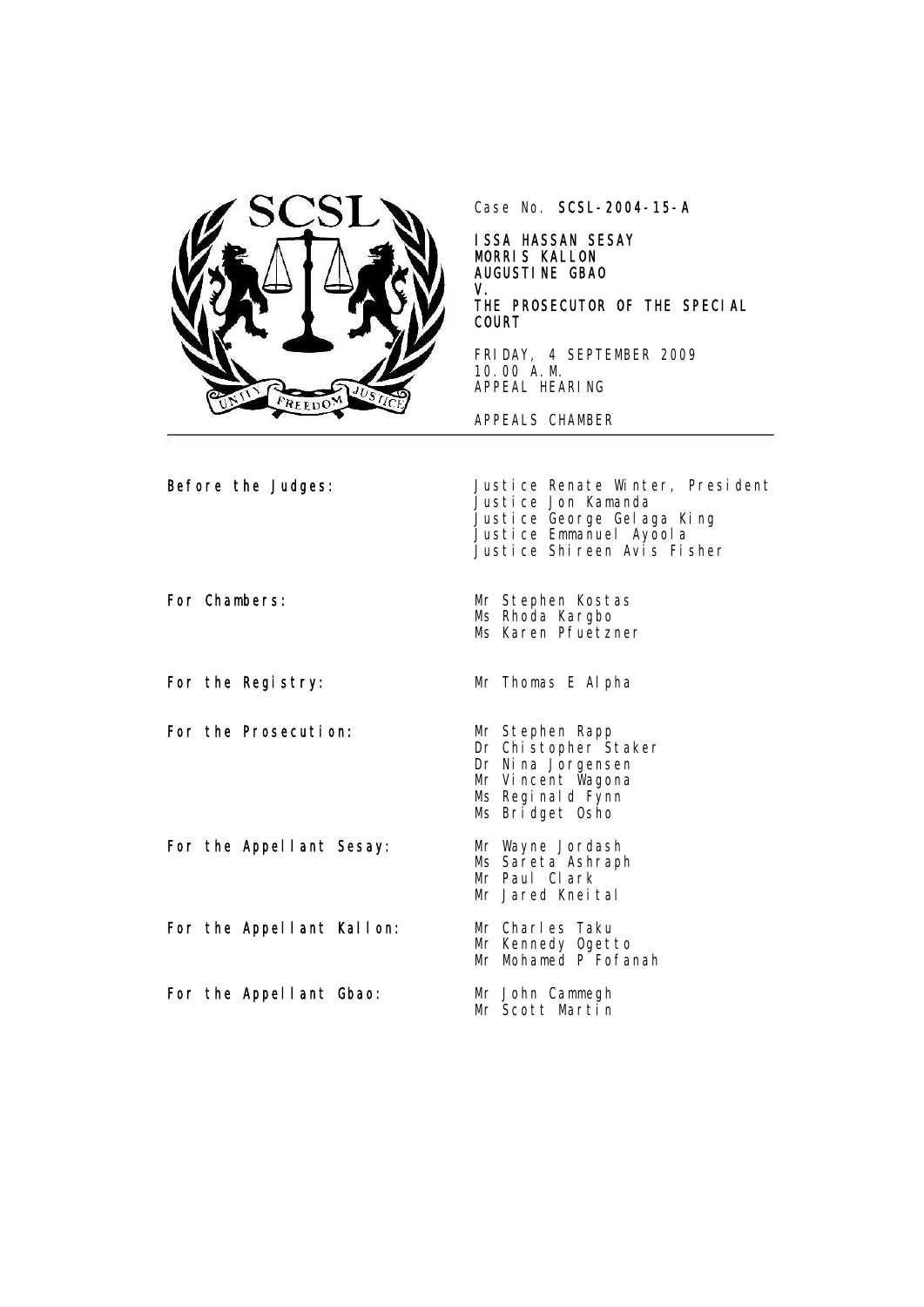1 2 3 4 5 6 7 8 9 10 11 12 13 14 15 16 17 18 19 20 21 22 23 24 25 26 27 28 Friday, 4 September 2009 [Open session] [The appellants present] [Upon commencing at 10.10 a.m.] JUSTICE WINTER: Good morning, once again. We begin our final day of oral submissions in this case. Okay. Are there any other changes to the appearances that should be noted for the record? As far as I can see. MR RAPP: Mr Rashid Dumbuya, one of our interns has joined us, your Honour. JUSTICE WINTER: Thank you very much. I am very grateful to the parties that we could, really, in this very touch schedule stick to our time limits and I do hope that this will continue this way today as well. Okay, then I would like to give the floor now for one and a half hours to the Prosecution. MR STAKER: May it please the Chamber. The Prosecution is presenting three grounds of appeal against the trial judgment. I will be presenting argument first on the first and third grounds and Dr Jorgensen will then deal with the second ground. I won't occupy the Appeals Chamber with the standards of review on appeal which are dealt with in chapter 1 of our appeal brief. We've dealt with those at length in our response to the Defence appeal. We submit, for the reasons that we've given, that the standards of review are met in relation to the three Prosecution grounds. We don't for a minute suggest that the same rigorous standards do not apply to us. In relation to all three grounds, we, again, rely fully on

29 the arguments set out in our appeal brief, which are often quite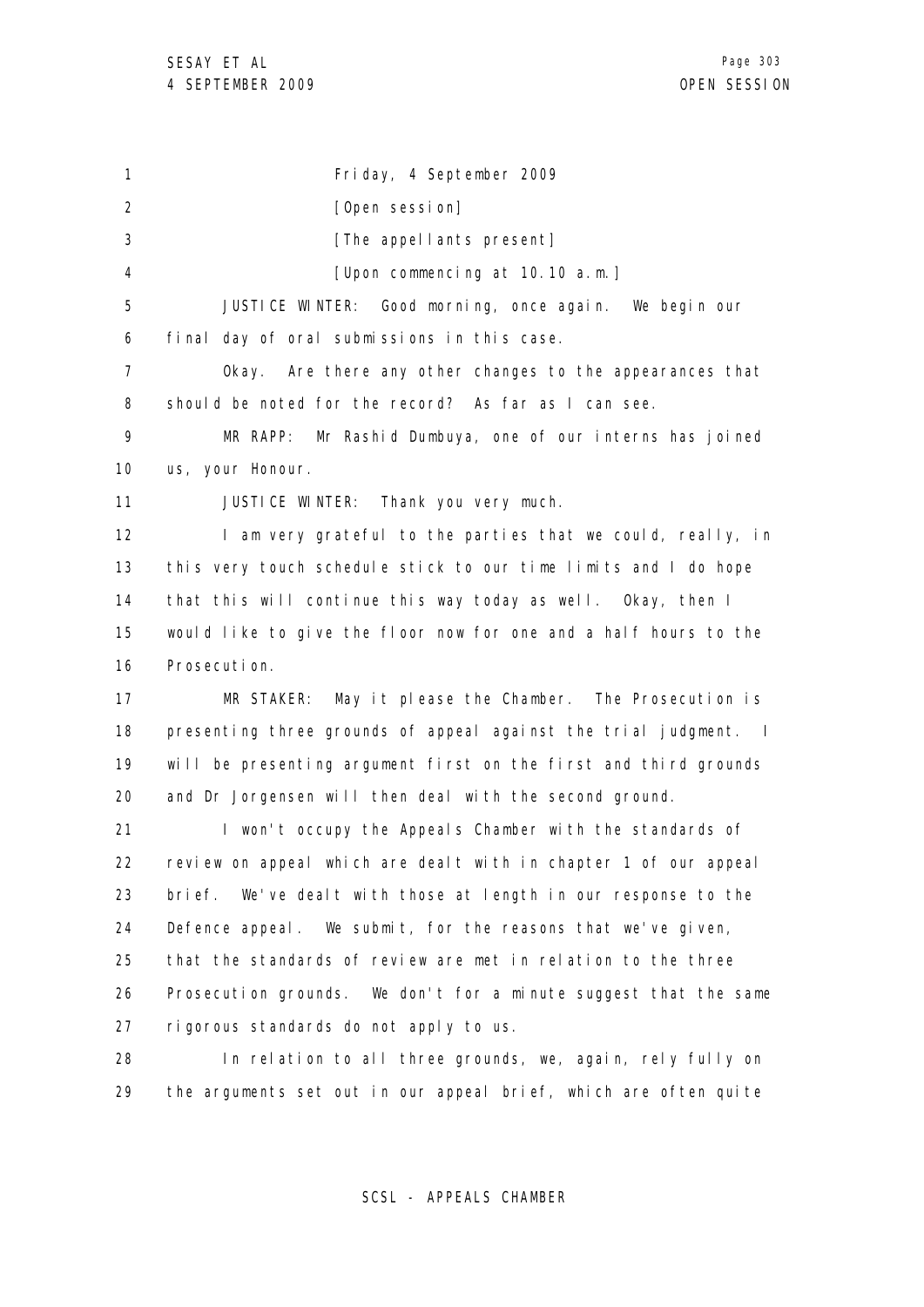1 2 3 4 5 detailed, a level of detail that we couldn't possibly go into in oral argument. Again, I'm only touching on the main points. The first Prosecution ground of appeal relates to the Trial Chamber's finding that the joint criminal enterprise between leading members of the AFRC and members of the RUF ceased to

6 7 8 9 10 11 12 exist some time in the end of April 1998. The Prosecution case, as pleaded in the indictment, was that the joint criminal enterprise spanned the entire indictment period. That was limited to a degree in the final trial brief where the period was limited to 25 May 1997 until January 2000, which was the time period found by this Appeals Chamber to be applicable to the AFRC indictment. I refer to the AFRC appeal judgment, paragraph 84.

13 14 15 16 17 18 19 20 21 22 23 24 25 26 Our contention is that the Trial Chamber's ultimate finding, that the joint criminal enterprise came to an end in 1998, constitutes an error of law and/or fact. We say that, on the evidence and the findings of the Trial Chamber as a whole, the only conclusion open to any reasonable trier of fact is that the joint criminal enterprise continued in existence at least until the end of February 1999. I say the only reasonable conclusion on the evidence and the findings of the Trial Chamber. Of course, when deciding whether a conclusion - an ultimate conclusion of the Trial Chamber is reasonable, it's necessary to take account, from the appellate point of view, not just the evidence in the case but the intermediate findings of fact that the Trial Chamber made in the course of its reasoning to the extent that they themselves are not overturned on appeal.

27 28 29 The effect of this ground of appeal, if upheld, that the joint criminal enterprise extended at least until February 1999, means that a number of other crimes that were found by the Trial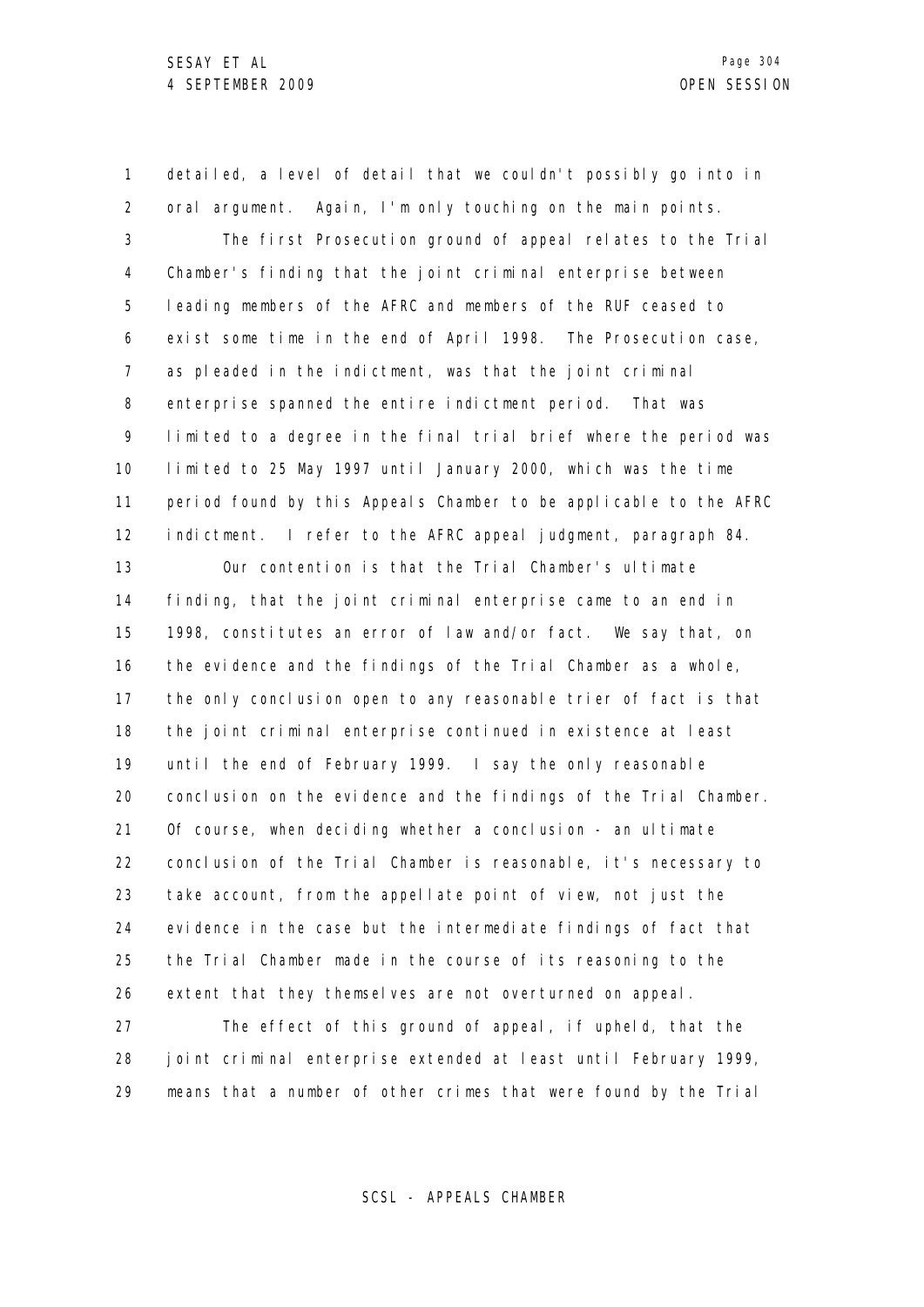1 2 3 Chamber to have been committed would have fallen within the joint criminal enterprise and that the accused would therefore also be responsible for those additional crimes.

4 5 6 7 8 9 10 11 12 The crimes in question are dealt with in the Prosecution appeal brief paragraphs 2.170 to 2.179. We have conceded that, in relation to some of these crimes, it may be impracticable to get to the point where additional convictions could be entered. For instance, in relation to districts such as Bombali or Port Loko where crime-base findings were in fact not made by the Trial Chamber. But the additional crimes which we say should be added to the disposition of the judgment are set out in paragraph 2.180 of the Prosecution appeal brief.

13 14 15 16 17 18 The Trial Chamber found - I'm turning now to the findings of the Trial Chamber - that the joint criminal enterprise came into existence soon after the May 1997 coup and the establishment of the joint AFRC/RUF junta. The participants in the joint criminal enterprise were found to include the three accused and other senior members of the RUF and AFRC.

19 20 21 22 23 24 25 26 The crimes charged in counts 1 to 14 were found to be within the joint criminal enterprise. However, the Trial Chamber found that in late April 1998 there was a rift - rift was the word they used - between the AFRC and RUF such that the common purpose between the AFRC participants in the joint criminal enterprise and the RUF participants ceased to exist. The nature of this supposed rift is set out in paragraphs 2073 to 2076 of the trial judgment.

27 28 29 As a consequence, it was held that after April 1998, no responsibility could be imputed to the three accused on the basis of JCE liability for criminal acts committed by fighters either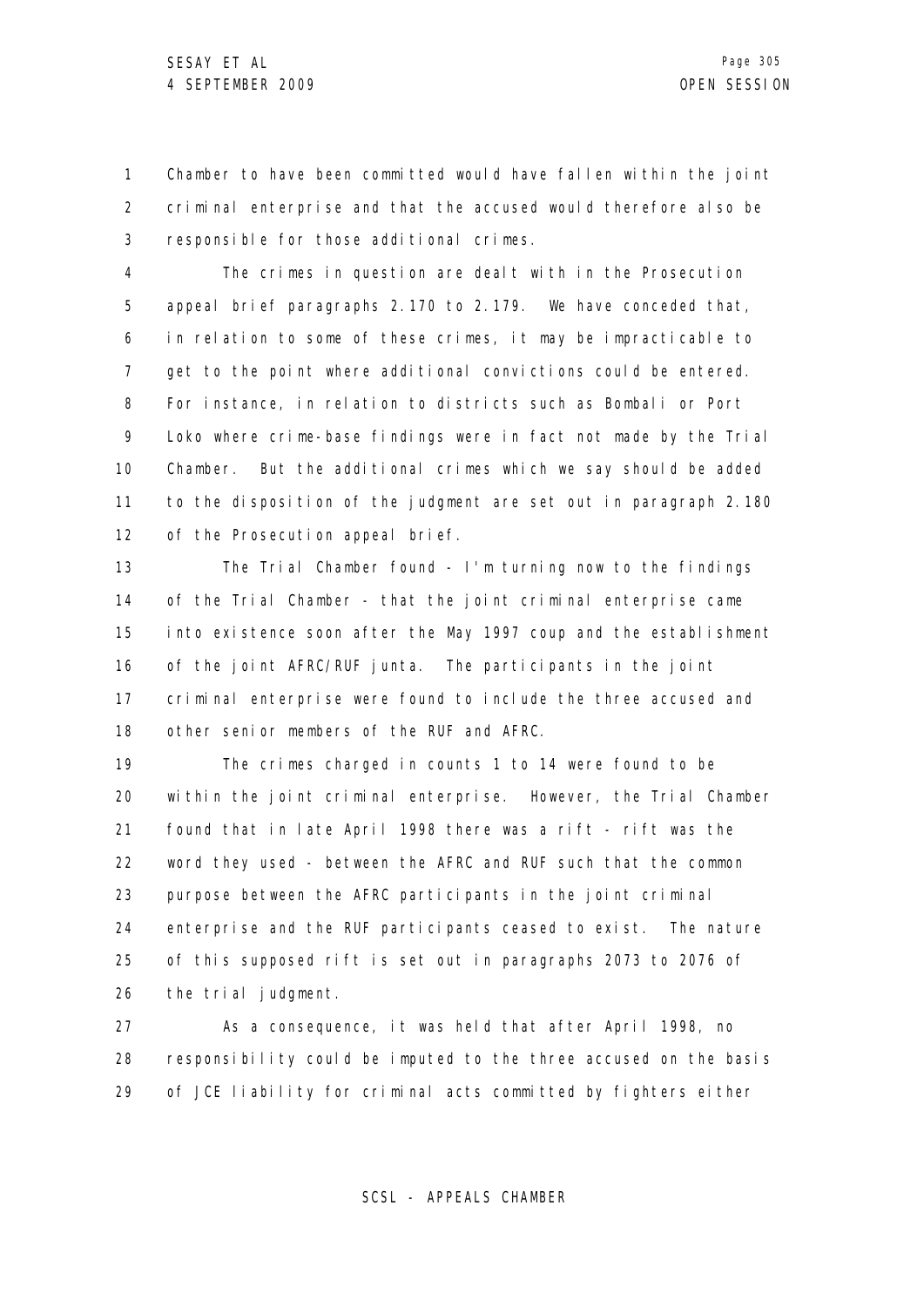1 2 3 4 5 6 7 8 of the AFRC or the RUF. A reason for this was that the Trial Chamber refused to consider whether there was a separate joint criminal enterprise confined to the RUF only after this rift occurred. And the Prosecution doesn't seek to appeal against the Trial Chamber's disinclination to follow that line of inquiry. Our ground of appeal relates only to the continuation of the joint AFRC/RUF joint criminal enterprise as pleaded in the indictment.

9 10 11 12 13 14 15 16 17 18 The Trial Chamber's findings as to the formation, membership, purpose, continuation and ending of the joint criminal enterprise are set out in paragraphs 2.12 to 2.25 of our appeal brief. What we submit is particularly significant in this respect is the finding that this joint joint criminal enterprise - joint between the AFRC and the RUF - survived even the February 1998 ECOMOG intervention. After the intervention, the junta had been ousted from Freetown. As the Trial Chamber found in paragraphs 2067 to 2072, the junta was no longer in power, it was unable to use governmental or administrative authority.

19 20 21 22 23 24 In paragraph 2069, it was said that a drastic strategic change was required. But despite this, it found that, effectively, the same participants continued in the same joint criminal enterprise to achieve the same objectives by the same means. This finding is found in paragraphs 2073 to 2081 and especially paragraph 2070.

25 26 27 28 29 At paragraphs 2077 to 2081, the Trial Chamber also found that the three accused in this case were part of the plurality forming that continuing joint criminal enterprise. I note that at paragraph 2081, on one reading, at least, even Judge Boutet accepts that the accused Gbao was part of that plurality although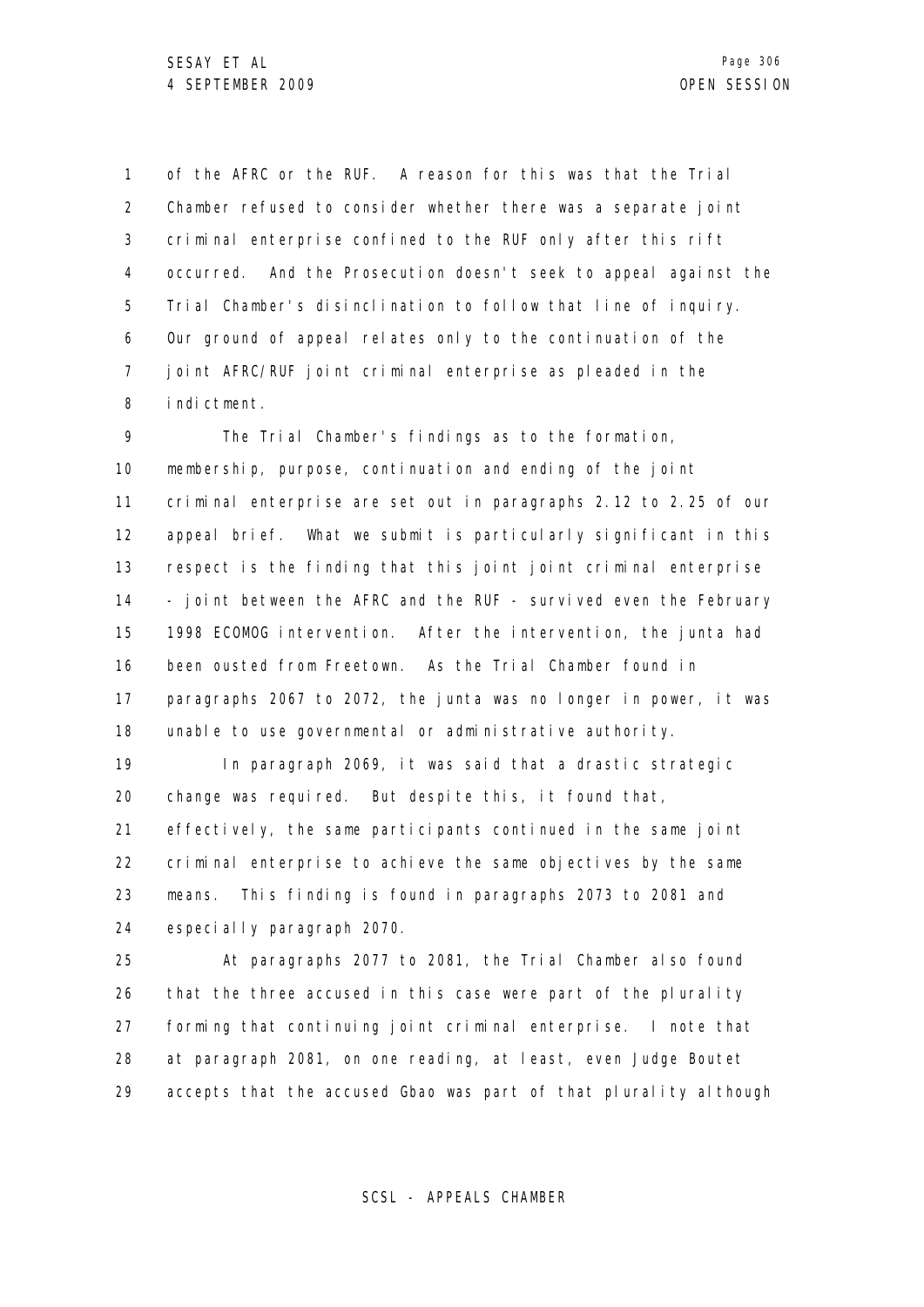1 2 3 4 5 he dissented and found that he was not a participant. On one reading, Gbao was part of the plurality but didn't participate. But at paragraphs 2082 to 2110, the three accused in this case were found liable on the basis of joint criminal enterprise in this period after the ECOMOG intervention in May 1998.

6 7 8 9 10 11 12 13 14 But it then proceeded to make its findings in relation to this rift. This is found in paragraphs 817 to 820 and 2073 to 2076 of the trial judgment. The Trial Chamber found that after this rift the AFRC had its own separate plan to reinstate the army. However, in our submission, there is no suggestion in the trial judgment that either group abandoned the purpose of taking power and control over the territory of Sierra Leone. After April 1998, that was still the intention of the AFRC, and after April 1998, that was still the intention of the RUF.

15 16 17 18 19 20 21 22 23 24 We say further that after the end of May 1998, on all of the evidence and the findings of the Trial Chamber in the case, the AFRC had not abandoned the purpose of committing crimes in order to achieve that objective, and on the evidence and all of the findings in the case, nor had the RUF abandoned the intention of committing crimes in order to achieve that objective. So, effectively, what the Trial Chamber's finding meant was that there were now two separate JCEs. The AFRC was pursuing its, and separately and independently, the RUF was pursuing its own separate joint criminal enterprise.

25 26 27 28 29 So, thus, although we had this single joint joint criminal enterprise, as I put it, that survived even the ECOMOG intervention, and although both groups continued with the same objective by the same means thereafter, somehow the Trial Chamber found that there was a rift in April 1998 that led to a parting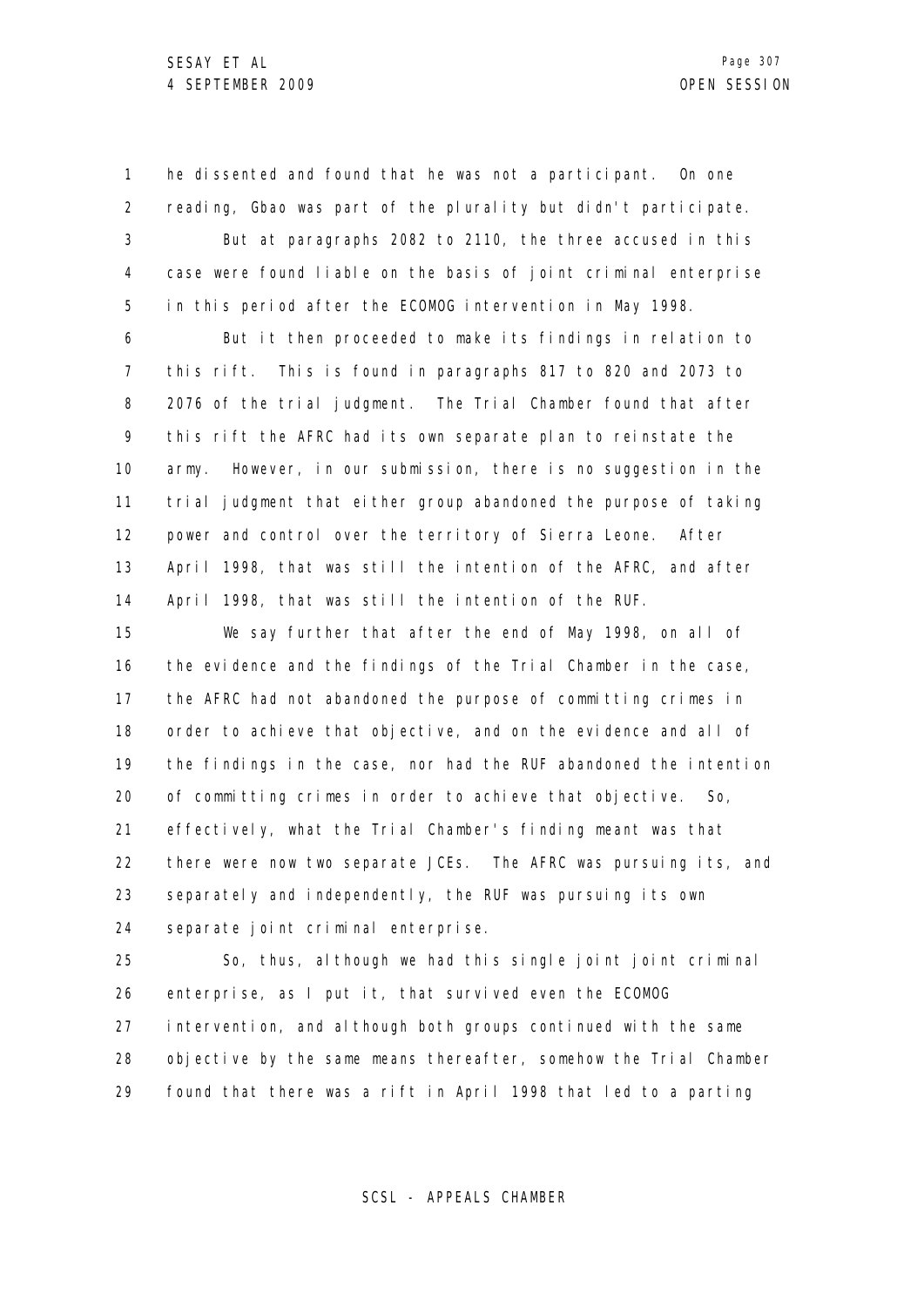1 of the ways of members of these two groups.

2 3 4 5 Now, we set out in our appeal brief what we say are the main categories of errors committed by the Trial Chamber in reaching that conclusion. Again, in the limited time, I will summarise what these are.

6 7 8 9 10 11 12 13 14 The first is dealt with in paragraphs 2.42 to 2.62 and 2.63 to 2.86 of the Prosecution appeal brief. These paragraphs relate to the findings of the Trial Chamber on the evidence before it establishing that after April 1998, regular contact continued between the AFRC and RUF commanders, that fighters belonging to both groups were intermingled, that military operations were carried out together and that AFRC commanders, up to the highest ranks, such as Gullit, took advice and orders from the RUF high command, particularly during the 1999 Freetown invasion.

15 16 17 18 19 The Trial Chamber's finding show that even after the mistreatment of Koroma and Gullit in Buedu and the execution by Kallon of two AFRC fighters in Kono, Gullit and the AFRC troops participated in the joint AFRC/RUF mission to attack Sewafe Bridge sometime in late April 1998.

20 21 22 23 It is submitted that it's unreasonable to conclude that Gullit and the AFRC would have participated with the RUF in the Sewafe Bridge attack if it was events prior to that attack which were found to have caused the rift.

24 25 26 27 28 29 According to the Trial Chamber's findings, following Gullit's departure from Kono, he later resumed and maintained communication with the RUF except for the period when his radio operator was captured and he lacked the microphone and despite SAJ Musa's orders to the contrary. The evidence was, SAJ Musa instructed him not to be in communication with the RUF. In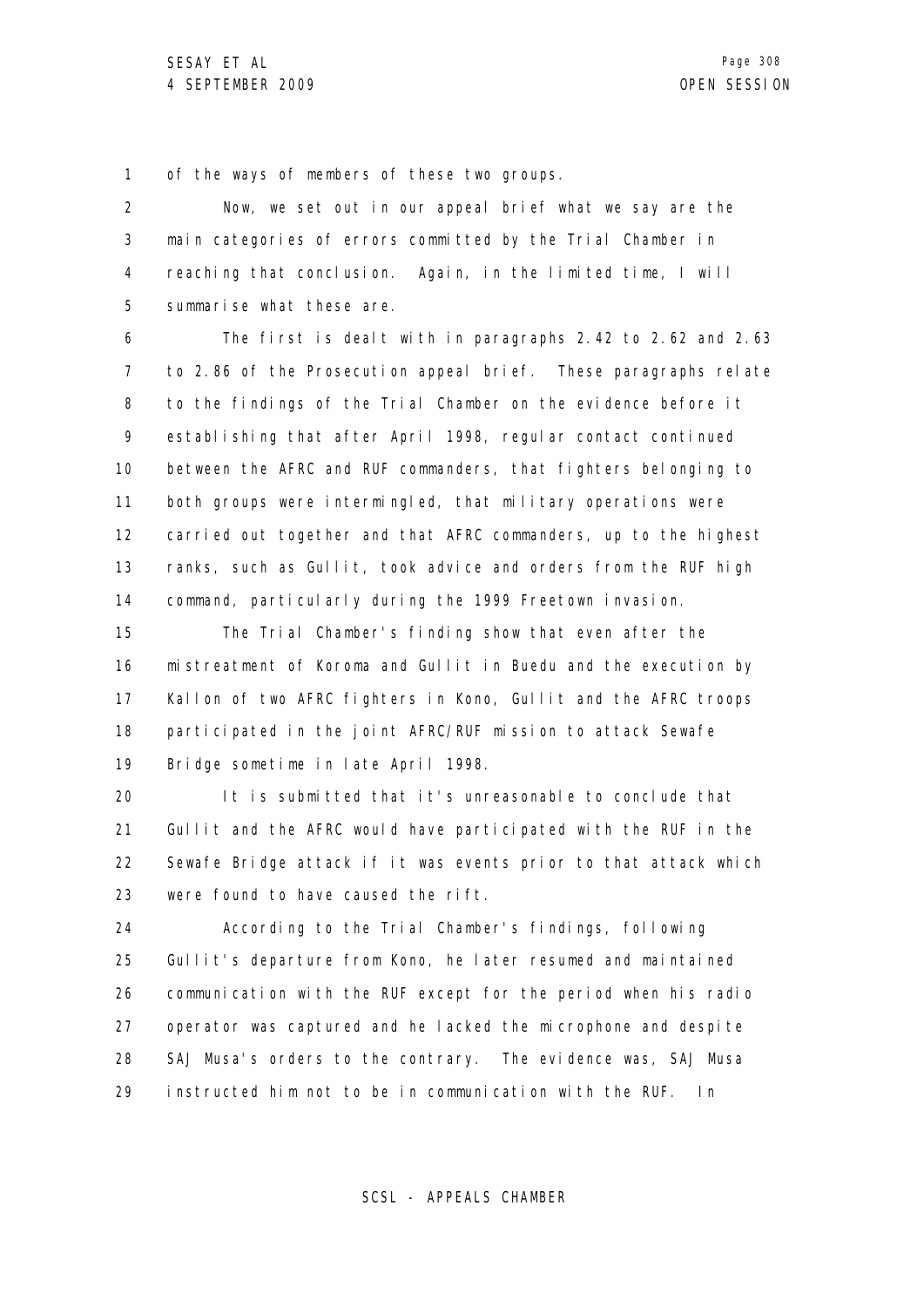1 2 3 4 5 defiance of that order, he was. And once the logistical problem had ended, the problem of having no microphone, Gullit again spoke to Sesay and Kallon. He explained to Bockarie his non-communication being for logistical reasons, and Bockarie spoke of the RUF and SLA as being brothers.

6 7 8 9 10 11 The fact, we say, that this period of non-communication was a period of inability to communicate and the fact that communication occurred once again when this became possible makes it unreasonable to conclude that the period of non-communication in any way signalled that the joint criminal enterprise had ended.

12 13 14 15 16 17 18 19 20 21 The Trial Chamber found that in August 1998, after the failure of the attempted recapture of Koidu from ECOMOG in an attack led by Superman and code named the Fitti-Fatta mission, Superman, with a contingent of RUF fighters, joined SAJ Musa in Koinadugu District. The Prosecution submits that for the reasons given in paragraphs 2.53 and 2.54 of the Prosecution appeal brief, the only reasonable conclusion is that Superman continued to work in concert with SAJ Musa and the RUF high command during which time SAJ Musa also worked in concert with the RUF high command.

22 23 24 25 26 27 28 29 The Trial Chamber found that a joint training base was established at Koinadugu. The Trial Chamber found that in the first week of December 1998, Bockarie convened a strategic meeting at Buedu attended by senior members of the RUF and that coordinated planning between Superman and Sesay ensued. And on 24 December 1998, Superman and his fighters joined with Sesay in a combined successful attack on Makeni commanded by Sesay. The Trial Chamber found that following SAJ Musa's death on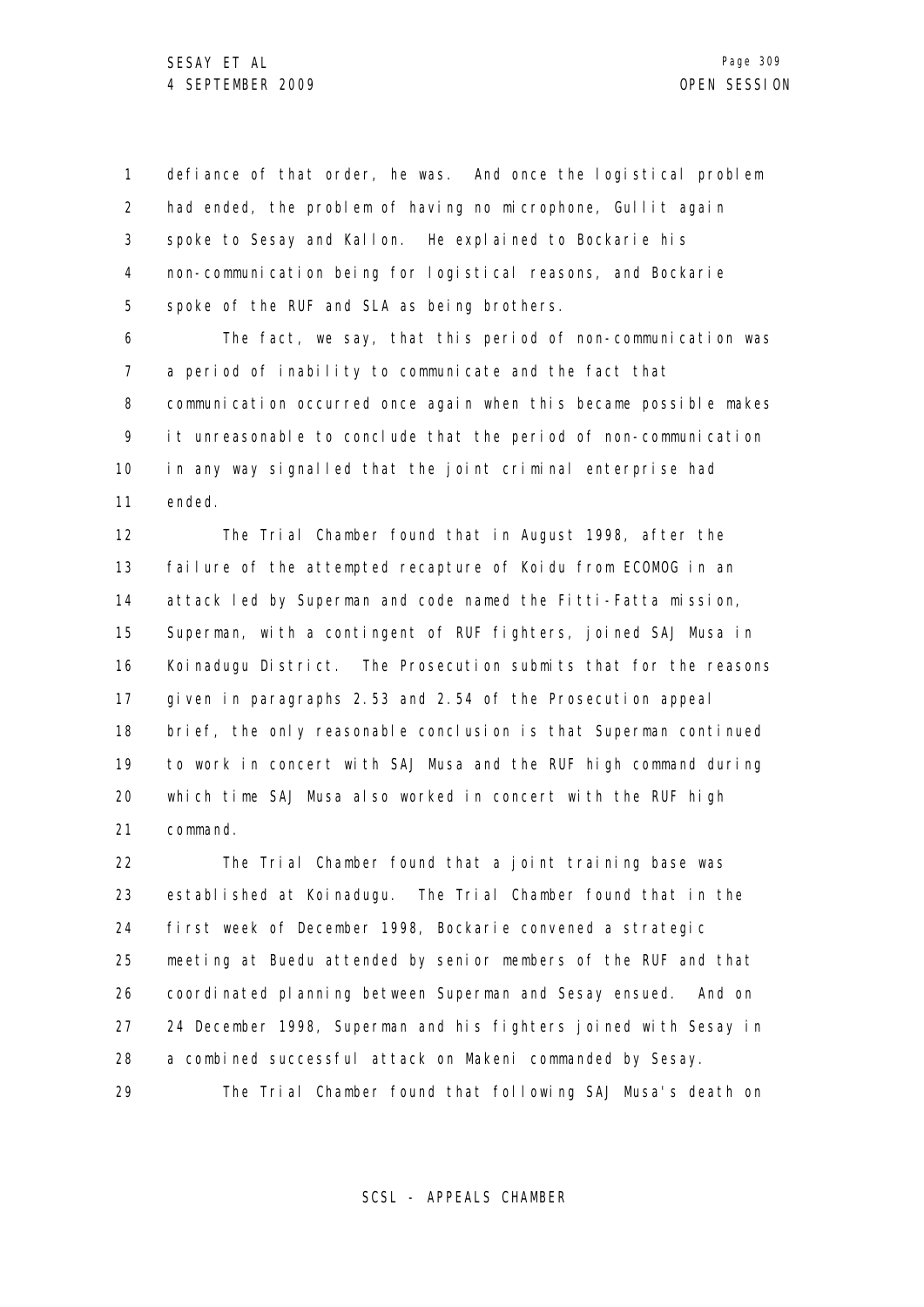1 2 3 4 5 6 7 8 9 10 11 12 23 December 1998, Gullit contacted Bockarie to request reinforcement for the attack on Freetown. The Trial Chamber found that Bockarie did order the reinforcement but the timing of the order could not be established with certainty. The Trial Chamber found that Bockarie ordered Sesay to deploy RUF Rambo to assist Superman in Lunsar to secure the Lungi axis towards Freetown. A group of RUF troops led by RUF Rambo and Superman were found to have moved from Lunsar to the Waterloo area following Bockarie's order to Sesay to deploy RUF Rambo to Port Loko to assist Superman. It was found that ECOMOG troops blocked the path of the RUF troops from Waterloo to Freetown and that heavy fighting ensued.

13 14 15 16 17 18 19 Our submission is that, regardless of how effective or otherwise it may have been in practice, the only conclusion open to any reasonable trier of fact is that, contrary to what the Trial Chamber found, there was genuine cooperation over military reinforcement during the Freetown invasion between RUF members of the joint criminal enterprise such as Bockarie and AFRC members such as Gullit.

20 21 22 23 24 25 26 27 28 29 The Trial Chamber found that Gullit contacted Bockarie several times before attacking Freetown and that he was promised RUF reinforcement. The Trial Chamber further found that the AFRC troops delayed their advance for approximately one day before continuing towards Freetown. During that time, Gullit continued to contact Bockarie and was repeatedly promised reinforcement. The Prosecution submits that the only reasonable conclusion was that Gullit also intended to cooperate in the RUF attack on Freetown and that it was only logistical constraints that prevented this.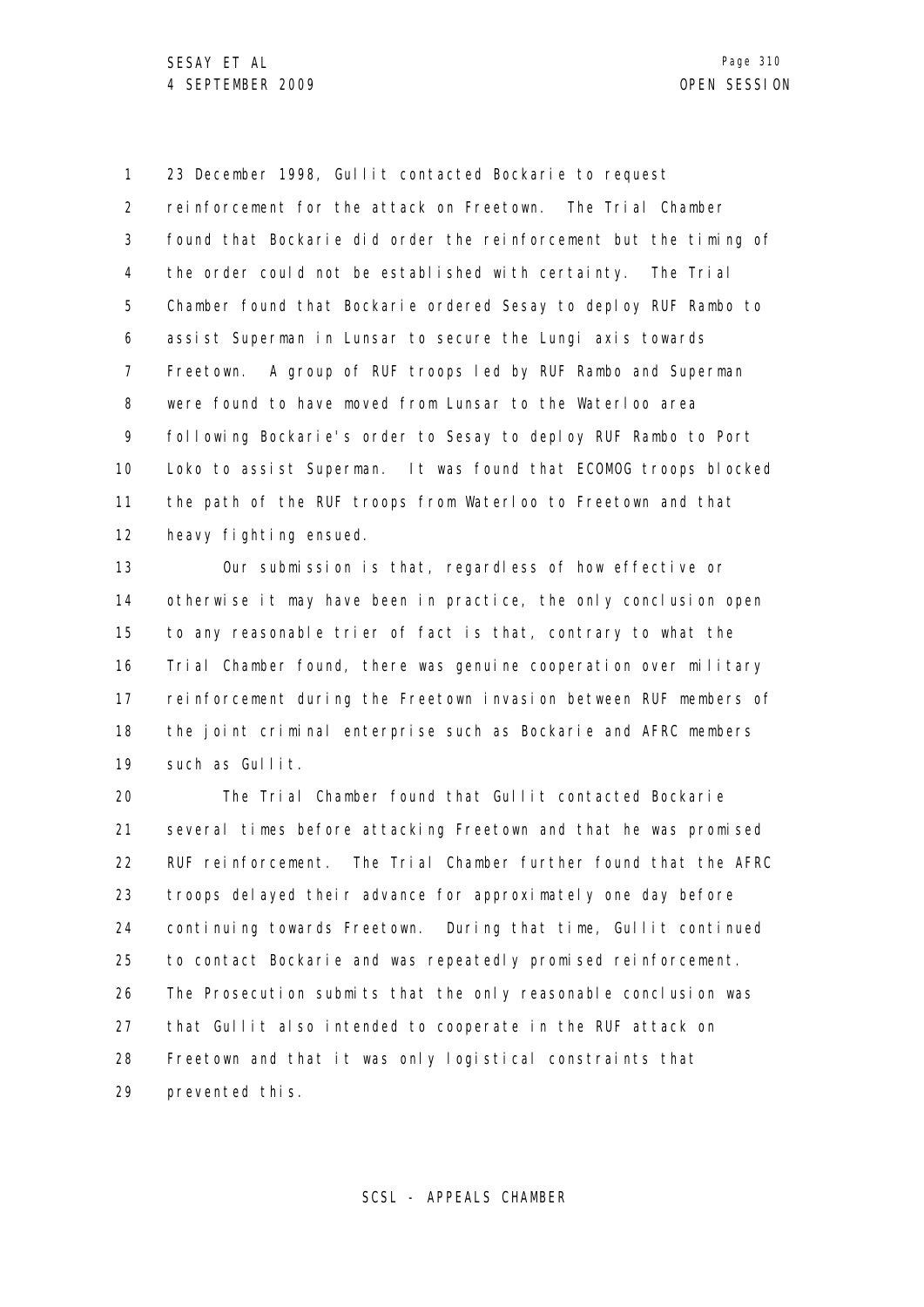1 2 3 4 5 6 The Trial Chamber found that in this period, Gullit received advice, if not orders, from Bockarie. In particular, Gullit radioed Bockarie to inform him that the AFRC were retreating from Freetown and Bockarie told Gullit that he should not accept Kabbah's request for a ceasefire made over the radio. I've referred to just some of these findings briefly, but I

7 8 would, as I say, rely on the full detail set out in the Prosecution appeal brief.

9 10 11 12 13 14 15 16 17 18 19 20 21 22 The next main category of errors we say relate to the Trial Chamber's finding that after April 1998, the AFRC contemplated their own plan to reinstatement the army which did not involve the RUF. We say that the evidence before the Trial Chamber did not establish that any AFRC commander other than SAJ Musa had or supported this plan. In particular, even if SAJ Musa did have this plan, there was no evidence that any other AFRC members went along with it. I refer to the evidence that Gullit was in communication with the RUF despite SAJ Musa's orders to the contrary. There is evidence referred to in footnote to 257 of our appeal brief that after the death of SAJ Musa, which was before the Freetown invasion began, the plan to reinstatement the army did not continue. We submit, this was a plan of SAJ Musa's alone, on the evidence.

23 24 25 26 27 28 29 A further point, and I'm referring now to paragraphs 2.94 to 2.109 of our appeal brief, is that the evidence and the findings of the Trial Chamber established that even during the junta period and the period after in which the JCE was found to exist, there was friction between various members of the joint criminal enterprise, between the AFRC and the RUF, but also within those factions itself. We submit that there is no basis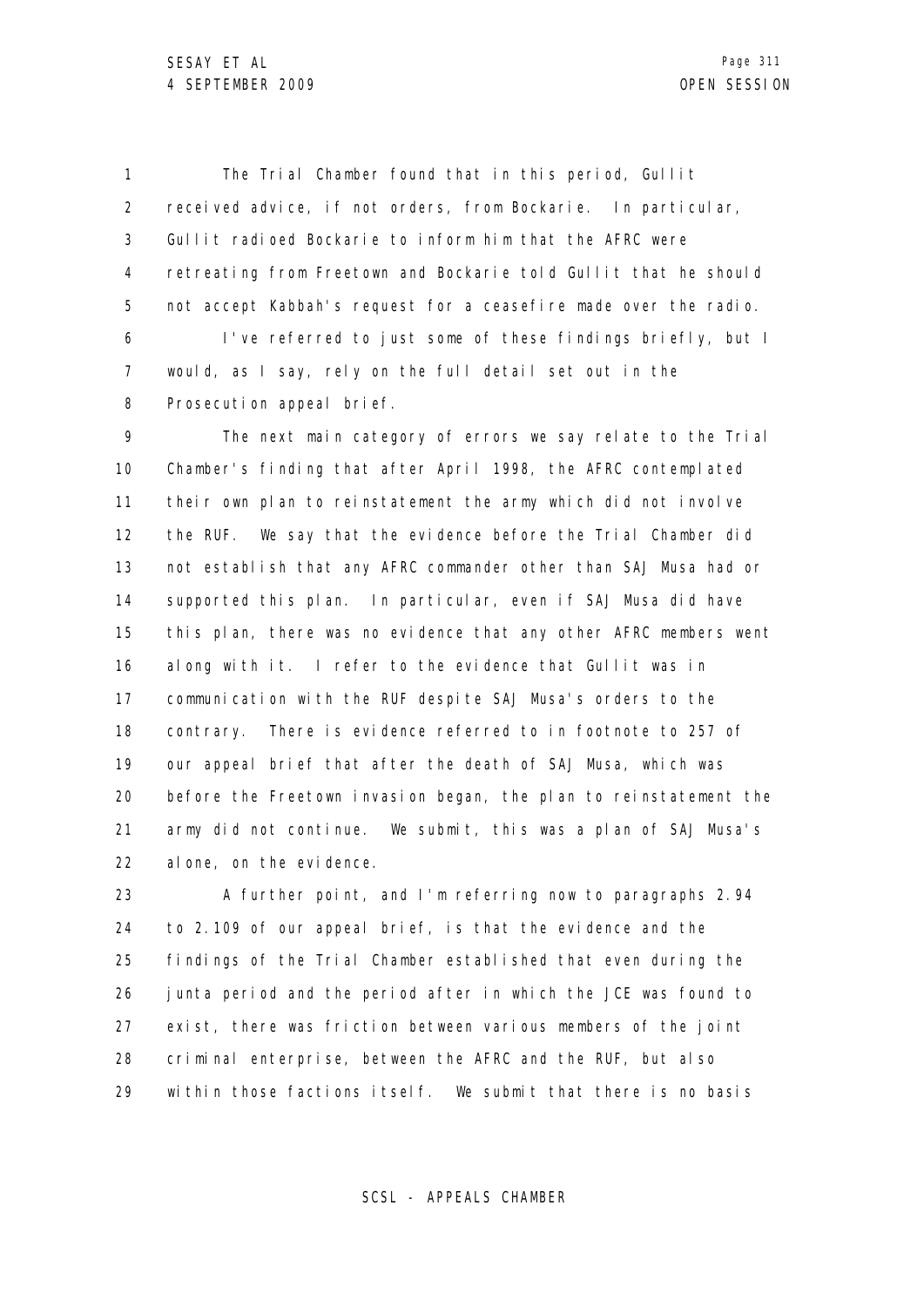1 2 3 for assuming that a single incident of fractiousness or a single dispute in April 1998 must have put an end to the joint criminal enterprise.

4 5 6 7 8 9 10 In particular, on legal principles of joint criminal enterprise, we submit that there is no need for joint criminal enterprise liability for there to be harmony within a group. There is no requirement for there to be any clear chain of command. Chains of command may be relevant to Article 6.3, superior responsibility. It's not relevant to joint criminal enterprise.

11 12 13 14 15 16 17 18 19 20 21 22 23 24 25 26 27 28 29 Again, if I can draw a simple analogy with the kind of situation that might arise in national law. Suppose you have a group of people who are engaged in a joint enterprise, an organised crime ring that may be involved in drug smuggling or extortion or gun-running or anything else, a group of people may have the common intent to pursue this criminal activity and they may jointly be contributing to and participating in this criminal activity, but at the same time as they are all doing this, there may be frictions and rivalries between members of the group. It may even be that certain members of the group are trying to oust each other from the group. It may be that two members of the group are contesting each other for leadership or one is trying to topple the leader and to take over. It may be that two separate members of the group claim to be the leader but neither will acknowledge the authority of the other. We submit that none of this is relevant to joint criminal enterprise liability. We have dealt at length of what the elements of JCE liability are, and they are the elements that need to be addressed with reference to the findings made by the Trial Chamber.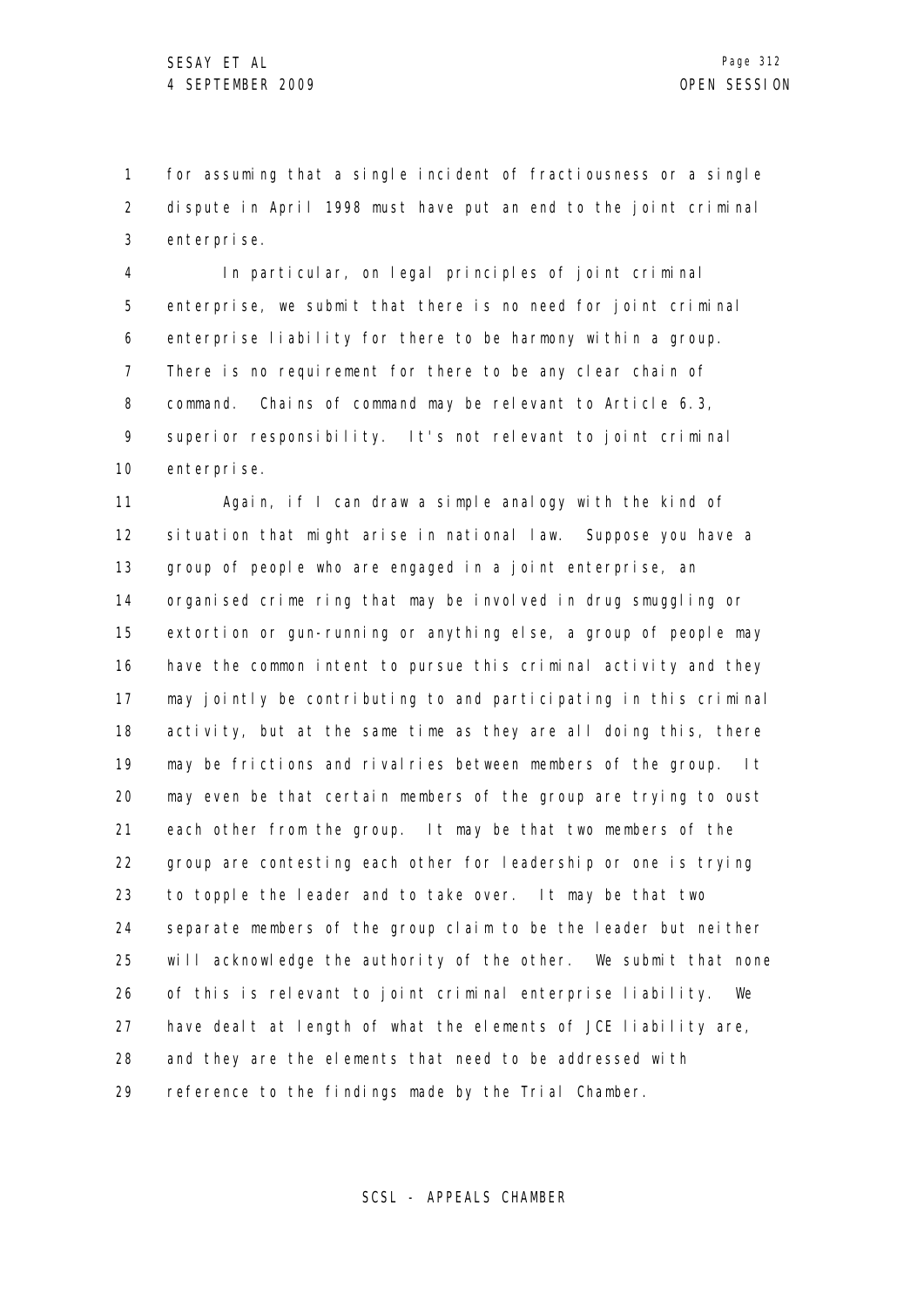1 2 3 4 5 6 7 A further point which is dealt with in paragraphs 2.110 to 2.126 of the Prosecution appeal brief is that the findings of the Trial Chamber and the evidence established that even after April 1998, the AFRC and RUF continued to have common interests and were interdependent in the achievement of the purpose that both continued to have, which was, namely, to take power and control over the whole of Sierra Leone.

8 9 10 11 12 13 14 15 I have referred to the evidence. What we say is, the inconsistent finding of the Trial Chamber that there was somehow two separate joint criminal enterprises is after April 1998, one involving the AFRC, one involving the RUF - we submit that on the evidence and the findings of the Trial Chamber, neither of those two groups realistically would have been capable of taking control of the country without the cooperation of the other. They needed each other.

16 17 18 19 20 21 22 23 24 25 Furthermore, if they had been capable of taking control independently of the other, in fact, they would have been two mutual rivals for power, because for one to take power on their own necessarily is to act at odds with the purpose of the other group. It's to frustrate the other group's purpose of wanting to be the ones to take power. They would have, in fact, been two mutually hostile, rival competing groups, and that, we say, is inconsistent with the evidence and the findings of continuing cooperation between them, in particular in relation to the Freetown invasion.

26 27 28 29 We say that the continuation of the common plan, purpose or design is further evidenced from the release by the AFRC troops when they were in Freetown of high profile RUF prisoners from Pademba Road Prison and the efforts to search for Sankoh. We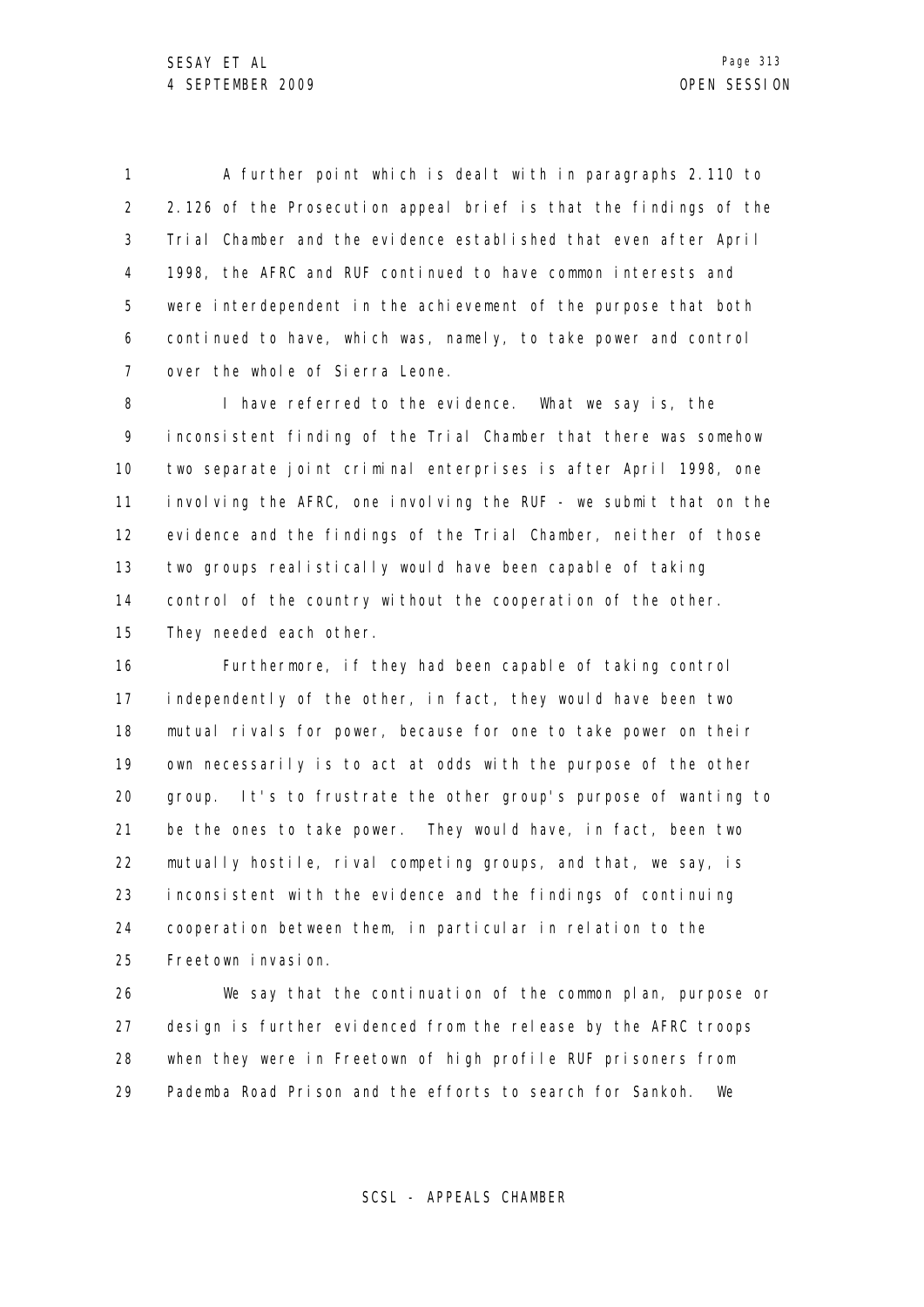1 2 3 submit, the attempted release of Sankoh by the AFRC is inherently inconsistent with the notion and the finding that the AFRC were competing with the RUF to take control of the country.

4 5 6 7 8 9 A further point dealt within paragraphs 2.127 to 2.129 of the Prosecution appeal brief is the fact that the Trial Chamber, when finding that the joint criminal enterprise ended in April 1998, placed considerable reliance on the evidence of the accused Sesay. We submit that a reasonable trier of fact could not have placed such reliance on this evidence.

10 11 12 13 14 15 16 The issue of cooperation between the AFRC and RUF during the Freetown invasion was clearly linked to Sesay's own conduct and criminal responsibility. In the circumstances, we submit, no reasonable trier of fact could have relied on evidence of an accused in that situation to make findings of fact unsupported by other evidence and, indeed, against the weight of all of the other evidence and findings in the case.

17 18 19 20 21 22 23 24 25 A further point made at paragraphs 2.130 to 2.141 of the Prosecution appeal brief is that, on the findings of the Trial Chamber on the evidence before it, even after April 1998, the pattern of crimes committed by both AFRC and RUF forces, with the aim of taking control of the country, continued to be the same. This pattern included the widespread and systematic attack on the civilian population and atrocities against civilians, the burning of homes and towns, looting, forced recruitment and forced labour.

26 27 28 29 Finally, I will refer to paragraphs 2.142 to 2.148 of the Prosecution appeal brief. We say that, ultimately, the Trial Chamber did not apply correctly the principles of joint criminal enterprise responsibility. The Trial Chamber held that after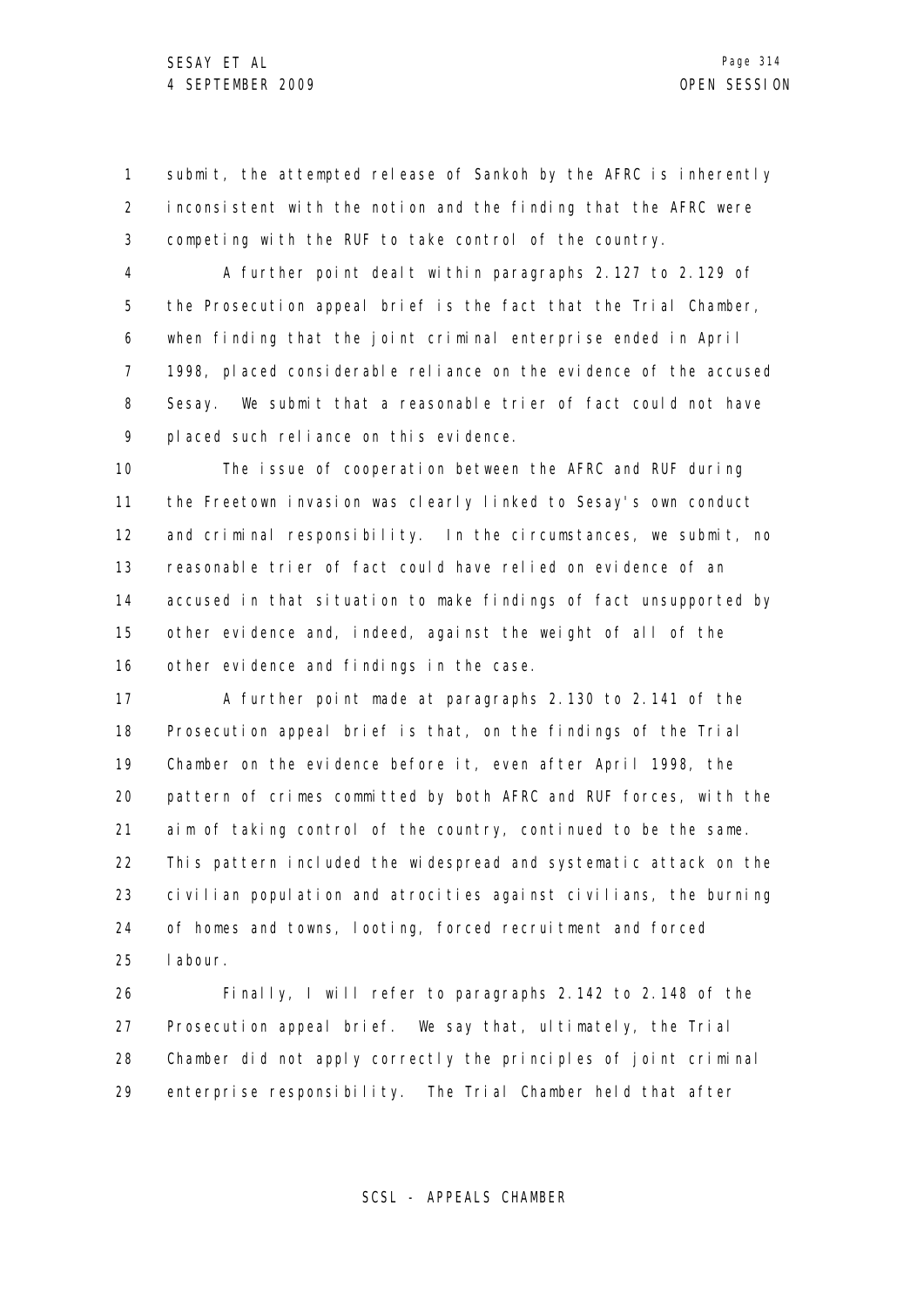1 2 3 4 5 6 April 1998 there was insufficient evidence that senior members of the AFRC and RUF acted jointly because the evidence showed only that they remained in sporadic contact and cooperated occasionally. The Trial Chamber appeared to be concerned with the extent to which RUF commanders had control over AFRC fighters in the attacks after April 1998.

7 8 9 10 As I say, issues of control are not relevant to joint criminal enterprise liability and issues of the extent of contact between participants in a joint criminal enterprise are similarly not material elements of joint criminal enterprise liability.

11 12 13 14 15 16 17 18 19 For all of these reasons and the reasons in the Prosecution appeal brief, we submit that on the evidence and findings of the Trial Chamber, the only conclusion open to a reasonable trier of fact is that the joint criminal enterprise which the Trial Chamber found to exist until April 1998 continued in existence beyond April 1998 and the only remaining question is whether the accused continued to be participants in that joint criminal enterprise. The Prosecution submits that the only reasonable conclusion is that they did.

20 21 22 23 24 25 26 27 28 29 Our first primary submission in this respect, the criminal responsibility of the accused, is the important point that if we succeed in the submission I have made, there was, in fact, one single joint criminal enterprise that began before April 1998 and continued afterwards - we're not saying that there was another new joint criminal enterprise after April 1998; rather, the Trial Chamber found that the same criminal enterprise that existed before the intervention continued after the intervention until April 1998. We say it continued further beyond that until after the Freetown invasion.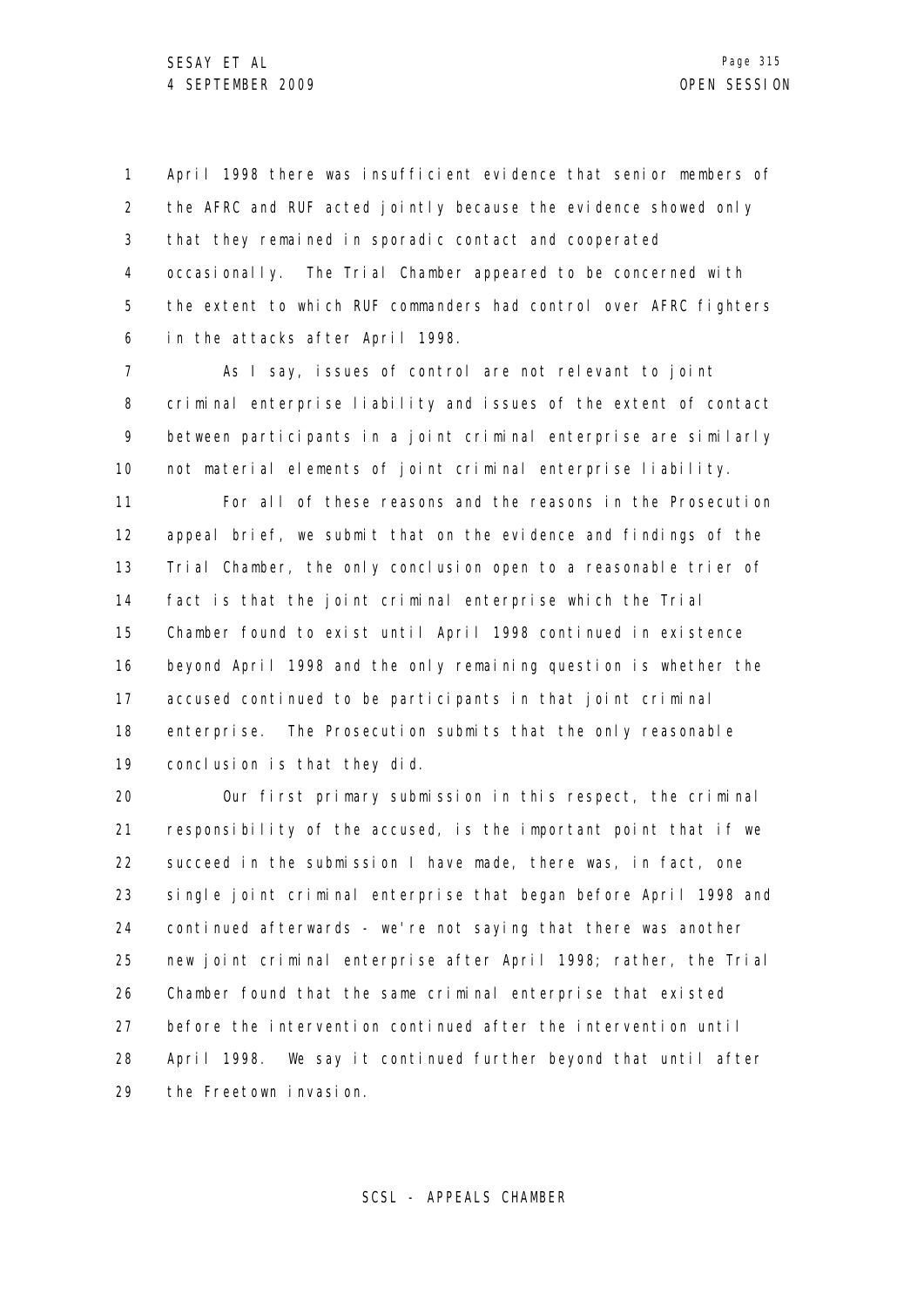1 2 3 4 5 6 7 8 Now, if that is the case, it means that on the findings of the Trial Chamber relating to the pre-April 1998 period, the accused were participants in the joint criminal enterprise, and prior to April 1998, the accused made a substantial contribution to the joint criminal enterprise and, therefore, they are criminally responsible for all crimes committed within the joint criminal enterprise regardless of when they occurred, whether before April 1998 or afterwards.

9 10 11 12 13 14 15 16 17 We submit, it's not the case that you are only liable as a participant in a joint criminal enterprise if it can be shown that you contributed to the joint criminal enterprise on the particular day the crimes were committed or in the particular period. The only possible exception to that would be if it were possible to show that one of the accused somehow actively withdrew from the joint criminal enterprise in a way that the withdrawal was legally effective to terminate their responsibility for participation in it.

18 19 20 21 22 23 24 25 26 27 28 I think this principle of withdrawal from a joint criminal enterprise is one that exists in the general criminal law in most legal systems. Just by way of example, we have included a recent authority from the English Court of Appeal dealing with the principles in the English law. That's R v Mitchell [2008] EWCA Crim 2552, which is in the Prosecution bundle of authorities that we handed out. The case is quite long and I won't read it all, but there's a particular quote which I think perhaps sums it up quite well, which is, in fact, taken from a previous case, Mitchell and King. It's in paragraph 26 of the case we've handed out. It says:

29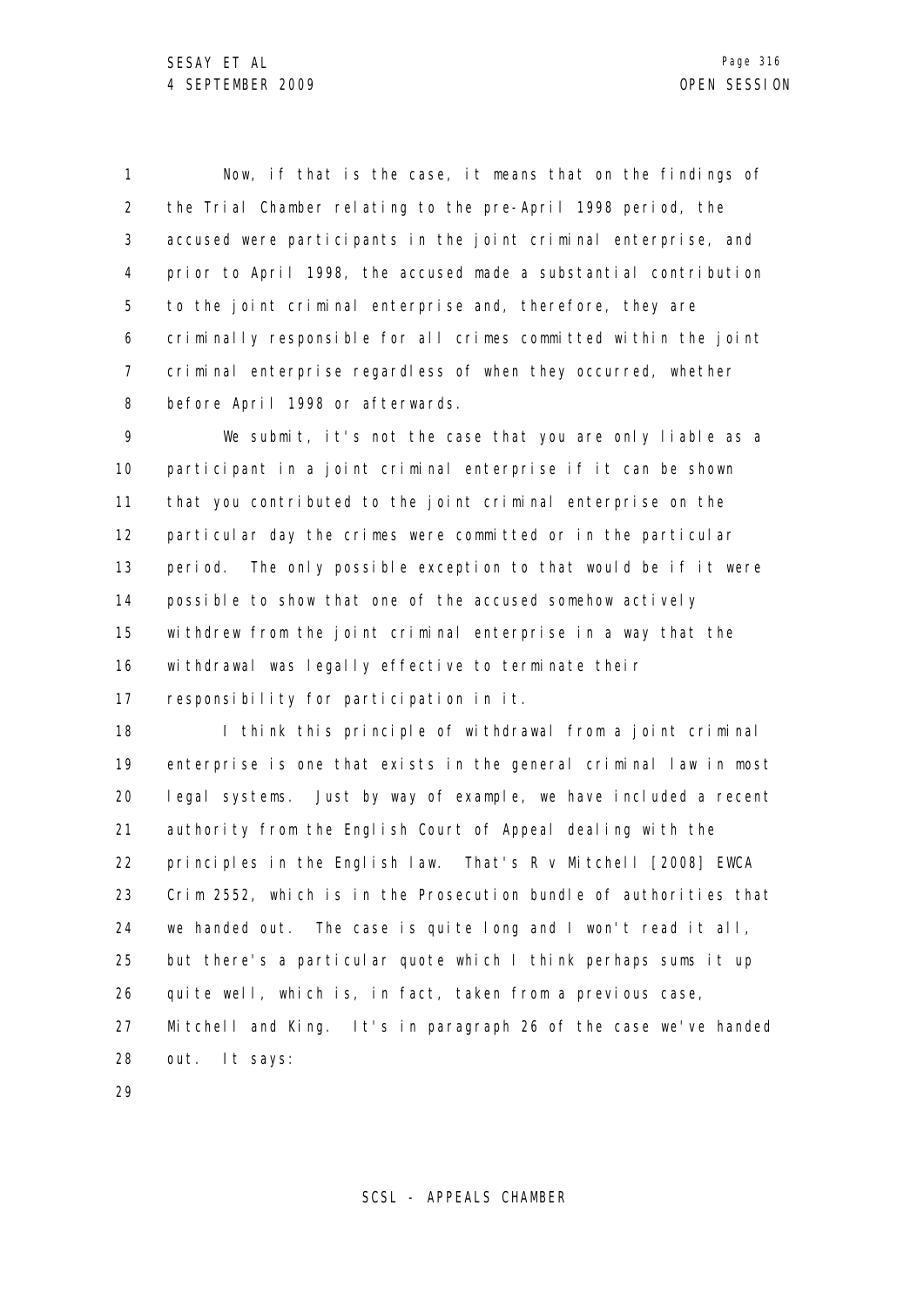1 2 3 4 5 6 7 8 9 10 "A person who has done an act which makes him potentially liable for a crime" - such as participation in a joint criminal enterprise, contribution to it - "cannot relieve himself of responsibility by a mere change of mind. Once the arrow is in the air, it is no use wishing to have never let it go - 'Please God, let it miss.' The archer is guilty of homicide when the arrow gets the victim through the heart. The withdrawer, it is true, does not merely change his mind; he withdraws. But is that relevant if the withdrawal has no more effect on subsequent event than the archer's repentance?"

11 12 13 14 15 We submit that if someone is a participant in a joint criminal enterprise to take over the country by criminal means, it's not enough for that liability to cease for the person somehow quietly just stop making contributions to it. It's necessary for an active act of withdrawal to happen.

16 17 18 19 20 21 We've handed up another authority, a textbook, which summarises the principles. It's actually an Australian text. It's useful because it also refers to certain authorities from other jurisdictions such as New Zealand and England. Again, it emphasises the point that active withdrawal is necessary, a positive act of withdrawal.

22 23 24 25 Now, we submit that that would be sufficient to establish the ongoing criminal liability of the three accused in this case for participation in the joint criminal enterprise if it extended beyond April 1998.

26 27 28 29 We submit that, in any event, there is findings of the Trial Chamber of continued contribution of the accused to the joint criminal enterprise in the period after April 1998. We submit, takes the form of participation by the accused in crimes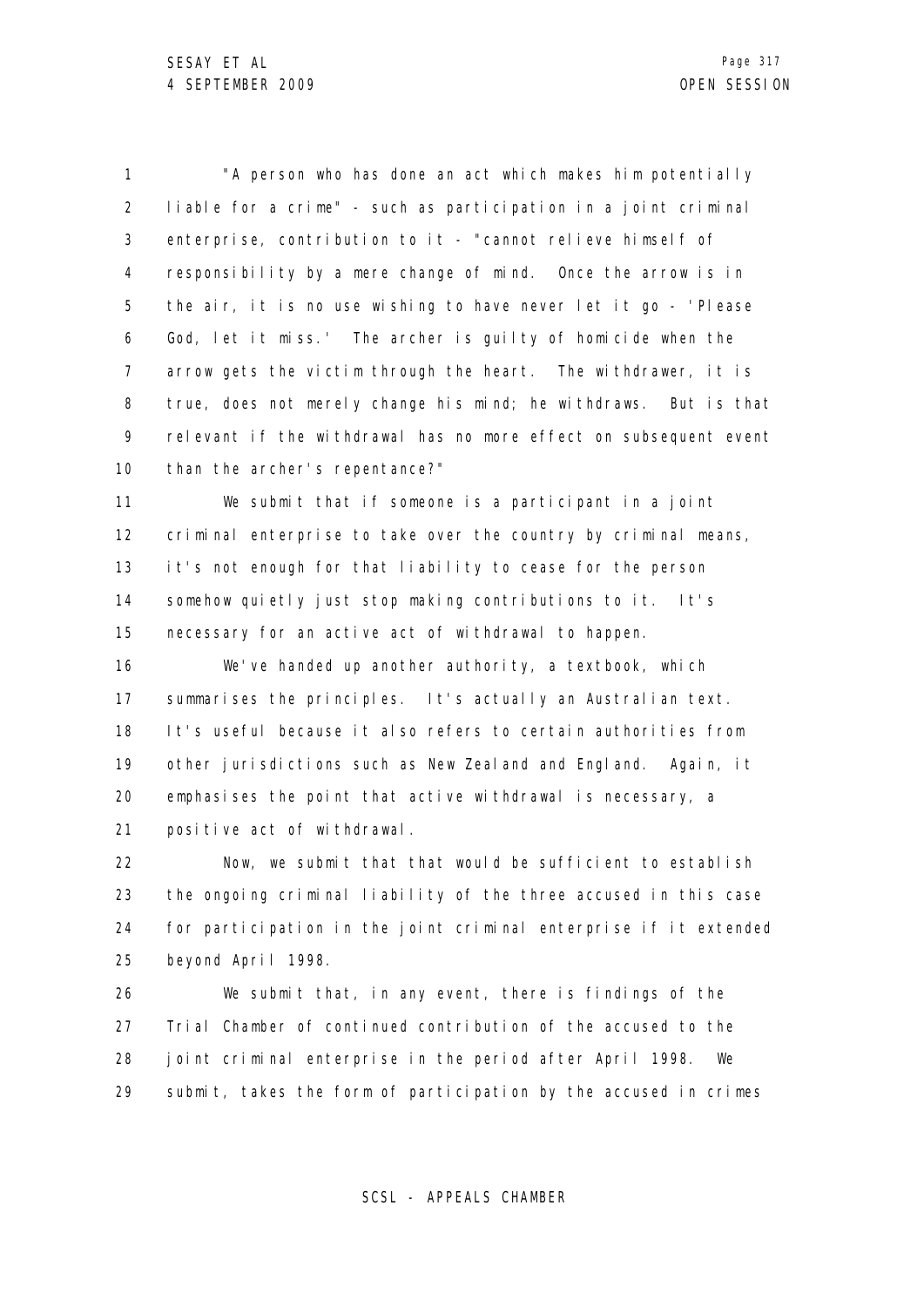1 2 3 4 5 after that time, which we say, on the evidence and the findings of the Trial Chamber, on the only reasonable conclusion, were crimes within the joint criminal enterprise. I will refer to these only briefly. I can cite the paragraphs of the trial judgment.

6 7 8 9 10 11 12 13 14 15 16 Paragraph 2116, Sesay was found criminally responsible for planning enslavement of hundreds of civilians to work at mines at Tombodu and throughout Kono District from December 1998 to January 2000. Paragraph 2133, enslavement of an unknown number of civilians at Yengema training base from December 1998 to 30 January 2000. And 2230, planning the use of child soldiers in Kailahun, Kono and Bombali Districts from 1997 to September 2000. In the case of Kallon, paragraph 2120, he was found responsible for instigated the killing of Waiyoh, who was a civilian woman, in May 1998 in Wendedu. Paragraph 2151, Kallon was found responsible under Article 6.3, superior responsibility,

17 18 19 20 21 22 for forced marriages of TF1-016 and her daughter in Kissy Town in May/June 1998 and the RUF fighters who enslaved hundreds of civilians in camps throughout Kono District between February and December 1998, and paragraph 2234, planning the use of child soldiers in Kailahun, Kono and Bombali Districts from 1997 to September 2000.

23 24 25 26 27 28 29 In the case of Gbao, at paragraph 2036 of the trial judgment, Gbao was found to be involved in the planning of the enslavement of civilians for use on farms in Kailahun. A relevant finding is at paragraph 2037, that Gbao also worked very closely with the G5 in Kailahun Town to manage the large-scale forced civilian farming that existed in Kailahun between 1996 and 2001. We would say that constitutes a substantial contribution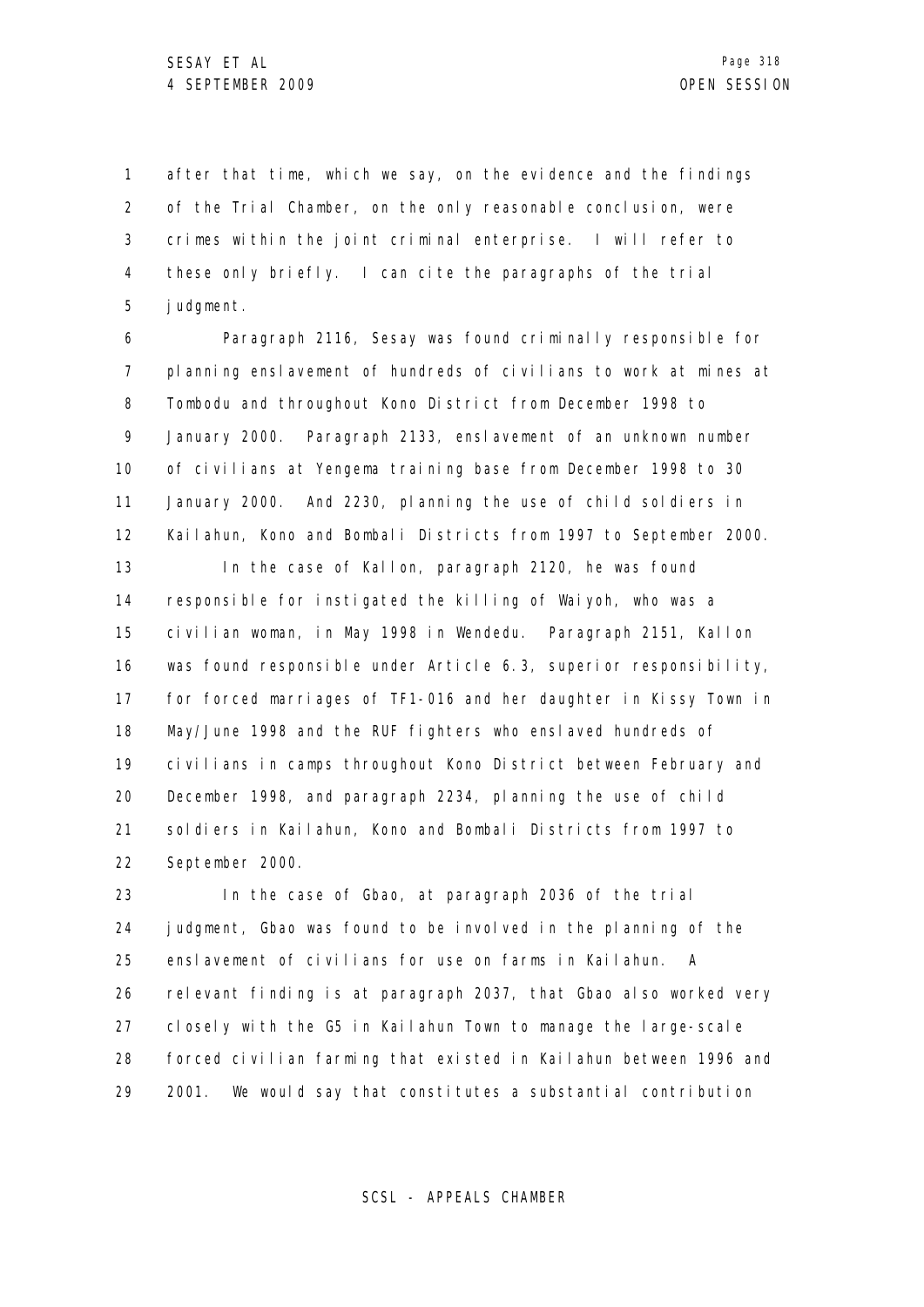7

1 2 3 4 5 6 to the enslavement crimes post-April 1998 listed in paragraph 2156 of the trial judgment, item 5.1.3 (i), (ii), (iii) and (iv). In the view of the limited time, I'm content, otherwise, in relation to the Prosecution's first ground of appeal, to rely on our written submissions, unless I can be of further assistance to the Bench on that.

JUSTICE WINTER: Any questions?

8 9 10 11 12 JUSTICE AYOOLA: My question relates to the continued JCE after the rift, as you put it. I can see the active participation of Bockarie, but what is your strongest evidence that the three accused persons here did in fact participate in the Freetown invasion?

13 14 15 16 17 MR STAKER: It's not our case that the accused participated in the Freetown invasion. The Prosecution case is that there was a joint criminal enterprise to gain control of the country by means including the commission of crimes. So that was the joint criminal enterprise.

18 19 20 21 22 23 24 25 26 27 28 29 We say that joint criminal enterprise continued from its inception, after the military coup that brought to junta to power, and that that single enterprise continued in time after the ECOMOG intervention, after April 1998 until after the Freetown invasion. We say that on the evidence and the findings of the Trial Chamber, the three accused in this case were participants in that joint criminal enterprise and are therefore responsible for all crimes committed within the joint criminal enterprise regardless of whether they personally were involved in particular individual crimes within it. That is the concept of joint criminal enterprise liability. And that they are therefore responsible for crimes committed in the Freetown invasion even if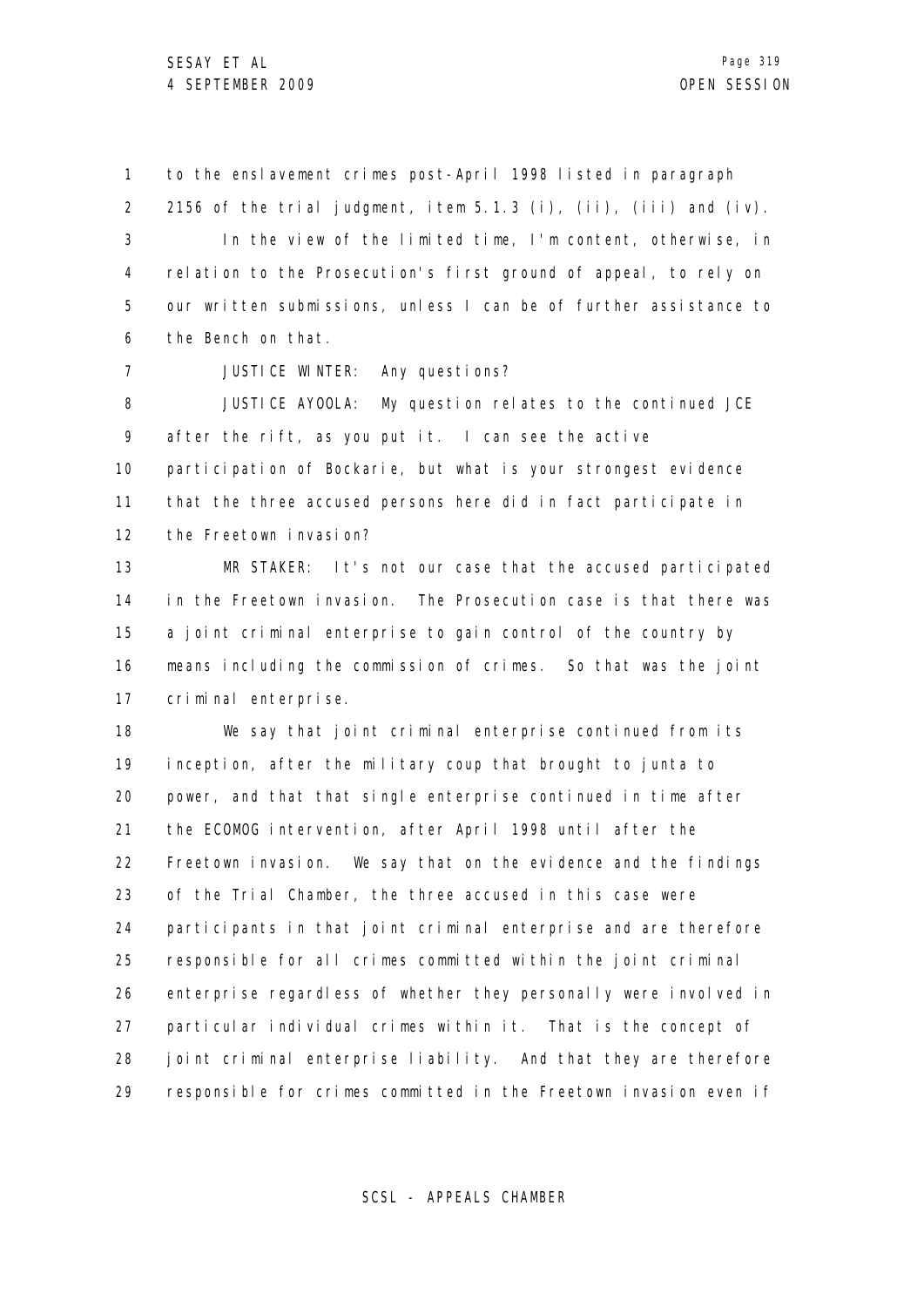1 they personally weren't in Freetown or didn't personally -

2 3 4 weren't personally involved in those specific crimes. They were a part of the joint criminal enterprise; all JCE participants are responsible.

5

JUSTICE WINTER: Thank you very much.

6 7 8 9 10 11 MR STAKER: I turn then to the Prosecution's third ground of appeal which relates to the acquittal of the three accused on count 18, taking of hostages. Count 18 was one of the counts that related to the attacks on the United Nations peacekeepers. It's dealt with in particular in paragraphs 1749 to 1969 and 2238 to 2299 of the trial judgment.

12 13 14 15 16 17 18 19 20 21 22 23 24 The accused were charged on four counts in relation to the attacks on peacekeepers, counts 15 to 18. All three were convicted on count 15, and Sesay and Kallon were also convicted on count 17, but all were acquitted on count 18, taking of hostages. The reason why they were acquitted on count 18 was because the Trial Chamber held that there was a legal element of the crime of taking of hostages that was not satisfied on the evidence. We submit that the error of the Trial Chamber was in identifying that element. In short, the element was that a threat must be communicated to a third party, simply that harm will come to the hostage if some demand is not met. We submit that it is not an element of the crime that any demand must be communicated to a third party.

25 26 27 28 29 Now, if the Appeals Chamber is with us on that point of law, we will reach the point that the Trial Chamber erred in law in finding that that additional element existed, the next question will be whether on the evidence in the case as a whole and the findings of the Trial Chamber the only conclusion open to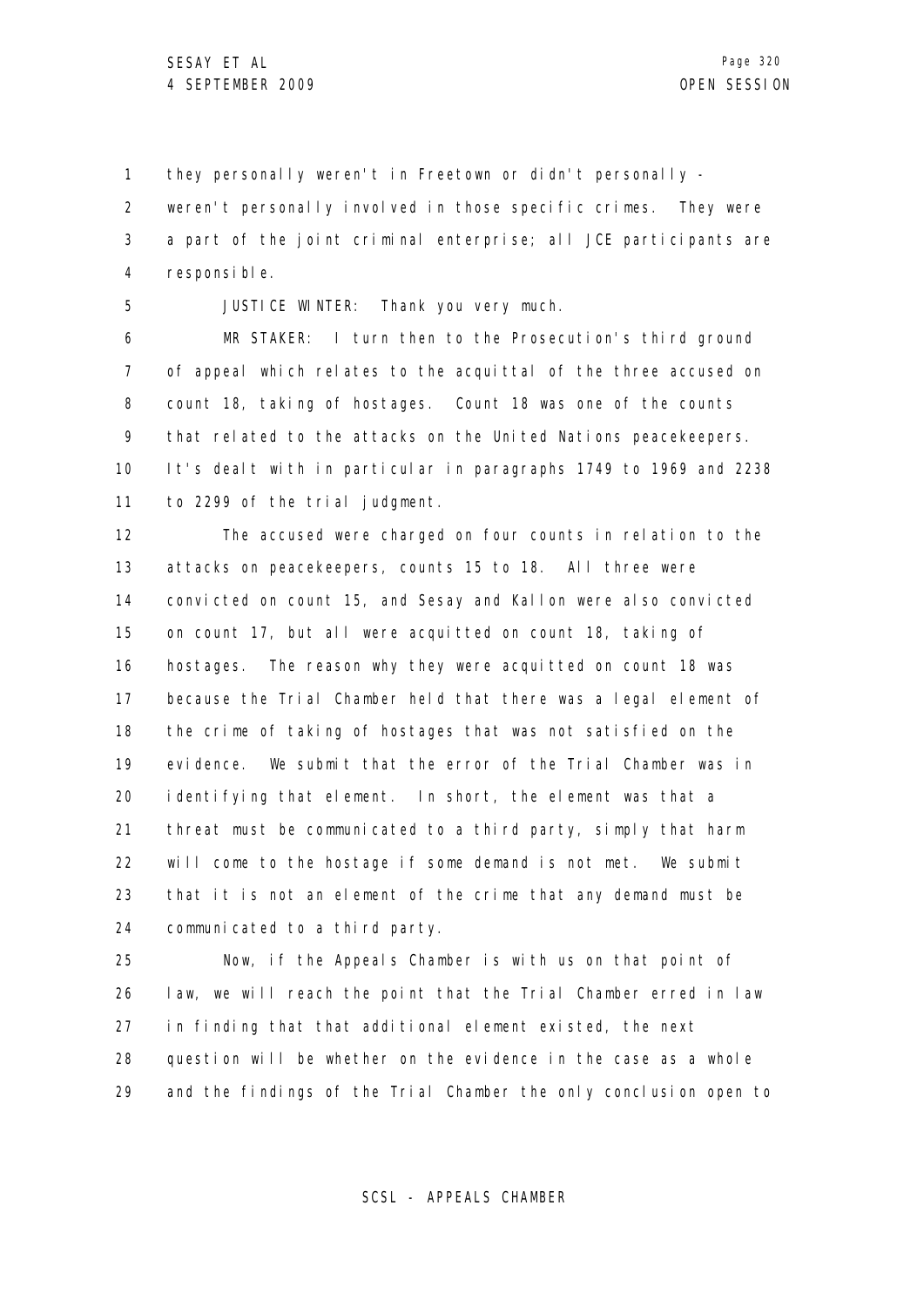1 2 a reasonable trier of fact is that the three accused in this case satisfied all the elements of taking of hostages.

3 4 5 6 If the Appeals Chamber answers both of those questions in the affirmative, the result will be that the acquittals of the three accused on count 18 will be reversed and that convictions will be substituted for count 18.

7 8 9 10 11 12 13 Our submission, though, is that, even if the second question is answered by the Appeals Chamber in the negative, even if we do not succeed on the second question so that the acquittals are not reversed, our submission is that the Appeals Chamber should nonetheless address the first question, namely, whether there was an error of law. I refer to paragraphs 4.120 to 4.121 of our appeal brief.

14 15 16 17 18 We submit that the Trial Chamber made a very clear finding of law on the legal elements of hostage taking and that finding of law has been directly challenged by the Prosecution in its notice of appeal. We submit, therefore, that it's not a mere abstract or hypothetical question.

19 20 21 22 23 24 25 26 27 We further submit that there is very little case law on the crime of hostage taking in international humanitarian law, and that if the Trial Chamber's decision remains uncorrected, it's likely to stand as one of the very few precedents in international criminal law on the elements of hostage taking. We submit that it's a matter of general importance to international criminal law that any error of the Trial Chamber in this respect be corrected by the Appeals Chamber whether or not the error actually affected the final verdict in the case.

28 29 So I begin by addressing this legal question. The error, we say, is contained in paragraph 1964 of the trial judgment, and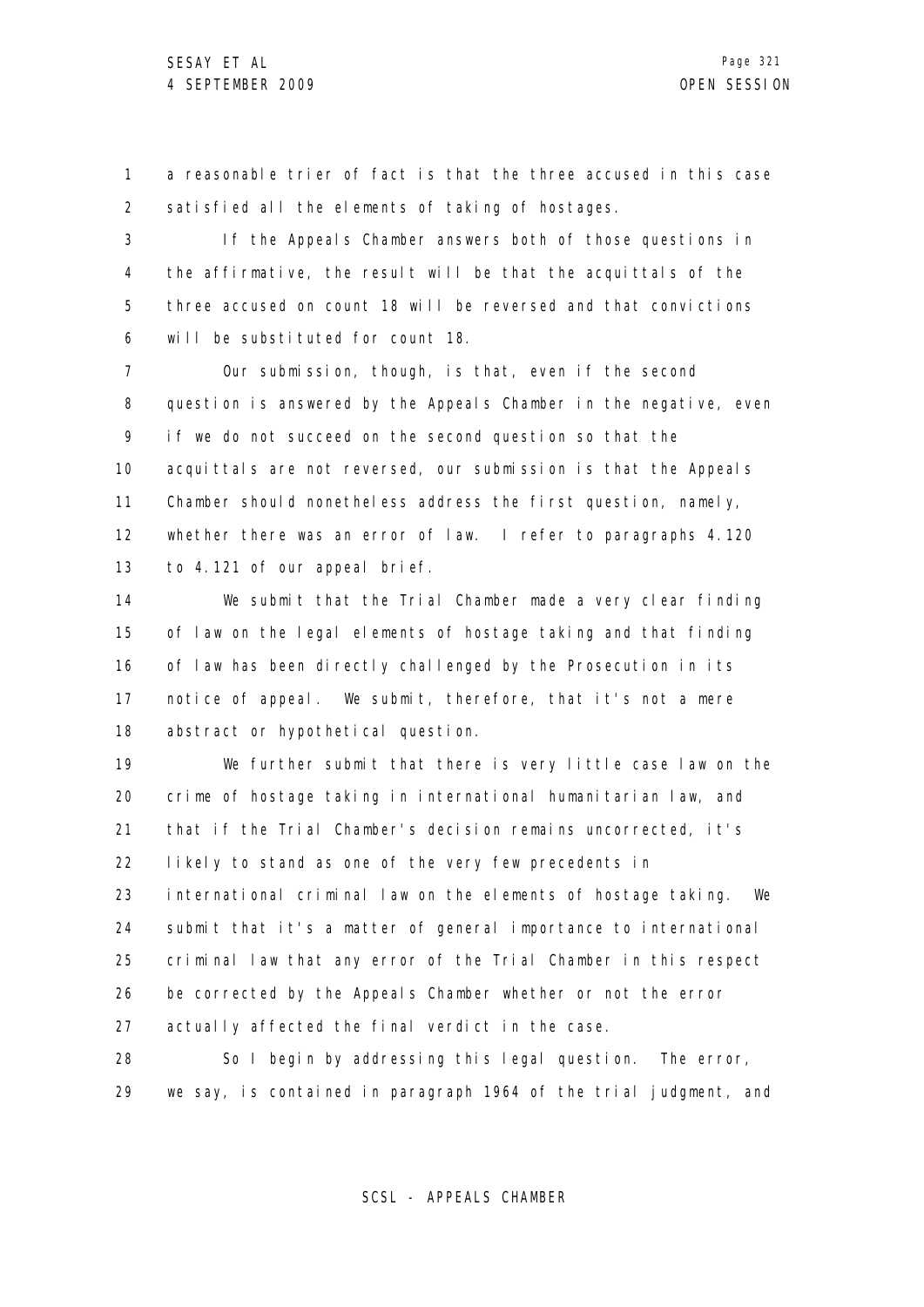1 I will read it out. It says:

| $\overline{2}$    | "However, we find that these threats made to the captives"        |
|-------------------|-------------------------------------------------------------------|
| 3                 | - in other words, the captured UNAMSIL peacekeepers had threats   |
| 4                 | made to them, that the Trial Chamber said that, "These threats    |
| 5                 | made to the captives are not sufficient to prove the remaining    |
| 6                 | elements of count 18. The offence of hostage taking requires the  |
| $\overline{7}$    | threat to be communicated to a third party with the intent of     |
| 8                 | compelling the third party to act or refrain from acting as a     |
| 9                 | condition for the safety or release of the captives."             |
| 10                | We say this is wrong. We say it's sufficient, as a matter         |
| 11                | of law, for a threat to be communicated to the captives whether   |
| $12 \overline{ }$ | or not that threat has ever been communicated to any third party. |
| 13                | The practical difference we would say is this, again, to give a   |
| 14                | hypothetical example: Suppose that the accused intends to compel  |
| 15                | a third party, let's say in this case the international community |
| 16                | or the Government of Sierra Leone, to act or refrain from acting  |
| 17                | in a certain way and decides the way to compel them to meet my    |
| 18                | demand is to capture some United Nations peacekeepers and to      |
| 19                | threaten them with harm "if my demands are not met". If with      |
| 20                | that intention peacekeepers are captured and the peacekeepers     |
| 21                | know that they are being detained for this purpose, we say at     |
| 22                | that point the crime of hostage taking has been committed even    |
| 23                | though as yet no threat has been communicated to a third party.   |
| 24                | Now, in practice, in almost all cases, a threat will be           |
| 25                | communicated to a third party, but it may be in some cases it     |
| 26                | isn't, possibly because the captured peacekeepers escape before   |
| 27                | it's possible for any threat to be communicated or possibly       |
| 28                | because the plan is superseded by events. Say the peacekeepers    |
| 29                | are captured to secure the release of somebody from prison, and   |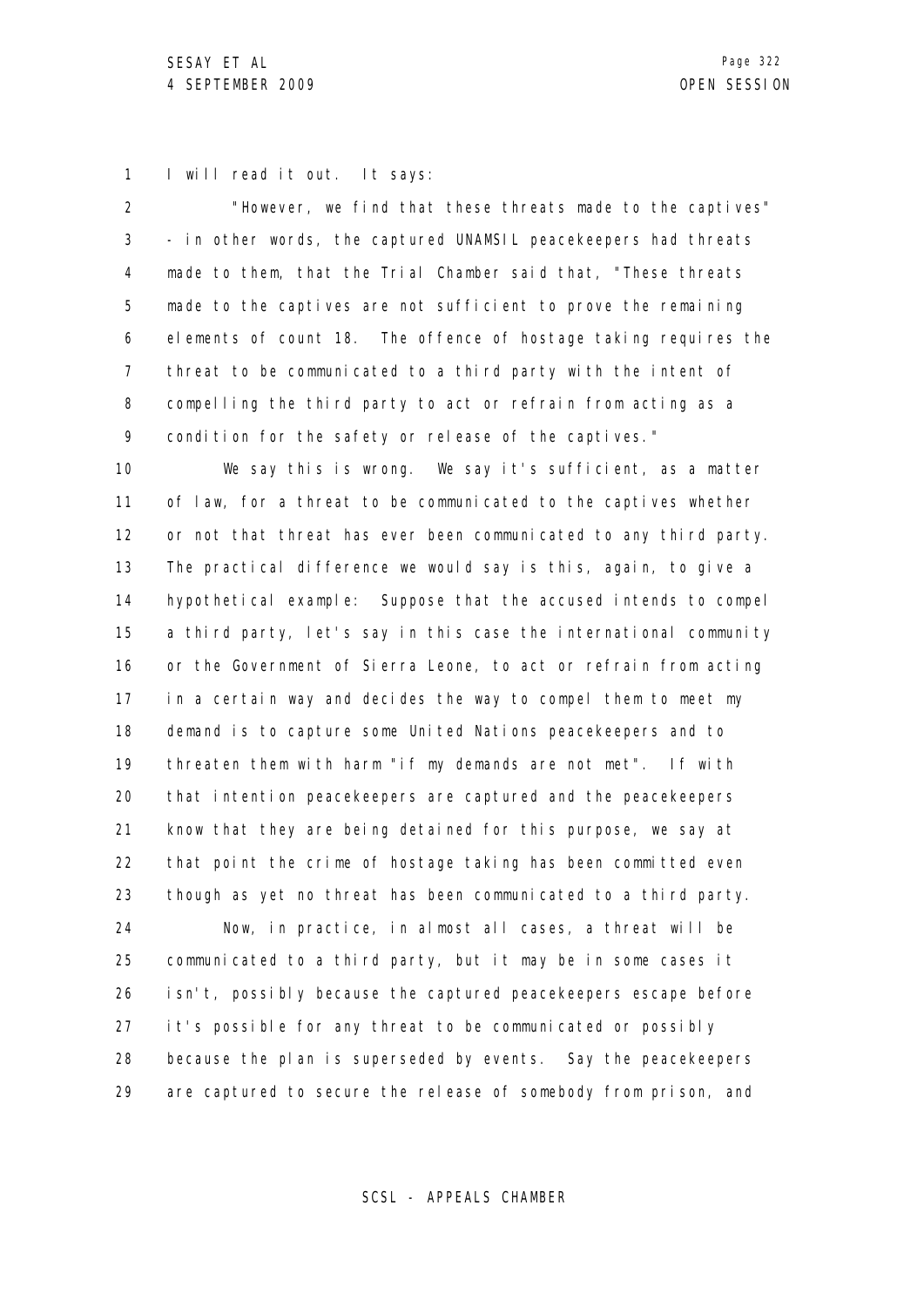1 2 3 4 5 6 7 before the threat is communicated, that person is released from prison anyway. They say, "No need for our plan any more. We'll let the peacekeepers go." So in that case the situation is over, no threat has ever been communicated to third party, but we say, because the victims were detained with that purpose and were detained for a period with that purpose, that is sufficient to constitute the crime of hostage taking.

8 9 10 11 12 13 14 15 16 17 18 19 20 21 22 We also say that it's possible for the intent of hostage taking to be formed even after the capture happens. So it's possible that individuals are detained for a reason other than to compel a third party to act in a certain way, but then during the period of their detention, the decision is made, "Well, actually, we could, by threatening harm to these people, force the government or the international community to act in a certain way." If that intention is formed during the period of captivity of the victim, we say that it's at the point that that intent is formed that what might previously be a lawful or unlawful detention of the victims, it may be unlawful detention under another provision of international humanitarian law or it may be lawful if requirements of legality are met, but at the point the intention is formed during the period of captivity, at that point the crime of hostage taking is satisfied.

23 24 25 26 27 28 29 We also say and we submit - this is really commonsense it's irrelevant to the crime of hostage taking whether the intent to compel a third party to act in a certain way ever succeeds or not. We submit that's obvious. So suppose, for instance, the victim is taken hostage, the perpetrator says to the government, "Do this or we will kill the hostage," if the government says, "Well, we think you're bluffing, so we're not going to do it,"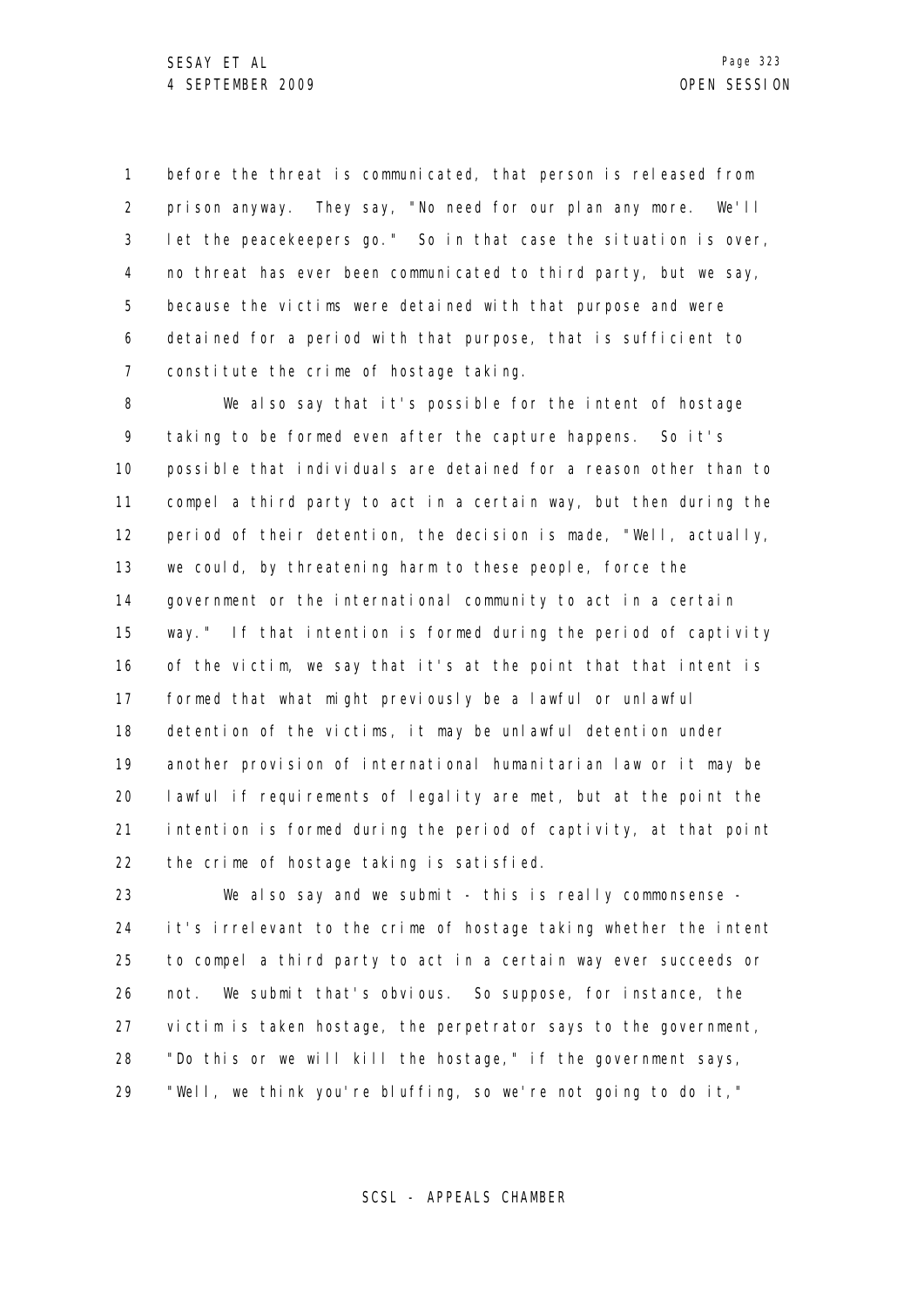1 2 3 4 5 6 7 8 9 10 and the perpetrator says, "Yes, actually, we were bluffing," and they let the victim go, we say the crime of hostage taking is still been committed. The victim was detained with that intent. And the harm against which the crime of hostage taking exists is the harm to the individual victim, apart from anything else. The fact I'm a victim being held in captivity, knowing that they are liable to come to harm if demands are not met by a third party over which they have no control, whether or not the victim knows or not, or whether in fact or not a threat has yet been communicated to a third party.

11 12 13 14 15 16 17 18 19 20 21 22 23 24 25 26 27 28 29 Now, we make this submission, as I say, as a matter of what we submit is commonsense, but there are also authorities to support the Prosecution position. These authorities are set out in the Prosecution appeal brief and I won't go into all of it in detail. We have authorities from international criminal tribunals which appear not to address the point specifically. We would say, the international criminal tribunal authorities are ambiguous, at best, but they certainly do not support, we would say, the conclusion reached by the Trial Chamber that communication of a threat to a third party is a legal element of the crime. These authorities, which include, for instance, the ICC elements of crimes, which themselves were referred to in the trial judgment at paragraph 240, the Kordic and Cerkez appeal judgment and the Blaskic appeal judgment, they didn't expressly deal with this question. We submit that if they don't support us, they simply are of no help at all. We submit, on one reading, they are certainly consistent with our position. But the more direct authorities, we say, are found elsewhere. We cite what we refer to as the Lambert commentary in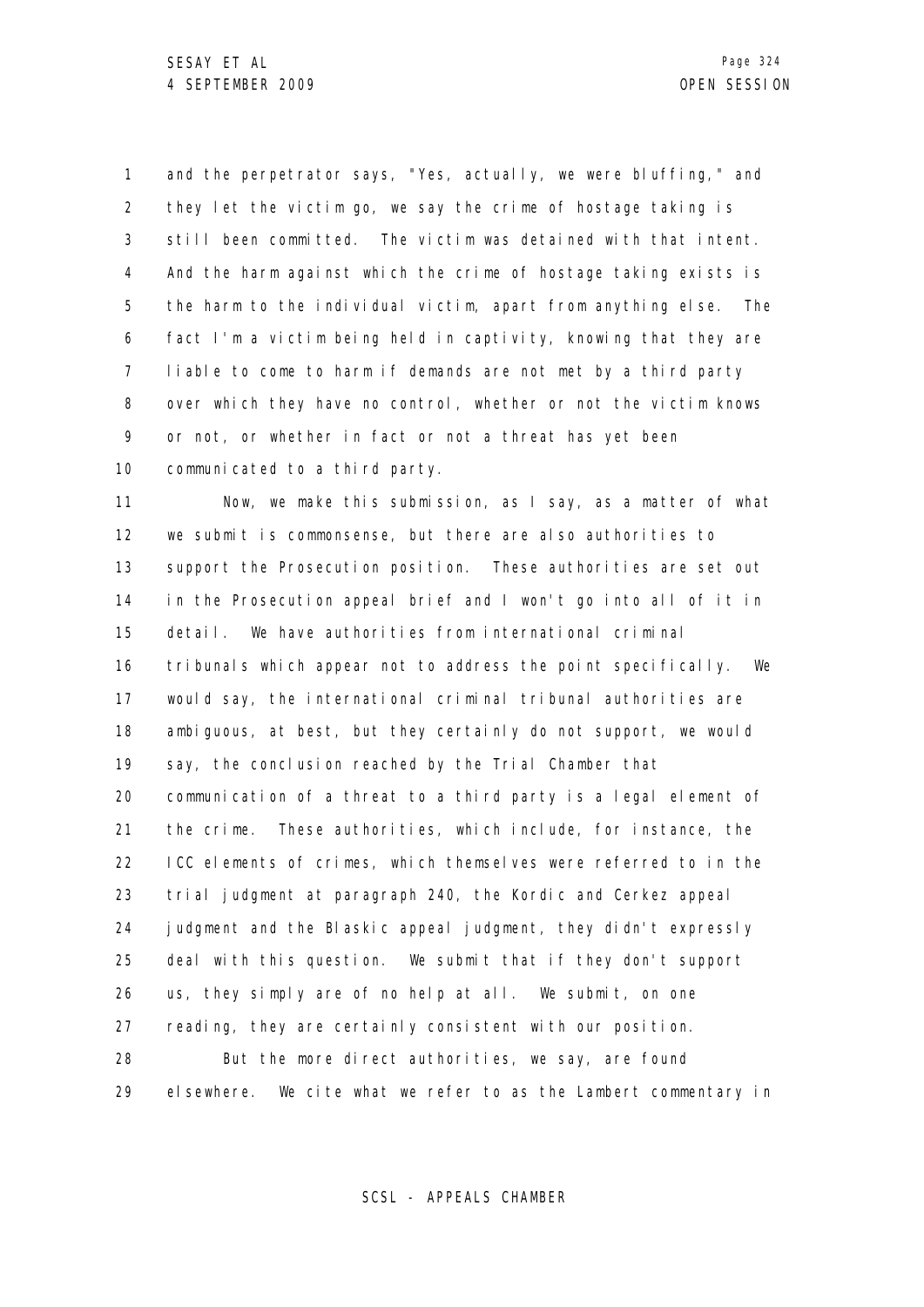1 2 paragraph 4.31 of our appeal, which is a commentary on the Hostages Convention.

3 4 5 6 7 8 9 10 Another international convention, not necessarily an international humanitarian law convention, but we also cite an authority from Triffterer, which refers to the fact that the crime of hostage taking in the ICC Statute was taken from the Hostages Convention. It indicates in very clear terms that communication of a threat to a third party is not a legal requirement for the crime of hostage taking under the Hostages Convention.

11 12 13 14 15 We also refer to a case Simpson v Libya, a decision of a United States Circuit Court of Appeal, which, again, referring to the Lambert commentary, makes the very expressed finding that communication of a threat to a third party is not a legal requirement.

16 17 18 19 20 21 22 23 24 25 26 27 28 29 Then we have also in an appendix to our appeal brief set out a very large number of authorities from different national jurisdictions. These include legislation, but also where relevant some case law from some countries. It is an eclectic mix, we submit, of different legal systems of the world. It's also a mix of authorities on the crime of hostage taking as an ordinary crime under national law, but some of these authorities also deal with the crime of hostage taking in national legislation in implementation of the Hostages Convention, and some of these are also national legislation in implementation into national law of the International Criminal Court Statute. We submit that they are all - apart from one in relation to Canada, which I'll come to in a minute - apart from this, we would say that they consistently refrain from making any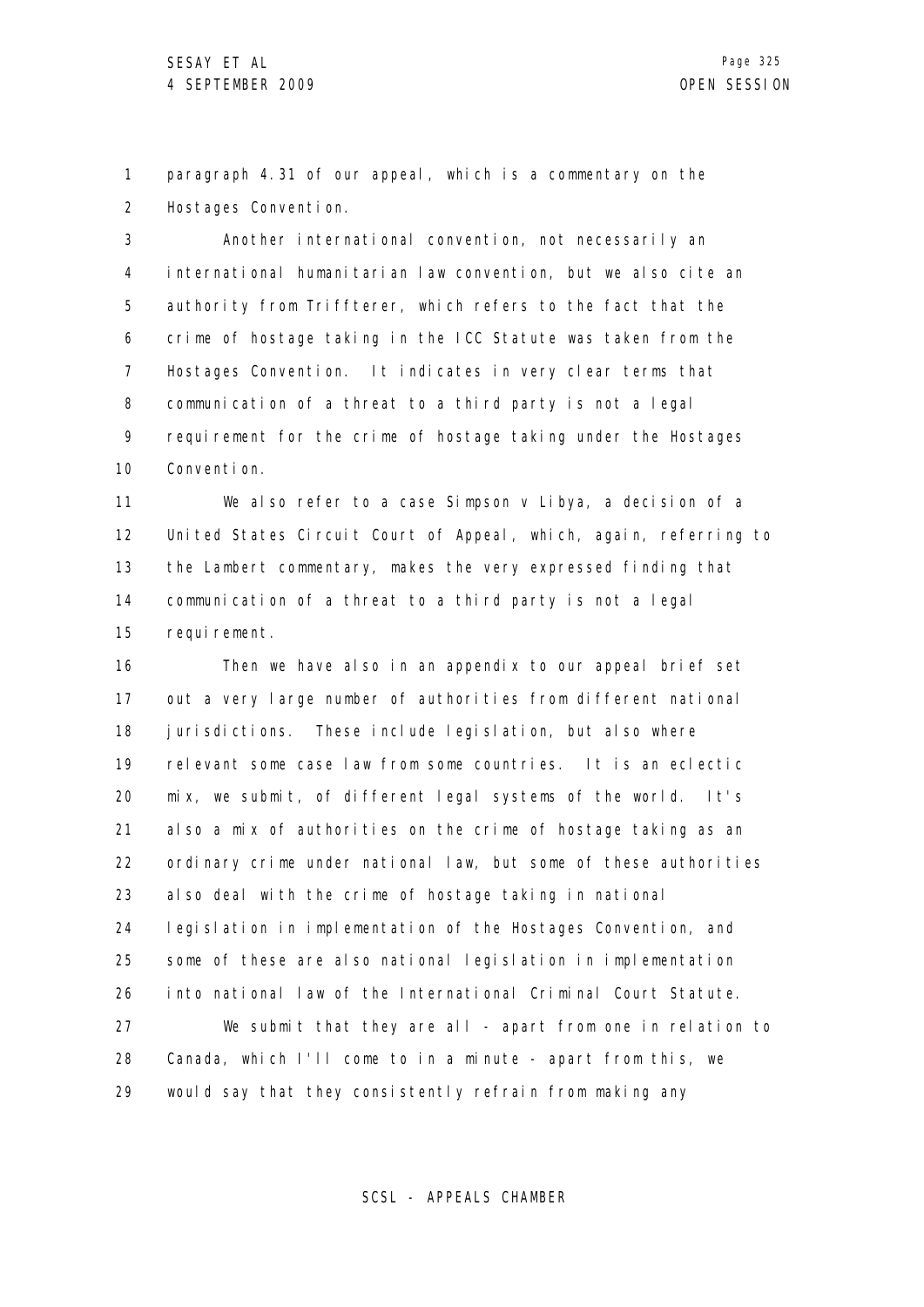1 2 3 4 5 6 7 suggestion that communication of a threat to a third party is a requirement. Some of them make quite clear, in particular, some of the case law, for instance, from Germany, states quite expressly that communication of a threat to a third party is not a legal requirement and that the crime of hostage taking is committed at the very point in time at which a person is detained with the intent of holding them as hostage.

8 9 10 11 12 13 14 15 Perhaps the most direct authority on the issue of the crime of hostage taking in international criminal law is found, in fact, in a decision of the Constitutional Court of Colombia, which was dealing with the issue of the constitutionality of legislation in that country implementing the crime of hostage taking in the ICC Statute. This is found at page 155 in one of the annexes of the Prosecution appeal brief. In fact, I will read from it. It says:

16 17 18 19 20 21 22 23 24 25 26 27 28 29 "Based on the customary definition of the international crime of hostage taking, as indicated in the preceding paragraph, and as crystallised in the definition of the elements of crimes of the International Criminal Court, the Chamber observes that the petitioner has reasons in submitting that the requirement that conditions for liberating or keeping a hostage safe are directed towards the other party in an armed conflict as provided for in the criminal code is unconstitutional. In fact, this requirement is not provided for in the customary norms which incorporate the definition of the elements of this war crime, thus introducing said condition would narrow the scope of application in the crime in question and would unjustifiably reduce the scope of protection as established in international humanitarian law since it would leave those hostages unprotected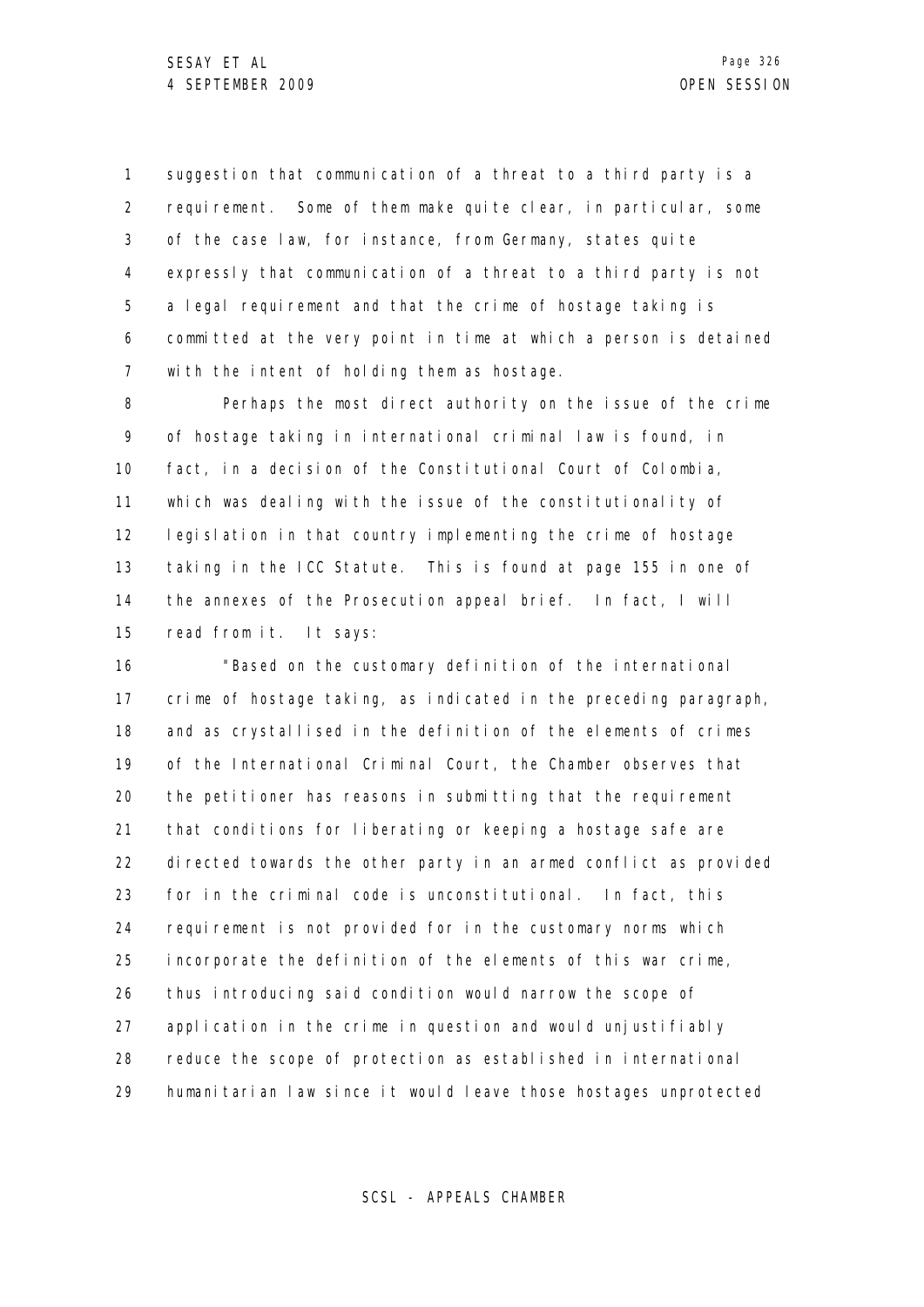1 2 for which conditions are not uttered to the other party in the conflict..."

3 And so on.

4 5 6 7 8 9 JUSTICE KING: Could you please read the preceding paragraph, where the ingredients were said to have been listed. MR STAKER: "The requirement of this crime that the deprivation of liberty of the hostage is a condition for the fulfilment of demands uttered to the other party in the armed conflict is unconstitutional."

10 11 12 13 14 Now, as we say, we have found a contrary authority in Canada. That, we submit, to the best of my knowledge, is a provision implementing the crime of hostage taking under Canadian national law. I'm not aware that it's specifically a provision implementing a norm of international humanitarian law.

15 16 17 18 19 20 21 22 23 We then do come to the factual question, if the legal question is resolved in the way that the Prosecution contends of whether on the evidence as a whole the only conclusion open to any reasonable trier of fact is that the three accused are individually responsible for the crime of hostage taking, in the circumstances of the limited time we have, and we have an additional ground of appeal to be dealt with by my colleague, I would be content to rely on the Prosecution's written submissions in relation to that issue.

24 25 26 Unless I can be of further assistance, I would invite the Chamber to call on my colleague to present the Prosecution's second ground of appeal.

27 28 29 JUSTICE FISHER: I just want to clarify a remark that you made because I think it may lead to something that you may not intend. In giving the example of the harm to the individual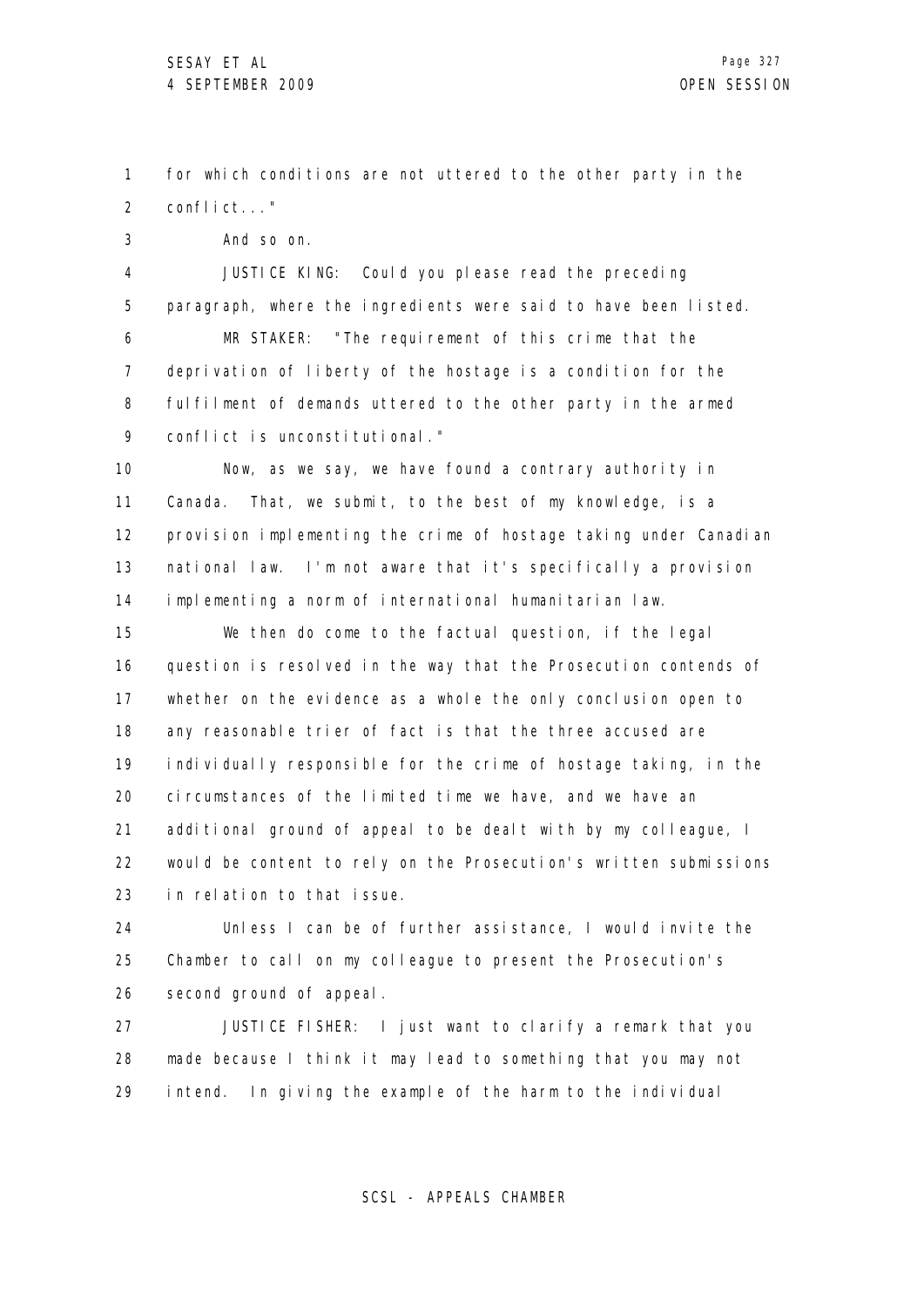1 2 3 4 5 6 7 8 9 victim, you indicated, I think, and perhaps I misunderstood you, that the harm was that the victim himself knew of the threat and that he knew of the intent of the captors to compel a third party by virtue of his being held hostage. Are you suggesting that the element that is set out in your submission in 4.55, where it says that one of the elements is that there is a detention of and threat to the victim, are you suggesting that that threat has to have those two prongs in order for it to meet the requirements that you've set out in 4.55?

10 11 12 13 14 15 MR STAKER: Our primary submission would be no. There are references in some of the authorities to the need for a threat. It doesn't say a threat to a third party. And on the facts of this case, the Trial Chamber found that there had been a threat to the victims. So it's in the context of the facts in this case that we say a threat to the victim is sufficient.

16 17 18 19 20 21 22 23 24 25 26 But our primary submission would be that it's not necessary even to have that. If a person is detained with the intent of subjecting that person to harm or the threat of harm in order to compel somebody to act, then, as a matter of plain language, I think it can be said that the victim is under threat. Many of the national authorities we refer to do not contain a requirement even of a threat to the victim. Some authorities may. So I think I'd say our primary submission is, even a threat to the victim is not required. If we're wrong in that, then a threat to the victim is sufficient, but a threat to the third party is not requi red.

27 28 29 JUSTICE FISHER: Okay. So the threat, according to your position, is either expressed or implied to the victim. MR STAKER: In fact, we would say it's inherent in the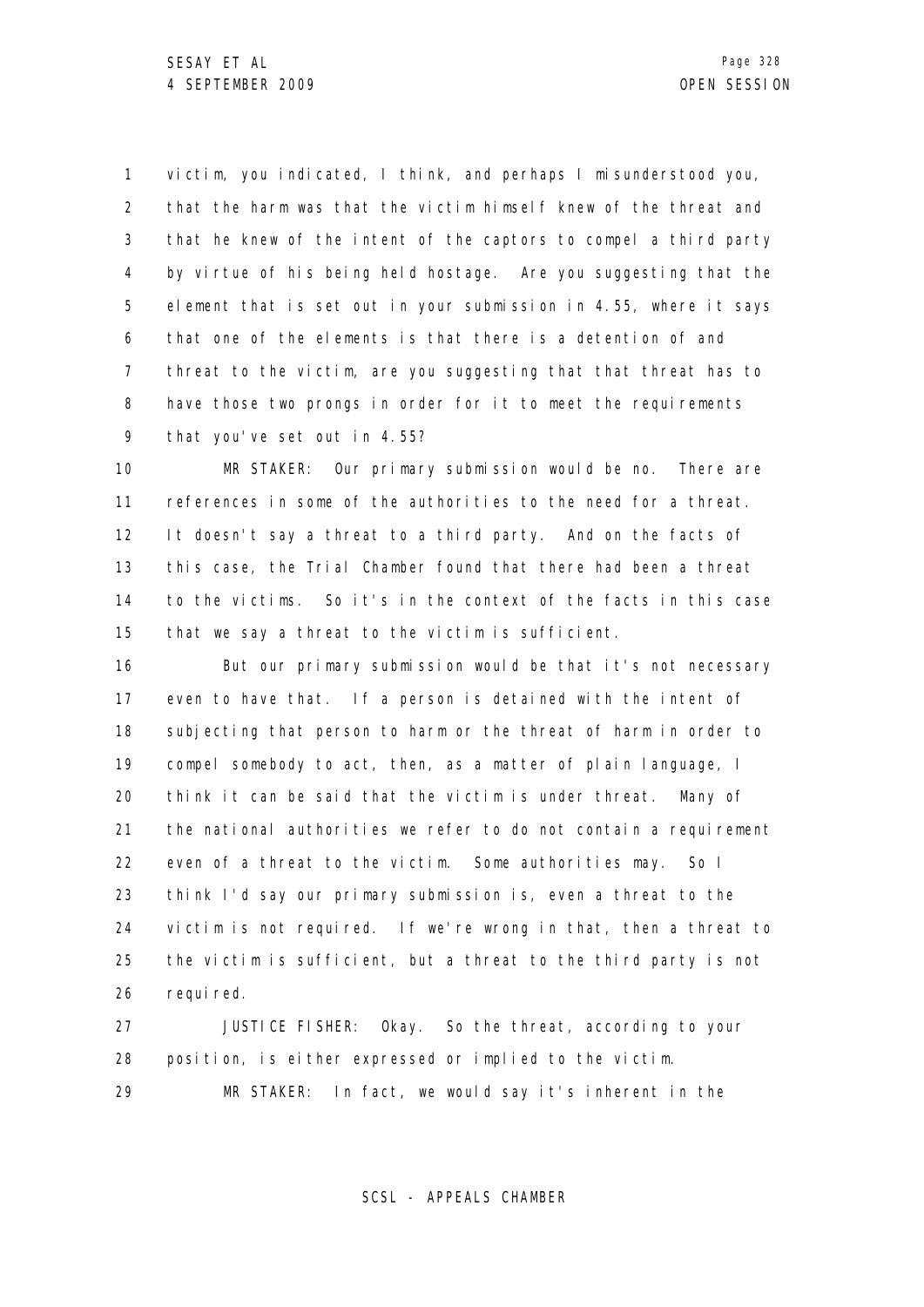1 2 3 intent. That even if a victim doesn't know why they have been detained, if the detainer has that intent, that in itself may be sufficient, although that may be an unusual case.

4 5 6 7 JUSTICE FISHER: And the point that you made about the victim knowing that his fate is in the hands of a third party over whom he has no control, you're not suggesting that that's an element that's part of the threat.

8 9 10 11 12 13 14 MR STAKER: No. We say that's one of the values that the law against hostage taking is designed to protect, but it's not the only value. We would say that it's not required there necessarily be a harm to that specific value in order for the crime to exist, but we say that if the victim knew but the third party didn't, there would be a harm to that value and, therefore, that would be sufficient for the crime to be made out.

15 16 17 18 19 20 21 Another harm we would say is that people who are at liberty walking the street shouldn't be at risk of being captured and detained by people who intend to use them as hostages. And we would say that harm has been infringed, there's been a violation of that value by the mere detention of a person with the perpetrator's intent even if the victim personally doesn't even know why they're being detained.

22 JUSTICE FISHER: Okay. Thank you.

23 MR STAKER: Thank you.

24 JUSTICE WINTER: Thank you very much.

25 Could I now call on Ms Jorgensen.

26 MS JORGENSEN: Thank you, Madam President.

27 28 29 Your Honours, the Prosecution's second ground of appeal relates to the acquittal of Gbao under count 12, which is the child soldiers count. I should start by saying that, as with our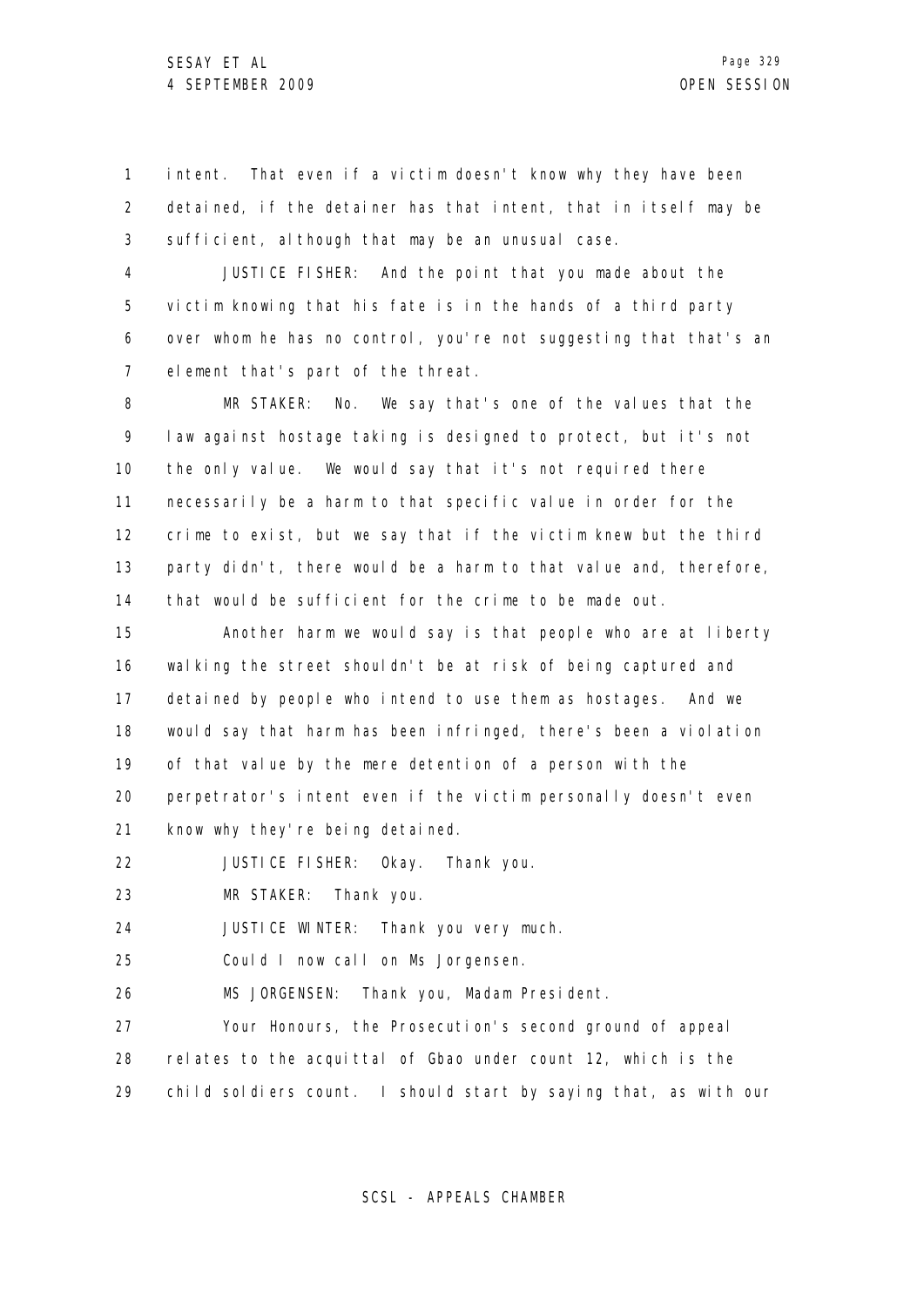1 2 3 4 5 6 7 8 other grounds, we rely on our written briefs which set out our arguments in full and also our authorities comprehensively. This ground is directed against the finding in paragraphs 2235 and 2236 of the trial judgment that Gbao is not responsible under Article 6.1 of the Statute for conscripting persons under the age of 15 into the armed forces of the RUF/AFRC or using children under the age of 15 to participate actively in hostilities.

9 10 11 12 13 14 15 16 In these two short paragraphs, the Trial Chamber dismissed all modes of liability under Article 6.1. In fact, no express reference was made to any mode of liability and the only implicit reference was to the mode of liability of planning. This is a notable contrast to the other crimes charged and found to have been committed by members of the AFRC and RUF forces, and in particular in respect of other crimes, the mode of liability of joint criminal enterprise was considered.

17 18 19 20 21 22 23 In our submission, the Trial Chamber's failure to give consideration to all relevant modes of liability constitutes an error. We submit that had the Trial Chamber done so, the only conclusion reasonably opened to it would have been to find Gbao liable under count 12 for the crime of conscription and use of child soldiers, which is referred to in paragraphs 1708 and 1747 of the judgment.

24 25 26 27 28 29 The first and primary basis on which we say the Trial Chamber should have reached this conclusion is on the basis of Gbao's participation in the JCE which was found to have existed between May 1997 and April 1998. Additionally, if our ground one is upheld, we submit that Gbao should be held responsible for committing, as a participant in the JCE, the count 12 crimes that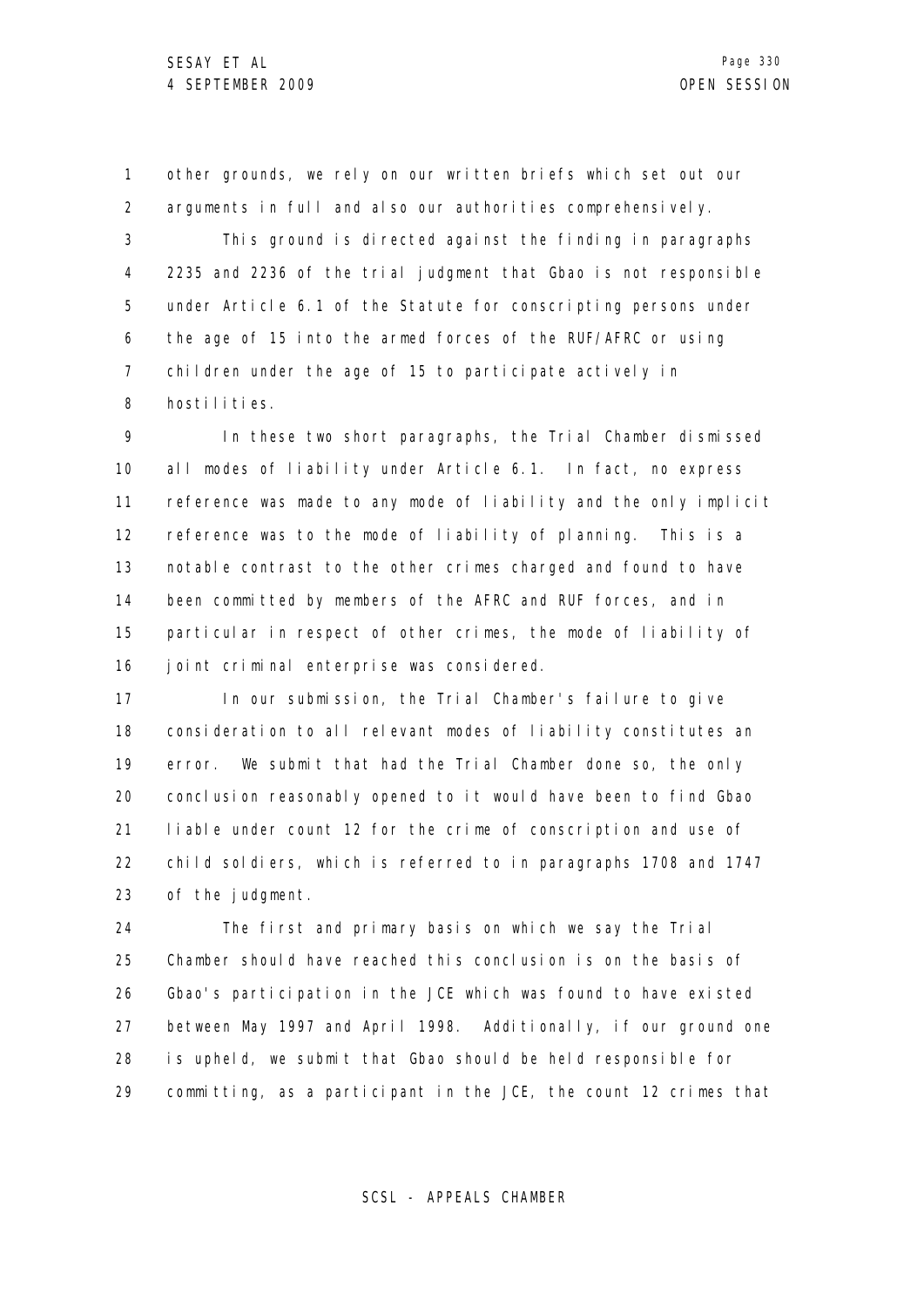1 2 3 4 5 6 7 the Trial Chamber found to have been committed after April 1998. The Prosecution consistently alleged JCE liability in respect of count 12 for all three accused. The Trial Chamber expressly found that the crimes charged in count 12 were within the JCE, and this conclusion was supported by many of findings of fact which we've set out in our brief. Gbao was found by the Trial Chamber to be a participant in the JCE.

8 9 10 11 12 13 14 15 He was in particular found to have been directly involved in the planning and maintaining of a system of enslavement. This system of enslavement was found to involve forced military training, which included the training of children. It follows, therefore, we submit, both as a matter of law and on the basis of the Trial Chamber's findings and the evidence in the case, that Gbao is responsible for the count 12 crimes as a participant in the joint criminal enterprise.

16 17 18 19 20 In support of these submissions, we rely primarily on the Trial Chamber's actual findings. We're not seeking to reverse intermediate findings. Our submission is that the Trial Chamber failed to reach the conclusion that was reasonable on the basis of those findings.

21 22 23 24 25 The Trial Chamber made numerous findings as to the clear and consistent pattern of abductions, training and use of child soldiers within the RUF, describing it as being entrenched, institutionalised, well organised and conducted on a large scale at the highest level of the RUF organisation.

26 27 28 29 The pattern involved campaigns to capture and abduct civilians, including children, bringing them forcibly to Kailahun where they were screened to determine their suitability for combat operations, forcibly training them for military purposes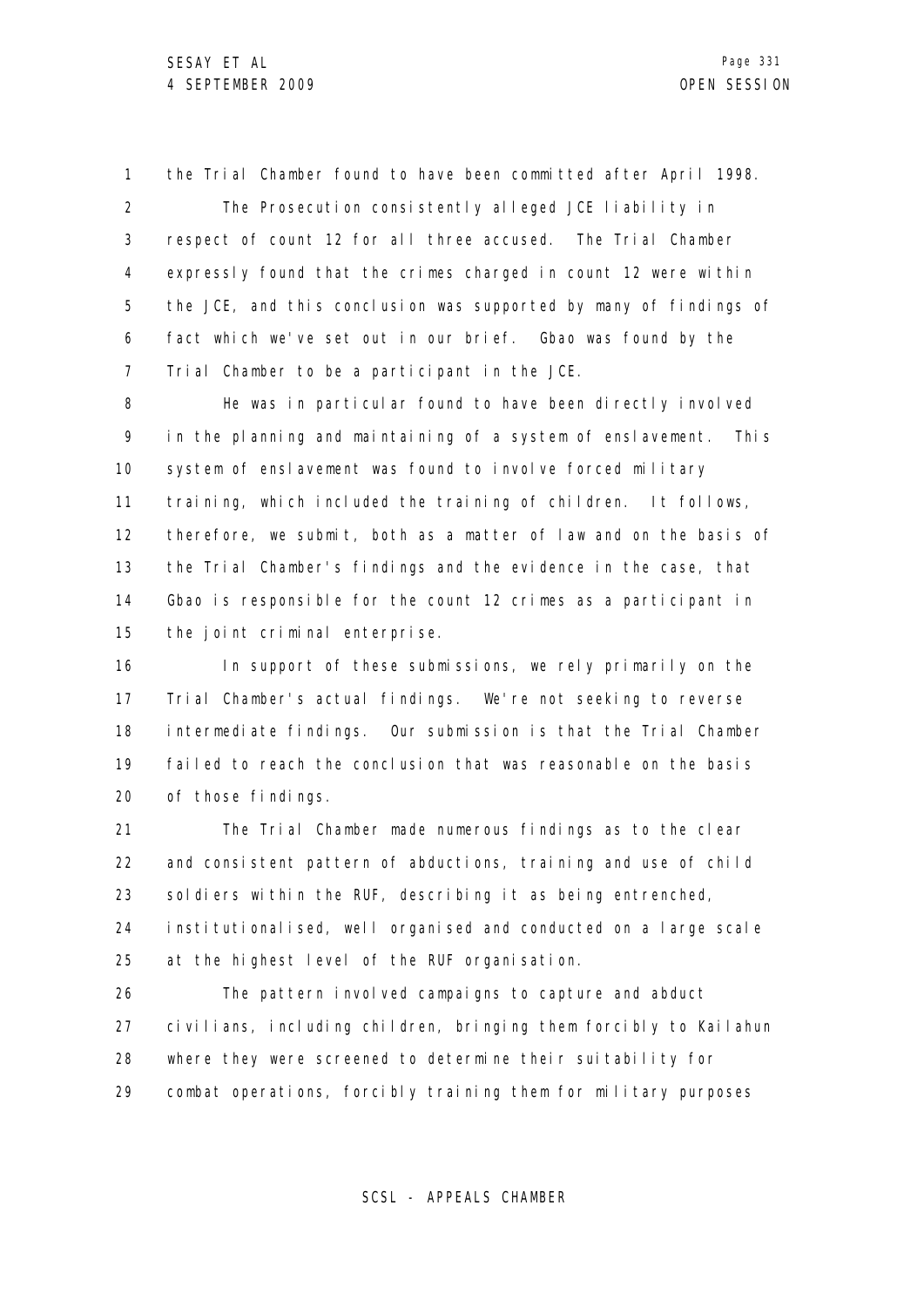1 2 3 and then deploying them to different areas to perform a variety of tasks such as conducting armed patrols, serving as bodyguards or perpetrating crimes against civilians.

4 5 6 7 8 These widespread and systematic crimes, including the conscription and use of children in hostilities, were found to be for the benefit of the RUF and the junta in furthering the ultimate goal of taking over political, economic and territorial control in Sierra Leone.

9 10 11 12 13 14 15 16 This pattern continued after April 1998, as the need for manpower was still critical for the RUF/AFRC operations to succeed. In particular, it was found that children were being trained as Small Boys Units and Small Girls Units at Bunumbu training base in Kailahun District, and these activities were transferred to Yengema training base in Kono District from December 1998, which operated until the end of the disarmament process.

17 18 19 Children under the age of 15 were found to have participated in both the attack on Koidu Town in December 1998 and in the Freetown invasion in January 1999.

20 21 22 23 24 25 We say that JCE liability would follow even if Gbao was not found to have made a significant contribution to the count 12 crimes themselves. In our submission, he need only be found to have made a significant contribution to the JCE in the sense of a preparatory or contributory act in relation to its criminal means.

26 27 28 29 However, we submit that Gbao did make a significant contribution to the crimes of conscription and use of child soldiers. Our reasons for this submission are set out in full in our brief, and I'll only provide a summary of some of the key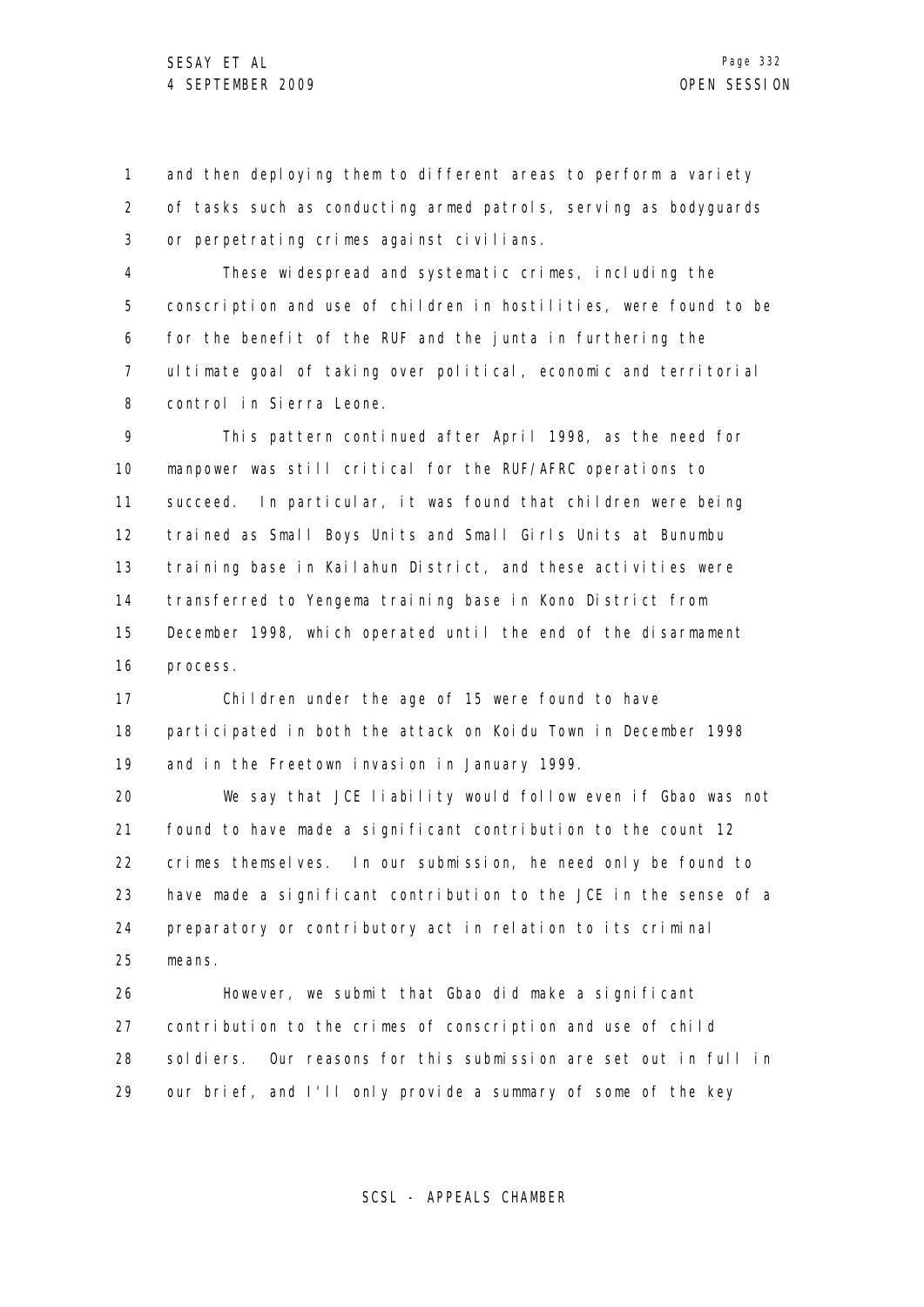1 findings of the Trial Chamber that we rely upon.

2 3 4 5 6 7 8 9 10 11 12 13 14 15 16 17 18 19 20 21 22 23 24 25 26 27 Gbao was found to have held a position of power and authority in Kailahun where an elaborate system of forced labour was being conducted. He was found to be a person of status, being a vanguard, and having a close relationship with Sankoh. He had the assignment as overall security commander, or OSC, throughout the indictment period. He was found to have supervised and advised the Internal Defence Unit, the intelligence office, the Military Police and, significantly, the G5, and received copies of reports sent by security units. He was found to have had considerable influence over these bodies even though this was not found to amount to effective control. It was found that his function was to oversee the G5, and this was the very unit that was in charge of the recruitment and training and received civilians before screening them. He was found to have performed a role of maintaining and enforcing discipline, law and order in RUF-controlled zones, which we submit ensured that RUF policies, including the recruitment of children, were implemented. He was found to have travelled widely within Kailahun District to visit different areas behind the front lines and to report on whether the MP and G5 units were doing their jobs properly. Finally, it was found that in the period between April 1998 and December 1998, there was intensive recruitment going on, and during this phase, Gbao maintained the same positions - same assignments and authority in Kailahun as he did before April 1998.

28 29 With these findings - and this isn't intended to be an exhaustive list, it's explained further in our brief. These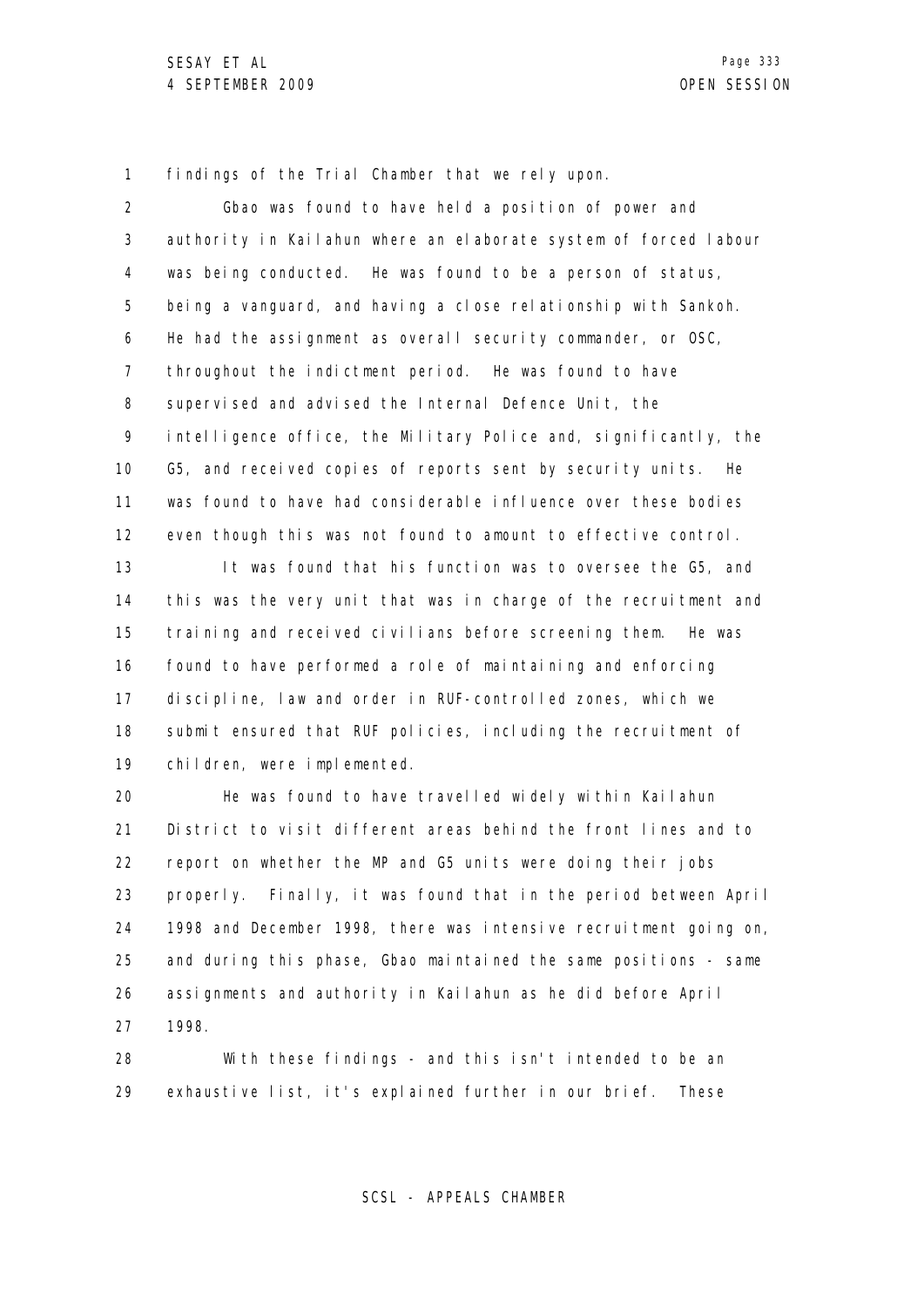1 2 findings go far beyond demonstrating Gbao's de jure status in the RUF.

3 4 5 6 7 8 9 10 11 12 We submit, they establish that Gbao played an important role in the supervision, coordination and monitoring of the recruitment process. We submit, it cannot have been a reasonable conclusion that his oversight functions fell short of the screening and training of children. We note that if Gbao lacked the respect of certain fighters, this has no bearing on his actual role and does not preclude his participation in the joint criminal enterprise for his involvement in the system of enslavement which included the conscription and use of child sol di ers.

13 14 15 16 17 18 19 In our submission, count 12 is closely related to count 13, which is the enslavement count. It should be recalled that the Trial Chamber found that both the abduction for specific use within an organisation and forced military training could constitute conscription as both practices amount to compelling a person to join an armed group even though the evidence pertaining to the course of conduct as a whole was considered.

20 21 22 23 Evidence in a case may clearly be relevant to more than one count. We submit, the Trial Chamber was entitled and, indeed, required to have regard to any relevant findings relating to any other count that was also relevant to count 12.

24 25 26 27 28 29 The child specific crimes of conscription or use in hostilities clearly overlap with and complement other crimes, and the harm suffered by the victim in those cases includes enslavement. The system of enslavement that was found by the Trial Chamber to exist in Kailahun District, in respect of which Gbao was held to be individually criminally responsible as a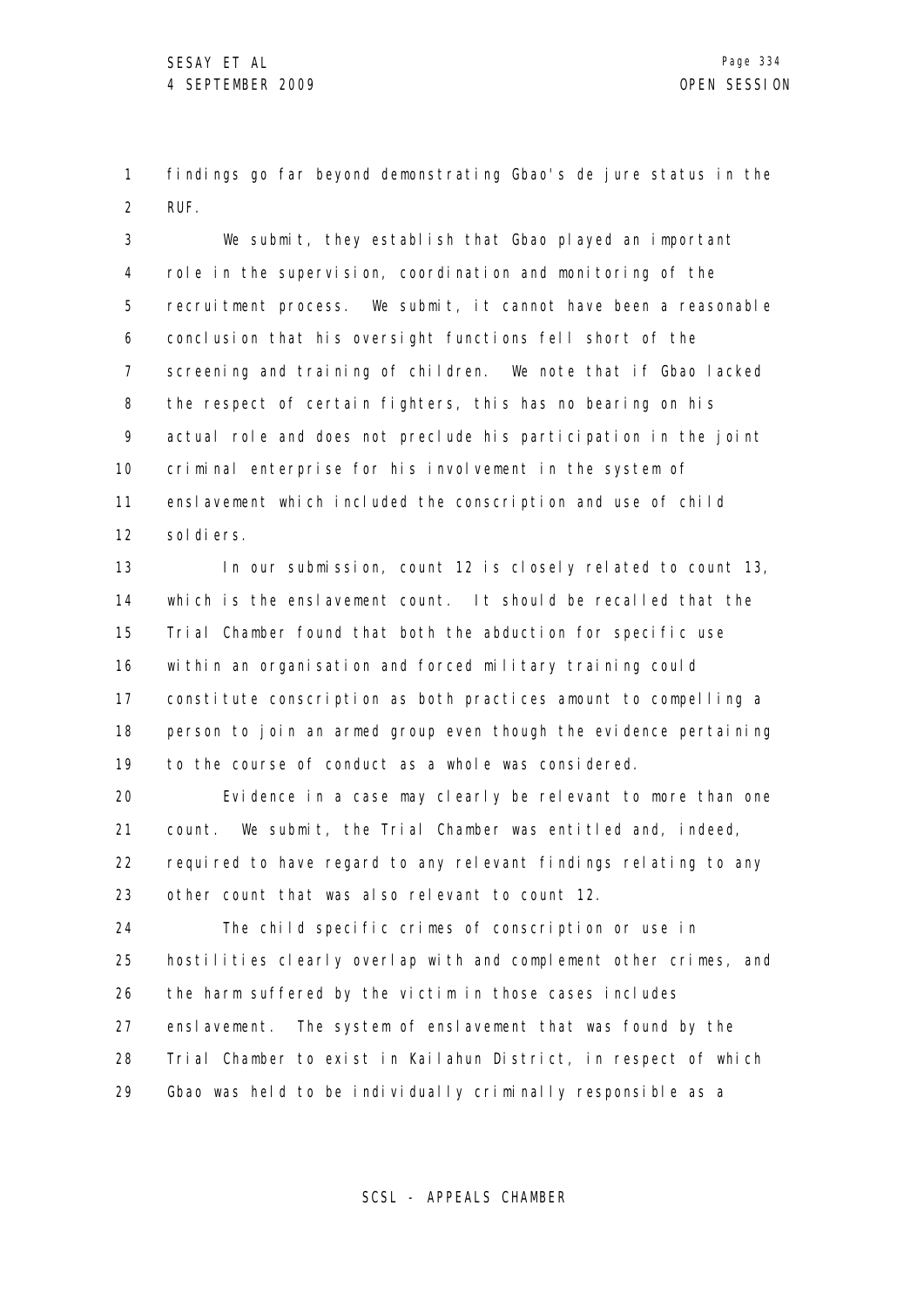1 2 3 4 5 participant in the JCE, was intimately related to the forced military training of both adults and children. The connection, we submit, was most evident through the screening process. This system was managed by the G5, over which Gbao had a supervisory role.

6 7 8 9 10 11 12 13 14 15 16 17 18 In our brief we have presented a number of alternative argument under different modes of liability. Our main alternative argument is based on the mode of liability of planning. I won't go through these alternatives in any detail. But under the mode of planning, we submit that Gbao should have been held liable for planning the system of forced conscription of children under the age of 15 in Kailahun District from 1996 to December 1998. It's our submission that a proper consideration of Gbao's position, role and functions would leave open no other conclusion than that Gbao participated in the execution, administration and running of a plan designed to use civilians as forced labour in Kailahun, and this included the military training of children under 15.

19 20 21 22 23 24 25 26 27 28 29 Furthermore, we would submit that the only conclusion open to a reasonable trier of fact is that Gbao was aware of the substantial likelihood that children under 15 were being screened and sent for military training or other tasks within the RUF. We have also presented arguments under the mode of liability of aiding and abetting. We would submit that Gbao should also have been found - well, as an alternative argument, he should have been found liable for aiding and abetting the crimes committed outside Kailahun if he was found liable for planning the crimes within Kailahun. As a further alternative, we submit, he should have been found liable for aiding and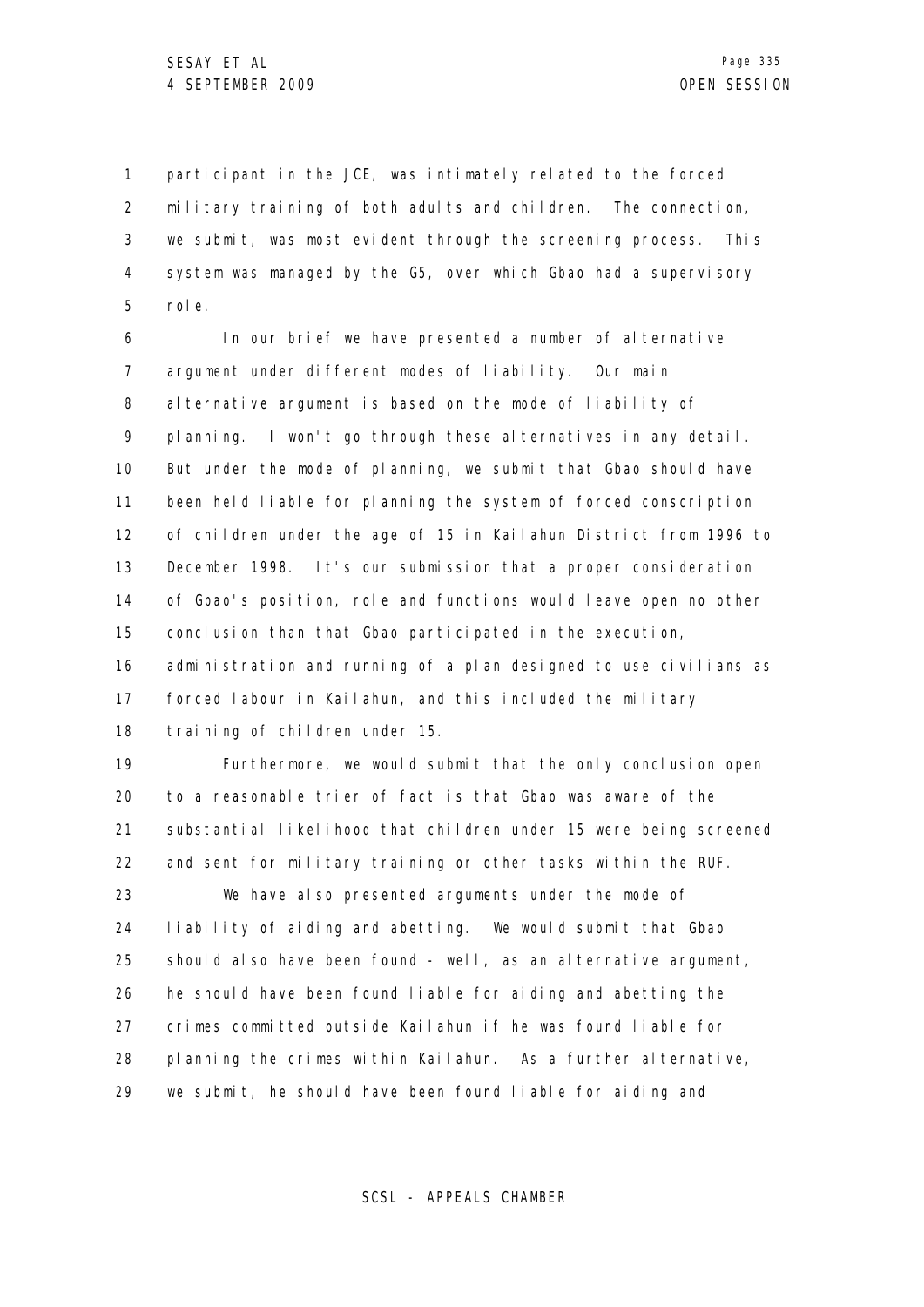1 2 3 abetting all the count 12 crimes. The details of these arguments are set out in our brief. We have explained how the different elements of those modes of liability are satisfied.

4 5 6 7 8 9 But this ground of appeal is predicated upon Gbao being individually responsible for the count 12 crimes under Article 6.1 of the Statute. For JCE responsibility and responsibility for planning or aiding and abetting, it does not need to be established that the accused had effective control over the direct perpetrator.

10 11 12 13 14 15 16 17 In contrast with superior responsibility under Article 6.3 of the Statute, JCE liability, planning and aiding and abetting do not depend on whether the accused had the power to issue orders to the direct perpetrators to enforce discipline or on whether the accused received reports from the direct perpetrators. A position of authority is not a legal requirement for liability under these other modes, although it may be a relevant factor.

18 19 20 21 22 23 24 25 26 There was no finding that Gbao disapproved of the use of child soldiers. We would submit that Gbao's willingness to continue holding this position of authority and influence demonstrates that he was not a passive or reluctant participant in the crimes involving the conscription and use of child soldiers. Rather, by his actions, as found by the Trial Chamber, we submit that he incurs individual criminal responsibility under count 12. For these reasons, we are asking the Appeals Chamber to reverse his acquittal on this count.

27 28 Your Honours, those are my submissions. Unless I can assist further.

29 JUSTICE WINTER: Thank you very much.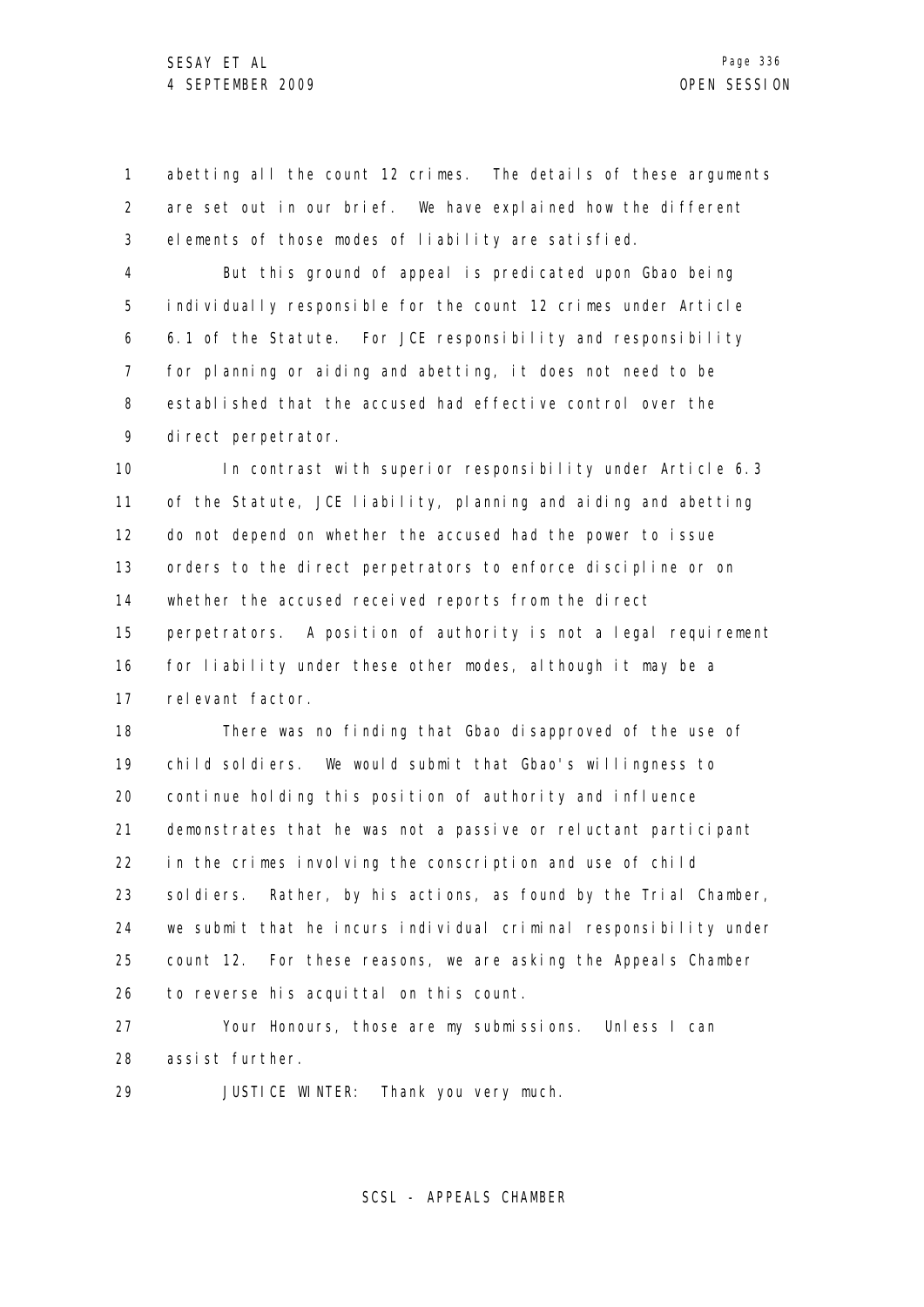1 2 3 4 5 6 7 8 9 10 11 12 13 14 15 16 17 18 19 20 21 22 23 24 25 26 27 Any questions? No. Then, thank you. So, in this regard, we are now a little ahead of time, ten minutes. Would you like to have a break? Then I will break for ten minutes now. Thank you. [Break taken at 11.18 a.m.] [Upon resuming at 11.31 a.m.] MR JORDASH: Madam President, thank you. I'm going to address for most of the hour the submissions the Prosecution makes on ground 1, and in the last five minutes, my learned friend, Mr Clark, who is not in the court at the moment, will deal with a few matters arising from the Prosecution's ground 3, the UNAMSIL count 18. I will take my time with the joint criminal enterprise because what I submit has relevance to many of our appellate submissions and as well as relevant to the Prosecution's appeal, and in three ways we say the Prosecution appeal on ground 1 must fail. Firstly, because of the errors of law made by the Trial Chamber which makes the Prosecution submission untenable. Secondly, because of the factual findings made by the Trial Chamber which makes the Prosecution's submission untenable insofar as they do not support a finding of a plurality existing after March 1998 acting in concert to commit crimes. I will not address that in detail. We will rely upon our brief which details the factual issues. Then, finally, the third aspect I will deal with are the factual findings which make it untenable that Mr Sesay contributed to any joint criminal enterprise after March of 1999.

28 29 Now, if I may - and I will return to the example given by my learned friend yesterday, Mr Staker, involving A, B and C. I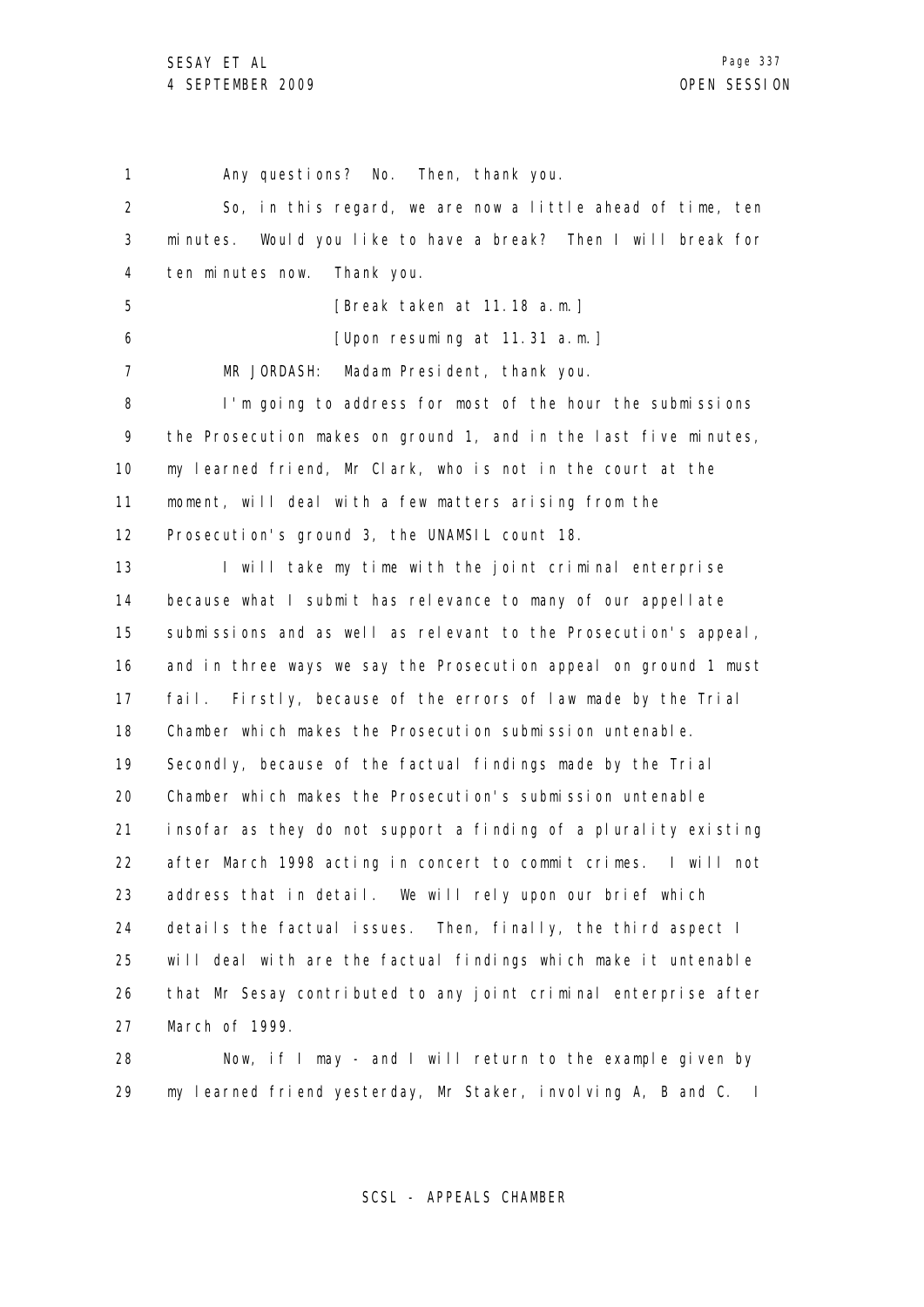1 2 3 4 5 want to go further back than Mr Staker did and just involve A and B, first of all. This is directed to demonstrating that the joint criminal enterprise as found or as put forward by the Prosecution doesn't work in this case and hasn't been applied properly by the Trial Chamber in this case.

6 7 8 9 10 11 12 13 14 If A and B agree to a rob and bank and B agrees to be a look-out, the common purpose is the robbery of the bank, the agreement to commitment a crime. B may say to the trier of fact, "I'm not responsible. I was just driving the robber, A, away," but the Prosecution say, "No, B, you drove the robber away after agreeing to pursue the crime of robbery. Therefore, even though you did not enter the bank, you are responsible for what happened in the bank," B has contributed significantly to the furtherance of the crime, the common purpose, the robbery.

15 16 17 18 19 20 21 22 23 24 25 The Prosecution would plead that as A and B agreed to rob a bank. That's the purpose. But they could plead it in this way: A and B agreed to rob a bank to take the money. In that circumstance, robbing the bank would be the means; the overall objective would be taking the money. That doesn't make taking the money the common purpose, because A and B could have gone to the bank and withdrawn their money and taken the money away. That would be a non-criminal purpose. It's their money. The Prosecution do not set out to prove simply that A and B are taking the money. They set out to prove the crime of robbery in order to take the money.

26 27 28 29 In the AFRC appeal, your Honours decided, in our submission, precisely that. That the common purpose is the objective with the means. The means are the crimes as in robbing the bank; taking over the country is the taking of the money.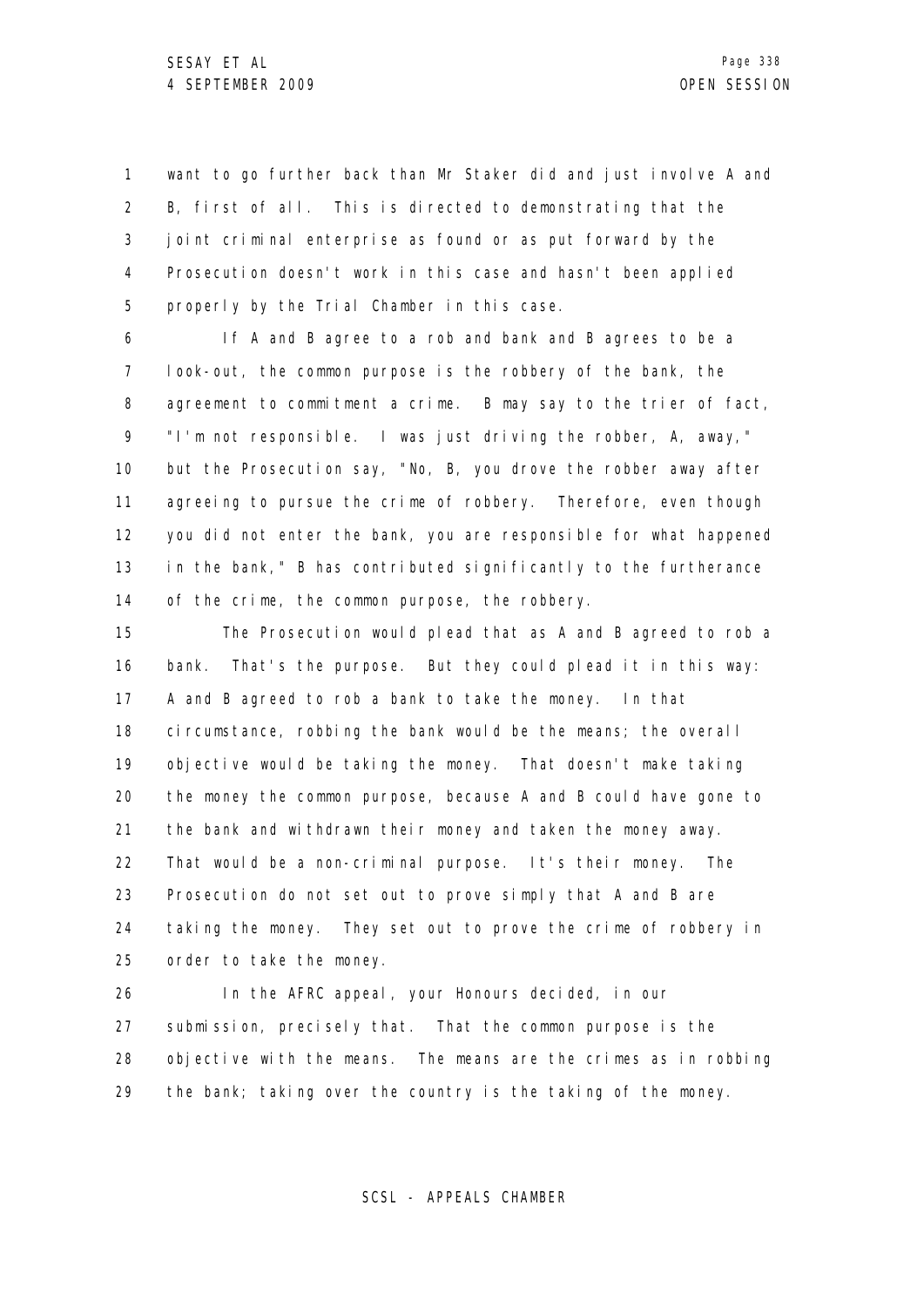1 2 The purpose is, really, the robbery, or in this case, the crimes, not the taking over of the country.

3 4 5 6 7 8 9 10 11 12 A, B and C now. This is an example which Justice Cassese uses constantly to describe JC 1 and JC 3, and we'll come to that in a moment. It's in our response to the Prosecution appeal on ground 1. A and B sit down with C and agree to commit a robbery, to pursue a common purpose, the robbery. But A and B reach a separate agreement to also use guns to kill somebody in the bank. In that situation, there are possibly two - I beg your pardon, there were three JCEs. There were two potential JCE 1s. A and B and C agree to the rob the bank, that's one, JCE 1. A and B agree to kill, that's the second.

13 14 15 16 17 18 19 20 21 22 The third joint criminal enterprise is joint criminal enterprise 3 involving C. C agreed to rob the bank. He says, "I didn't agree to the killing." But the Prosecution say, "Well, you knew A and B were going to rob the bank, you agreed to that, and A and B, you also knew, had guns and, therefore, it was reasonably foreseeable from your agreement to rob the bank that, indeed, a killing would take place. You are, therefore, responsible under JCE 3 for the killing." In other words, joint criminal enterprise 3 is always contingent upon an original agreement to commit a crime.

23 24 25 26 27 28 29 I submit, your Honours will agree with this, that if A and B and C had met earlier on and talked about a robbery and C had said, "I want nothing to do with this. I'm going home," and he goes home, and A and B go to the bank and rob it, and during that robbery, somebody is killed, the police turn up later at C's house and they say to him, "You're responsible for the killing," and he then is tried and the trier of fact finds he, C, did not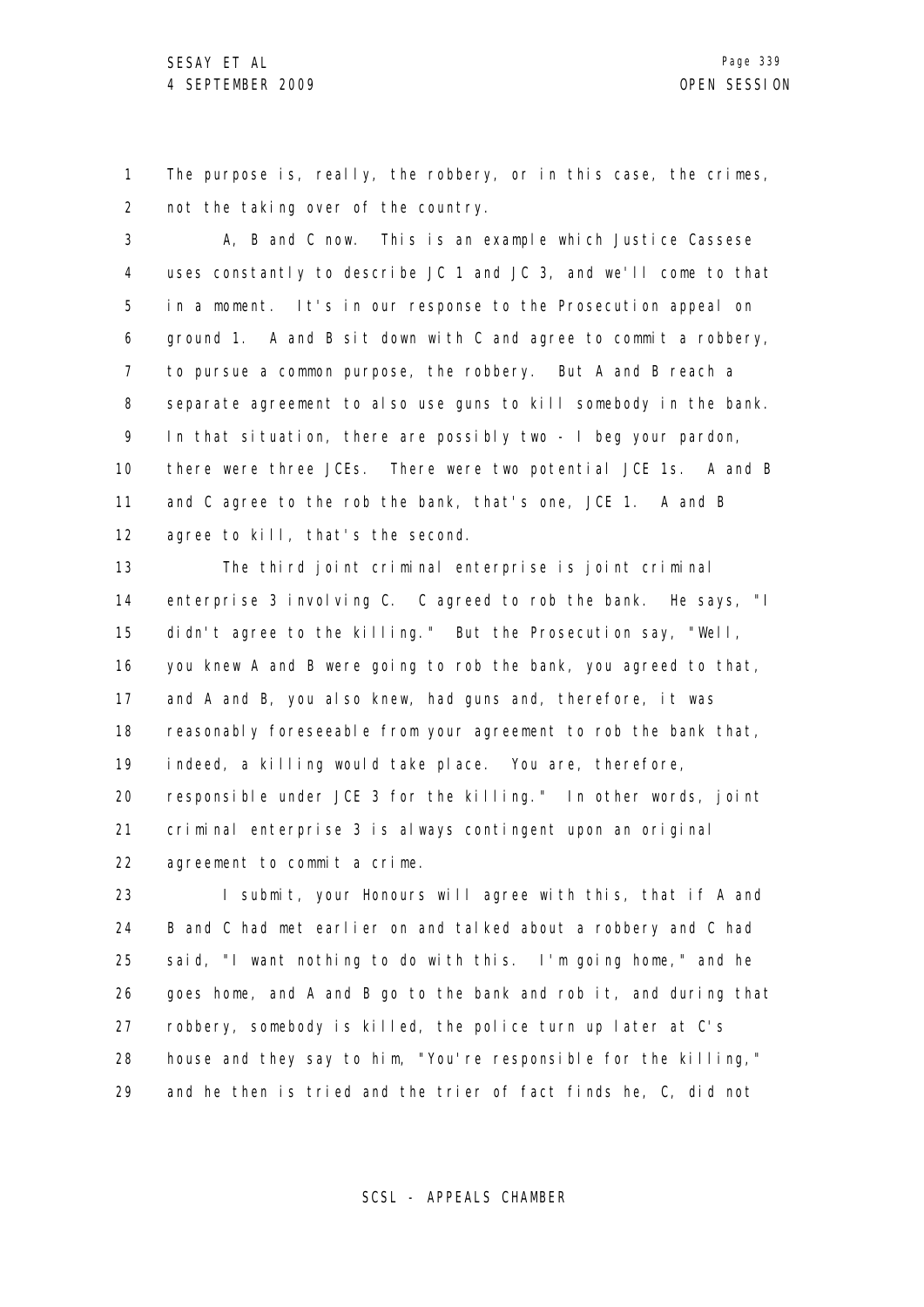1 2 3 4 agree to the robbery, of course, it must follow that C is not responsible for the killing pursuant to JCE 3 because he has never even agreed to the robbery. I'm not Gbao's counsel, but that's the Gbao situation.

5 6 7 8 9 10 11 12 That's what the Prosecution are attempting to do. They're attempting to stretch to unbelievable limits this JCE theory. What they're doing is effectively removing the substantive elements of the crimes because they're saying, under JCE 3, you can be responsible without agreeing a crime of robbery, in the A, B and C example. The reason that C would be responsible if he'd agreed the robbery would be because it was foreseeable from that agreement. In our submission, that's plain.

13 14 15 16 17 18 19 20 21 22 23 Joint criminal enterprise is, as your Honours know, nothing other than a way of inferring intention from a common purpose and holding an accused liable for crimes committed in pursuance of that purpose. It's as simple as that. The Prosecution don't have to prove with an overarching purpose each and every crime committed on the way because the intention is inferred from the common purpose and the pursuit of it and actions in pursuit of it. In other words, joint criminal enterprise is an agreement, first and foremost, to commit a crime. It is an action to further that in pursuance of that crime and JCE 3 is contingent upon that agreement.

24 25 The indictment, if I may invite your Honours to turn to it at paragraph 36. Paragraph 36 of the indictment says:

26 27 28 29 "The RUF, including Sesay, Kallon and Gbao, and the AFRC, including Brima, Kamara and Kanu, shared a common plan, purpose or design, joint criminal enterprise, which was to take any actions necessary to gain and exercise political power and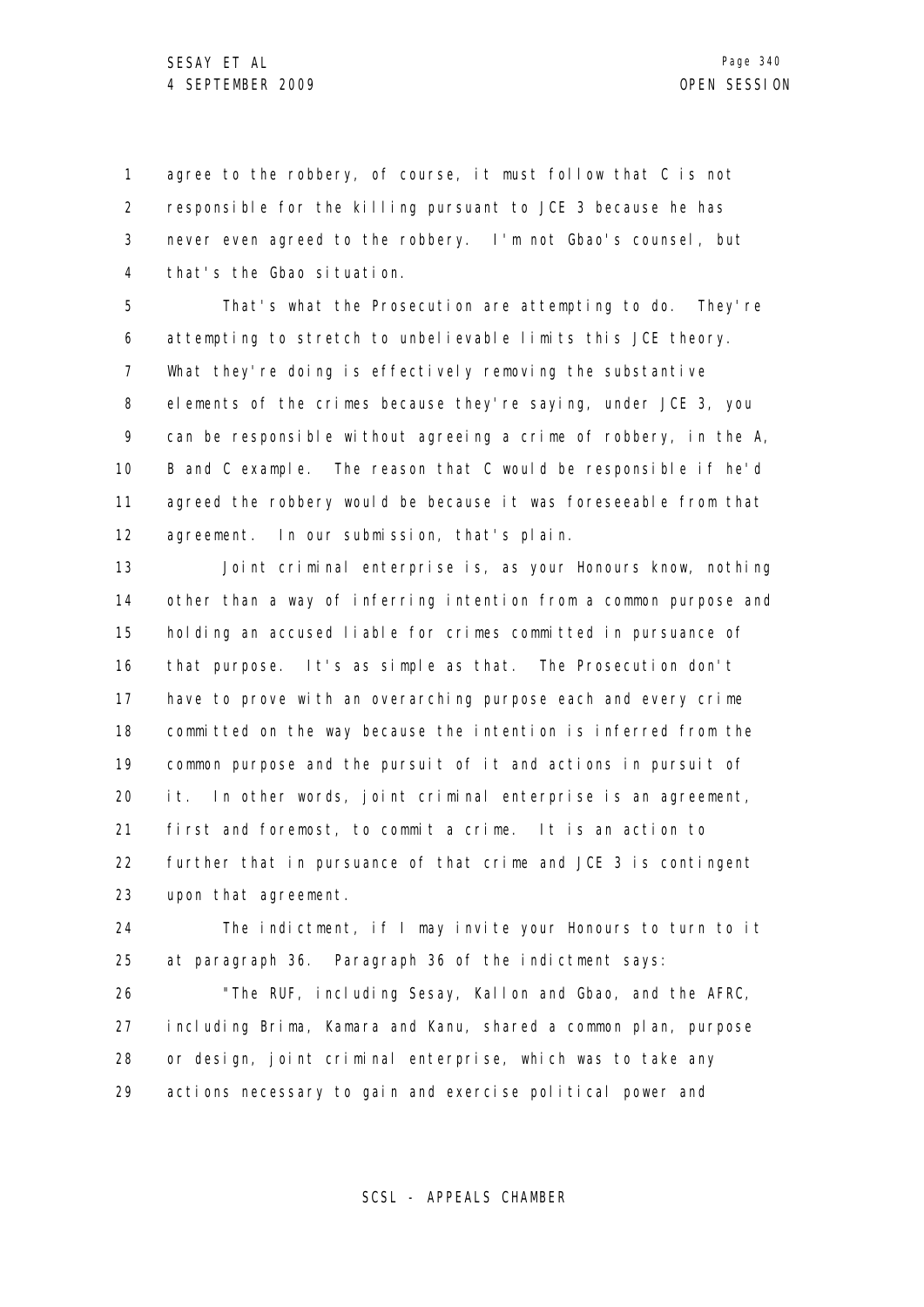1 2 control over the territory of Sierra Leone, in particular diamond mining areas."

3 4 5 6 7 8 9 Paragraph 37, looking at the final sentence on that page: "The crimes alleged in this indictment include unlawful killings, abductions, forced labour, physical and sexual violence, use of child soldiers, looting and burning of civilian structures were either actions within the joint criminal enterprise or were a reasonable foreseeable consequence of the joint criminal enterprise."

10 11 12 13 14 15 In other words, it's for the trier of fact to make a decision when looking at the totality of the evidence what the nature of the agreement was in the first instance. Were the crimes within the agreement or did they perhaps arise as a foreseeable consequence of it? There is no other type of joint criminal enterprise in international criminal law.

16 17 18 19 20 21 22 23 24 25 26 27 28 29 I note as an aside at this point, more confusion in the Prosecution pleading because at that 37, your Honours will note, what they're alleging is that counts  $3$  to  $5$ , counts  $13$ ,  $10$  to  $11$ , 6 to 9 and 12 and 14 are within the joint criminal enterprise. What's missing from there are counts 1 and 2, terror and collective punishments. That might, in our submission, be hugely significant, because what we say was intended at one stage was that the crimes just listed were the means by which a campaign of terror or collective punishments was furthered. We've had a volte-face from the Prosecution, and I'll come back to that in a moment. So once the Trial Chamber in this case decided crimes 1 to 14 were within the joint criminal enterprise, they cannot then have also been reasonably foreseeable from it because the plurality agreed all the crimes.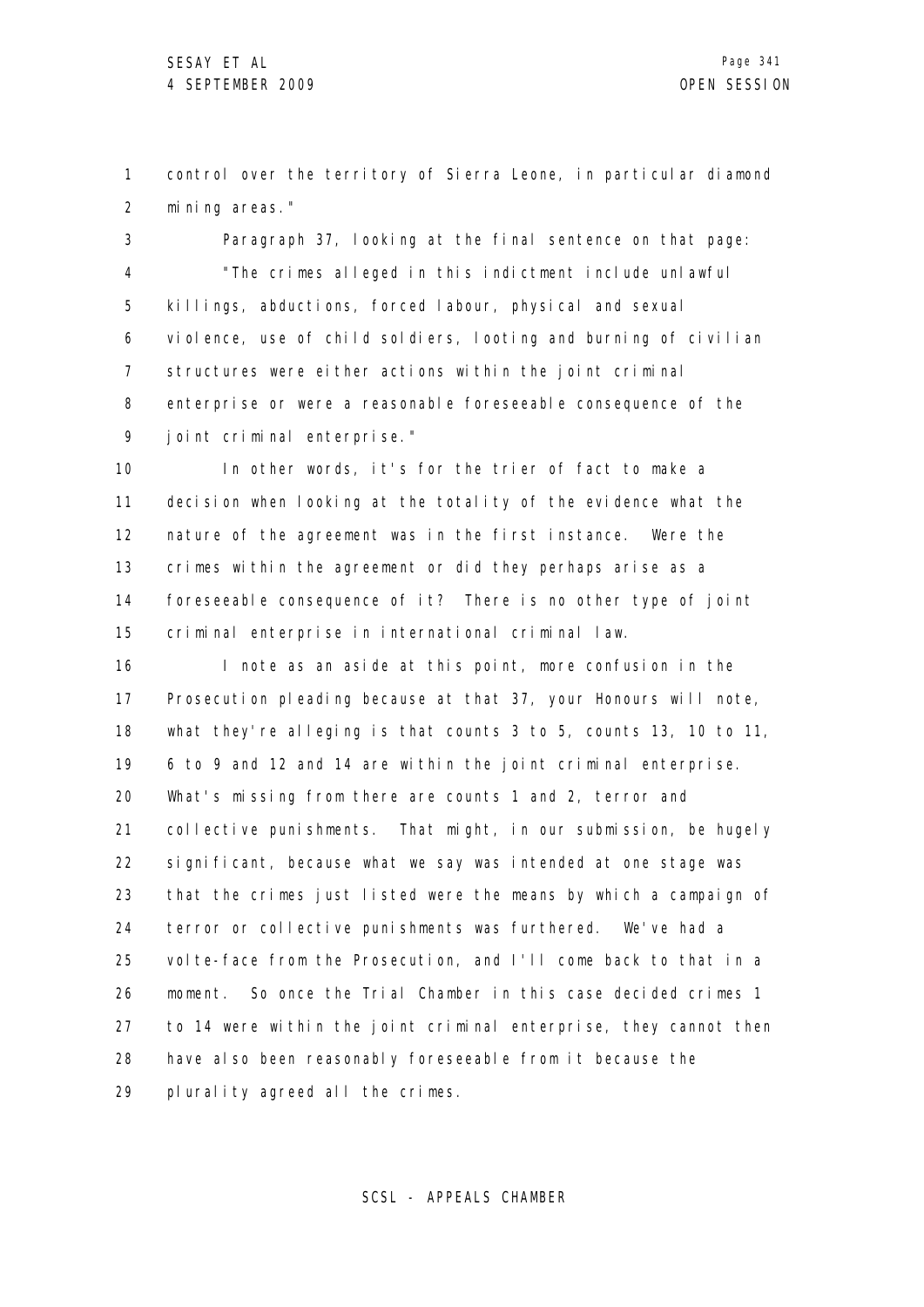1 2 3 4 5 6 7 8 9 Now, dealing with the pleading, what would be pled in the robbery example? You wouldn't plead the purpose was taking the money from the bank, and I've mentioned that. It's because it's a non-criminal purpose. Equivalent to taking power of Sierra Leone, it's non-criminal. It doesn't work in JCE theory. It's not useful to establish criminal liability, because I can pursue taking over the country for ever and a day and you will not be able to infer criminal intent without an agreement to commit crimes.

10 11 12 13 So what would be the purpose to be pled in the robbery example? It would be robbery. In A, B and C, the example there, the thing that unites them, the overarching agreement, is the robbery.

14 15 16 17 18 You could, of course, the second option, plead a joint criminal enterprise, as I've said, to kill. All of those who explicitly or implicitly agreed, the Prosecution could allege are guilty of that joint criminal enterprise in pursuit of a common purpose to kill.

19 20 21 22 Joint criminal enterprise 3 would arise and could be pled in relation to the first option, pleading of a robbery as a common purpose with the killing arising foreseeably as a joint criminal enterprise 3.

23 24 25 The fourth option, which is the option which the Prosecution now support to try to uphold the convictions, you could plead robbery and killing as the common purpose.

26 27 28 JUSTICE AYOOLA: Excuse me. Maybe you should clarify before you go further, it is good to use the term robbery, but what is robbery?

29 MR JORDASH: Robbery, where I come from, England, is the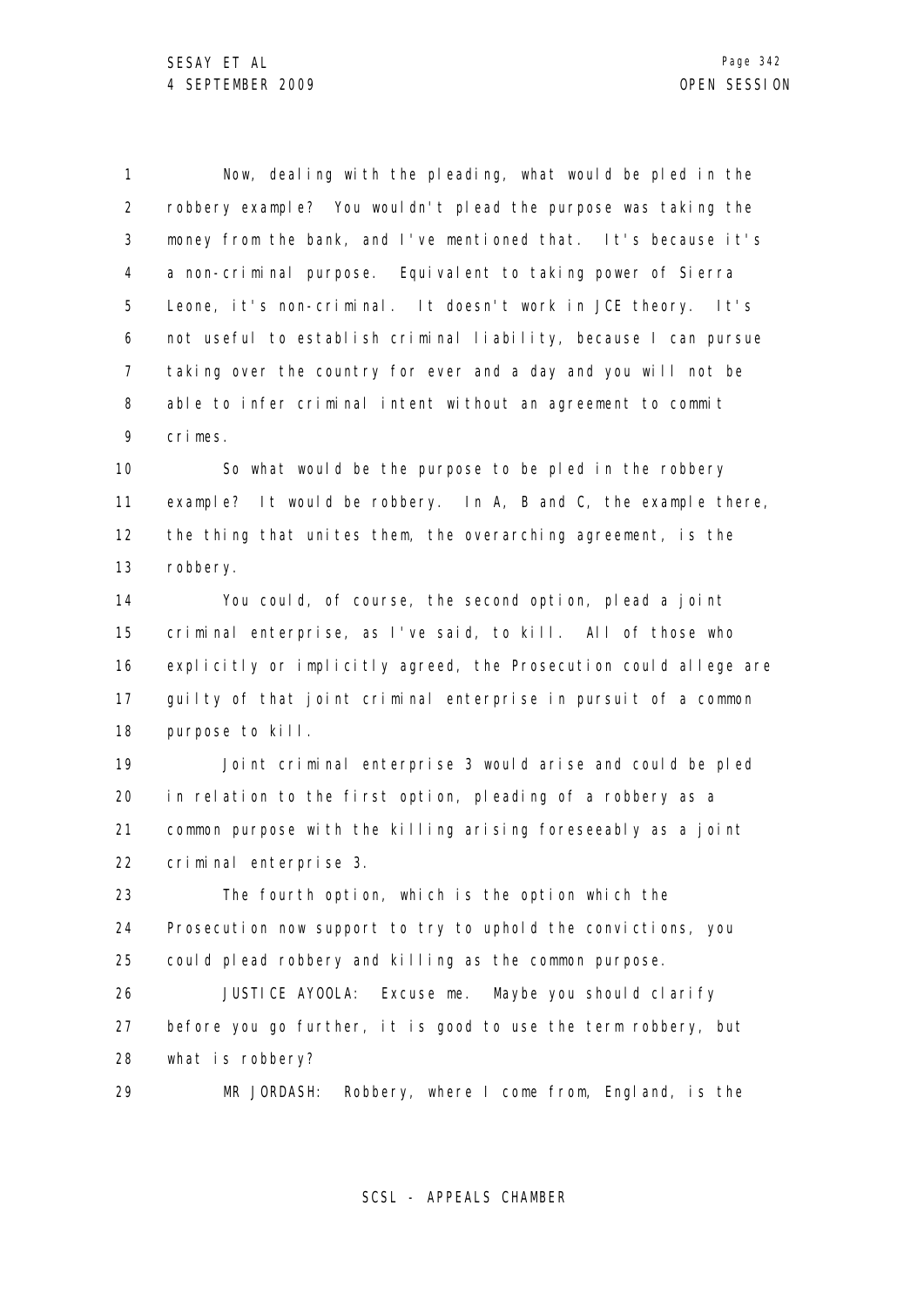1 2 taking of money with the use of force during or before to effect the taking of money.

3 4 JUSTICE AYOOLA: So it's not just taking of money, taking of money with the use of force?

5 MR JORDASH: Exactly.

6 7 8 JUSTICE AYOOLA: So it relates to actually taking of a country with the use of force, and in the use of such force, crimes such as these are contemplated?

9 10 11 12 13 14 15 16 17 MR JORDASH: Well, in this way, robbery, we would say, is the crimes in this indictment. And the taking of the money from the bank, although important when pled by a Prosecution, in terms of what the Prosecution must prove, robbery to take money, it doesn't make sense to simply prosecute the taking of money. And in this instance, the taking over the country doesn't make sense as a crime. What makes sense is, if there was the agreement to commit the crimes in order to do it. That's how we put our position. I don't know if that answers the question?

18 JUSTICE AYOOLA: Please go on.

19

MR JORDASH: Thank you.

20 21 22 23 24 25 26 JUSTICE WINTER: I would like just to give you an example concerning Cassese. Would it not be possible that you stretch a little bit Cassese's example into things Cassese didn't want to prove with his example? If you speak about robbery and robbery is by definition a crime that uses violence, and if you have in the example that two of the three have guns, it means that the implication that those guns can be used is foreseeable, no?

27 MR JORDASH: Indeed. Yes, your Honour.

28 29 JUSTICE WINTER: And in this regard, foreseeability would be - for foreseeability, the third one would be liable.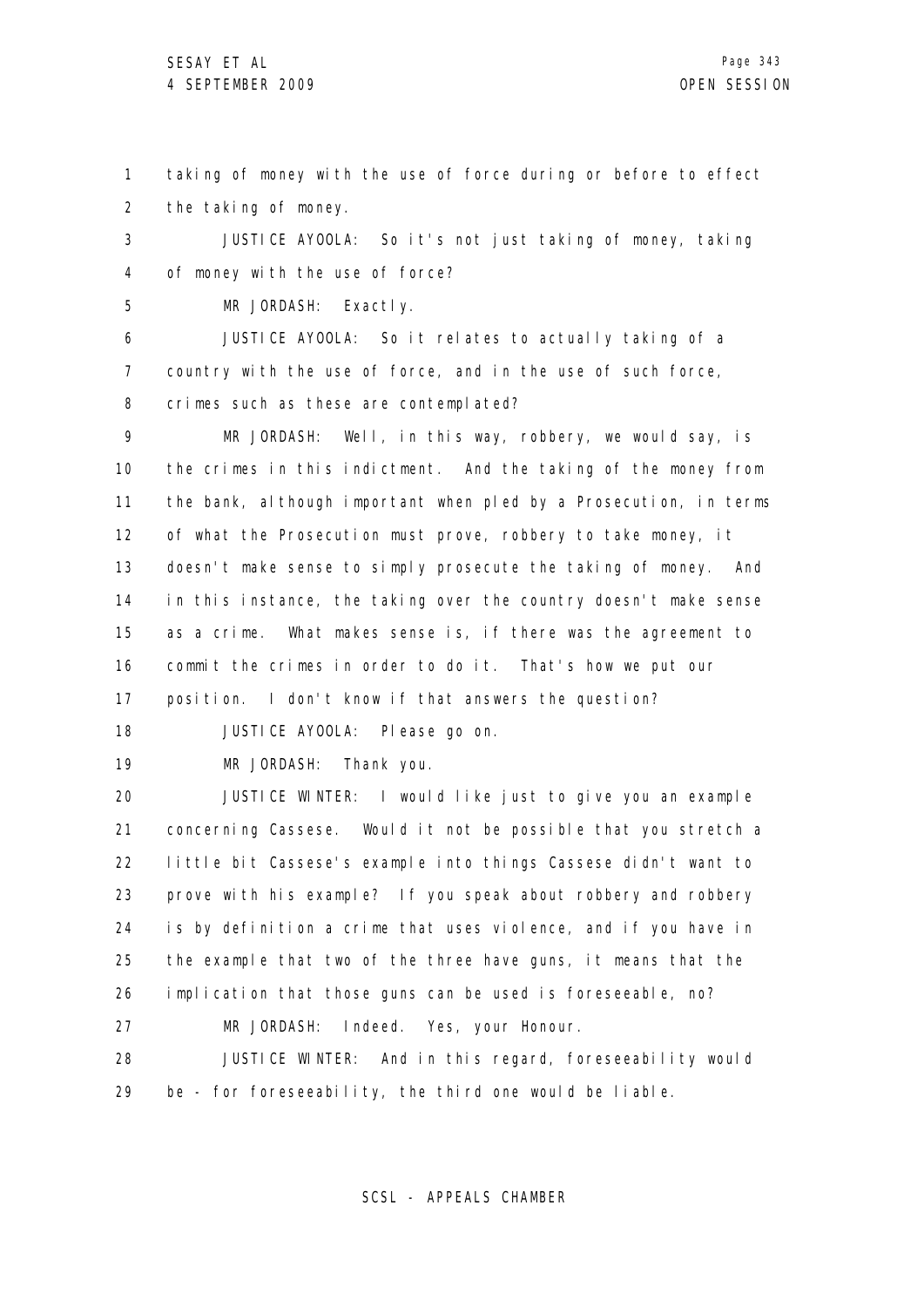1 2 3 4 5 6 7 8 9 10 11 12 13 14 15 16 17 18 19 20 21 22 23 24 25 26 27 28 29 MR JORDASH: Yes. JUSTICE WINTER: And this was not what Cassese wanted to prove with this example. Cassese wanted to prove that liability can be a means in JCE. That is what he wanted to prove, and not to say that there is another JCE, if the two of them said, "Okay, we are going to kill," because that is a consequence that has to be already known by the third one and he would be only not liable, according to the theory, if he withdrew. And in this example, withdrawal is never ever mentioned anywhere in any of the evidence, as far as I know. MR JORDASH: Well, in order to withdraw, one has to agree in the first instance, and I go back to the Gbao example. Gbao cannot withdraw from something he's never agreed to join in the first place. Is that the point? Am I not addressing your point? May I seek clarification? JUSTICE WINTER: No. The point is that we have, on the one hand side, in that example, and I stick to the example, we have three persons. Two persons agree not only to rob but also to kill. But was this foreseeable, yes or no, by the third person? If they have a gun, and if the third person knew that they have a gun, it was foreseeable, or not? MR JORDASH: Yes. JUSTICE WINTER: Okay. MR JORDASH: If the gun was loaded, perhaps. But if it wasn't loaded, then --JUSTICE WINTER: And this is the point. MR JORDASH: If he didn't know -- JUSTICE WINTER: Yes. And this is the point you never addressed and nobody has until now. That is what I would like to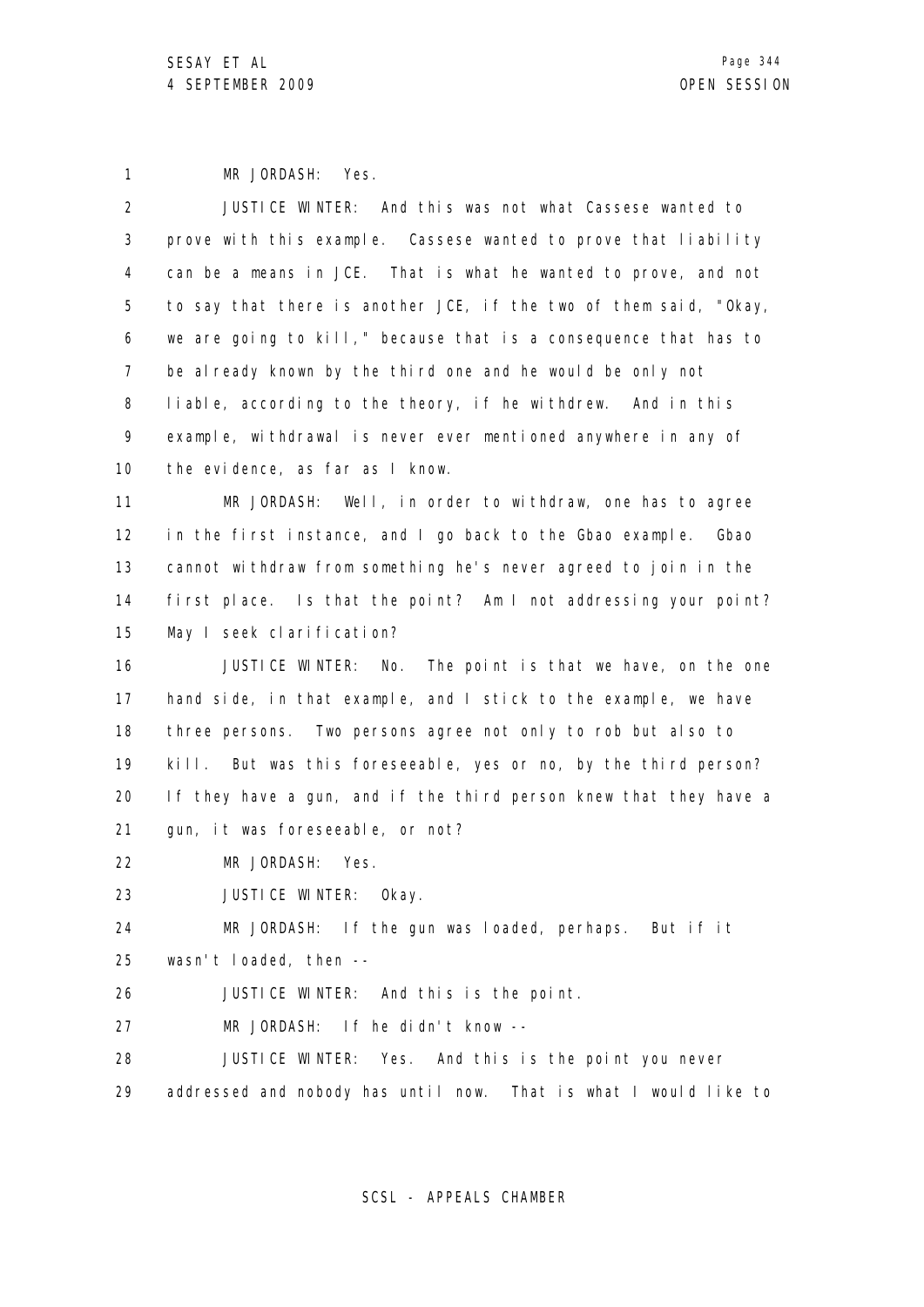1 2 3 4 submit. Has it been foreseeable because the third person knew that there were guns, or were the guns hidden so that he couldn't know? I think that is a point that you should have addressed now.

5 6 7 8 MR JORDASH: I completely agree that if A and B set off with guns that C believed were not loaded, it would be difficult to prove his liability pursuant to JCE 3. In fact, it would probably be impossible to prove it.

9 JUSTICE WINTER: Okay. Thank you. Go on.

10 11 12 13 14 15 16 17 18 MR JORDASH: Yes. The fourth option of pleading, which is the one I suggested was being pushed forward by the Prosecution now, would be a pleading in the A, B and C example of both robbery and killing as the core agreement. In that instance, they would have to prove that A, B and C all agreed, shared the intention to commit both robbery and killing. That's significant for this indictment - well, it's significant for this trial judgment. It is significant because this is what the Prosecution now rests their case upon. If they say --

19 20 21 22 JUSTICE AYOOLA: Let's assume that A and B shared that intention, but C did not share that intention, but he foresaw there was foreseeability - would you say he would not be cul pabl e?

23 24 25 26 27 28 29 MR JORDASH: Well, if he didn't share the intention to rob the bank, he wouldn't be there. He would have gone home. There would be no evidence whatsoever of his participation in the core common purpose and therefore - he might have gone home and said, "I can foresee that someone is going to be killed, but I don't want anything to do with this," and therefore he would be, of course, not guilty even if he foresaw that a killing was going to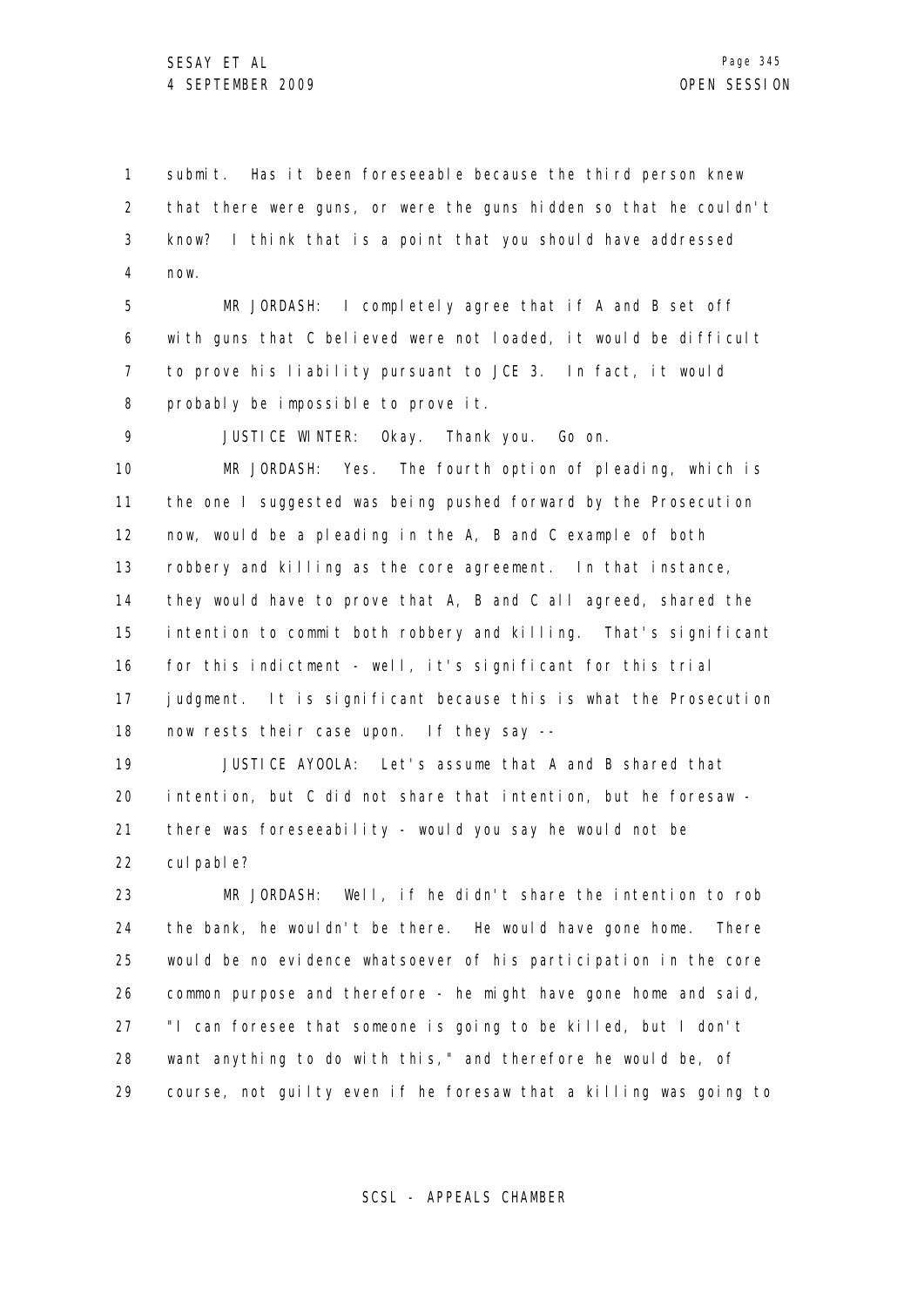1 2 3 4 5 6 7 8 9 10 11 occur, because it's not just an agreement, it's action in furtherance of that agreement, and C has taken no action. JUSTICE AYOOLA: Let's assume that he had no intention, he did not share the intention to kill, but he shared in the intention that violence may be offered and it so happened that the violence led to the killing. He foresaw it. He did not have that intention, but he foresaw that as one of the means contemplated. He did not want to be part of that, but, nevertheless, he foresaw it, and he did not actively withdraw. He continued to support the enterprise, as you describe it, by his conduct.

12 13 14 15 16 17 18 19 20 MR JORDASH: Potentially he would be liable under joint criminal enterprise 3, and that was, I think, Madam President's point, which is that if the violence agreed upon that C knew about was, for example, the use of fists, B produces a gun in the middle of the bank robbery, C, with horror, steps back, he cannot have reasonably foreseen the use of a gun because he had no idea A and B were carrying guns. He wouldn't be liable under JCE 3. He would be liable for a robbery involving the use of fist-type vi ol ence.

21 22 23 JUSTICE WINTER: Only under the condition, as I said before, that the gun was not visible. Usually guns are visible, no?

24 25 26 27 28 29 MR JORDASH: Indeed. It would be completely contingent on what C knew about the original agreement to commit the robbery. JUSTICE AYOOLA: Suppose the plan had been discussed so there is no question of speculation about it. The plan had been discussed, but although he wanted to go along with the rest of the plan, he didn't have the intention that the plan should go to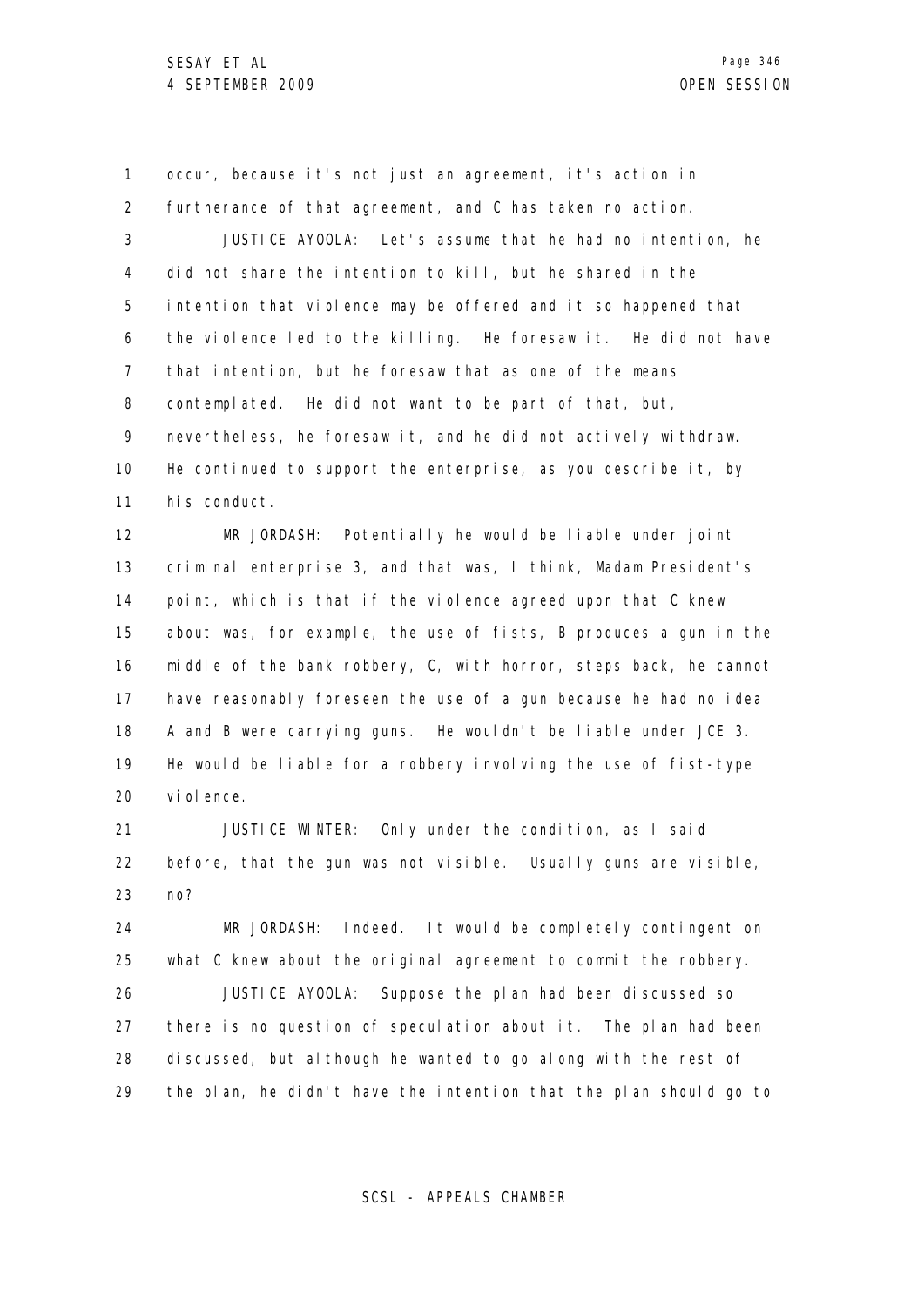1 2 the extent of killing people. But he foresaw that as part of the totality of the enterprise that was likely.

3 4 5 6 7 8 MR JORDASH: Then he's guilty under joint criminal enterprise 3 because he has committed himself, taking action in furtherance of the common purpose, the robbery, with the foreseeability that this contingent violence would arise. He is liable for joint criminal enterprise 1 and joint criminal enterprise 3.

9 JUSTICE WINTER: Please continue.

10 11 12 13 14 15 MR JORDASH: Thank you. So when the Trial Chamber find that the crimes were within the common purpose, what they're saying is, every member of the plurality agreed to each and every crime. Every member of the plurality intended it, intended each of the sub-crimes. Every member pursued a contribution to each crime and every member intended each crime.

16 17 18 19 20 As with the robbery and the killing, if they're pled within the agreement, the Prosecution have to prove a contribution to both. Here they have to do the same and the Trial Chamber had to find the same. Again, I repeat, there is no other type of joint criminal enterprise in international criminal law.

21 22 23 24 25 26 27 28 29 It's worthwhile - I hope your Honours don't mind if I mention the Taylor indictment, because the problem isn't, as your Honours have always recognised in the Taylor decision and in the AFRC decision, the problem per se isn't the indictment, although we allege material facts are absent, but the bald description of the joint criminal enterprise, there's nothing wrong with it. A campaign, as in the Taylor indictment, to terrorise, an overarching purpose. The crimes were committed, it is alleged, in pursuit of the overarching purpose. Nothing wrong with that.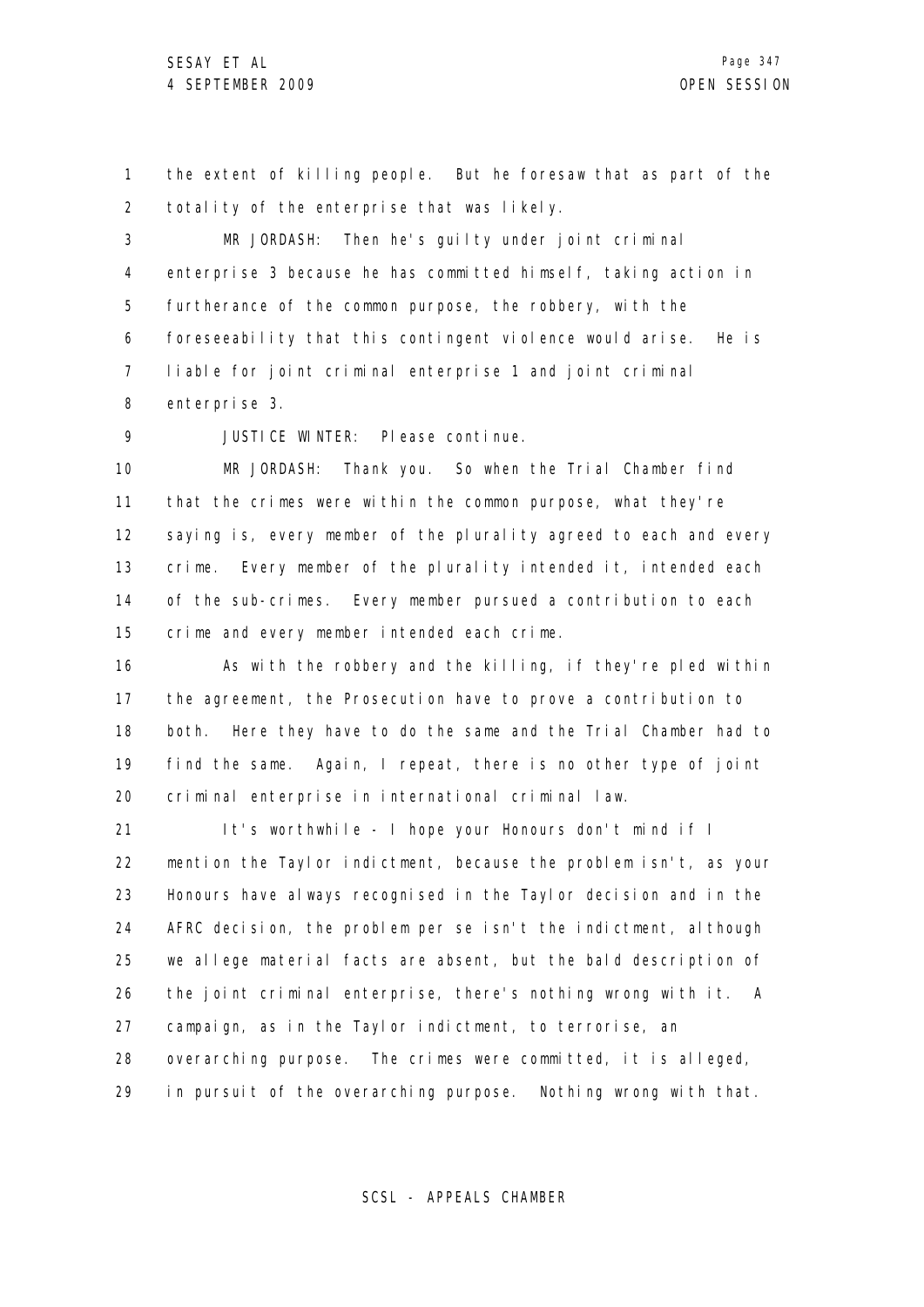1 2 That's the pleading which the Prosecution should have pled or should have pursued once having pled it, but they didn't.

3 4 5 6 They pursued all sorts of things, but what was found was not a joint criminal enterprise with the purpose of terrorising or collective punishing, but a purpose containing the sub-crimes. That's the problem with the Prosecution position.

7 8 9 10 11 12 It's not a problem, as your Honours have found with the AFRC indictment, it's not a problem with the Taylor indictment. It will be if the Trial Chamber ignores the campaign to terrorise and simply takes the crimes and says, "Everybody agreed to all of them," but we then have to prove a significant contribution to each of them. That's the joint criminal enterprise liability.

13 14 15 16 17 18 19 20 21 22 23 May I take your Honours to Tadic. I think it must have been a slip of Mr Taku's tongue yesterday because he'd suggested, I thought, that Tadic wasn't as I've just described it. It is. Tadic, the first finding of joint criminal enterprise in international law, has been followed rigorously ever since. It hasn't changed. It's still the same. A joint criminal enterprise - the Tadic case is behind you. I think your Legal Officer left it there. I'm not even sure I need you to turn it up, except to say that, as per every single joint criminal enterprise in international criminal law, there is an overarching joint common purpose. A criminal purpose.

24 25 26 27 28 29 With Tadic, it was a common criminal purpose to rid the Prijedor region of the non-Serb population by committing - in other words, by the means of committing inhumane acts. Your Honours will see and I will just refer to it very briefly to save time, but you will see from our reply to the Prosecution's appeal, we refer to Simic at paragraph 18, an overarching plan,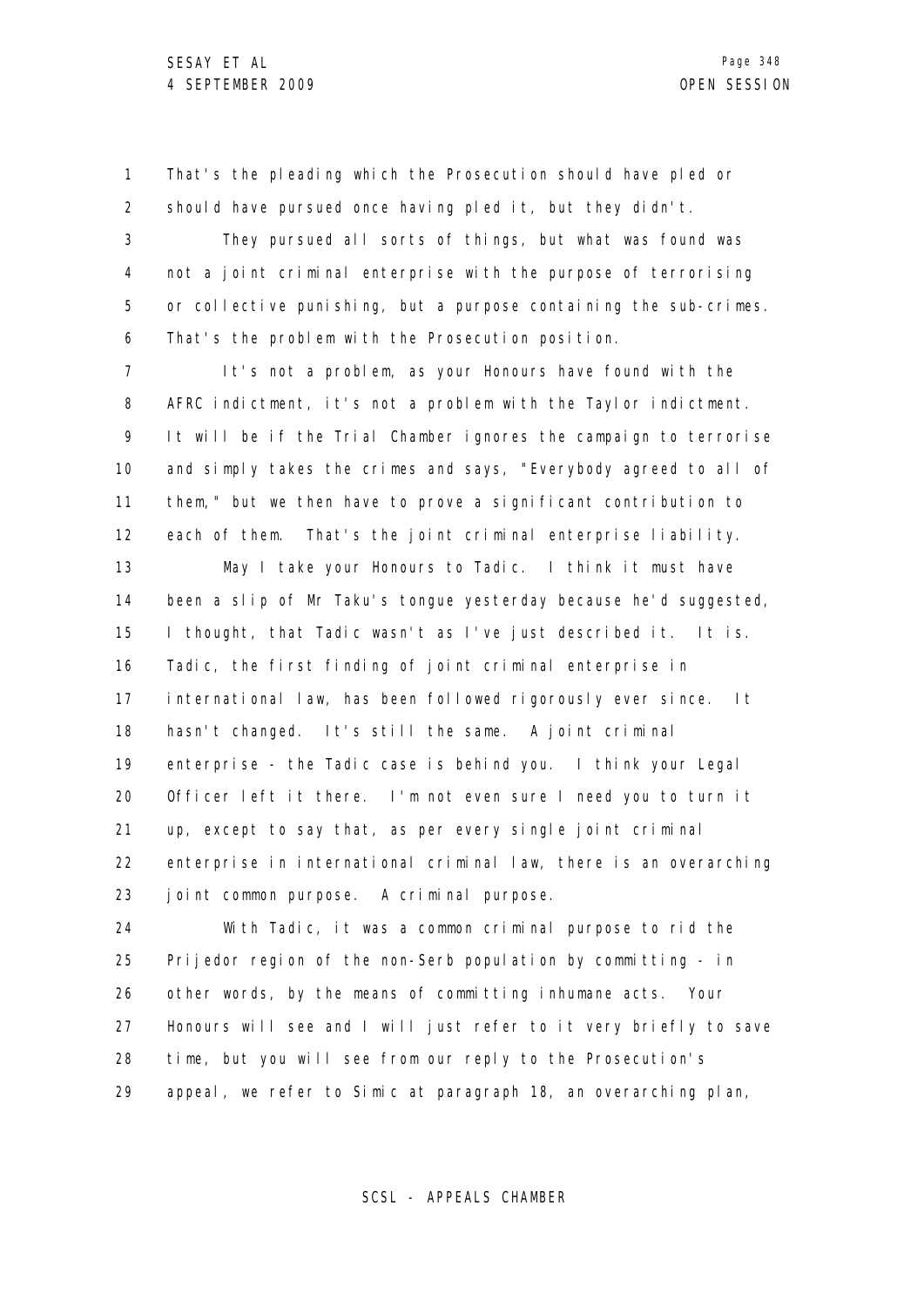1 2 3 4 5 6 7 8 9 10 forcible takeover of the town of Bosanski Samac and the persecution of non-Serb civilians. So persecution to forcibly transfer. Forcible transfer being a crime under the Statute. We refer to Krstic at paragraph 20, exactly the same. I won't waste time, but there isn't a joint criminal enterprise in international criminal law without an overarching common purpose. That's the point of it, that one holds an accused liable for the crimes committed in pursuit of it because one can infer an intent to commitment those crimes by the pursuit of the purpose which relies upon the commission of crimes along the way.

11 12 13 14 15 16 17 18 19 20 Joint criminal enterprise does not, as the Prosecution suggests, alleviate any responsibility to prove intent for the underlying crimes. Of course it doesn't. You can't hold the appellant Sesay responsible for all crimes in Freetown unless you can infer it from the pursuit of a criminal purpose. Or else, how can you, when he wasn't present - when he wasn't in Freetown, when he didn't take steps in furtherance of it, how do you infer intent to commit those towns of crimes unless he's pursuing a common criminal purpose which is meant to be effected by criminal means.

21 22 23 24 JUSTICE KING: Before you leave Tadic, can you look at paragraph 220 of Tadic and the penultimate sentence in that paragraph. How do you understand that sentence, starting with "What is required"?

25 26 27 28 29 MR JORDASH: "What is required is a state of mind in which a person, although he did not intend to bring about a certain result, was aware that the actions of the group were most likely to lead to that result but, nevertheless, took that risk." JUSTICE KING: How do you relate that to this case?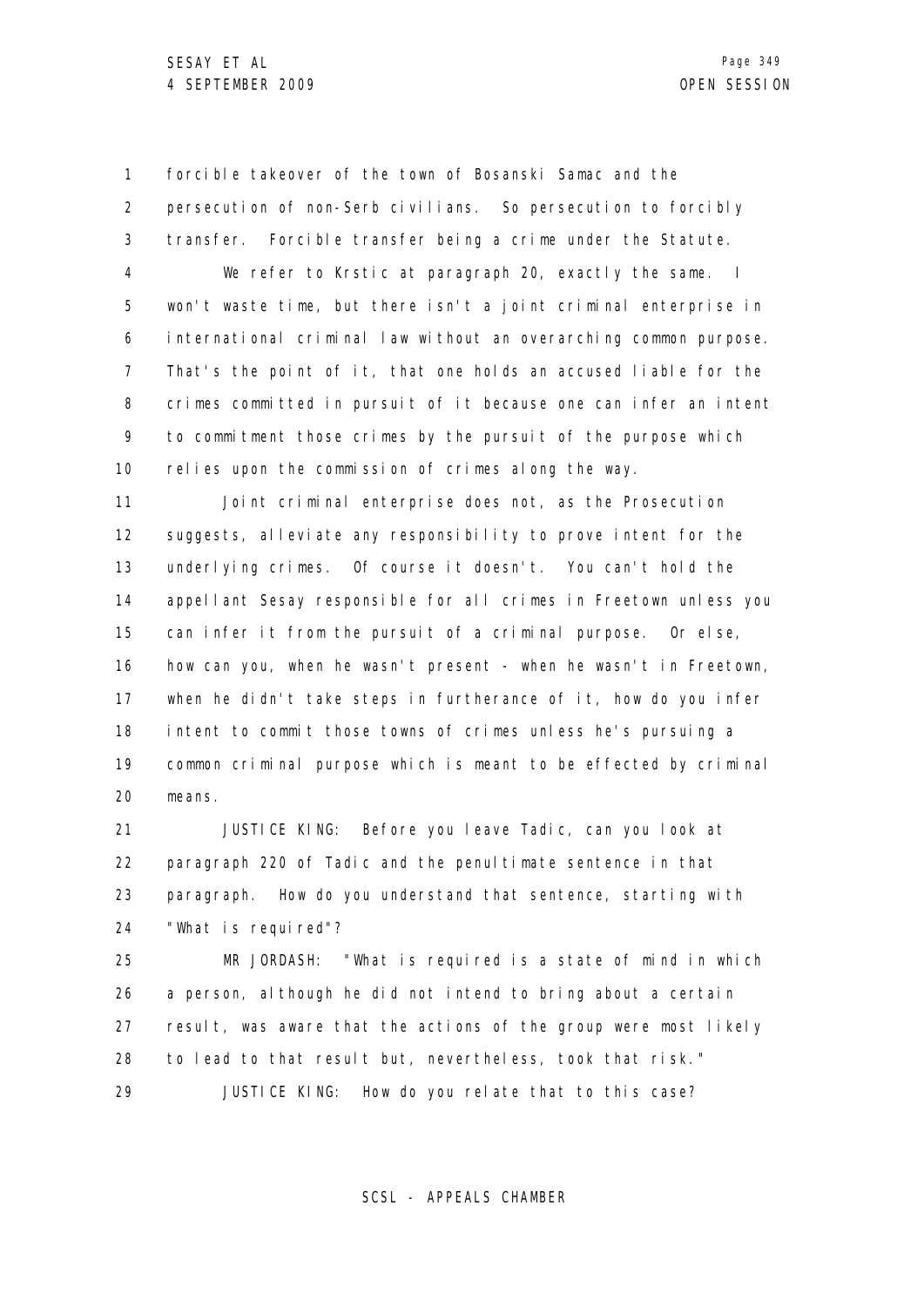1 2 3 4 5 6 7 8 9 MR JORDASH: Let me just read the paragraph to make sure I have it right. It's joint criminal enterprise 3. It's when - if you go to the beginning of the paragraph, it deals with the first type of - it deals with all three categories in this paragraph. The first is the joint criminal enterprise found here, all crimes within the purpose as found by the Trial Chamber. Secondly, the systemic, the concentration camp type JCE, which we're not obviously dealing with. And then third, that - in fact, it's worth, I think, just reading it:

10 11 12 13 14 15 16 17 "With regard to the third category of cases, it is appropriate to apply the notion of common purpose only where the following requirements concerning mens rea are fulfilled. The intention to take part in a joint criminal enterprise and to further individually and jointly the criminal purposes of that enterprise and the foreseeability of the possible commission by other members of the group of offences that do not constitute the object of common criminal purpose."

18 19 20 21 22 23 It's the classic definition of joint criminal enterprise 3. Again, I won't read the section in our brief, but if one turns to our response at paragraph 42, we lay out at length Judge Cassese's description of the third category. Identical to ours; completely different to the one put forward yesterday by the Prosecution.

24 25 26 27 28 29 Now, if I may deal with a subsidiary point. One of the most powerful reasons why the joint criminal enterprise cannot be upheld - and it relates to the paragraph 1992. 1992, if your Honours recall, dealt with what we say is an error of law by the Trial Chamber in failing to analyse whether crimes by non-JCE members could be imputed to JCE members. We allege, but that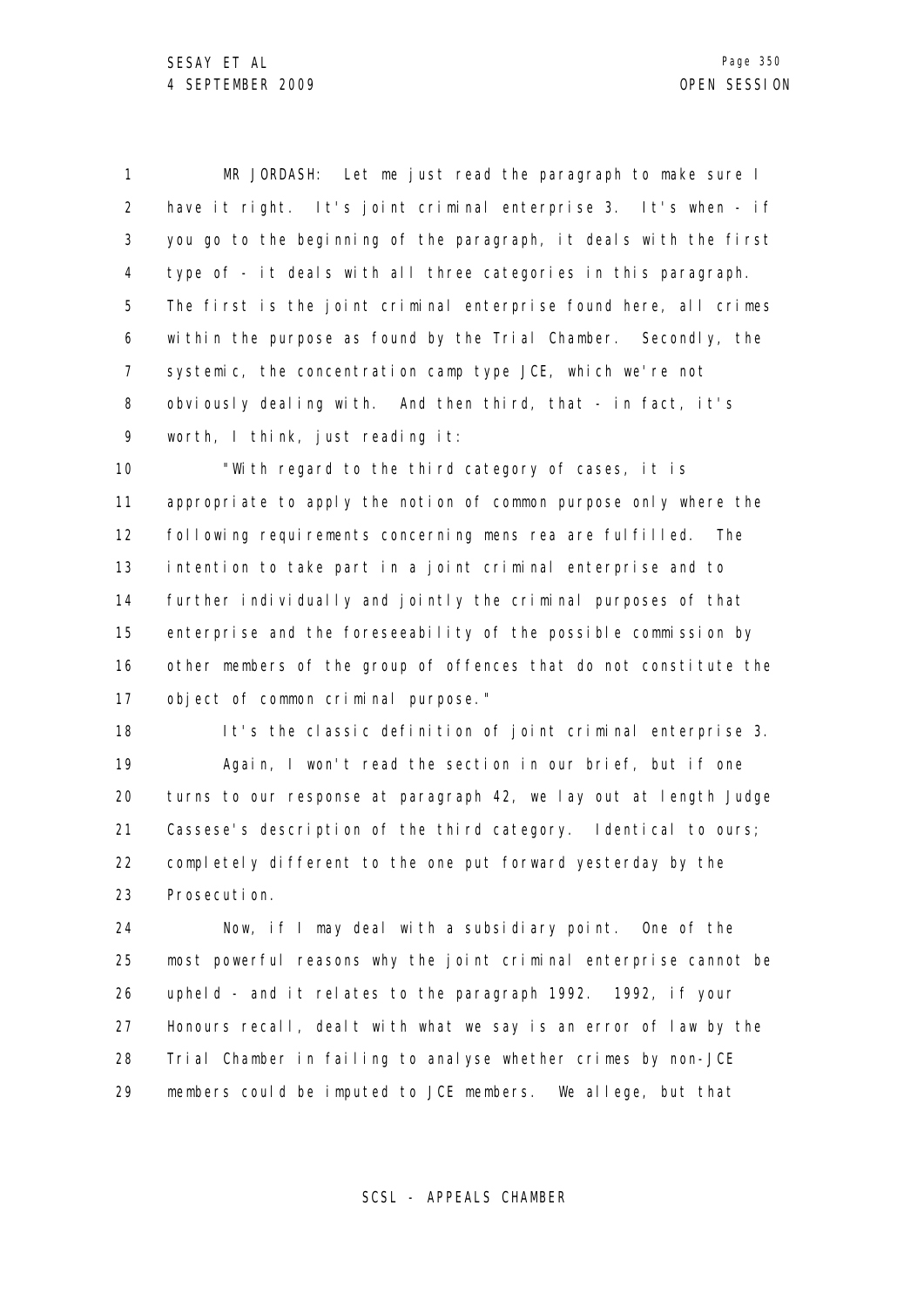1 2 3 4 5 6 7 8 9 10 11 12 paragraph is clear evidence that the Trial Chamber failed to conduct the necessary analysis, an error of law. It's relevant to these submissions, of course, because what the Prosecution would have to do to get home on this JCE appeal is show that the errors we're alleging were not made, but they would also have to show that the crimes committed by non-JCE members had been analysed by the Trial Chamber to have been committed in response to being procured by JCE members. 1992 undermines that because it's clear the Trial Chamber never did it in relation to the crimes we were convicted of, but they also never did it in relation to the events or most of the events in Freetown and Bombali and Koinadugu.

13 14 15 16 17 18 19 20 But as significant is another paragraph. Could I ask your Honour said to turn up 2080. It's further evidence that the Trial Chamber also fell into error, as does the Prosecution, in putting forward this conflation of JCE 1 and JCE 3. What it says is this - it's dealing with the crimes of Rocky, Rambo and Savage and Staff Sergeant Alhaji. This is the Kono crime base. These perpetrators were by far the worst and infamous within Sierra Leone, and rightly so:

21 22 23 24 25 26 "The Chamber is not satisfied that between 14 February 1998 and the beginning of May 1998, CO Rocky, Rambo RUF, AFRC Commander Savage and his deputy Staff Sergeant Alhaji were members of the joint criminal enterprise. The Chamber, however, finds that they were directly subordinate to and used by members of the joint criminal enterprise to commit crimes."

27 28 29 This is the key sentence: "Used by members of the joint criminal enterprise to commit crimes that were either intended by the members to further the common design or which were a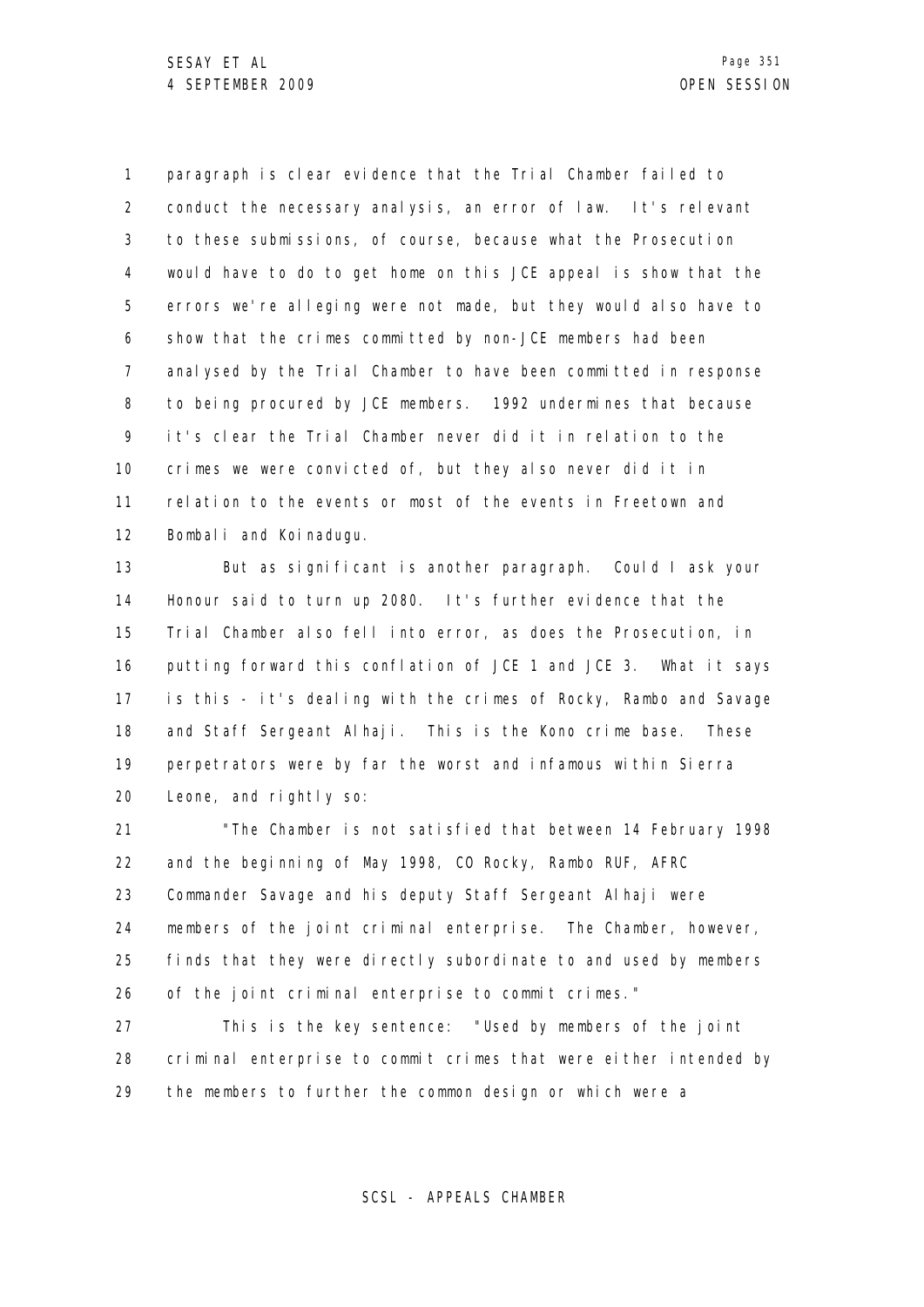1 reasonable foreseeable consequence of the common purpose."

2 3 4 5 6 7 8 9 10 11 12 13 In other words, the Trial Chamber has made no finding that is discernable from the Trial Chamber judgment that the crimes committed by these men were within the common purpose. What they say is, "We're satisfied some of them are and we're not satisfied others are," but fail to say which ones were which. Fatal, we say, to the joint criminal enterprise in the whole of the RUF territory. Fatal particularly to the crimes in Kono. But fatal when it comes to the Prosecution appeal, because if that is the Trial Chamber's approach - if that was the Trial Chamber's approach to the crimes and the crimes by the non-JCE members, they have failed to conduct the requisite analysis and they've failed to apply the requisite law.

14 15 16 17 18 19 20 21 22 23 24 25 Now, the Prosecution recognised this problem and they recognise it now, even though we won't hear them say it. And it's plain, we say, that they recognised the problem. In their appeal - and your Honours will recall that the appeals were filed on the same day - the Prosecution were effectively taking the common purpose as the taking over of the country and the crimes were to them the means. That's why we say, both the Trial Chamber took the common purpose as taking over the country, that was an error of law, and to be fair of the Trial Chamber, that's the Prosecution's fault because that's the case the Prosecution were putting. If one looks at the Prosecution appeal at 2.30, you will see the way they describe it. They say:

26 27 28 29 "Furthermore, it is manifestly evident from the Trial Chamber's findings that after the end of April 1998, the RUF continued to commit similar crimes to further that purpose, including by means of terrorising the civilian population."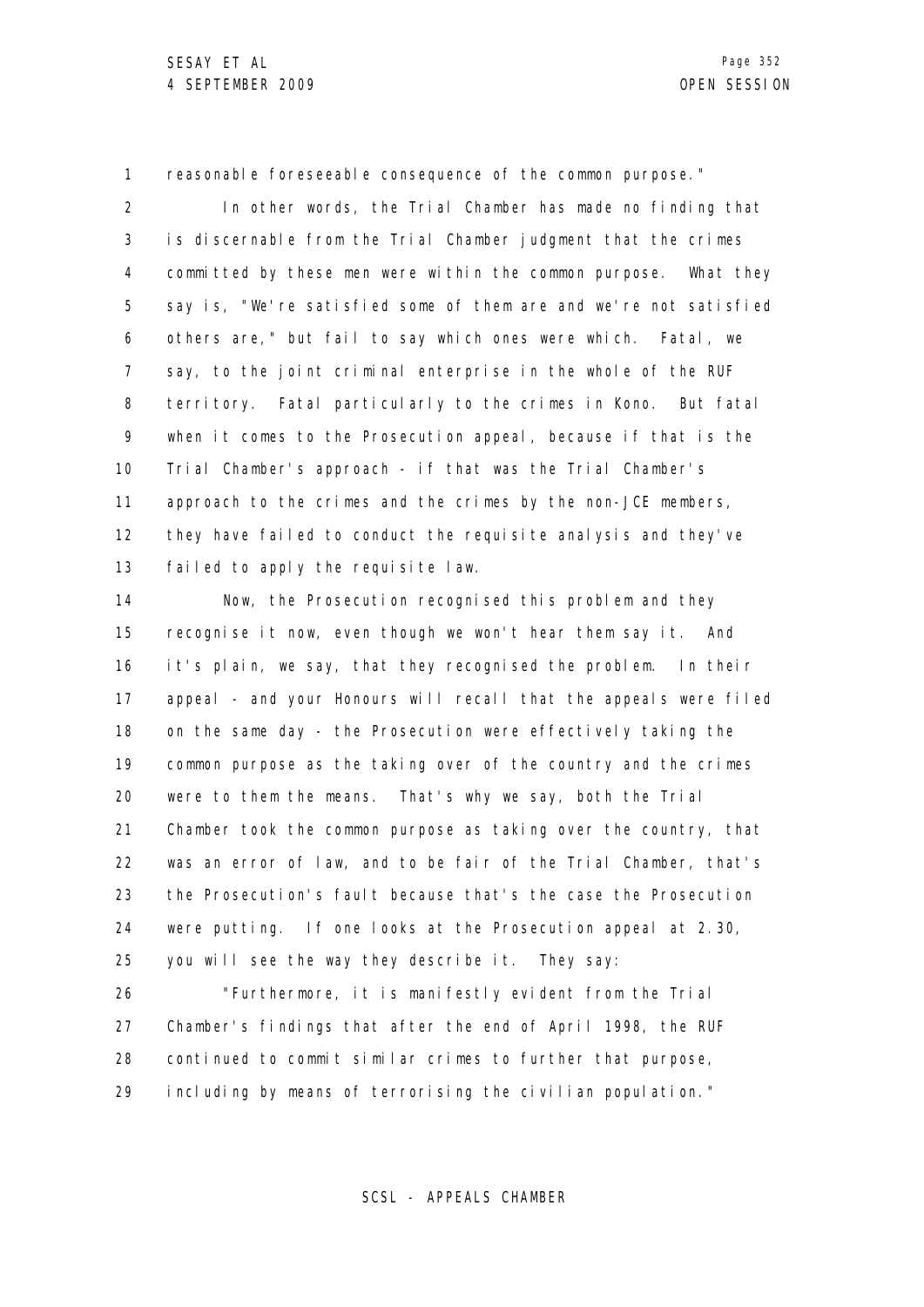1 2 What purpose were they referring to? The taking over of the country. Paragraph 2.31:

3 4 5 6 "Prosecution submits, it is similarly manifestly evident from the Trial Chamber's findings that at the end of April 1998, the AFRC continued to have the purpose of taking power and control over the territory of Sierra Leone."

7

2.32 is even more stark:

8 9 10 11 "Furthermore, it is similarly manifestly evident from the Trial Chamber's findings that after the end of April 1998, the AFRC continued to commit similar crimes to further that purpose, including by means of terrorising the civilian population."

12 13 14 15 16 17 18 19 20 21 22 23 Now, for fear of taking a cheap point, the Prosecution's answer to that will be, "Well, that's just a matter of the way we were expressing ourselves. We never lost sight of the fact that it was the crimes." But then why not at any stage in the appeal that we've heard today, in the submissions we've heard over the last few days, in none of the pleadings whatsoever have we had the Prosecution addressing what contribution is judged against. Because to them it was the purpose. They received our brief alleging that that was an error of law and they changed tack. They changed tack, then suggest, actually, the purpose is the crimes within - all of the crimes falling within the overall objective of taking over the country.

24 25 26 27 28 29 That's why, as I said yesterday, they continuously lapse into generalities when dealing with that point. Because, if I just illustrate that change of tack, in the reply, the Prosecution reply, once they'd received the appellant Sesay's brief alleging an error of law, suddenly it's, at paragraph 2.5: "The accused must be found to have intended the criminal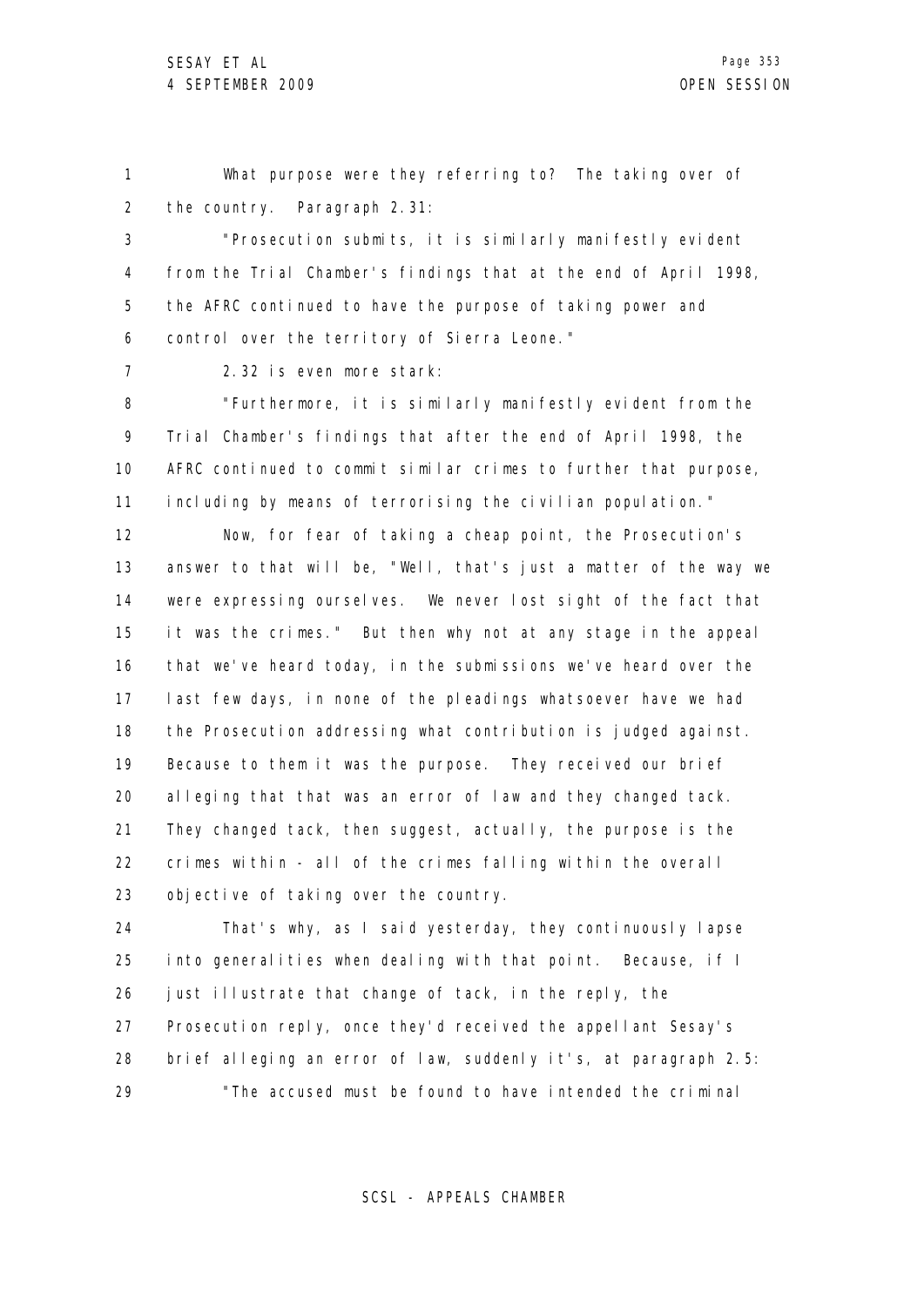1 2 3 4 means which together with the objective constitutes the JCE. However, the accused's own contribution need only be a contribution to the JCE and not necessarily a contribution to the criminal means."

5 6 7 8 9 10 11 12 13 14 15 16 What does it mean "a contribution to the JCE" if it's not in the jurisprudence? It's a contribution to a common purpose, a criminal common purpose. That's what we're looking for. And if the Trial Chamber didn't find it, if they didn't find a significant contribution to a criminal purpose, then what the Prosecution is asking you to do is create a new form of JCE, which is entirely, of course, within your Honours' discretion. Of course it is. And novelty is obviously no basis for not sometimes progressing the law, but it would, in our submission, trample over 15 years of work from the ICTY and ICTR, and it would be completely in the opposite direction that the JCE liability has been developed.

17 18 19 20 21 22 23 24 25 26 The ICTY and the ICTR have realised, after a period in the '90s, that this was getting out of control. The JCE was becoming too wide. It was making it too easy for the Prosecution to prove their case. It was removing the burden of proof. So one looks at the recent cases of Brdanin, Kvocka and so on, your Honours will see how they're applying it much more rigidly, because it's good for the Prosecution to know the case, it's good for the Prosecution to plead it, and it's good for criminal justice that it's applied strictly. What the Prosecution are asking you to do is fundamentally flawed, fundamentally unfair.

27 28 29 If I may go on to illustrate that further. If I can ask your Honours to turn to the Prosecution appeal at 2.513, which deals with the participation of Sesay. Now, as I said at the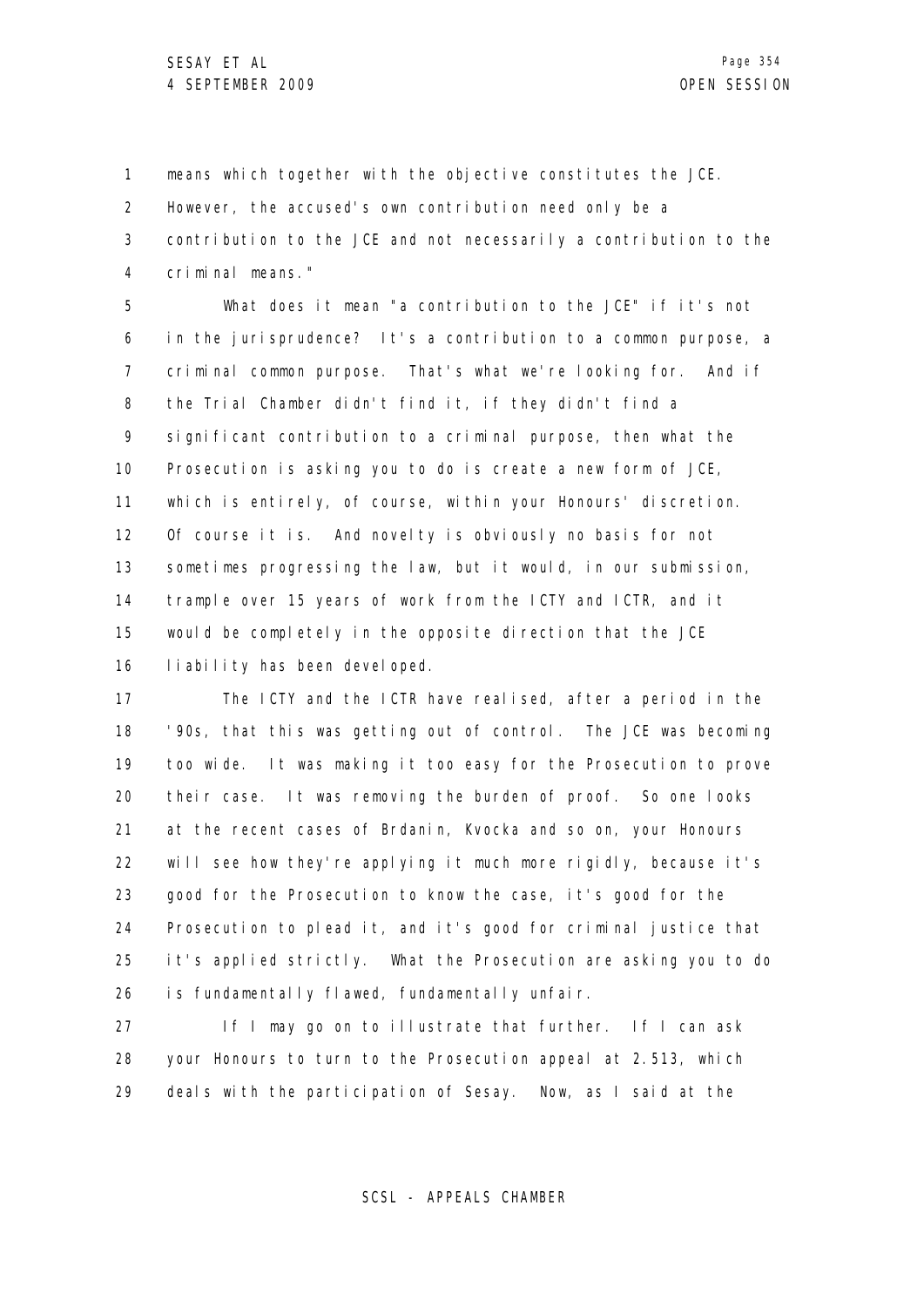1 2 3 4 5 6 7 8 9 10 11 12 beginning of this, we rely upon our submissions in the written pleadings to deal with the factual allegations - the allegations of factual errors the Prosecution say the Trial Chamber made. What I want to focus on for a moment is what the Prosecution say is sufficient to find Mr Sesay responsible under the joint criminal enterprise liability for crimes after April 1998. They say, at 2.153, it's the global sentence which we've heard many times: "The position of power, authority and influence, roll, rank, close relationship and cooperation with Bockarie." But it doesn't tell you anything. That paragraph clearly doesn't give you concrete acts that Sesay takes. It's a summary and nothing more.

13 14 15 16 17 18 19 What they do in 2.154 to 2.161 is detail basically two contributions - two principal contributions to the thousands of crimes committed by the AFRC from April 1999, and it's two. 2.154 is enslavement in Kono and - sorry, the enslavement in Kono as charged in count 13 and, two, at paragraph 2.155, it's the substantial contribution to the use of persons under 15 to participate actively in hostilities.

20 21 22 23 24 25 26 27 28 29 So what they say is that, by finding that those crimes were properly found - and we obviously say they weren't - that you can infer intention from those two things for everything else post-April 1999. The arm chopping in Freetown. The rapes in Freetown. The horrible, horrible crimes, from the Prosecution's position, you can infer from enslavement in Kono and the use of child soldiers. It doesn't work because there is no overarching criminal purpose. What they would have to show is that the Trial Chamber made findings which show a significant contribution to a criminal purpose, which then means they can infer a criminal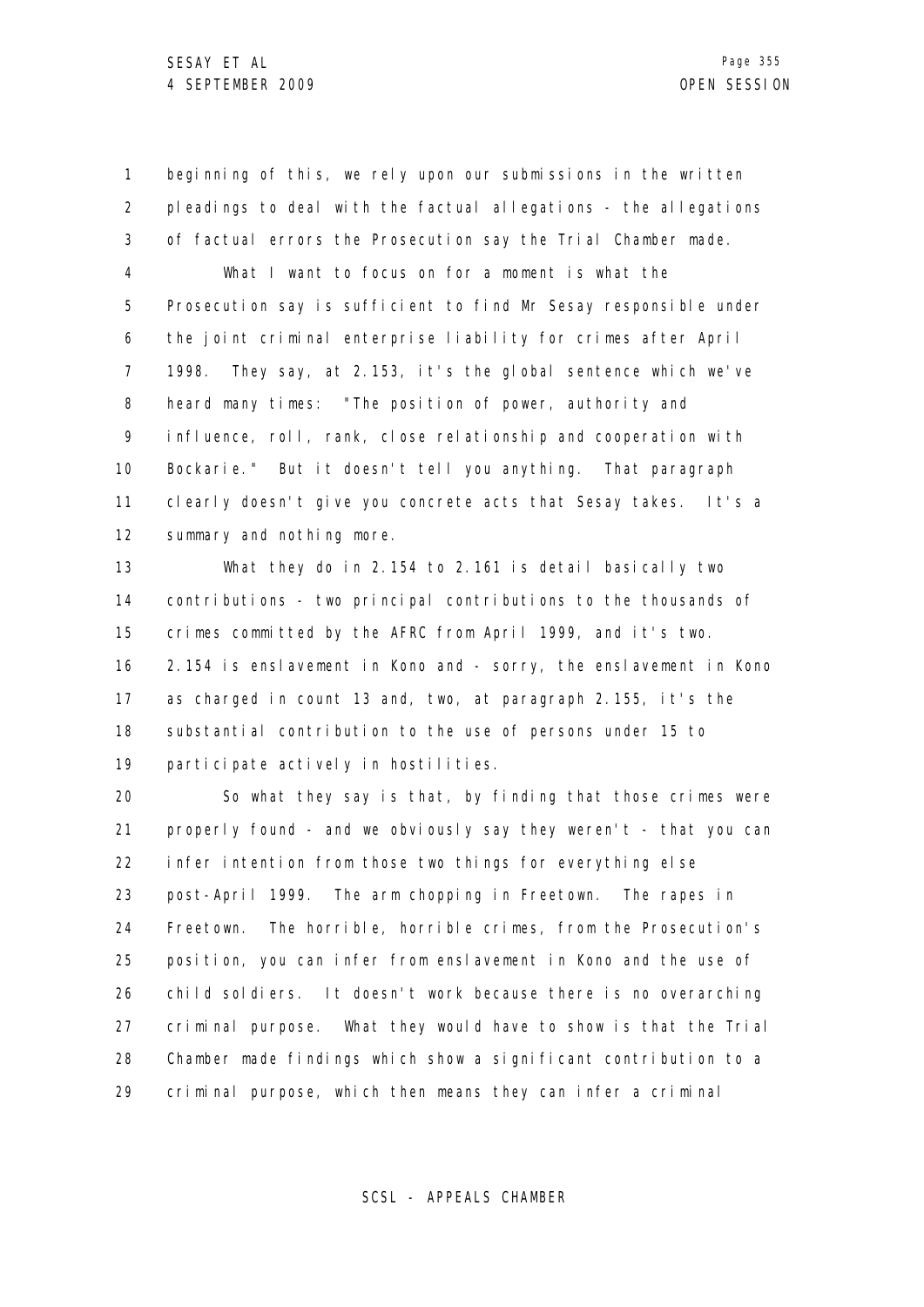1 intent for everything else.

| $\overline{2}$    | It should be said at this stage as well that the                  |
|-------------------|-------------------------------------------------------------------|
| 3                 | Prosecution do not ask you to substitute the conviction for       |
| 4                 | finding enslavement in Kono for a JCE finding. So they're asking  |
| 5                 | you to, if you like, double count there. You can uphold a         |
| 6                 | sentence of 50 years for enslavement and you can also find it as  |
| $\overline{7}$    | a significant contribution to the new joint criminal enterprise.  |
| 8                 | The same with child soldiers, they're asking you to double count. |
| 9                 | But, in any event, as going back to my initial example of         |
| 10                | robbery and killing, if you plead common purpose containing two   |
| 11                | crimes, you have to prove the intent in relation to both. You     |
| $12 \overline{ }$ | have to prove a significant contribution in relation to both.     |
| 13                | Here, this section on continued participation of Sesay, does not  |
| 14                | deal with crimes other than enslavement and child soldier use.    |
| 15                | So we submit that even if your Honours were to find that          |
| 16                | there was concerted action of a plurality in pursuit of these     |
| 17                | crimes in the indictment, one couldn't find Mr Sesay responsible  |
| 18                | because the requisite findings have not been made by the Trial    |
| 19                | Chamber in relation to almost all of the sub-crimes.              |
| 20                | If I may simply wrap up this section and turn to Mr Clark.        |
| 21                | That submission, the principal submission we've just made, must   |
| 22                | apply to the whole of the joint criminal enterprise liability     |
| 23                | found in this case. That's why we submit that Sesay's             |
| 24                | participation was erroneously found, because the Trial Chamber    |
| 25                | had a duty to go through the crimes and infer intent from         |
| 26                | participation in them. Not a single piece of evidence in this     |
| 27                | case of Mr Sesay endorsing or supporting, we say, amputations.    |
| 28                | Yet, I think a 50-year sentence for it. And so on. We could go    |
| 29                | through the crimes.                                               |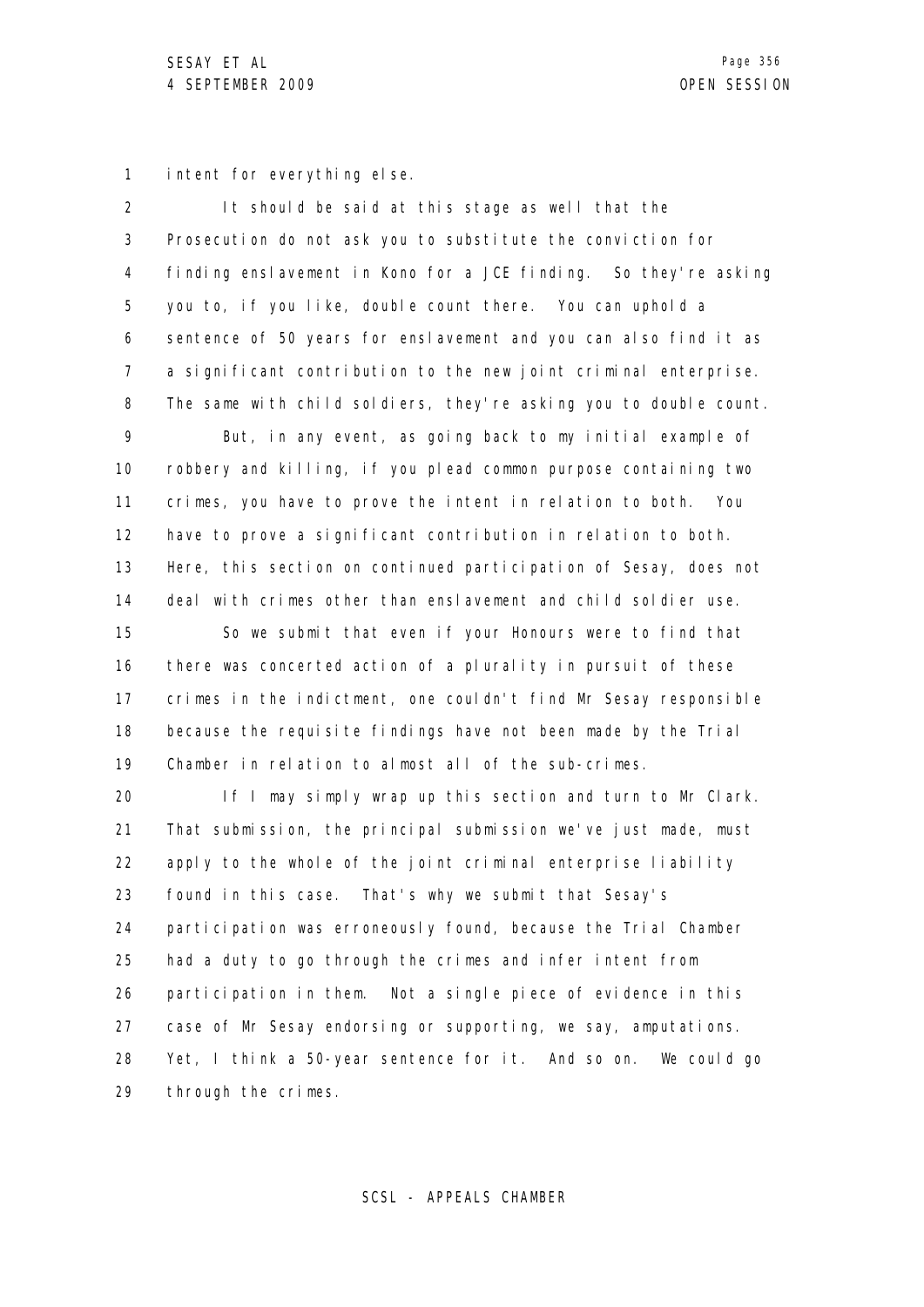1 2 3 4 5 6 7 8 9 10 11 12 13 14 15 16 17 18 19 20 21 22 23 24 25 26 Contribution found does not enable an inference of criminal intent in relation to those crimes, and that's the Prosecution defect which is responsible for that, because they tried to ride two horses at the same time. They pled an indictment and declined to say what it meant, and what we are dealing with with the joint criminal enterprise now is the results of that failure, in our respectful submission. Unless there are any questions, I will leave it to Mr Clark to deal with ground 3 of the Prosecution appeal. JUSTICE WINTER: No questions. Thank you very much. Mr Clark, please. MR CLARK: Thank you, my Lords. If it's a convenient time to start, I'll begin straightaway. Thank you. In addressing the Prosecution's appeal in relation to hostage taking, my submissions will relate to two confusions, two principal confusions, which we suggest explain the error in their appeal. The first of those, which is the first I'll address, is the distinction between a legal element of a crime and the evidence which goes to support it. The second confusion relates to the distinction, as I'll demonstrate, which is well established at international criminal law, as well as domestic law, between intention and purpose. So to get to the first of those, may I refer you, first of all, to paragraph 240 of the trial judgment, which sets out clearly at the outset the Trial Chamber's conception of the law in relation to hostage taking:

27 28 29 "In addition to the chapeau requirements for establishing a war crime, the Chamber holds that the specific elements of the offence of hostage taking are as follows: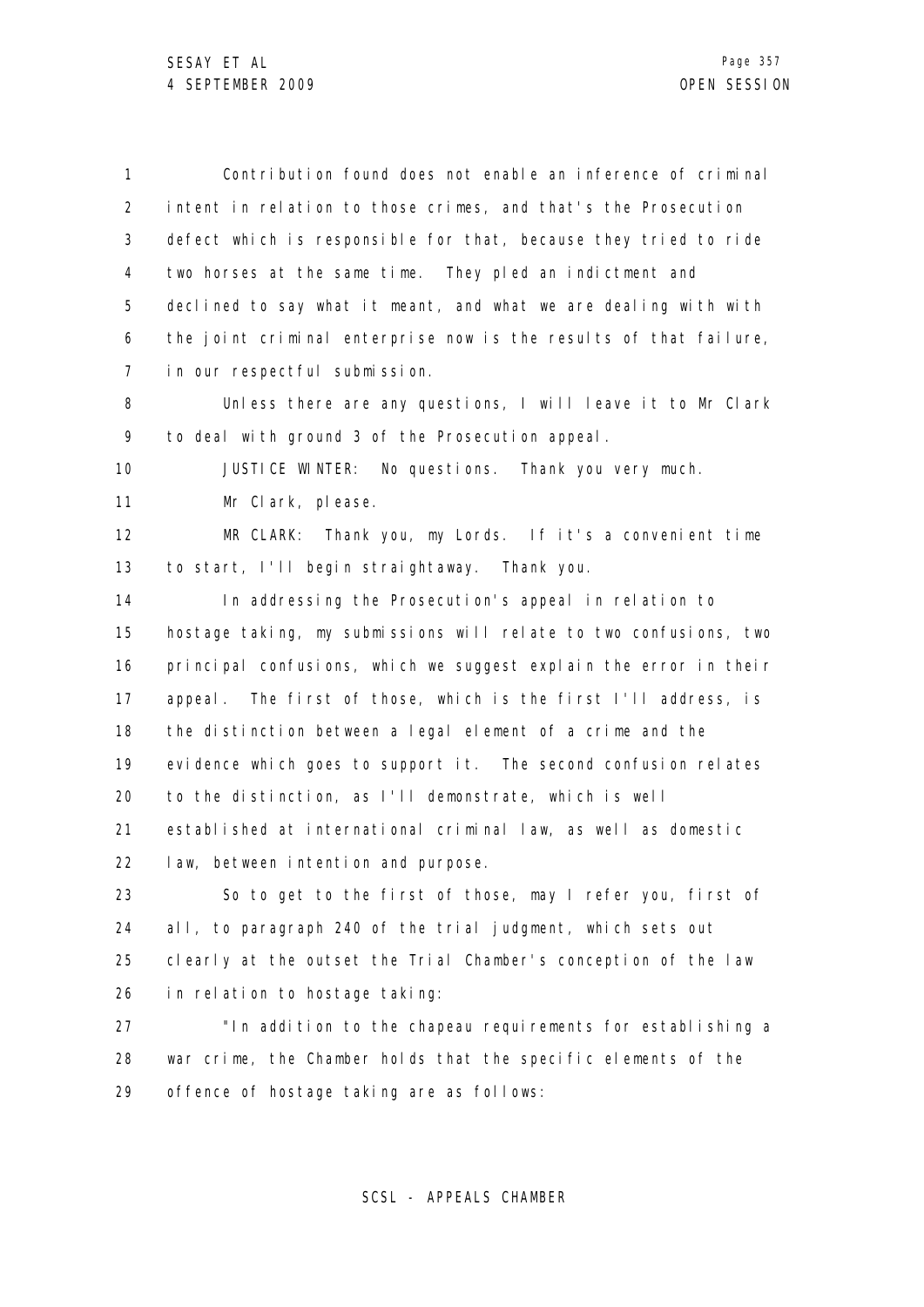1 2 (i) the accused seized, detained or otherwise held hostage one or more persons;

3 4 (ii) the accused threatened to kill, injure or continue to detain such persons;

5 6 7 8 (iii) the accused intended to compel a state, an international organisation, a natural or legal person or a group of persons to act or refrain from acting as an implicit condition for the release of such persons."

9 10 11 12 Likewise at paragraph 241, I won't read it out, but it makes equally clear that those are the legal elements of the crime as far as the Trial Chamber sees it. Similarly thereafter at 242.

13 14 15 16 Now, the decision was made, it seems clear, from paragraphs 1964 and 1965 of the judgment, that the key factor in the Prosecution's reasoning was the lack of communication of a threat.

17 18 19 20 21 22 23 24 25 26 27 28 29 Now, having already established what their conception of the law is, that isn't affected by this, but, nevertheless, 1964 and 1965 and the surrounding paragraphs, address the evidence which, in the Trial Chamber's view, establish the fact that there should be an acquittal for this crime. So, clearly, they do rely on the fact that there was no communication of threat. And it's admitted that in the following paragraphs, it's somewhat unclear what their conception of the law should be if you take those paragraphs in isolation. But in line with the Bench's observations of international criminal law and those of the Prosecution, the idea here is to take the judgment as a whole, just as it is to take the case as a whole, and they return to what is the appropriate understanding of the law immediately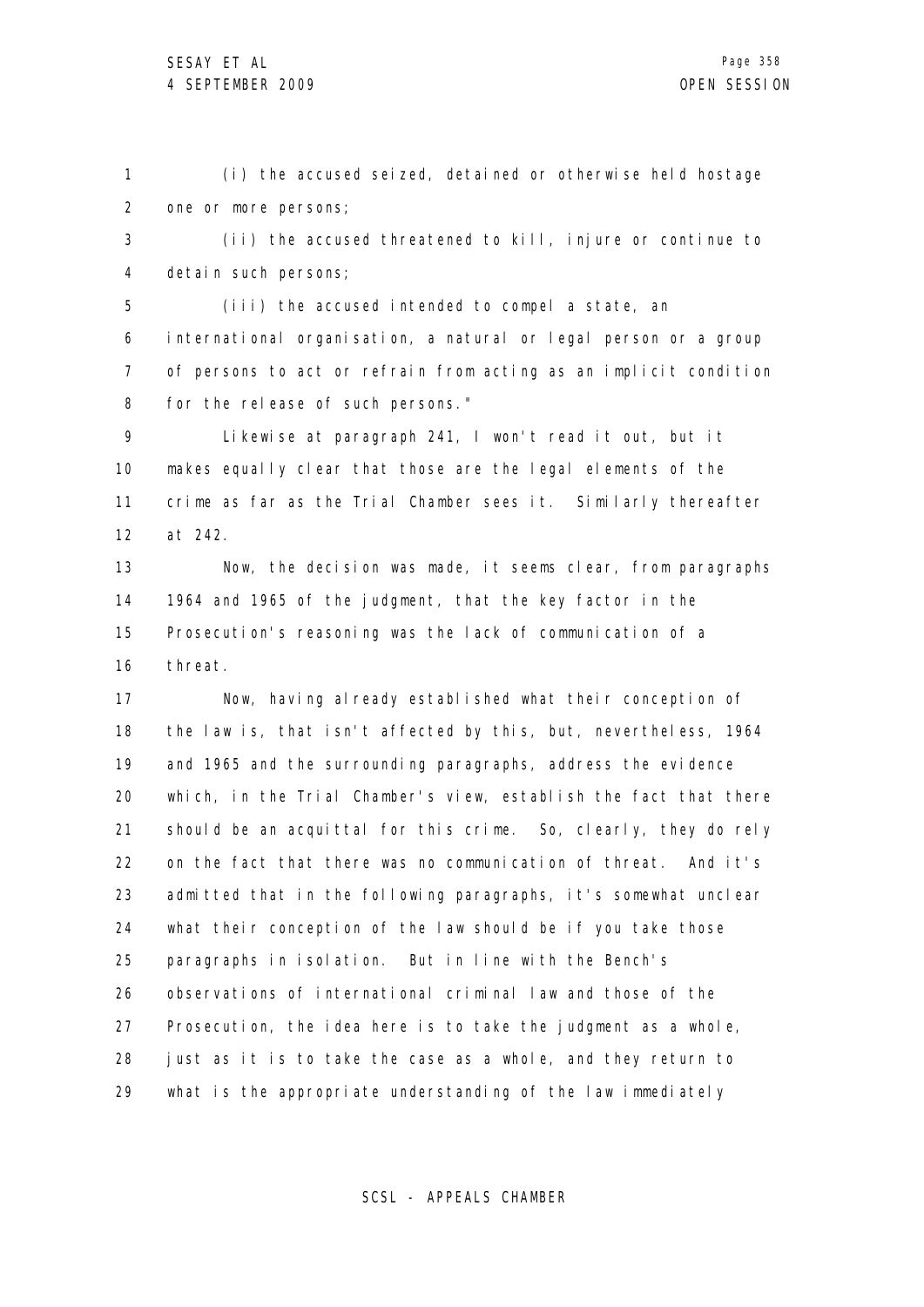1 2 3 4 5 6 thereafter at 1969, which contains a purer statement of the law rather than an explanation of what evidence went to underpin their conclusions. And at paragraph 1969, which I will also leave to the Bench to read in light of the shortness of time, it's clear from that that there's no element of necessary communication of crime at all.

7 8 9 10 11 12 13 14 15 But the point is, and this is the important distinction, no hostage taking was found on these facts for the reason of lack of communication on these facts. As Dr Staker in his submissions highlighted, in almost all cases there will be communication. In the Prosecution's submissions to date and in Dr Staker's submissions that we heard, the one example of where that could possibly be otherwise is if the hostages escaped. Now, that didn't happen on these facts, and remember that this is an application of evidence for these facts.

16 17 18 19 In the Defence's submission, the only plausible interpretation of how it could be established that the purpose of the crime, which is set out in the legal requirements is achieved, is if that threat was communicated.

20 21 22 23 24 25 This leads me on to the references to domestic law and in that vein to the relationship between intention and purpose. Now, it's clear, as Dr Staker also highlighted, that most of the - in fact, the vast majority of the domestic law sources cited in the Prosecution's annex B do not refer to the need for communication. That's clear.

26 27 28 29 But they also, as he also recognised, do not - mostly, they do not refer to the hostage at all. In fact, as was set out in our response to the Prosecution appeal, there are three categories of laws to which the Prosecution refer. The first of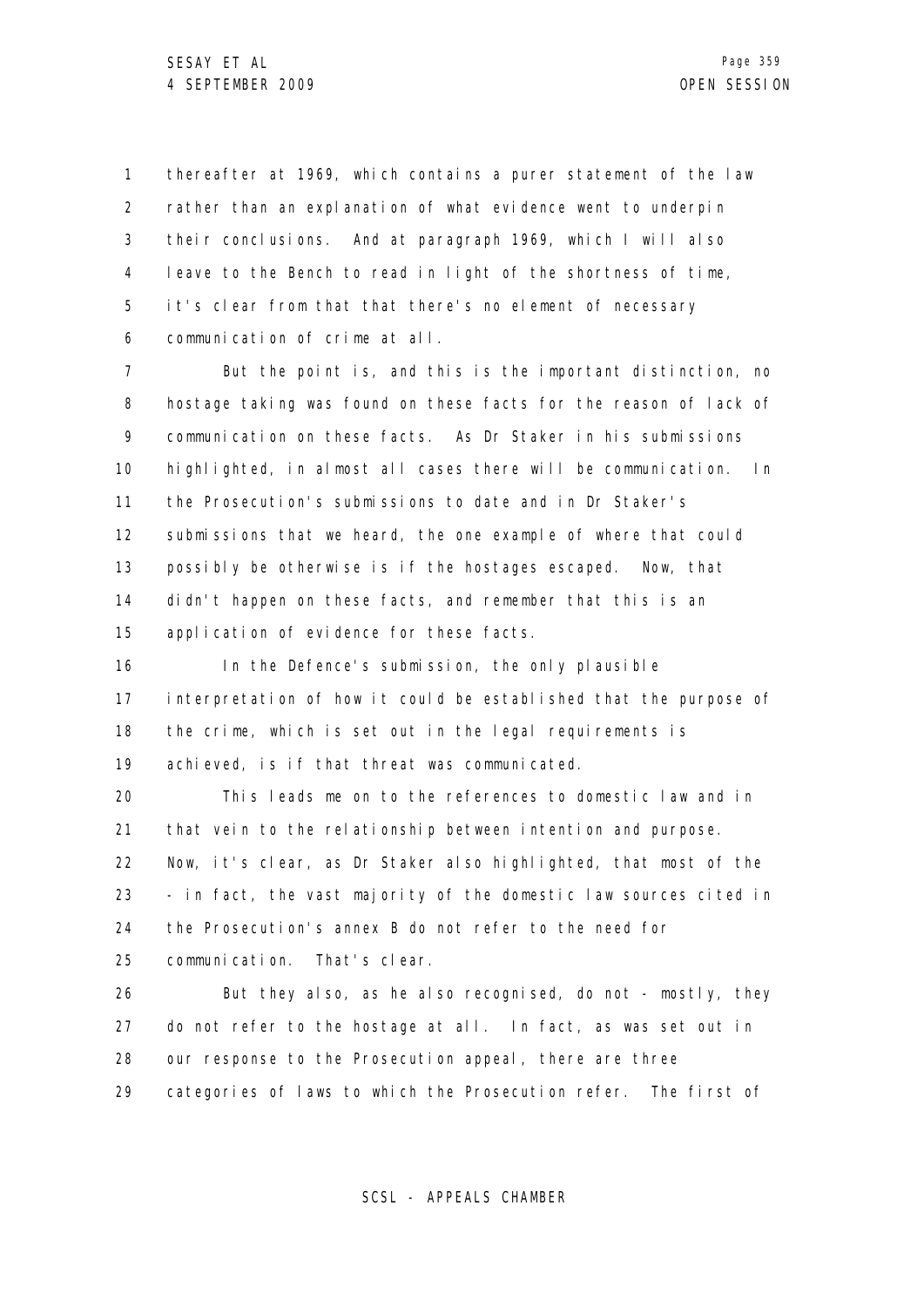1 2 3 4 those are those which do refer to the detained person. The second, however, are those which explicitly refer to a third party, a government, et cetera, as is the case in relation to Canada, admittedly, and no others.

5 6 7 8 9 10 11 Now, the third category, and this is important, are those which refer to no audience for the threat stated at all. This is particularly important because it's this category of the law, this version of hostage taking, which is repeated in international criminal law, which is directly stated in the Blaskic trial judgment at paragraph 158 as mentioned at paragraph 154 of our response to the Prosecution.

12 13 14 15 16 17 18 19 20 Now, the language used in Blaskic, likewise in that wide range of domestic jurisdictions to which the Prosecution refer, is of a threat carried out in order to or so as to. The language of purpose. This is not the language of intention, otherwise the word "intention" would be used, as it frequently is, in the elements of crimes both throughout domestic law and international criminal law. The use of "in order to", "so as to", et cetera, purpose-type requirements, is clear in international criminal law, as is the distinction between purpose and intention.

21 22 23 24 Now, the law on joint criminal enterprise establishes that quite clearly. But without getting back into those murky waters, I'll make another reference to an analogy with domestic law in order to clear things up somewhat.

25 26 27 28 29 The case of Woollin in English criminal law establishes what intention really means. It establishes a difference between intention and purpose. It may well not be the purpose of somebody who kills to carry out a murder, but, nevertheless, they may be convicted of murder if they have foresight of a virtual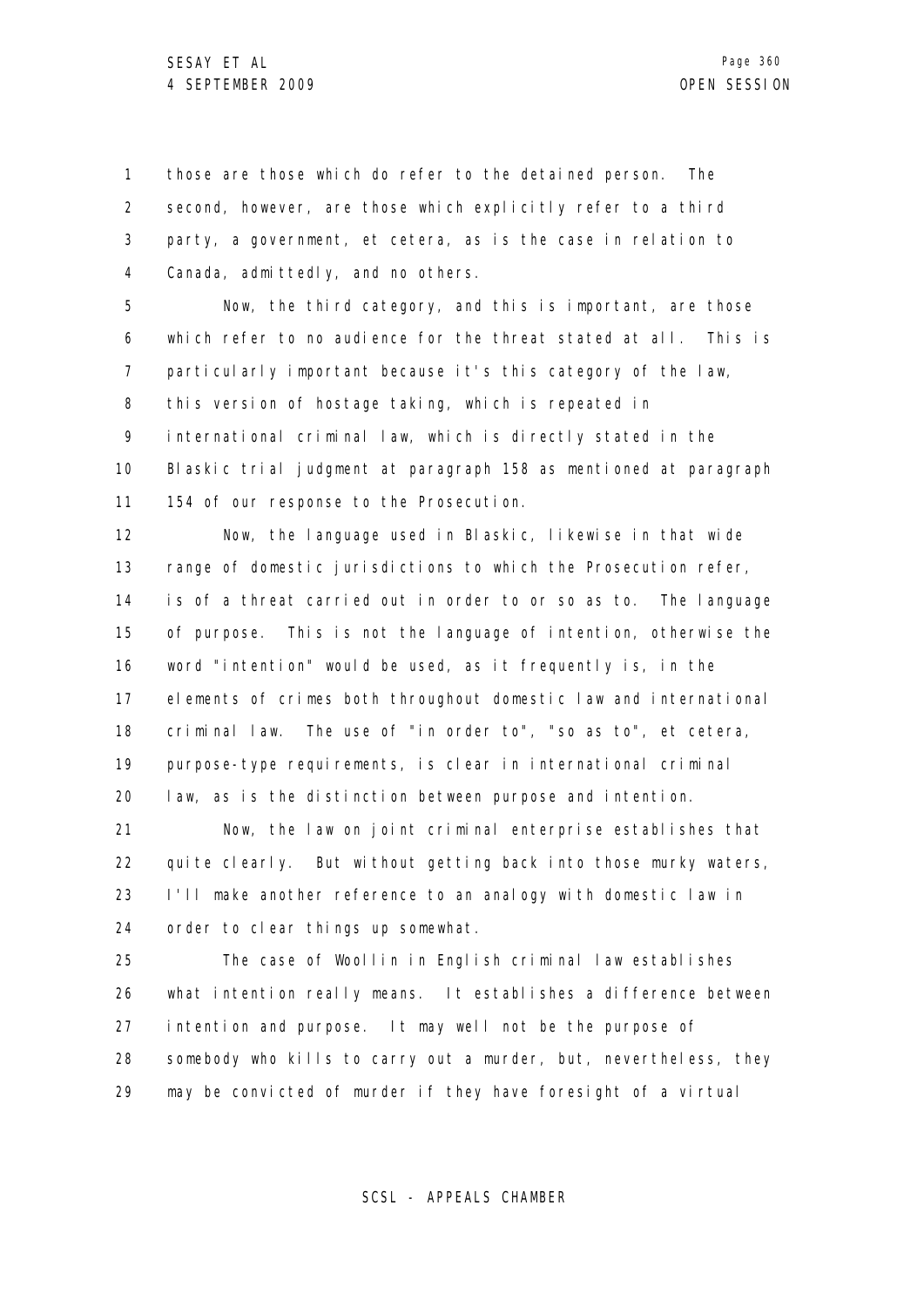1 certainty.

2 3 4 5 6 7 8 9 10 If, for example, I'm in the Court, I decide that - I happen to own the building and I decide that I want to claim on the insurance, I'm also aware that the passes to the doors aren't working adequately, and I know that I can get out, I'm not really sure, I don't really care, if the rest of you can get out. But the point is, I can get out, and as a result of that, intention would be imputed to me for murder as a result not of the fact that my purpose is to kill, but as a result of the fact that my purpose is to claim on the insurance.

11 12 13 14 15 16 17 18 19 20 21 22 23 24 25 26 27 So what is the purpose then of the crime of hostage taking? Now, Dr Staker referred to the idea that it may be the value of protecting the hostages. This was without any authority. It was more a matter of deduction. But it's also clear on the face of the Hostage Convention, as it's clear in the jurisprudence that I've cited so far, the Hostage Convention again as cited at paragraph 155 of the Sesay response, that the purpose behind having a prohibition on hostage taking is nothing at its root to do with concerns of welfare over the victims. Yes, they gain protection as a result, but why not protect them through some other crime? The concern is to prevent third parties being used as a means of achieving a political objective, and for that reason, the threat, realistically, must be communicated, above all, to a government or to an international organisation, et cetera. We can see situations in which that threat may be implicit, but, nevertheless, that's the reason why the crime exists.

28 29 It's clear that the need for the threat, as much as the purpose is important, is also very clear in the domestic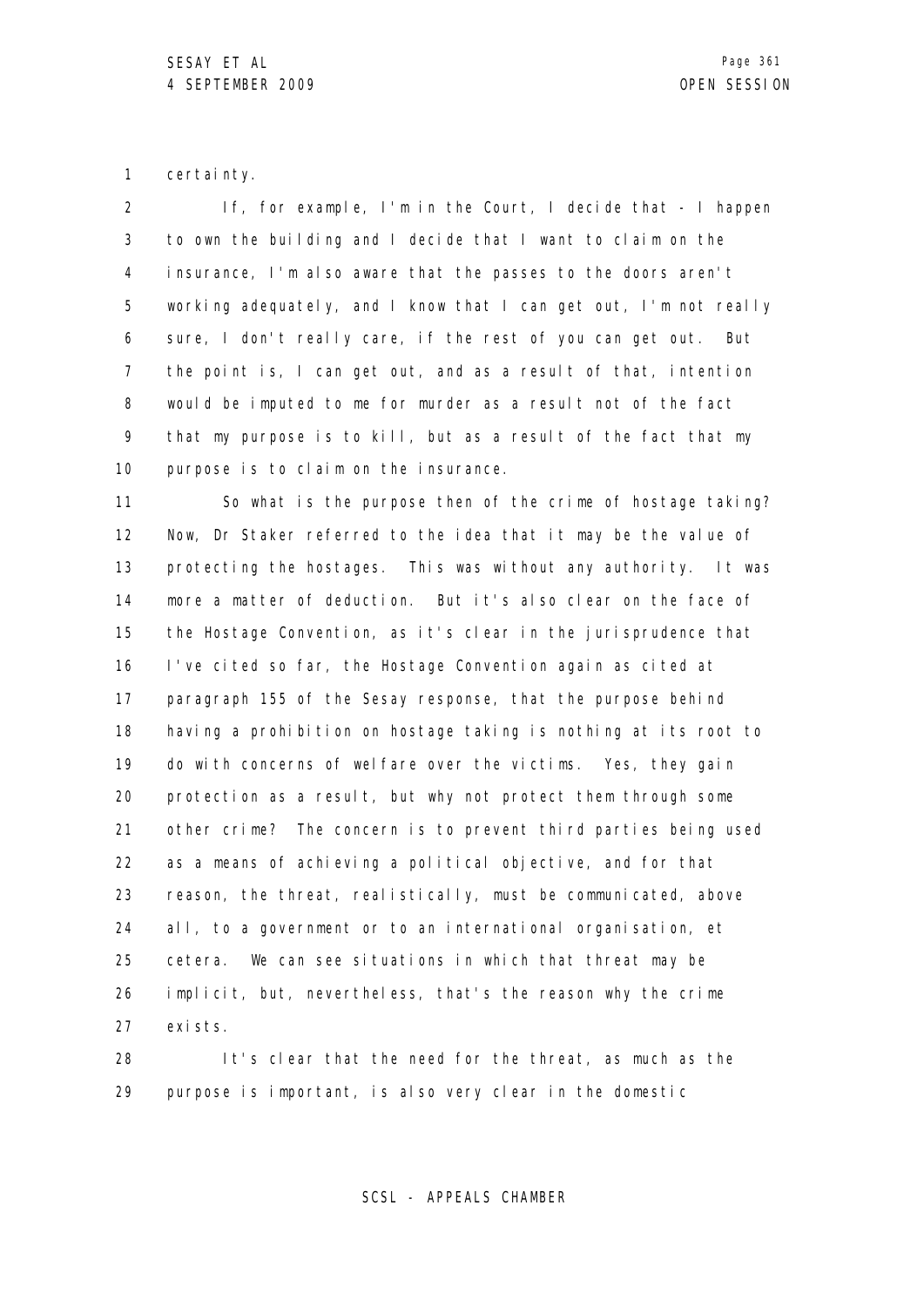1 2 3 4 5 6 7 8 9 10 11 12 13 14 15 16 17 18 19 20 21 22 23 24 25 26 27 28 29 jurisprudence. What's less clear is its audience, and for that reason, and that reason alone, on the specific facts of this case, the only way in which it could have been found in the Trial Chamber's view that the hostage taking was done in order to achieve the objective as set out in the legal element of the crime was if the communication of a threat occurred. Thank you, my Lords. JUSTICE WINTER: Okay. No questions. Thank you very much. We have now reached our time. I had 12.30 and it's now 12.33. We have now to go to lunch, and we will come back at 1.30 from lunch to continue. Thank you very much. [Lunch break taken at 12.33 p.m.] [Upon resuming at 1.31 p.m.] MR OGETTO: My Lords, good afternoon. We'll start our submissions by responding to Dr Staker's submissions in support of the Prosecution's ground of appeal on this. I'm going to be very brief, my Lords, because a lot of submissions have been made in relation to the issues surrounding joint criminal enterprise, and it's not my intention to generate more heat. I'll start by submitting that, once again, the Prosecution conflicts the activities of the RUF and those of the accused person. You look at the Prosecution appeal brief, there's a concentration of submissions largely on the activities of the RUF and the AFRC which are completely detached from the second appellant. The intention or the intent of the second appellant is not discussed and his practical assistance to the alleged joint criminal enterprise is not established beyond reasonable doubt.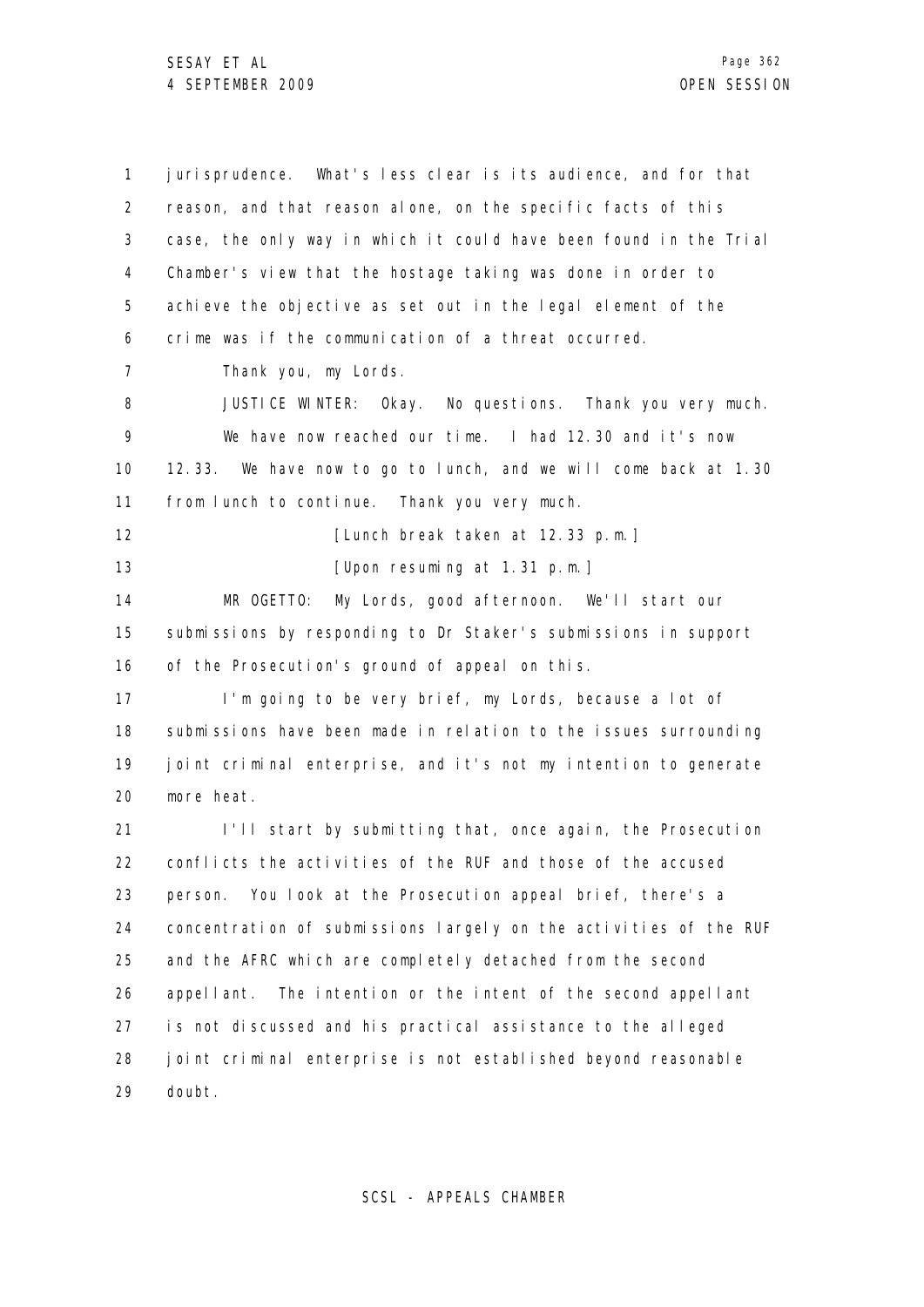1 2 3 4 5 6 7 8 9 10 In relation to the Prosecution's submission that the JCE extended beyond April 1998, the Defence submission is that that submission is misplaced. It has no basis on the trial record, no basis in relation to the findings of the Trial Chamber. It's our submission that the evidence at trial and the findings of the Trial Chamber clearly indicate that the accused Kallon lacked any intent to jointly act with the AFRC after April 1998, assuming there was any joint criminal enterprise even before that, and we have addressed these issues quite extensively both in our appeal and our response to the Prosecution appeal.

11 12 13 14 15 I want to point out to the Appeals Chamber a finding of the Trial Chamber that clearly indicates that after the retreat from Freetown to Kono, the accused Kallon cannot be said to have possessed a joint intent, together with the AFRC membership, to commit any crimes.

16 17 At paragraph 817 of the Trial Chamber judgment - and I read that, my Lords, with your permission:

18 19 20 21 22 23 24 25 26 "In April 1998, shortly after the junta forces were pushed out of Koidu Town, Gullit returned to Kono District and assumed command of the AFRC from Bazzy. The relationship between the AFRC and RUF in Kono District was fractious. Kallon had executed two AFRC fighters and attempted to prevent the AFRC from holding mass parades asserting that the AFRC had no right to assemble as the RUF was the only true fighting force in Kono. These tensions coincided with sustained military pressure from ECOMOG on the RUF and AFRC positions."

27 28 29 So, quite clearly, my Lords, we have very strong evidence here which negates any intent on the part of the appellants to jointly act with the AFRC. One may argue that this is one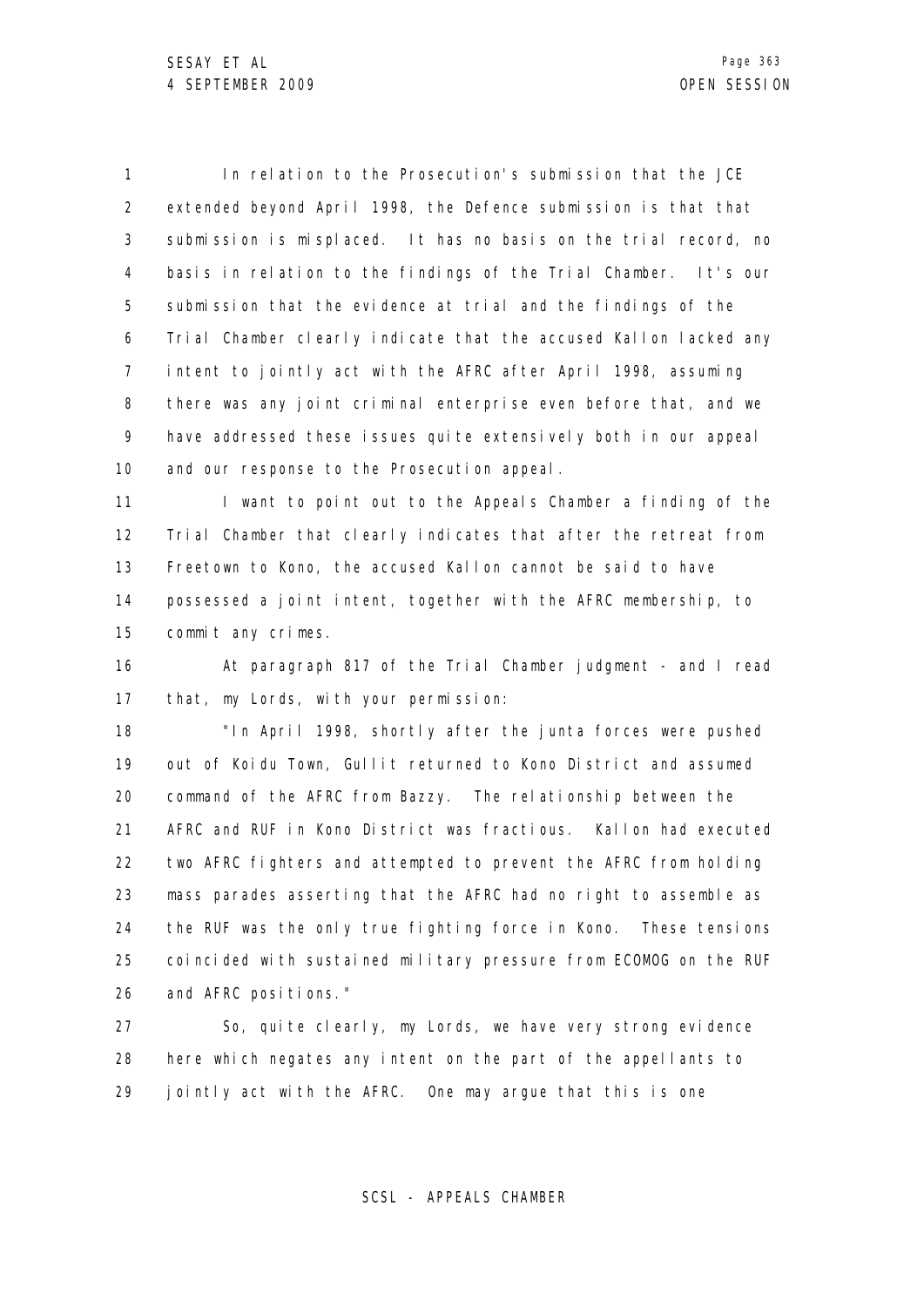1 2 3 4 incident, an isolated incident, but the fact of the matter is, there's no evidence on the record that after this incident, as found by the Chamber, Kallon at any time reconciled with any membership of the AFRC.

5 6 7 We submit that even assuming that there was JCE before this incident, this constitutes a withdrawal by the accused Kallon from any such joint criminal enterprise.

8 9 10 11 12 13 14 15 16 17 The second point that we address regards the fact that in the appeal, in relation to joint criminal enterprise, the Prosecution is basically challenging the factual findings of the Trial Chamber. And as your Lordships know, in order for a party to challenge the factual findings of the Trial Chamber, the burden of proof is fairly high. The party must establish that no reasonable trier of facts could reach the factual conclusions that are being challenged. It's our humble submission that the Prosecution in this case in their appeal has not been able to discharge this burden.

18 19 20 21 22 23 24 25 It's our further submission that the Prosecution adopts a selective and, with due respect to them, self-serving analysis of the Trial Chamber record and the evidence at trial in order to argue that there was an error of fact in the way the Chamber analysed its evidence. My Lords, we have dealt with this issue very extensively in our response to the Prosecution appeal at paragraphs 40 to 93 of our brief, and I don't want to go into details because of lack of time.

26 27 28 29 The other point that I wish to discuss very briefly relates to circumstantial evidence. As your Lordships know, circumstantial evidence is often used in international criminal proceedings, even in national proceedings, but the rule is that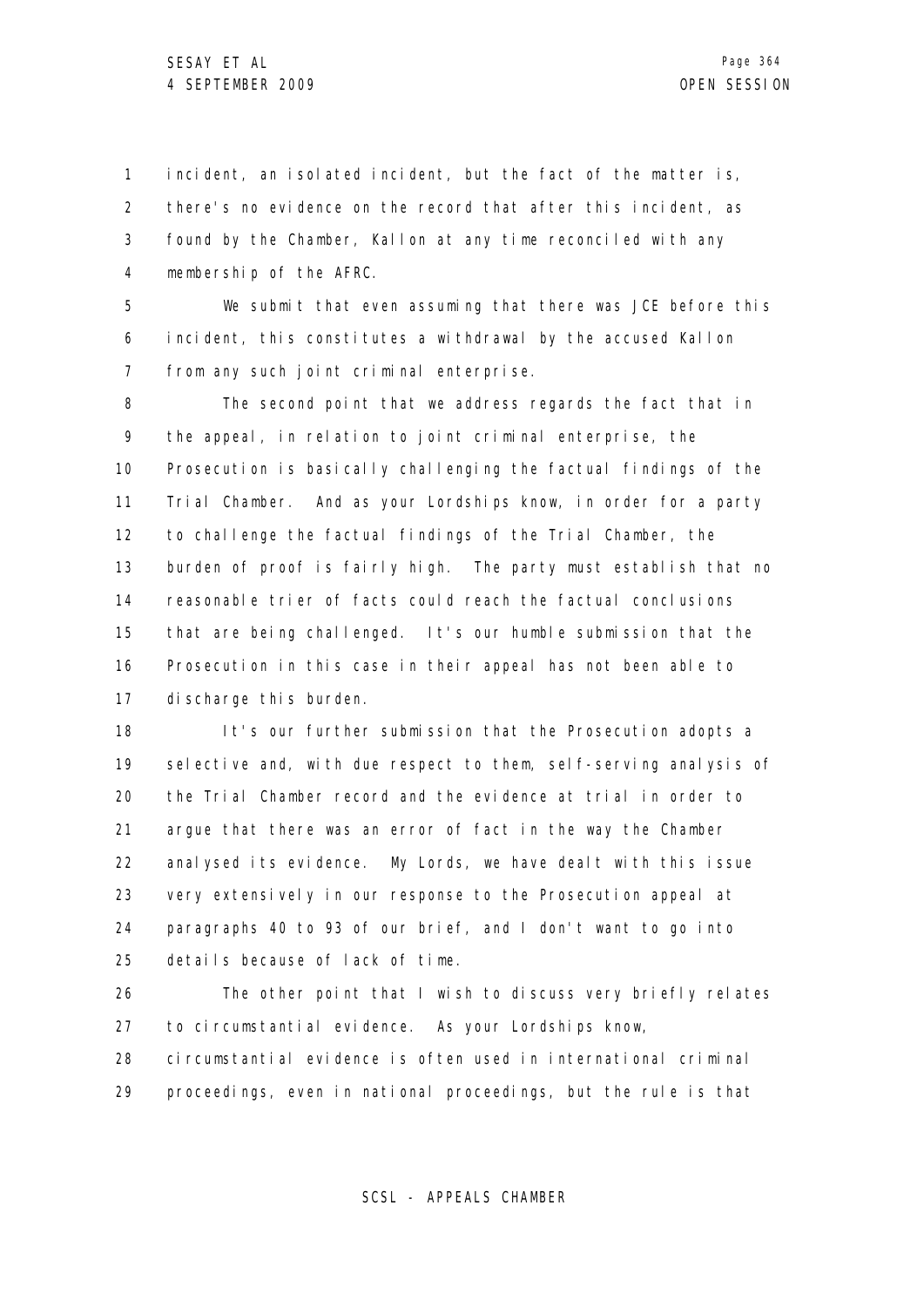1 2 3 4 5 6 7 in order for a Trial Chamber to rely on circumstantial evidence, the guilt of the accused person must be the only inference from that particular set of circumstantial evidence. And you will notice in the Prosecution appeal brief, and also in the submissions made this morning by my learned friend, Dr Staker, they rely on circumstantial evidence to conclude that this joint criminal enterprise went beyond April 1998.

8 9 10 11 12 13 14 15 16 Our submission is that that is not the only reasonable inference from the evidence on the record. Again, we have discussed that very extensively at paragraphs 40 to 93 of our response to the Prosecution brief. And in relation to that, which, of course, has been discussed quite extensively in international criminal trials, I would refer your Lordships to the Ntagerura judgment of the ICTR. It's an Appeals Chamber judgment of 7 July 2006, paragraph 399. We have quoted that particular judgment at footnote 85 of our brief.

17 18 19 20 21 Finally, my Lord, it's our submission that the Prosecution, in their appeal, have not demonstrated that the Trial Chamber erred and that it was not reasonable for the Trial Chamber to have come to the conclusion that the joint criminal enterprise ended in April of 1998.

22 Thank you very much.

23 JUSTICE WINTER: I do thank you.

24 Any questions? No? Then thank you very much.

25 I would like now to give the floor to Mr Taku.

26 27 28 29 MR TAKU: Thank you very much, my Lords. Before I submit on the Prosecution's head ground of appeal, I would just like to ask your Lordships to reflect on the divisibility of JCE that the Trial Chamber found and the Prosecutor has not appealed against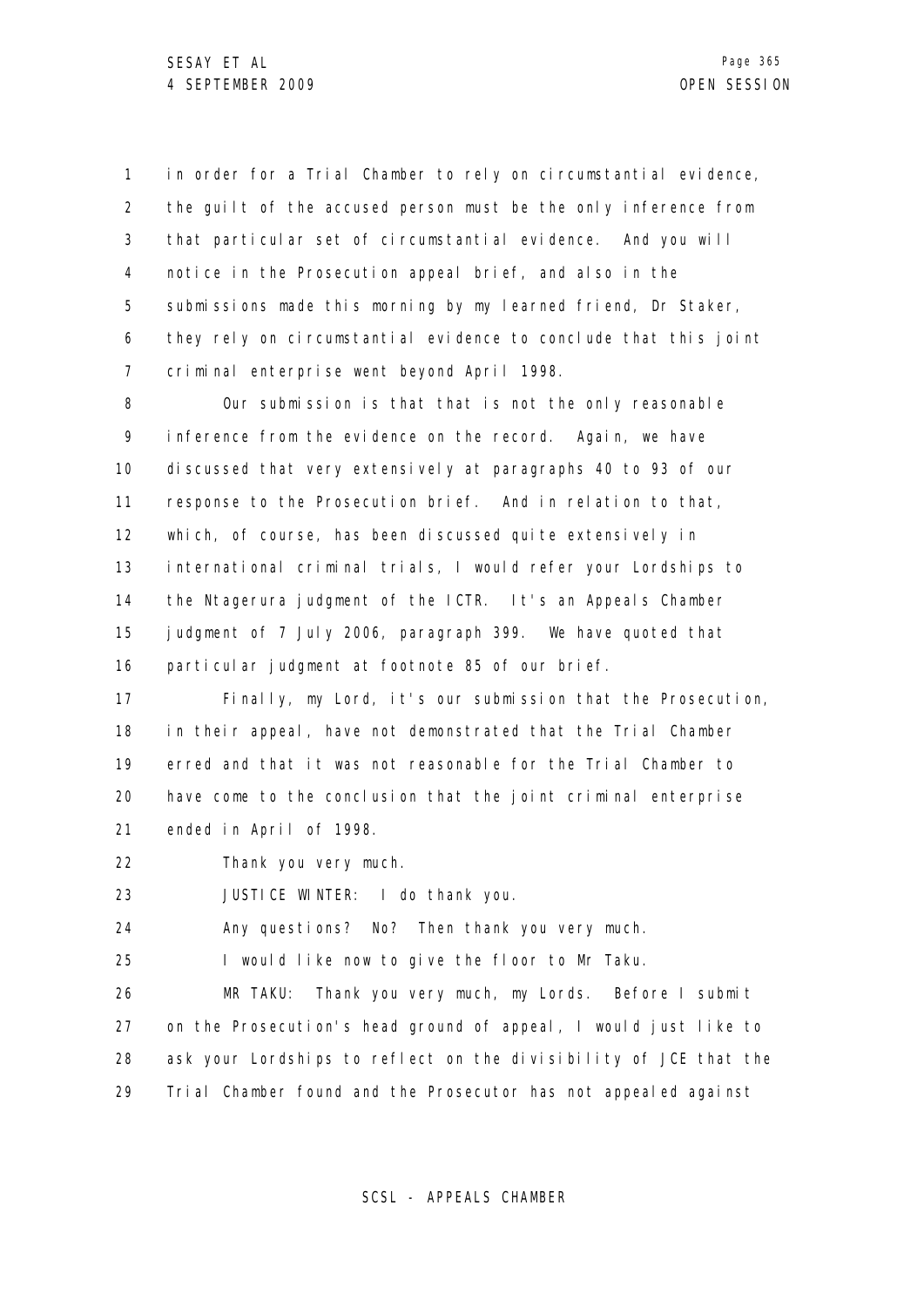1 2 3 4 5 that. In other words, the Appeal Chamber has found that there were certain crimes that were committed only by the RUF and some by the AFRC, and to that extend there was divisibility of JCE and the Prosecutor has not appealed at that. You will look at it in due course.

6 7 8 9 10 11 12 13 In respect, my Lords, of the hostage taking, we submit, my Lords, this ground of appeal is without merit. And we submit so, my Lords, on the grounds that after considering the jurisprudence surrounding the crime of hostage taking, the Trial Chamber in this case concluded that the offence of hostage taking implies a threat to be communicated to a third party with intent of compelling the third party to act or refrain from acting as a condition for the safety or release of the captives.

14 15 16 17 18 19 20 21 22 23 The appellant asserts, my Lords, that this conclusion is eminently reasonable and consistent with established jurisprudence that targets the particular nature of harm occasioned by the act of hostage taking and distinguishes it from the harm occasioned by other crimes of unlawful detention such as abduction. Indeed, the Chamber's enunciation of elements of the crime of hostage taking is consistent with the judgment of the Appeals Chamber for the International Criminal Tribunal for the former Yugoslavia in the Prosecutor v Vlasic, IT 95-14, appeals judgment, paragraphs 638 to 639, 29 July 2004.

24

In this case, the Appeals Chamber stated that:

25 26 27 "Additional element is the issuance of a conditional threat in respect of the physical and mental well-being of civilians who are unlawfully detained."

28 29 Which must be a threat either to prolong the hostage's detention or to put him to death intended as a cohesive measure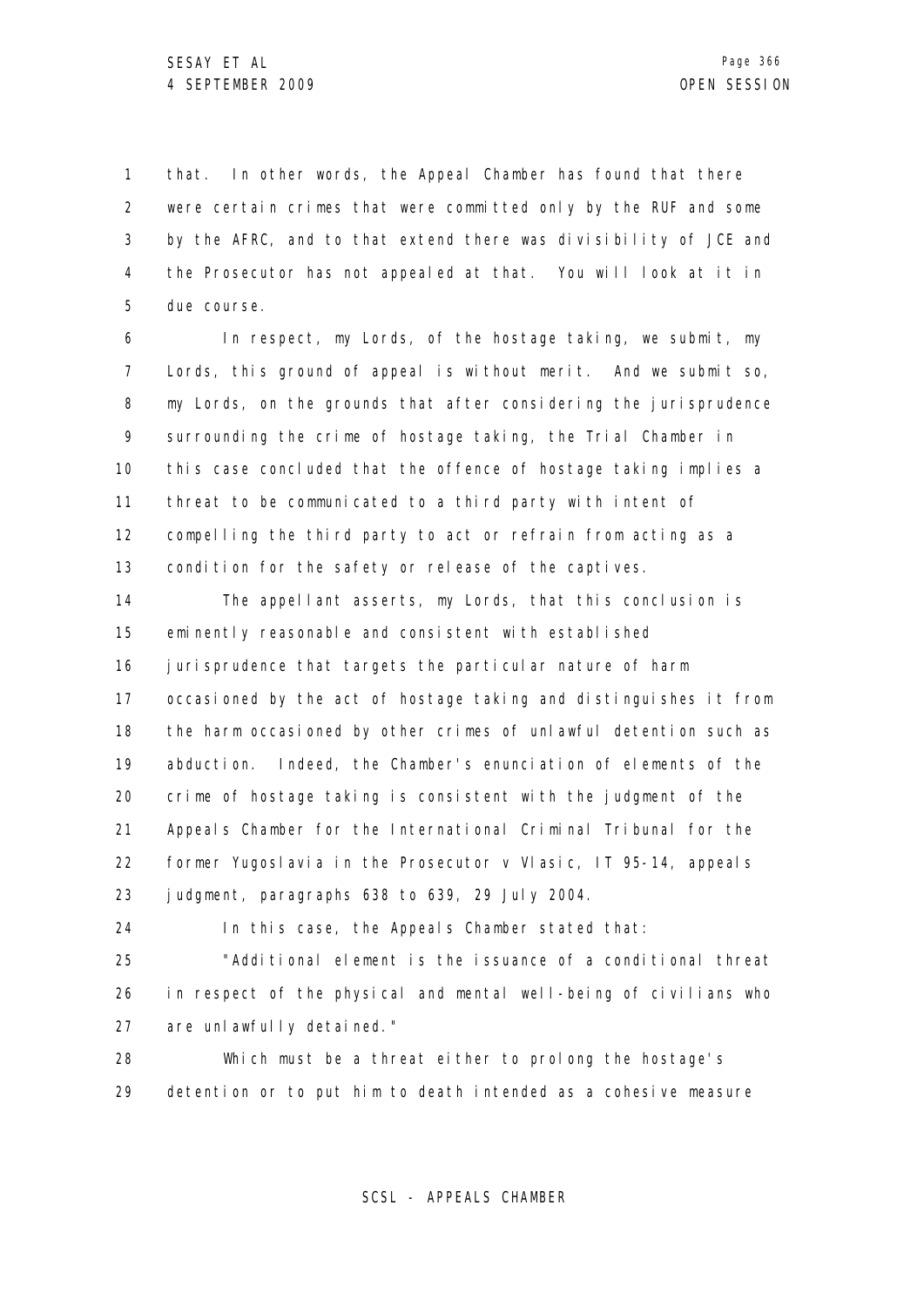1 2 3 4 5 6 7 8 to achieve the fulfillment of a condition. The Prosecutor v Vlasic, my Lords, paragraphs 638 to 639, 29 July 2004, this is the situation of the elements of the crime of hostage taking appears to be a reasonable determination of the actus reus of the crime of hostage taking as it includes certain defining acts, including the issuance of a threat to a third party that distinguishes it from other crimes associated with involuntary detention such as kidnapping or detention.

9 10 11 12 13 14 15 16 Moreover, the definition properly distinguishes the crime of hostage taking from the lawful detention of any of the combatants done pursuant to the Geneva Conventions. To further the logic of the Prosecutor this morning would be to make this crime a specific - no - would be to make this crime a crime of strict liability, the mere detention with intent becomes a crime of - almost a crime of strict liability. I don't think that is consistent with sound jurisprudence.

17 18 19 20 If I can find the Trial Chamber's iteration of the elements of the crime of hostage taking accepted by certain jurisprudence would also be consistent with the principle of specificity, which provides that:

21 22 23 24 25 "A. Criminal rules must detail specifically both the objective elements of the crime and the requisite mens rea with the aim of ensuring that all those who may fall under the prohibitions of the law know in advance precisely which behaviour is allowed and which conduct is proscribed;

26 27 28 B. Where two criminal provisions are violated by the same criminal conduct, only a conviction under the more specific provision should be upheld."

29 Prosecutor v Norman, decision of preliminary motion based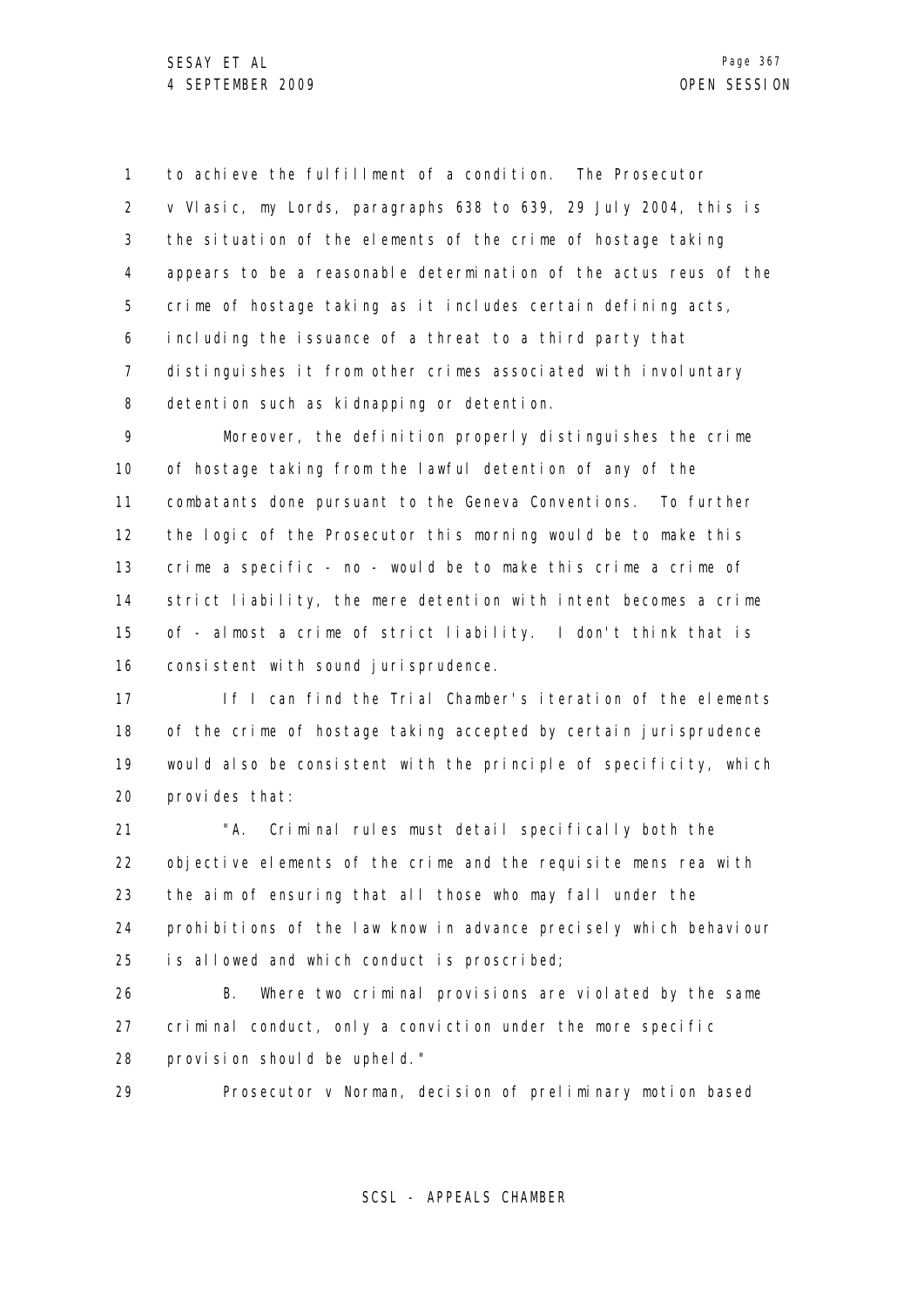1 2 3 on lack of jurisdiction, paragraph 40, 8 May 2004. See also, my Lords, Prosecutor v Mucic, case number IT-96-21, appeal judgment 20 February 2001.

4 5 6 7 8 9 Accordingly, in this case the definition adopted by the Trial Chamber should be rectified because with each additional element it constitutes the more specific than the definition by the Prosecutor. Accordingly, the Appeals Chamber should rectify the definition reiterated by the Trial Chamber and affirm the appellant's acquittal under this charge.

10 11 12 13 14 Kordic and Cerkez, Trial Chamber, my Lord, the Chamber reviewed the crime of hostage taking along with the crime of taking civilians as hostages which it deemed to be identical. The Chamber noted the following. Hostages was defined in the hostages trial, Wilhelm List and others, as:

15 16 17 18 "Those persons of the civilian population who are taken into custody for the purpose of guaranteeing with their lives the future conduct of the population of the community from which they are taken."

19 20 21 Paragraph 306, my Lords. The ICRC commentary to Article 75(2)(c) of the additional protocol 1 expanded the definition of hostages in the hostages case to include:

22 23 "Persons detained for the purpose of obtaining certain advantages."

24 25 26 See again Kordic and Cerkez, trial judgment, paragraph 306. Article 12 of the International Convention Against the Taking of Hostages defines the crime in the following terms:

27 28 29 "Any persons who seizes or detains and presumes to kill, to injure, or to continue to detain another person in order to compel a third party, namely, a state, an international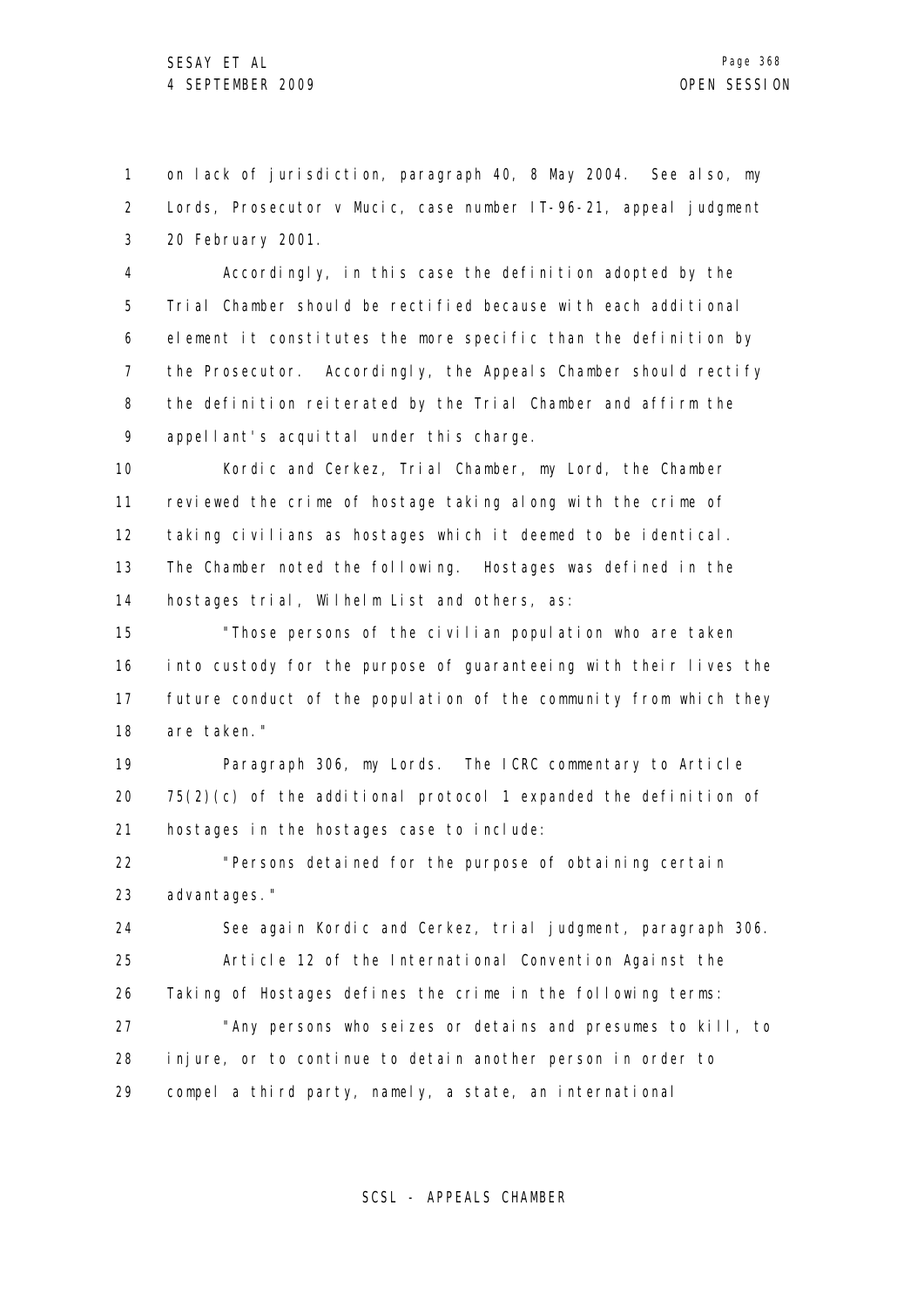1 2 3 4 5 6 7 8 9 10 11 12 13 14 15 16 17 18 19 20 21 22 23 24 25 26 27 28 29 organisation, a natural or juridical person or a group of persons to do or abstain from doing any act as an explicit or implicit condition for the release of the hostages." Kordic and Cerkez, Trial Chamber judgment, paragraph 306. This crime is listed as well under grave breaches in Article 147 of the Geneva Convention number 4. The ICRC commentary thereto provides: "The taking of hostages: Hostages might be considered as persons illegally deprived of their liberty, a crime which most penal codes take cognisance of and punish. However, there is an additional feature; that is, the threat either to prolong the hostage's detention or to put them to death, the taking of hostages to death shall be treated as a special offence. Certainly, the most serious crime would be to execute hostages, which, as we have seen, constitutes willful killing. However, the fact of taking hostages by it's arbitrary character, especially where accompanied by a threat of death, is in itself a very serious crime. It causes in the hostage and among his family the mortal anguish which nothing can testify." Again, cited in Kordic and Cerkez, trial judgment, paragraph 311. The Chamber determined that: "The crime of taking hostages, of civilians as hostages (and of taking hostages generally) constitutes unlawful deprivation of liberty, including the crime of unlawful confinement." Kordic and Cerkez, paragraph 312: "The additional element that must be proved to establish the crime of unlawful taking of civilian hostages is the issuance of a conditional threat in respect of the physical, mental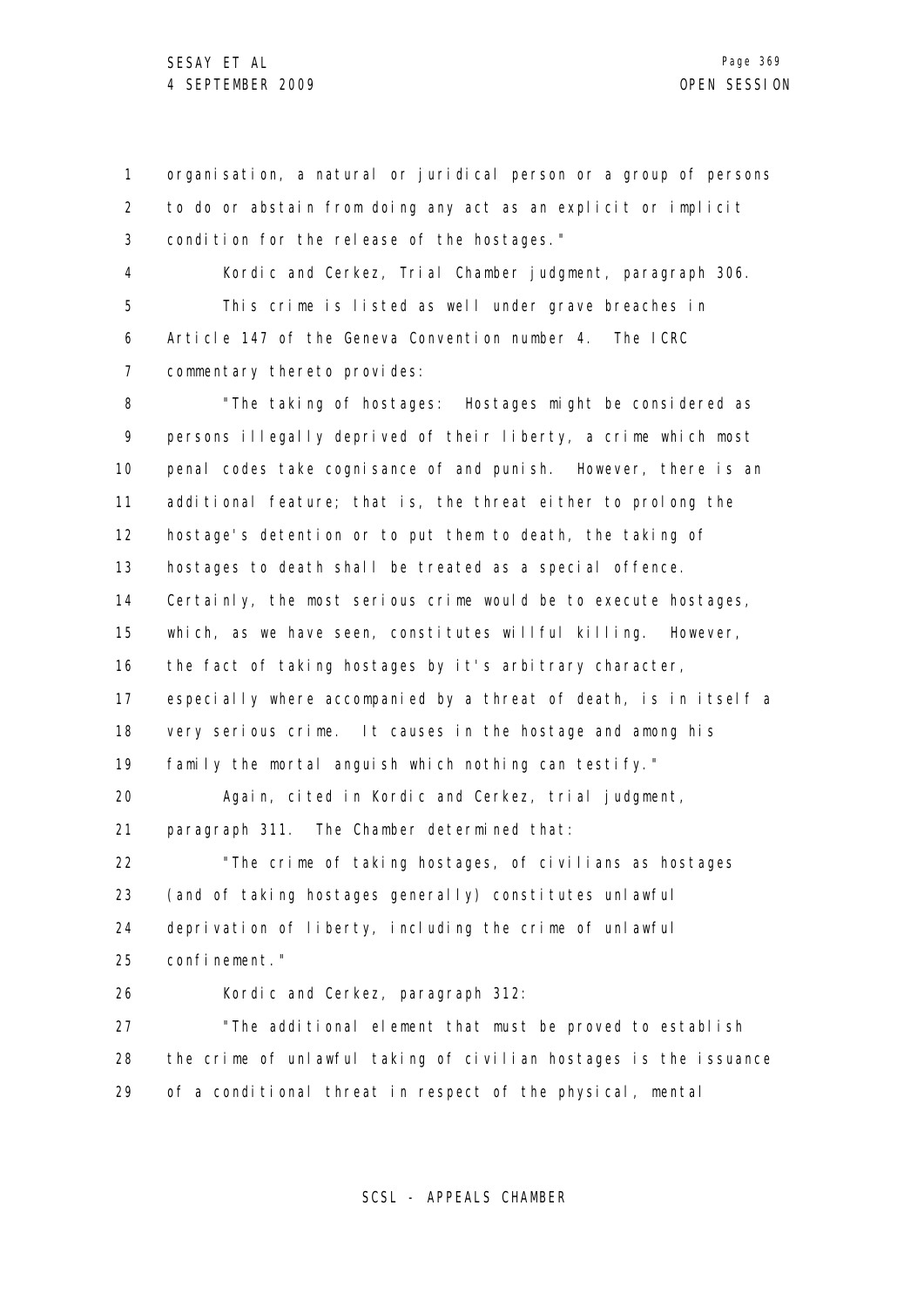1 2 3 4 5 6 7 8 9 10 11 12 13 14 15 16 17 18 19 20 21 22 23 24 25 26 27 28 29 well-being of civilians who are unlawfully detained." Kordic and Cerkez, trial judgment paragraph 318. "The ICRC commentary identifies the additional element as a threat either to prolong the hostages' detention or to put him to death." In the Chamber's view, such a threat must be intended as a cohesive measure to achieve the fulfillment of the condition. The Trial Chamber in the Vlasic case phrased it in these terms: "The Prosecution must establish that at the time of the supposed detention the alleged senseless act was perpetrated in order to obtain a concession or gain an advantage." Kordic, paragraph 318. Additionally, and: "Individual permits the offence of taking civilians as hostages when it proceeds to subject civilians who are unlawfully detained to inhumane treatment or death as a means of achieving the fulfillment of the condition." Paragraph 314: "Moreover, in the context of an international armed conflict, the elements of the offence of taking of hostages under Article 3 of the Statute are essentially the same as those of the offence of taking civilians as hostages as described by Article 2H." Kordic 320. My Lords, having said what I've said so far, I will address other issues which the Prosecutor raised because the Prosecutor ventured into the evidence in this case and the Prosecutor submitted - was relying essentially on the findings that were made in count 15 in the trial judgment, relying on those facts,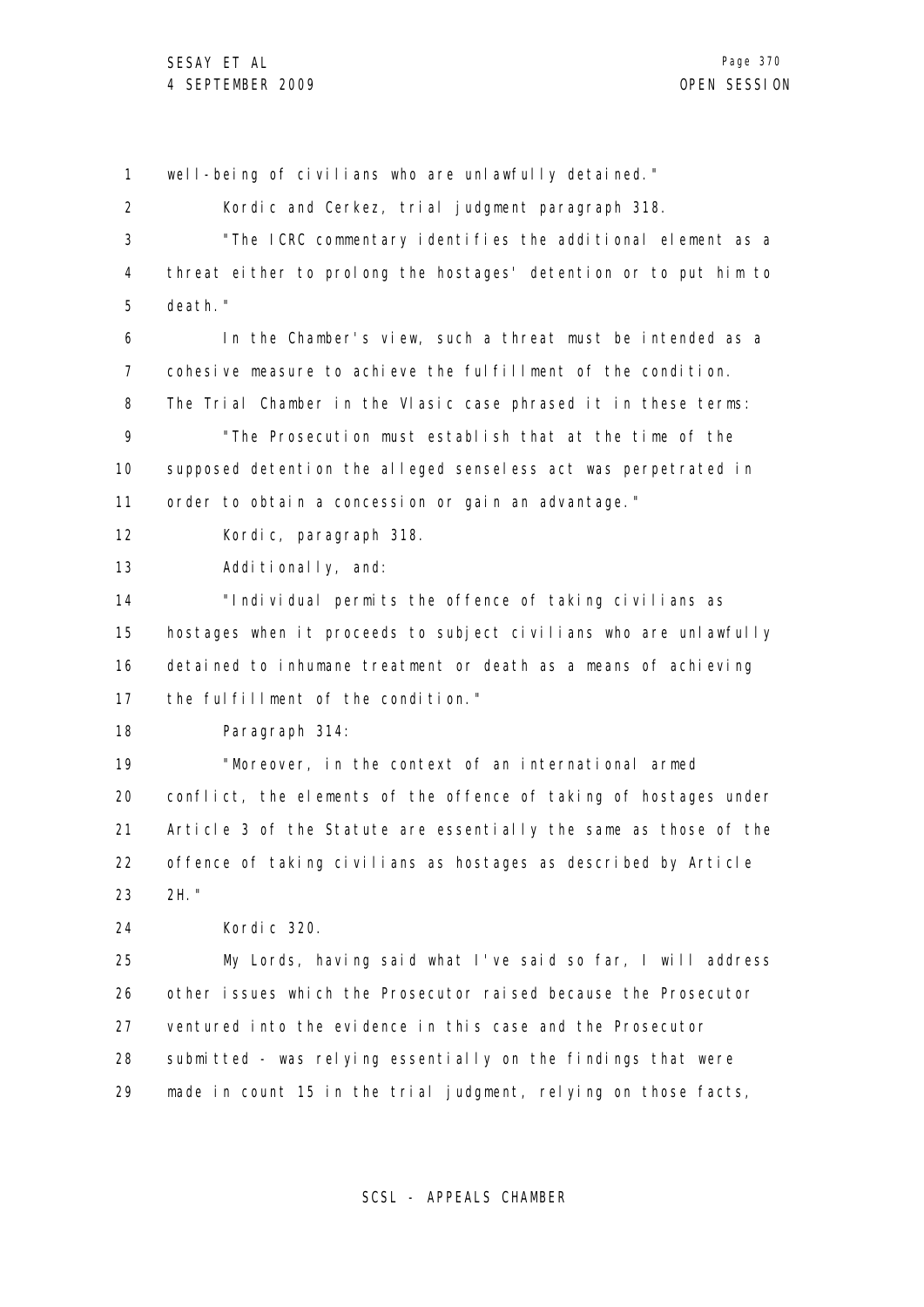1 the findings of fact to support his appeal.

| $\overline{2}$ | But, my Lords, we submit that the Trial Chamber found that          |
|----------------|---------------------------------------------------------------------|
| 3              | the intention, the mens rea of count 15 is specific intent.<br>That |
| 4              | is, the judges' specific intent, and we submitted that there was    |
| 5              | no finding of this specific intent in the convictions in count      |
| 6              | So the question now is, which intention is this - is the<br>15.     |
| 7              | Prosecutor asking your Lordship to rely on when he says that it     |
| 8              | was committed with intent? Is it the intention that is required     |
| 9              | for count 15 on which he relies - the fact on which he relies and   |
| 10             | the finding on which he relies, or some other criminal intention    |
| 11             | or the ordinary criminal intention? He did not address you on       |
| 12             | thi s.                                                              |
| 13             | Now, with regards to the other issues of fact that he               |
| 14             | relied to, we, respectfully, my Lords, rely on our response brief   |
| 15             | to the Prosecutor's appeal. We dealt with these issues very         |
| 16             | comprehensively. We don't intend to repeat all of them, but some    |
| 17             | merit special attention.                                            |
| 18             | In paragraphs 4.91 to 4.101 of the appeals brief -                  |
| 19             | Prosecutor's appeal brief, he lists a catalogue of Article 6.1      |
| 20             | findings against Mr Kallon under the heading "Responsibility of     |
| 21             | Kallon under 6.1". This brief of the Prosecutor was filed on 1      |
| 22             | June 2009.                                                          |
| 23             | At paragraph 2.42 and 2.43 of the Prosecutor's response to          |
| 24             | the Kallon's appeal brief filed on 26 June 2009, he concedes to     |
| 25             | the Trial Chamber's finding that, consistent with the finding in    |
| 26             | paragraph 399, that the personal commission of Kallon was           |
| 27             | effectively three deaths. And the Prosecutor concedes further to    |
| 28             | the Trial Chamber's finding that the Trial Chamber undertook to     |
| 29             | make a cure, and there was a cure only in one respect: The          |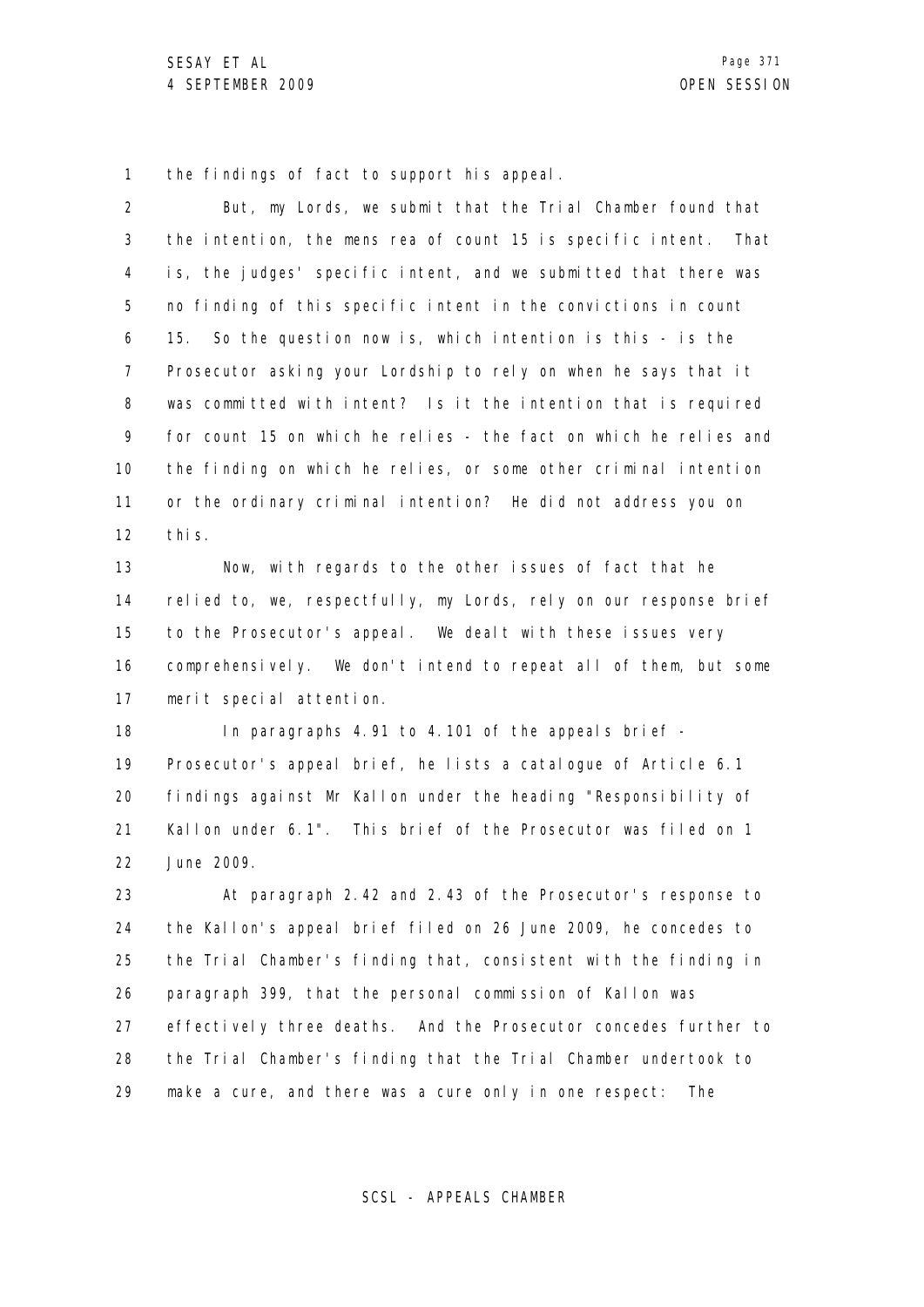1 attack on Salahuedin who never testified.

2 3 4 5 6 7 8 9 But the point here, my Lords, is this: This, therefore, means that all the catalogues of 6.1 findings that the Prosecutor relies on in paragraph 4.92 to 4.101 were never found to be cured by the Trial Chamber and, therefore, to that extent, we submit, my Lords, that having not cured - the indictment not having been cured in respect of all those 6.1, special commission by Mr Kallon of the crimes, no valid conviction can lie from the findings in those regards.

10 11 12 13 14 15 16 17 18 19 I will venture to say, my Lords, that you also consider this fact because the Trial Chamber found that under custom of international law, joint criminal enterprise is a form of 6.1 liability, and in particular the first category. So if the personal commission of Mr Kallon, the pleading was found to be defective and there was no cure but for one instance, it means that all other convictions must be set aside, and the Prosecutor will be in error to ask your Lordships to rely on those convictions - the findings on those convictions in order to overturn the acquittal of Mr Kallon in count 18.

20 21 22 23 24 25 26 27 28 29 Now, my Lords, with regard to the 6.3 liability that he refers to in support, the findings, your Lordships would be surprised to find that, on the basis of the same facts and the same findings, the Trial Chamber found that in those cases of personal commission that were referred to, Kallon personally committed them. But in respect of 6.3, your Lordships will be referred to the findings in paragraph 2290 that the Trial Chamber found that he did not personally participate. He merely had knowledge, in particular the crimes committed in Makeni and Magburaka on 1 and 2 May. So I don't know how your Lordships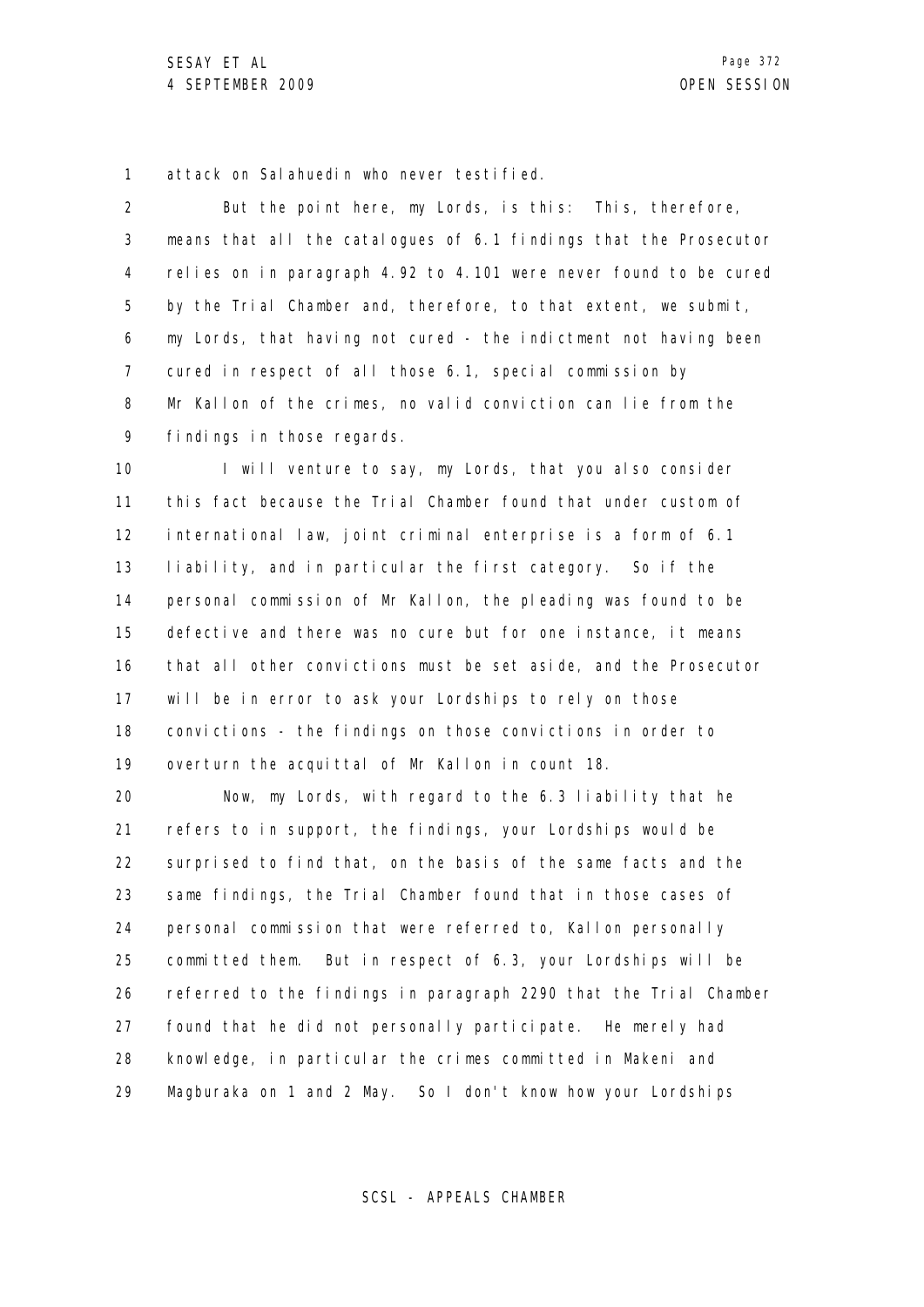1 2 will resolve the internal inconsistencies here with findings of fact.

3 4 5 6 7 8 9 Now, my Lords, there is an issue that I will take this approach because the Prosecutor talks about that, he talks specifically about the abduction of Maroa. I do not intend to get into any controversy whatsoever. It has not been my style for this, over 25 years of practice and over 10 years at the ICTR. I will not go into any controversy, but I will invite your Lordships to read the transcripts.

10 11 12 13 14 15 16 17 18 We stated in our response brief that we ask your Lordships to read the transcript of DHU-111. It is at number 13 of the folder that we handed over to you today. You read the entire transcript of that witness, and this will be in relation to Maroa, and you will find that DHU-111, who was a witness for the third accused, and, remember, it is on his evidence that the Trial Chamber in paragraph 609, one of the witnesses repudiated the testimony of Mr Kallon and made the finding of guilt in count 15 was that they believed this witness.

19 20 21 22 23 Apart from the objection we raised about him giving incriminatory evidence against Mr Kallon, and apart from the findings of the Trial Chamber as well, we will respectfully ask you to read the entirety of this transcript, because it talks about a man Kailondo.

24 25 26 27 28 29 He says, when Kailondo came, he abducted the Kenyans, and these Kenyans were, of course, the Kenyans. In other words, he doesn't talk specifically about Mr Kallon. He was one of the participants in the crimes in Makump camp, because he ferried the combatants to and fro. He was the one who went and invited Kailondo to come, and Kailondo came with about 60 to 70 other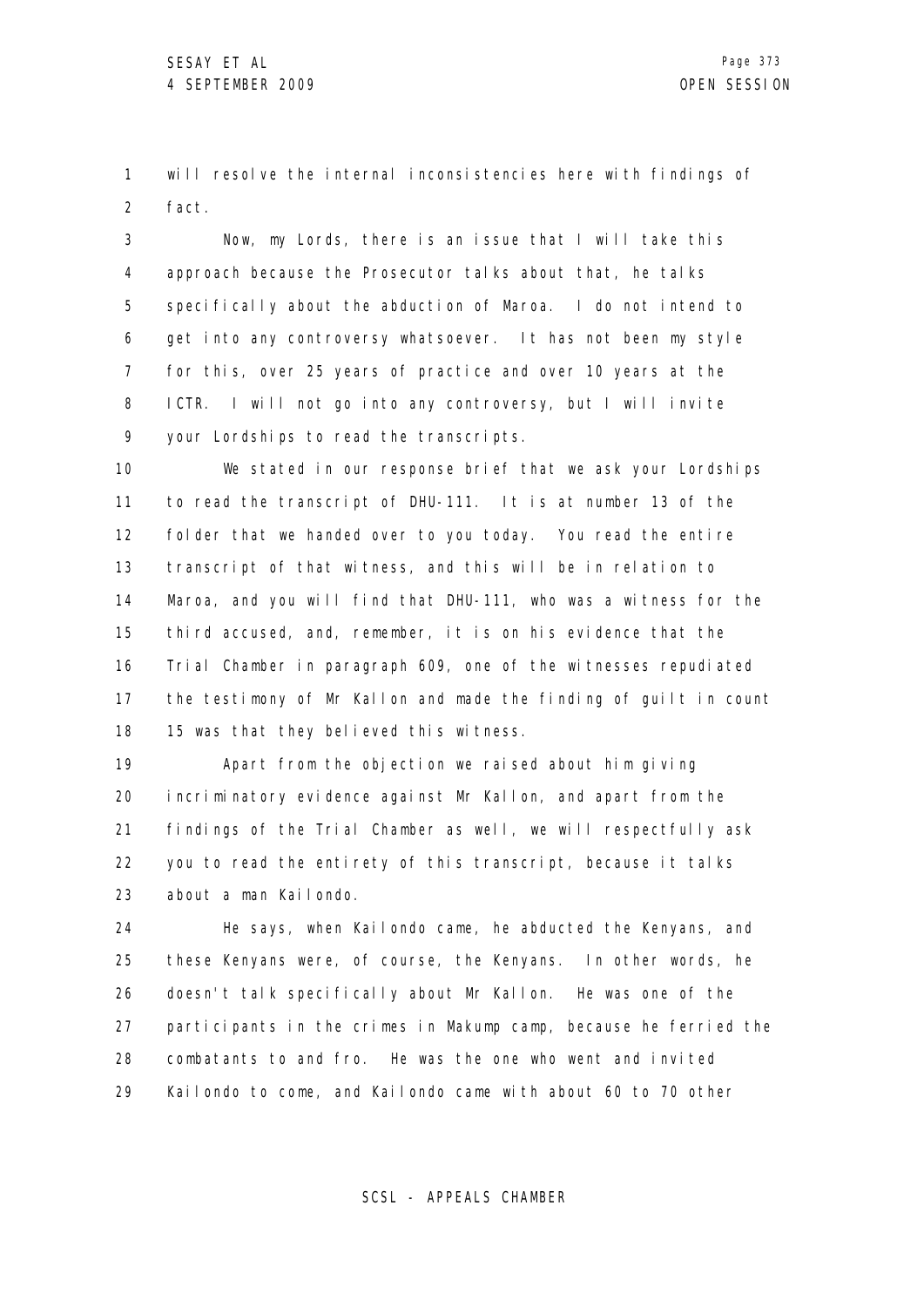1 2 combatants in addition to the other combatants who were on the spot.

3 4 5 6 7 8 When you read that in that regard about the abduction in Maroa, what would immediately alert your mind would be that Maroa would never have been anywhere to see Kallon abducting any other the person, let alone Jaganathan to identify Kallon as the one who abducted Jaganathan because he had been intercepted by Kailondo and his men.

9 10 11 12 13 14 15 16 And it strikes me that neither the Prosecution nor any other person, not even the Trial Chamber, is talking about the central role of Kailondo, even though in paragraph 609, one of the reasons they repudiated the testimony of Kallon was that the Trial Chamber did not believe Kallon when he said he was unable to arrest Kailondo for perpetrating crimes under the order of Foday Sankoh. That said, my Lords, I won't go further on this point.

17 18 19 20 21 22 I will ask you to look at the pleadings on this particular Makump camp, what took place at Makump camp. When you look at the pleadings, in particular, paragraph 571 of the supplemental pre-trial brief, you'll find, my Lord, very, very clearly that it's stated therein that the third accused led the attacks on Makump camp, not Kallon. You'll find that very clearly.

23 24 25 26 27 And if there was no pleading with specific reference to Makump camp with regard to Kallon, how can it be that he was found guilty? He had no notice. And this compounds the fact that it was also found that his personal commission of those crimes was never pleaded.

28 29 So, my Lords, I would very respectfully ask your Lordships to read this transcript. In our response brief, we make that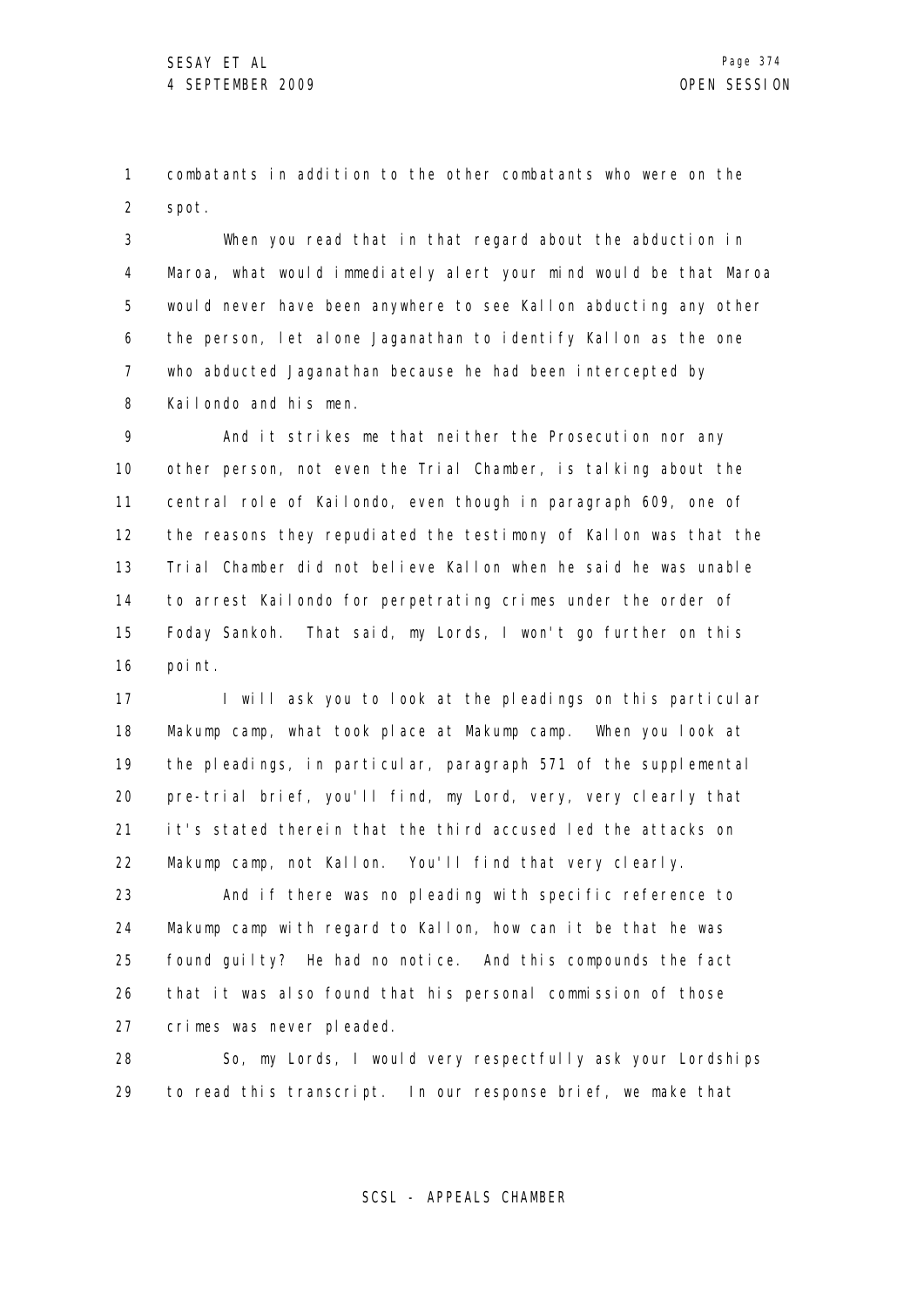1 2 3 4 5 6 7 8 9 10 11 12 13 14 15 request and we will make the copies available. You'll find that in the folder we put in the table of contents. We've referred to several pieces of evidence. That's exhibit 339, the exculpatory evidence from the trial which we tendered, because we raised the questions of identification which we complained were never dealt with, were simply ignored or disregarded. That exhibit clearly states that there were at least two other Morris Kallons in the RUF. And we raise this, as you'll know that in Kupreskic, questions of identification are serious issues, and the standard set by the Trial Chamber itself for dealing with identification, they never followed in order to resolve this issue. The Prosecutor also alleged that Kallon opposed disarmament. We submit on this very, very comprehensively because we've got three reasons. In March, I think exhibit 33, number 10, Colonel Puresh, who was the commander of the MILOBS in

16 17 18 19 20 21 Makeni, contacted Kallon about establishing the camps in some locations in Makeni and elsewhere. Kallon talked to Mr Foday Sankoh through Mr Issa Sesay. He asked for a further reply. In fact, the conclusion, "Please, sir, I await your further reply." There was no act of opposition to the disarmament.

22 23 24 25 26 27 28 29 Again, you will also find that - we're still in our brief - Brigadier Ngondi stated that the house in which the camp was situated was Kallon's personal property. That's what Colonel Ngondi said. How would Kallon lead, in the light of that evidence, an attack to destroy his own property? So Kallon had an interest to secure the disarmament because UNAMSIL were his tenant according to his testimony of Brigadier Ngondi, which we stated.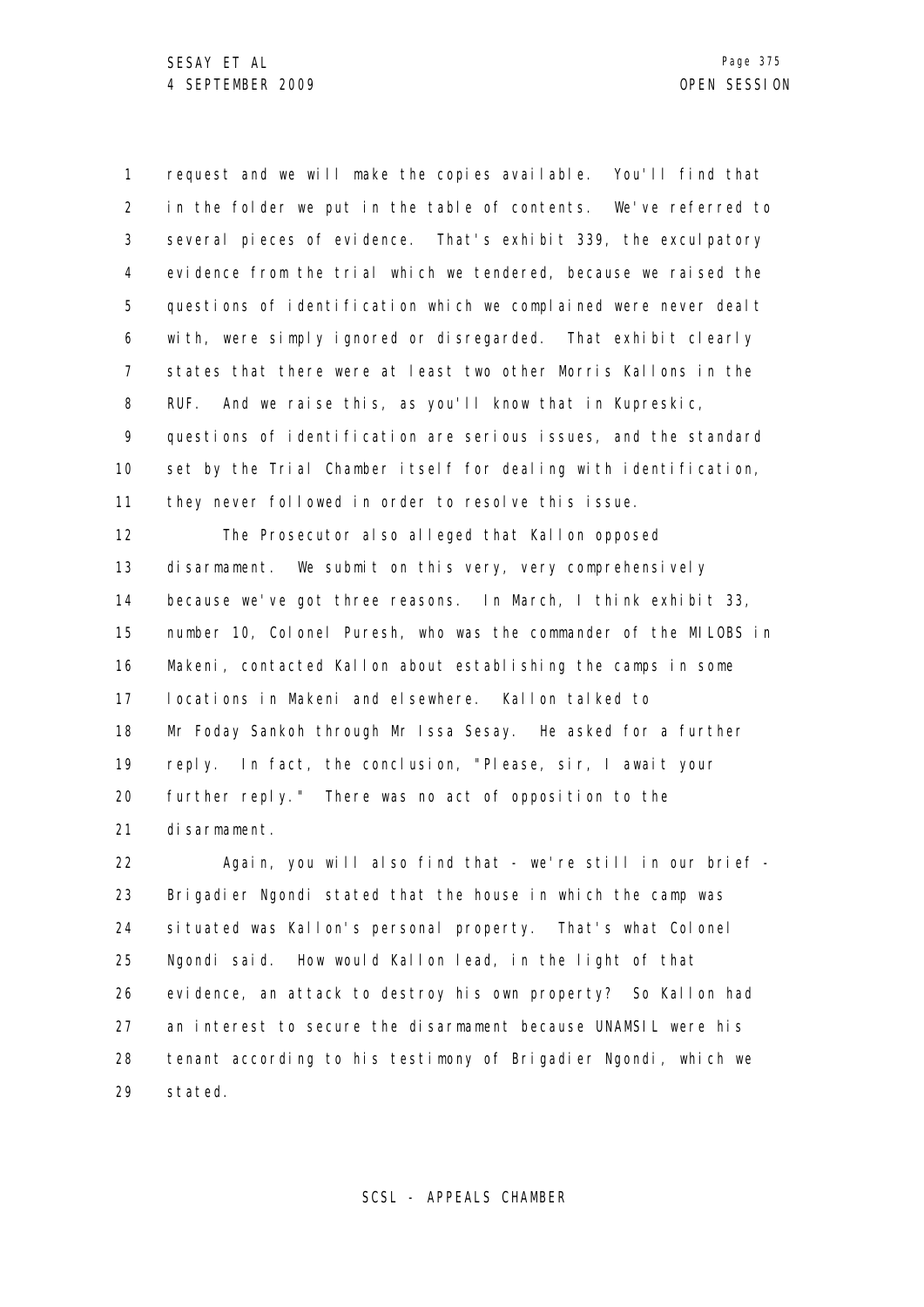| $\mathbf{1}$   | And, also, the letter of threat from Foday Sankoh to              |
|----------------|-------------------------------------------------------------------|
| $\overline{2}$ | Kallon. "Kallon, please do not be fooled. There will be no        |
| 3              | disarmament. Do not be fooled. Now, if anything happens, I will   |
| 4              | hold you personally responsible." Now, this can only be from      |
| 5              | someone who perceived or had information Kallon was cooperating   |
| 6              | with the disarmament. It is not evidence of opposition of Kallon  |
| 7              | to the disarmament process, my Lords. So, my Lords, the           |
| 8              | cooperation of Kallon with the disarmament demonstrates that the  |
| 9              | mens rea has not been proved.                                     |
| 10             | And, finally, my Lords, on the question of JCE, we would          |
| 11             | refer your Lordships - we dealt with that comprehensively at      |
| $12 \,$        | ground 2 of our appeal and we would ask your Lordships to read    |
| 13             | that.                                                             |
| 14             | I thank you very much, my Lords. If there are any                 |
| 15             | questions, I'm prepared to answer right now.                      |
| 16             | JUSTICE WINTER: Thank you very much.                              |
| 17             | Any questions?                                                    |
| 18             | JUSTICE KAMANDA: Just on a point of clarification. You            |
| 19             | commenced to address by reference to the divisibility of JCE. I   |
| 20             | want you to come back to that point and make it clearer.          |
| 21             | MR TAKU: Yes, my Lord. It's actually a finding by the             |
| 22             | Trial Chamber which my colleague will get the paragraph right     |
| 23             | They started their finding by saying that there was a<br>away.    |
| 24             | divisibility of JCE and that they recognised that certain crimes  |
| 25             | were committed only by RUF without participation of AFRC, and     |
| 26             | other crimes were committed by AFRC without participation of the  |
| 27             | RUF, and that they were not going to make any findings in the JCE |
| 28             | in that respect.                                                  |
| 29             | In fact, if the Prosecutor's appeal were to make sense,           |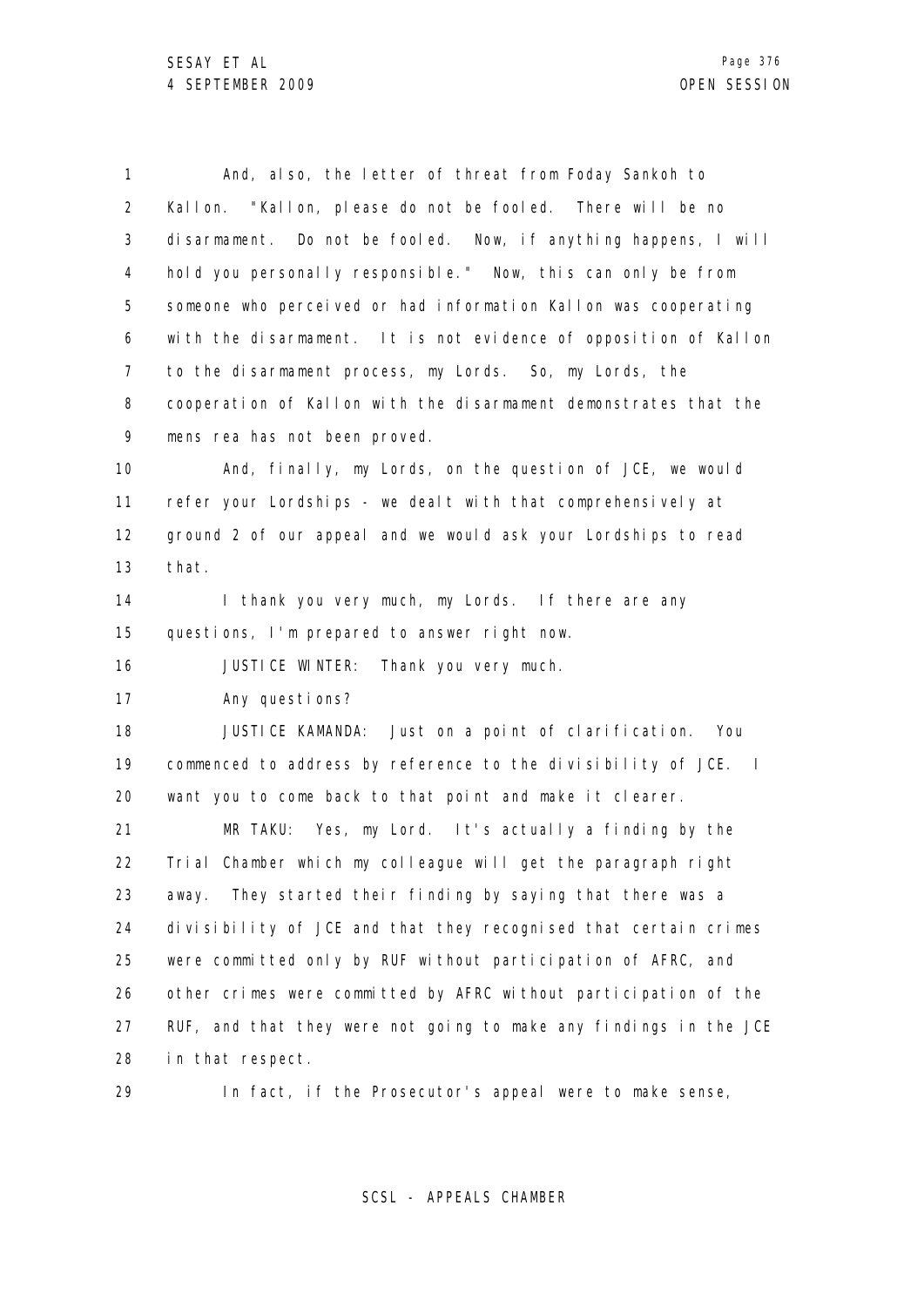1 2 3 4 5 6 7 8 9 10 11 12 13 14 15 16 17 18 19 20 21 22 23 24 25 26 27 28 they would have started from there because there is clear evidence that at some point in time they went their respective ways. One of the reasons being the finding that Kallon executed two members of the AFRC and so he didn't want them to hold muster parades. And, my Lords, it defeats commonsense to say that if one of the reasons that exacerbated the suppression was Kallon's conduct, that Kallon was a member JCE with people who from that moment were his enemies and they felt so serious about that to the extent that they moved to Koinadugu and went over to Bombali. You'll also see the statement of agreed facts between Kallon and the Prosecutor. It was tendered as an exhibit in this case. In this statement of agreed facts, the Prosecutor agreed that Kallon was never in Koinadugu or Bombali. He did not control any person there. He had no control over whatever troops were going there. In fact, let me refer your Lordships with regard to this statement of agreed facts, my Lords. So, in this case, it is the Trial Chamber that made this finding of divisibility of JCE. So we're saying that, having regard to those findings, which have not been challenged by the Prosecutor, that certain crimes were capable of being committed or were committed or perpetrated only by the RUF or by the AFRC, they cannot find the RUF liable for crimes committed by the AFRC. For example, the crimes committed in Freetown, the expert witness who testified here on forced marriage and who was in Freetown and who led the demonstration and who was - testified that the RUF did not take part or did not participate in the crimes in Freetown. And several Prosecution witnesses gave this evidence. Junior Lion, for example, gave this evidence. That

29 was the Prosecutor - exactly by the Prosecutor himself.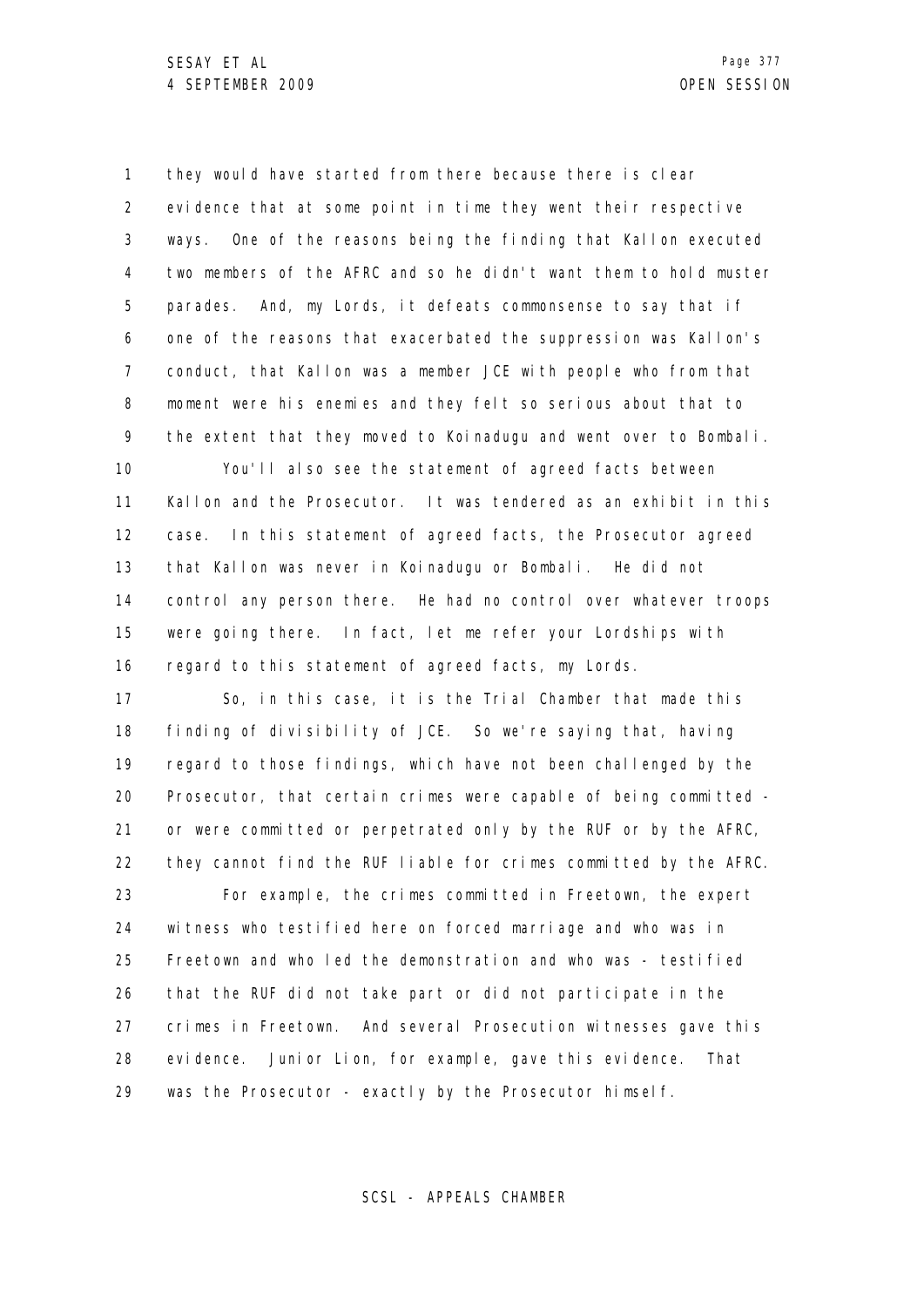1 2 3 4 5 6 7 8 9 10 11 12 13 14 15 16 17 18 19 20 21 22 23 24 25 26 27 28 29 Exhibit 7 is the list of junior commanders - senior and junior commanders that took part in that time at Freetown that moved through Koinadugu, Bombali to Freetown. Kallon is not one of them, my Lords, on that list tendered by the Prosecution. Exhibit 9 [indiscernible] the Prosecutor about the command structure of the AFRC and RUF in Kono. Kallon is not one of them. Mr Kallon was relegated to Sewafe Bridge to lay obstacles. So I would ask your Lordships to look at this exhibit very, very closely, my Lords. JUSTICE KING: Where is the reference? JUSTICE WINTER: Did you hear the question? MR TAKU: Yes, my Lords. I am trying to get the reference. Paragraph 353: "The Chamber considered that the identity of all participants and continuing existence of the joint criminal enterprise over the entire time period of this indictment are not elements of the actus reus of the joint criminal enterprise that needs to be proven beyond reasonable doubt by the Prosecution; therefore, they are not material facts upon which the conviction of the accused rests." The title, my Lords, is the "Divisibility of a Joint Criminal Enterprise". Now, paragraph 354, you will see the last two paragraphs towards the end: "In the Chamber's considered opinion then, a joint criminal enterprise divisible as to the participant's time and location. It is also divisible as to the crimes charged had been within or the foreseeable consequence for the purpose of the joint criminal enterprise."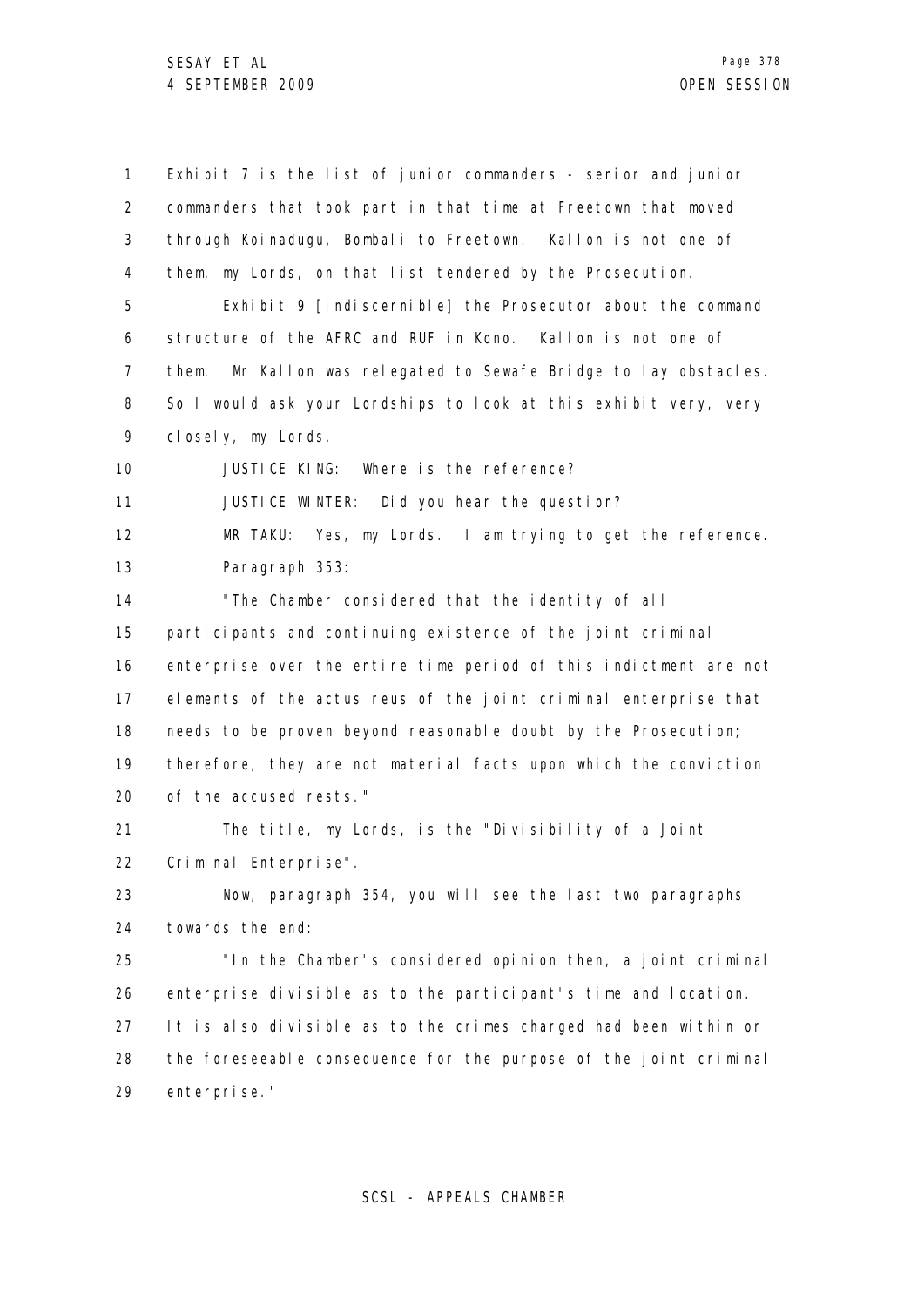1 2 3 4 5 6 7 8 9 10 11 12 13 14 15 16 17 18 19 20 21 22 23 24 Thereafter, the Chamber went ahead to state that in this regard they will not consider crimes committed solely by the RUF as within the JCE or those committed solely by the AFRC within the JCE. Thank you, my Lords. JUSTICE WINTER: Any other questions? Thank you very much. I would then call on the Defence for Gbao for one hour. MR TAKU: My Lords, I'm sorry, look at paragraph 368, in particular, with regard to divisibility of JCE. MR CAMMEGH: May it please the learned members of the Court, I want to try to respond to the three grounds of appeal raised by the Prosecution as they relate to Mr Gbao this afternoon. It may be that I don't have time to get to ground 1, but I do intend to open with our response to ground 2 and then move on to ground 3. The second ground of the Prosecution's appeal in respect to Gbao is that the Trial Chamber erred in law or fact in finding that Gbao was not individually criminally responsible for the conscription of child soldiers. The submission is detailed and I hope not to labour the Court too much, but I'm afraid it does involve a trawl through several issues and arguments. I will deal with them as painlessly as I can. To open the argument, we respectfully adopt two positions

25 26 27 28 taken by the Trial Chamber. I will deal with them in due course, but they are significant to us. As I say, we do adopt them. The first one is that apart from one instance when Gbao was found to have loaded former child soldiers on to trucks, there

29 was, and I quote at paragraph 2235: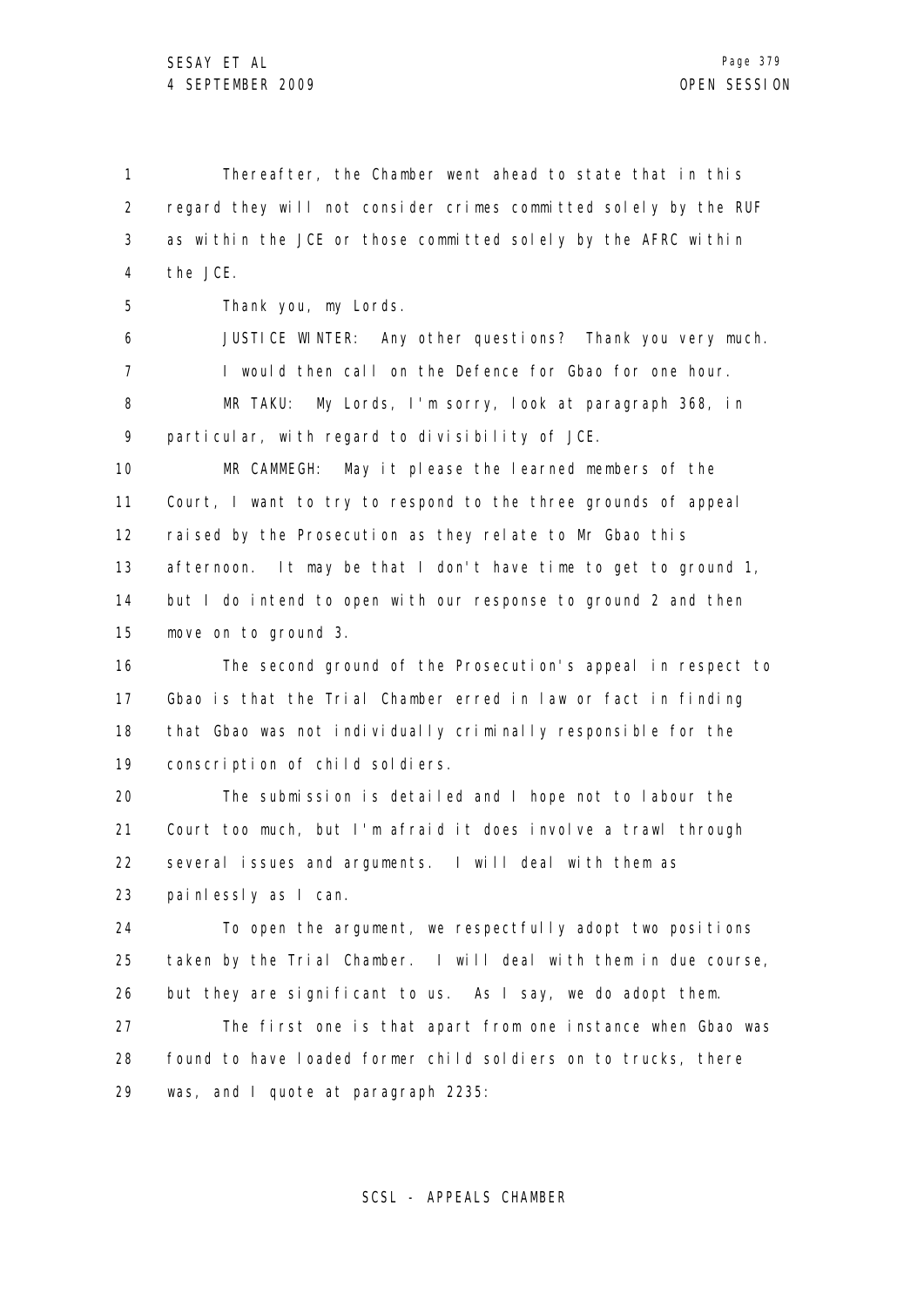1 2 "No other evidence that Gbao participated in the design of these crimes."

3 4 The Trial Chamber also stated at 2237, and we adopt the following:

5 6 7 8 9 10 "The Prosecution has failed to establish that Gbao was in a superior/subordinate relationship with the perpetrators of these crimes, and therefore Gbao is not liable under Article 6.3 for the conscription of persons under the age of 15 into the RUF or the use of children under the age of 15 by the RUF to actively participate in hostilities."

11 12 13 14 15 16 17 18 The Prosecution raise three points. My learned friend this morning for the Prosecution concentrated on Gbao's alleged membership of the joint criminal enterprise in order to support their ground of appeal. They also made reference to arguments in relation to suggesting the Trial Chamber erred in finding that Gbao did not plan conscription or, alternatively, did not aid and abet it. I would like to deal with those two points in some detail first, if I may.

19 20 21 22 23 24 25 26 27 28 The Prosecution, in respect to planning, claim in their appeal the following: That the only reasonable conclusion open to any reasonable trier of fact is that Gbao is criminally responsible for his participation in the planning of the conscription system found to have been put in place in Kailahun District from 1996 to December 1998. They claim in particular, first of all, that the Trial Chamber failed to consider Gbao's role or conduct in planning forced labour in Kailahun District. It's well-known, of course, that it has been found that Gbao planned a system of enslavement in Kailahun District. What

29 my learned friend did not do this morning, however, was point out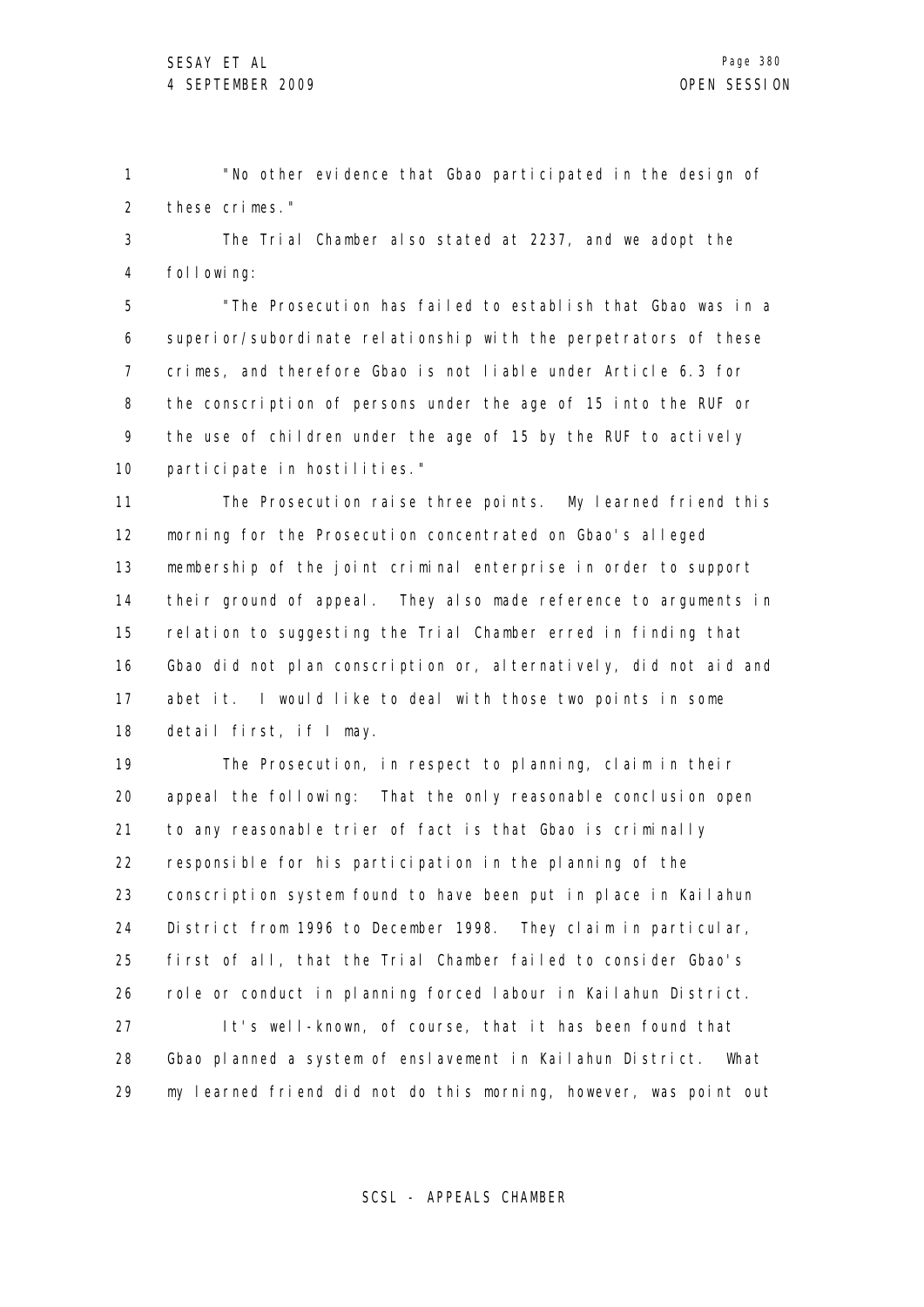1 2 3 4 5 6 that in relation to forced military training, which was a subheading under the generic heading of enslavement, no findings were made by the Trial Chamber. Of course, it's inherent within the definition of forced military training, we say, that that would involve military recruitment and, in particular, recruitment of alleged child soldiers.

7 8 9 10 11 12 Nevertheless, the Prosecution appear to have relied on the generic finding of enslavement, whilst ignoring that in fact the only finding made within that was that Gbao was planning forced farming. They appear to be, we say, wrongly relying on the finding of forced farming in order to suggest that there should equally be a finding of conscription of child soldiers.

13 14 15 16 I repeat the point: There was no finding in relation to forced military training under count 30, enslavement; therefore, that is not a connection or an argument the Prosecution are entitled to make.

17 18 19 The Prosecution also argue that the Trial Chamber erred by failing to find that by virtue of Gbao's position of authority in Kailahun District, he contributed to the commission of count 12.

20 21 22 23 In support of that argument, as was done today, they refer to a finding of - I'm sorry, I must be careful with my language. They refer to evidence of screening of civilians in Kailahun District by the G5 in Gbao's presence.

24 25 26 27 28 29 It is critically important, before I continue, to point out that the witness - the only witness - who testified to that was TF1-141. It is critical to make clear that that witness's testimony was not relied on by the Trial Chamber in its judgment against Gbao on count 12; in other words, whatever he said in relation to screening was not adopted by the Trial Chamber.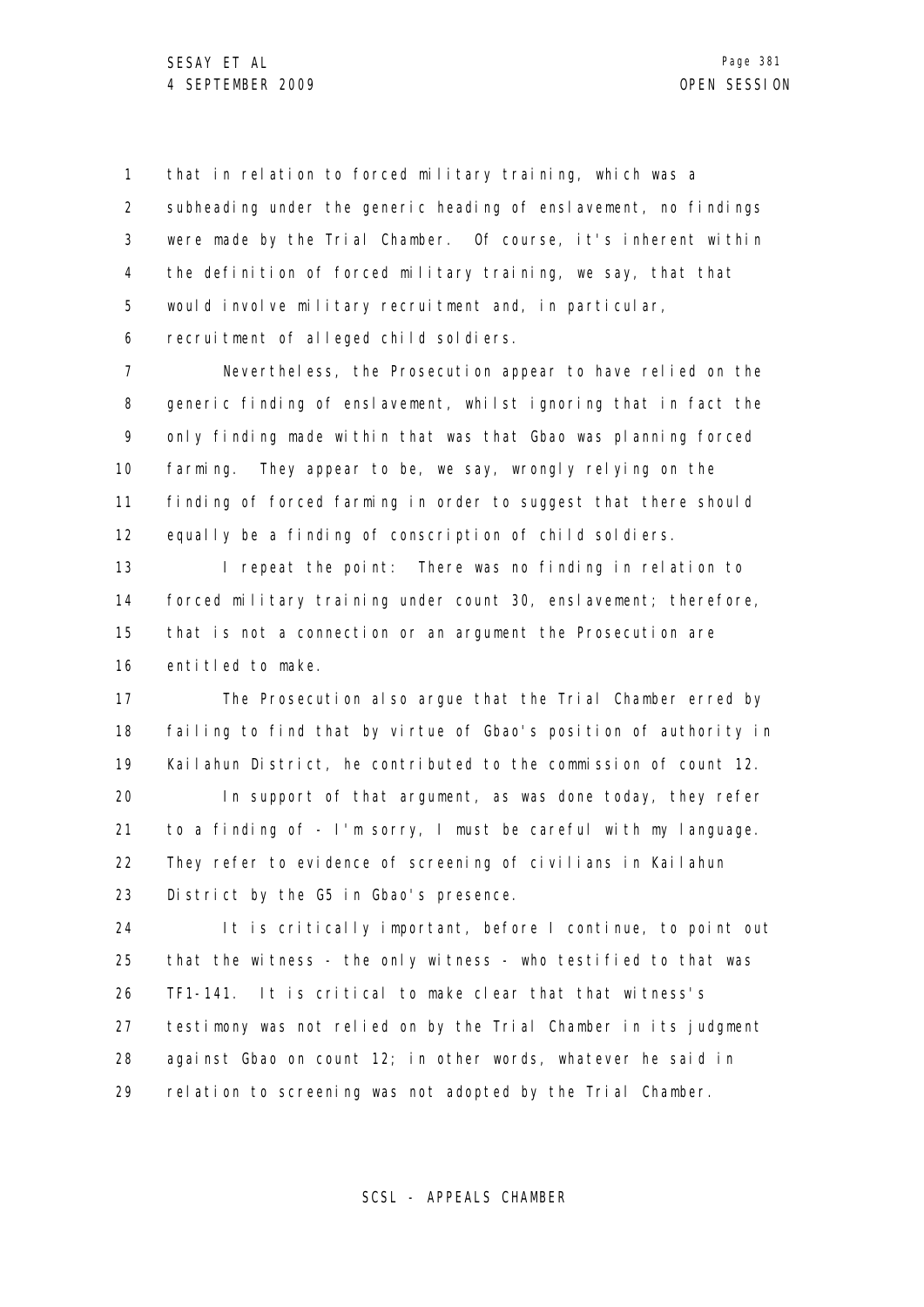1 2 3 4 5 That, nevertheless, is a bridge that the Prosecution wish to use in order to lay the connection between Gbao's presence at screening to Gbao's work in the conscription of child soldiers. It is a link which the Prosecution are again, we say, not entitled to make.

6 7 8 9 10 11 We say if one wants to discuss this issue further, that first of all Gbao's presence at what amounted to the witnessing of one purported screening by the G5s cannot amount to planning. It should be said also that what the screening was lacked definition. It was unclear as to who were being screened, why they were being screened, et cetera.

12 13 14 15 16 17 18 19 The second point I would like to make in relation to the supposed screening, a fact that wasn't found by the Trial Chamber, was that TF1-141 was nevertheless found not to be wholly honest. The Trial Chamber stated in their judgment that he was found to have testified both fancifully and implausibly at times to the extent that he was required to be corroborated as to acts and conduct of the accused. He wasn't corroborated on the issue of screening.

20 21 22 23 24 25 Thirdly, and perhaps most powerfully while we're on this particular topic, at paragraph 2034 the Trial Chamber was definitive that Gbao was found conclusively to have no effective control over any security units, including the G5, and we would say that it's implicit in that that he could not have had any control over the perpetrators of count 12.

26 27 28 29 My learned friend listed wholesale a series of items this morning indicating areas of influence that Gbao might have had. I will deal with those in due course, but we say definitively that the Chamber was always clear that Gbao didn't have effective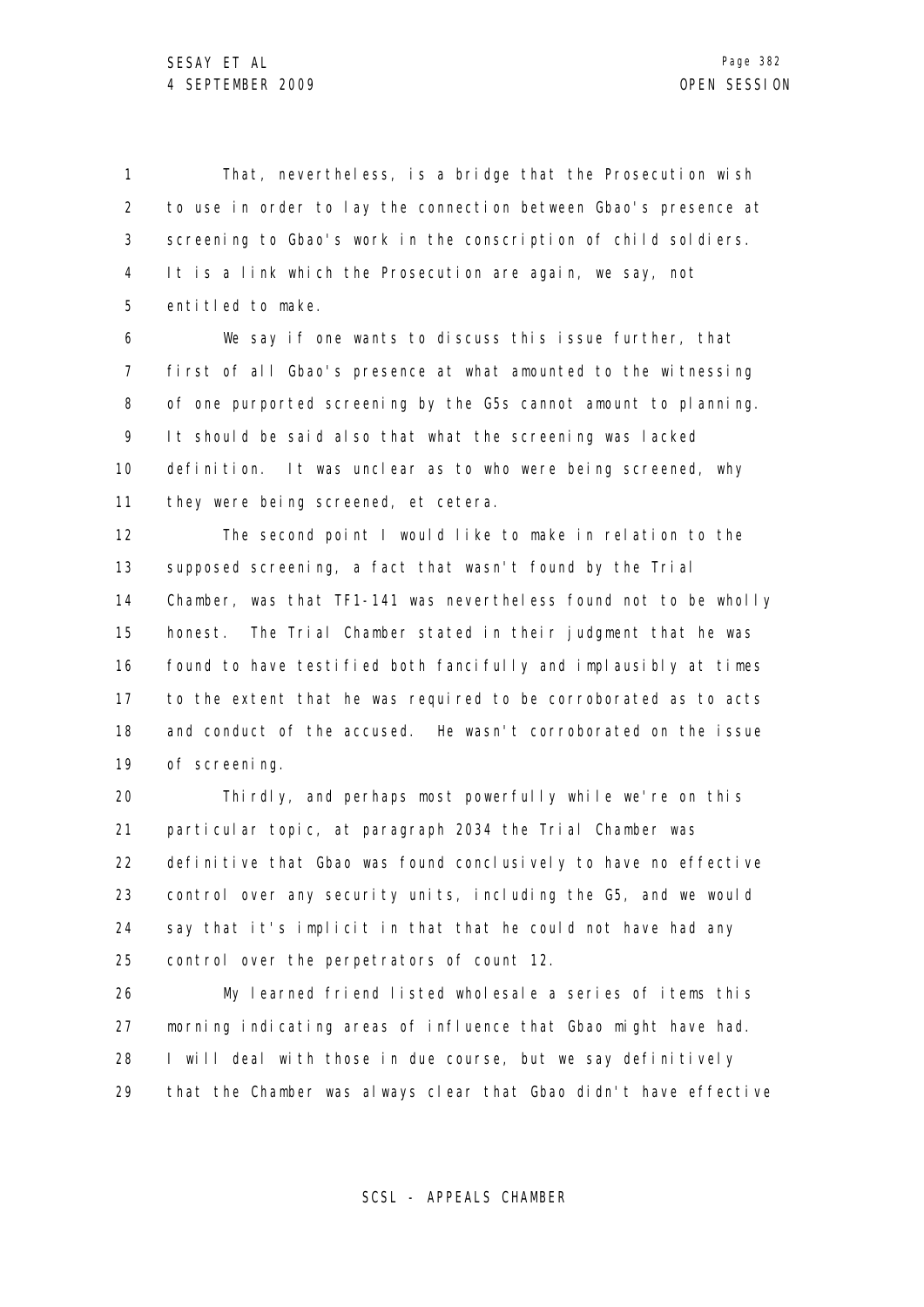1 command and control.

| $\overline{2}$ | On the subject of military training - on the subject of           |
|----------------|-------------------------------------------------------------------|
| 3              | Gbao's role, the Prosecution also had this to say in that ground. |
| 4              | I think I've just covered this, in fact. They linked Gbao to      |
| 5              | forced military training by virtue of his role and position in    |
| 6              | Kailahun District. They suggest, as was done this morning, that   |
| 7              | he had a supervisory role over the security units.<br>They        |
| 8              | suggested he had a role in relation to RUF discipline, as was put |
| 9              | this morning.                                                     |
| 10             | I would like to mention five points.                              |
| 11             | First of all, the judgment repeatedly referred to Gbao's          |
| 12             | lack of respect from within the ranks of both senior and junior   |
| 13             | commanders within the RUF. His ability to exercise power in       |
| 14             | areas where Sam Bockarie was present in Kailahun was doubtful.    |
| 15             | No role in military action was found; no attendance at meetings;  |
| 16             | no ordering, planning; never at the front lines; was not          |
| 17             | superior, even in his guise as overall IDU commander, to any      |
| 18             | military officers.                                                |
| 19             | It's very important to bear those items in mind and those         |
| 20             | findings in mind when set against what was argued this morning.   |
| 21             | It was found - and this is my second point - specifically         |
| 22             | that Gbao had no control over the G5 or any of the security       |
|                |                                                                   |

23 24 25 26 27 28 29 units. He had no superior/subordinate relationship with the perpetrators of count 12 crimes: No power formally to issue orders - or informally - to the overall G5 commanders or G5 staff; no power to initiate investigations against G5 in his guise as overall security commander, and I quote at paragraph 664 this wholesale finding: "All RUF members" - and I emphasise the word "members" - "within an area fell under the authority of the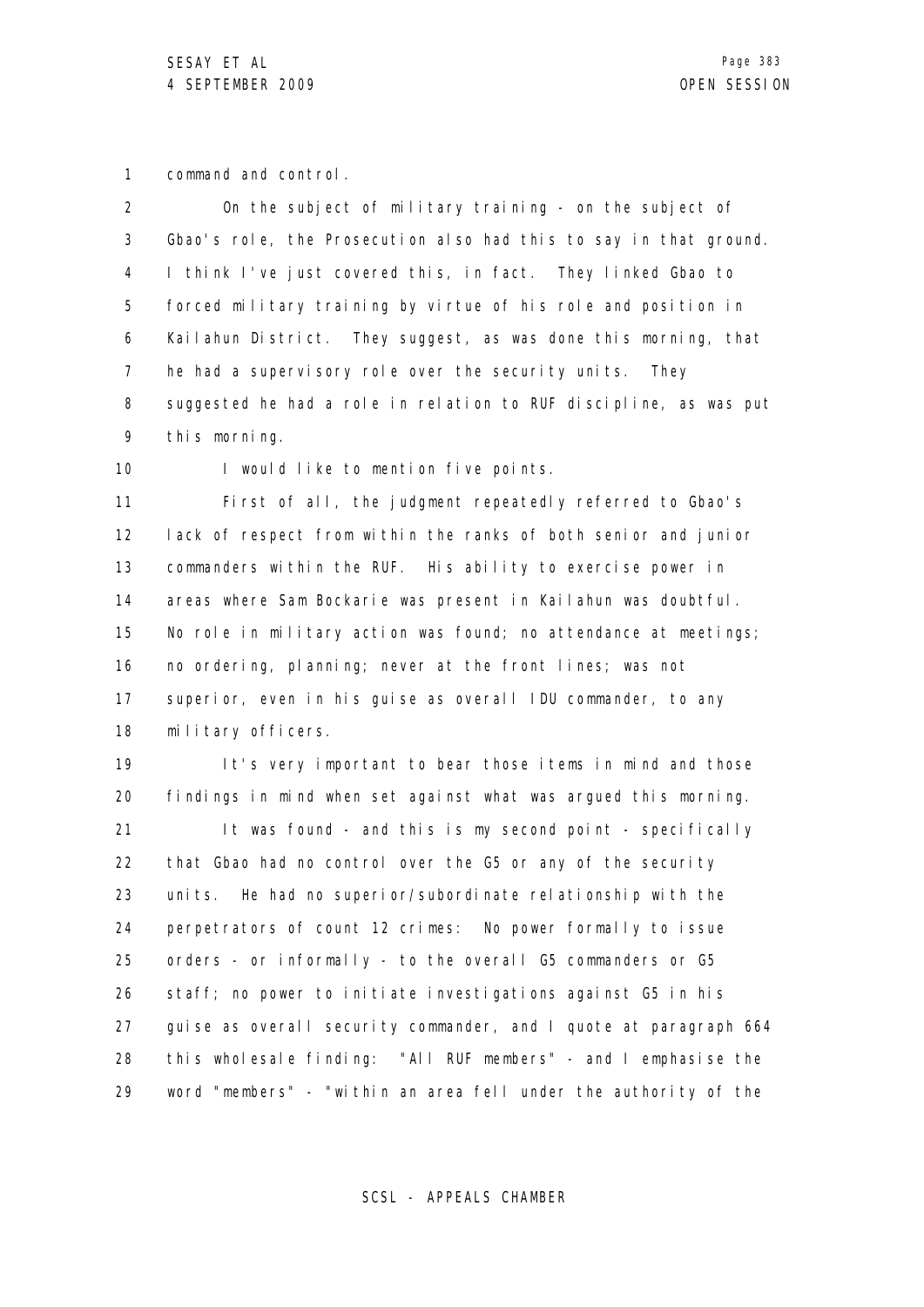1 2 3 4 local area commander", not somebody in a security unit like that. While I'm on the topic of G5, I would like to mention something else which has significant import, I would suggest. At paragraph 675 the Trial Chamber found, and I quote:

5 6 7 "G1 was in charge of recruitment and training of fighters. It was not until sometime in 1999 that the G5 became in charge of recruitment."

8 9 10 11 12 There again there is no evidence of Gbao's involvement with G1. I mention that because, of course, the Prosecution's case has always been that when it comes to screening and military recruitment, in particular recruitment of alleged child soldiers, it was the G5 who were in the position of influence.

13 14 15 16 17 18 19 20 The third point I would like to make - and I apologise that this may sound exhaustive, but it's very important to counter the persuasive - or apparently persuasive arguments that were put forward this morning in relation to Gbao's alleged supervisory roles. My point is to demonstrate that the term "supervisory role" had de facto no teeth whatsoever and when one looks at the judgment, as I'm sure the Appeal Chamber has, I'm sure that is not a controversial comment.

21 22 23 So my third point is this: That Gbao did not receive copies of reports from security units. The Prosecution cite the Trial Chamber that Gbao:

24 25 "... received a copy of all the reports sent by the security units, even if there was no obligation to report to him."

26 27 28 29 But they quoted that in their appeal brief, we suggest, out of context, because the Trial Chamber equally found that Gbao received - and this is extremely important, particularly when we touch on the issue of JCE - Gbao received no reports from Bo,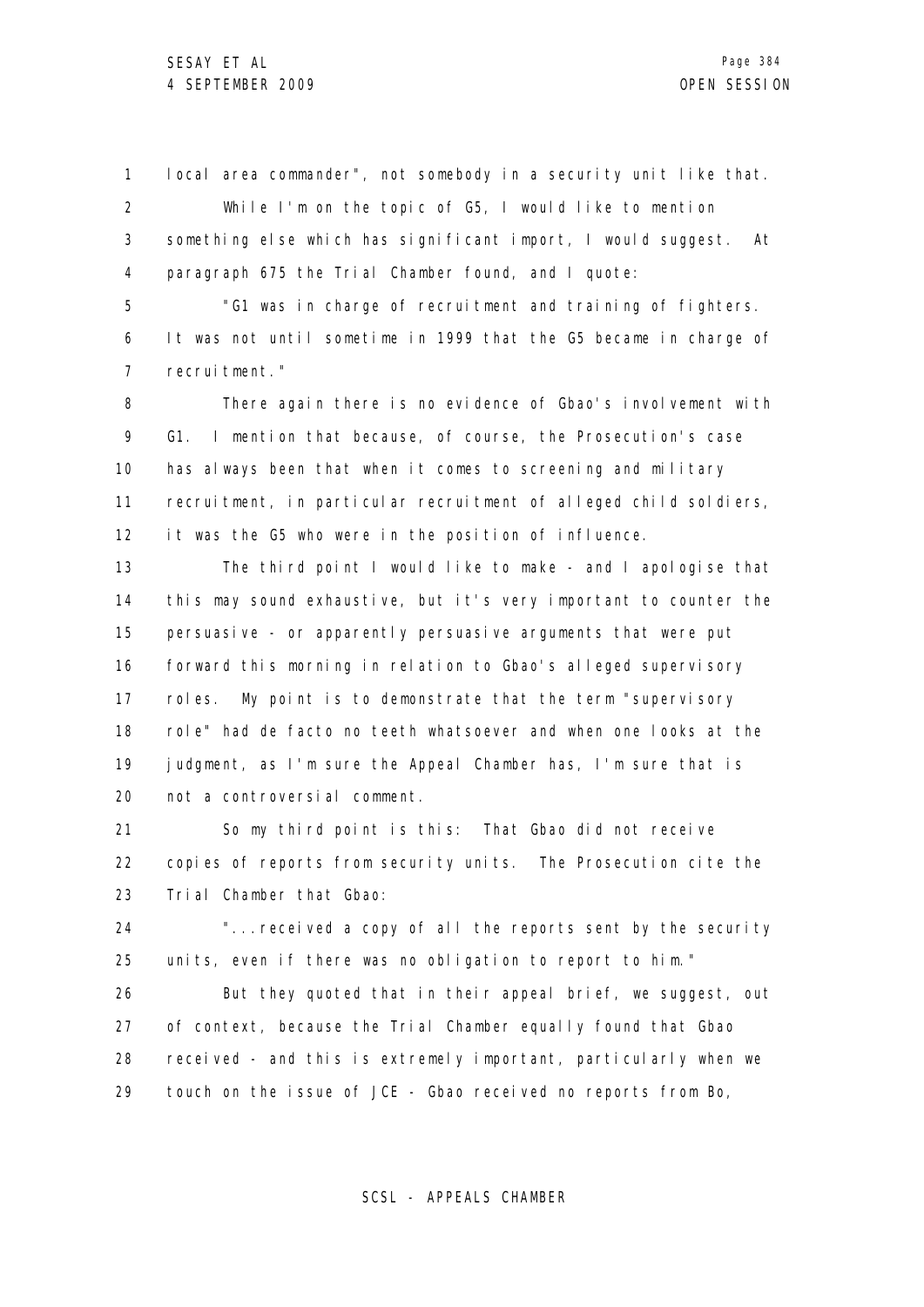1 2 Kenema, and Kono security units at any time during the operative period of the indictment.

3 4 5 6 7 8 9 10 11 12 There were no findings specifically that Gbao received G5 reports within Kailahun District itself. There was no evidence that he received any reports from anywhere at any time in relation to the conscription of child soldiers, but even - even if there were - which there weren't - but even if there were such findings, then we remind the Appeal Chamber that Gbao was held definitively to have no control over G5. So as I just said, all the security units, including the G1, and the operational commanders of security units reported to the high command; never to Mr Gbao.

13 14 15 16 17 18 19 20 The fourth point to address this issue is this: That the Trial Chamber did not find that Gbao worked closely with the G5 pursuant to the conscription. I think the Prosecution would like to suggest otherwise. In support of that averment I say this and I cite the actual finding on the point - which is that Gbao also worked closely with the G5 in Kailahun Town to manage not the conscription, but, I quote, "The large scale forced civilian farming that existed in Kailahun."

21 22 23 24 That, of course, we dispute, as I hope ground 13 of our appeal has made clear. The point there, of course, is that there were no findings to the extent that Gbao worked closely with the G5 in relation to child conscription.

25 26 27 28 29 The fifth and final point in response to the allegation that Gbao planned the conscription is this. That in addition, we say that it's illustrative that Gbao's role in enforcing discipline was in fact contrary to what has been suggested by the Prosecution; was, in fact, found to be strictly limited. He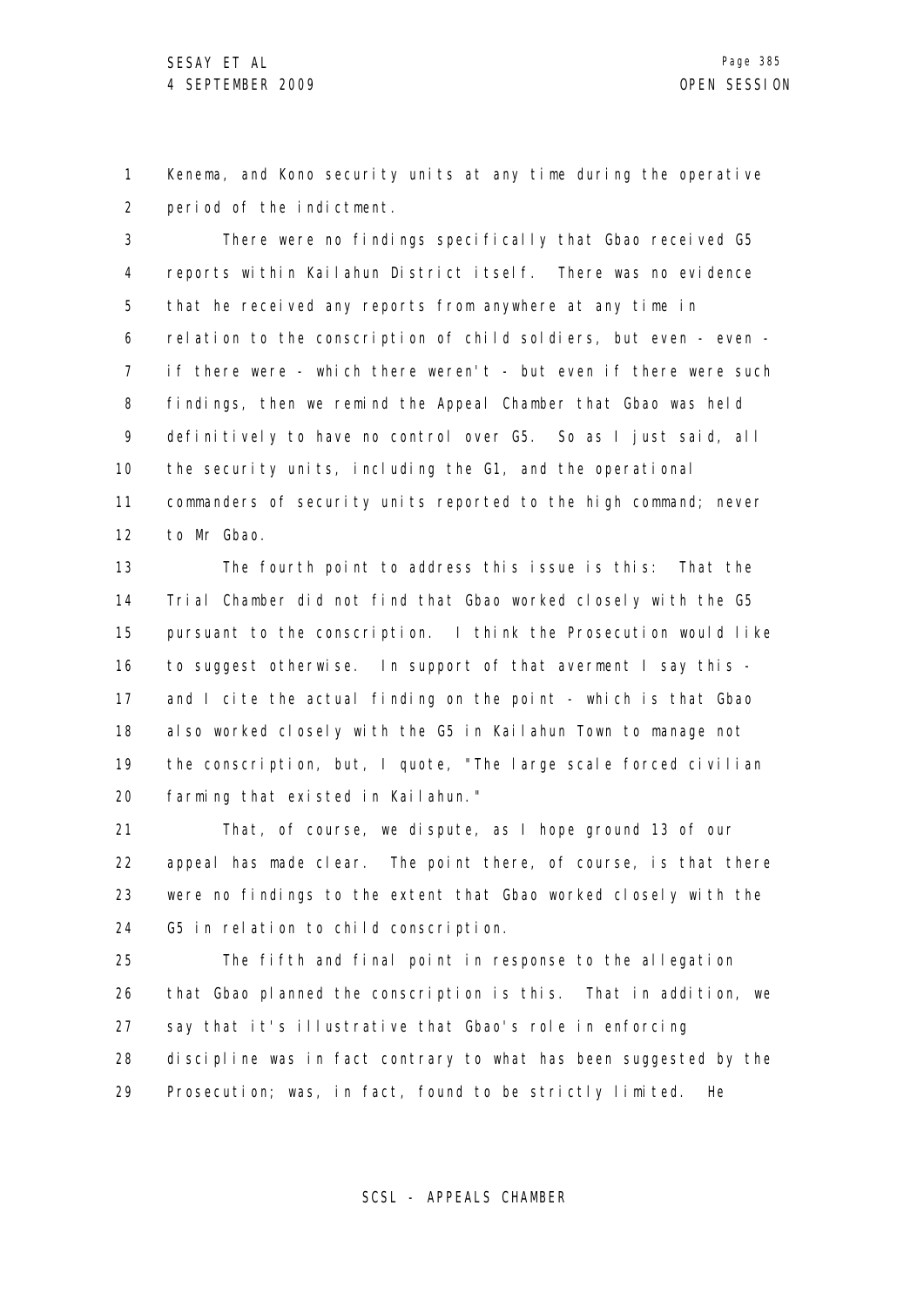1 2 3 4 couldn't initiate investigations. That's a finding. The IDU commander was found only to be able to start one upon the orders of either the battlefield or the battle group commanders or area commanders lower down the command chain.

5 6 7 8 9 10 11 12 13 14 As overall security commander, he couldn't even invoke the inception of a joint security board of investigation. It was the high command only that could set that in train. Most investigations at local level were found to be without any input from Mr Gbao. He had no independent right to take any disciplinary action against any fighter or even any member of any of the administrative security units. He could only recommend punishments; he could not enforce them or order them. Indeed, he was never in a position to issue orders to fighters or members of the security units.

15 16 17 18 These are all definitive findings, and I cite them laboriously in order to counter the suggestion this morning that he had some type of generic supervisory power over anybody within the RUF.

19 20 21 22 23 24 25 The second limb of the Prosecution's appeal in relation to count 12 in the alternative is that Gbao aided and abetted conscription. First of all I want to deal with Kailahun District, because it was suggested that Gbao's conduct in Kailahun District amounted to aiding and abetting all crimes within count 12, whether found to have been committed within or without Kailahun District itself.

26 27 28 29 The prosecution posits this claim on the basis of Gbao's perceived position and authority by which an inference should be drawn, they say, that he must have aided and abetted these crimes by virtue of his physical presence in Kailahun District.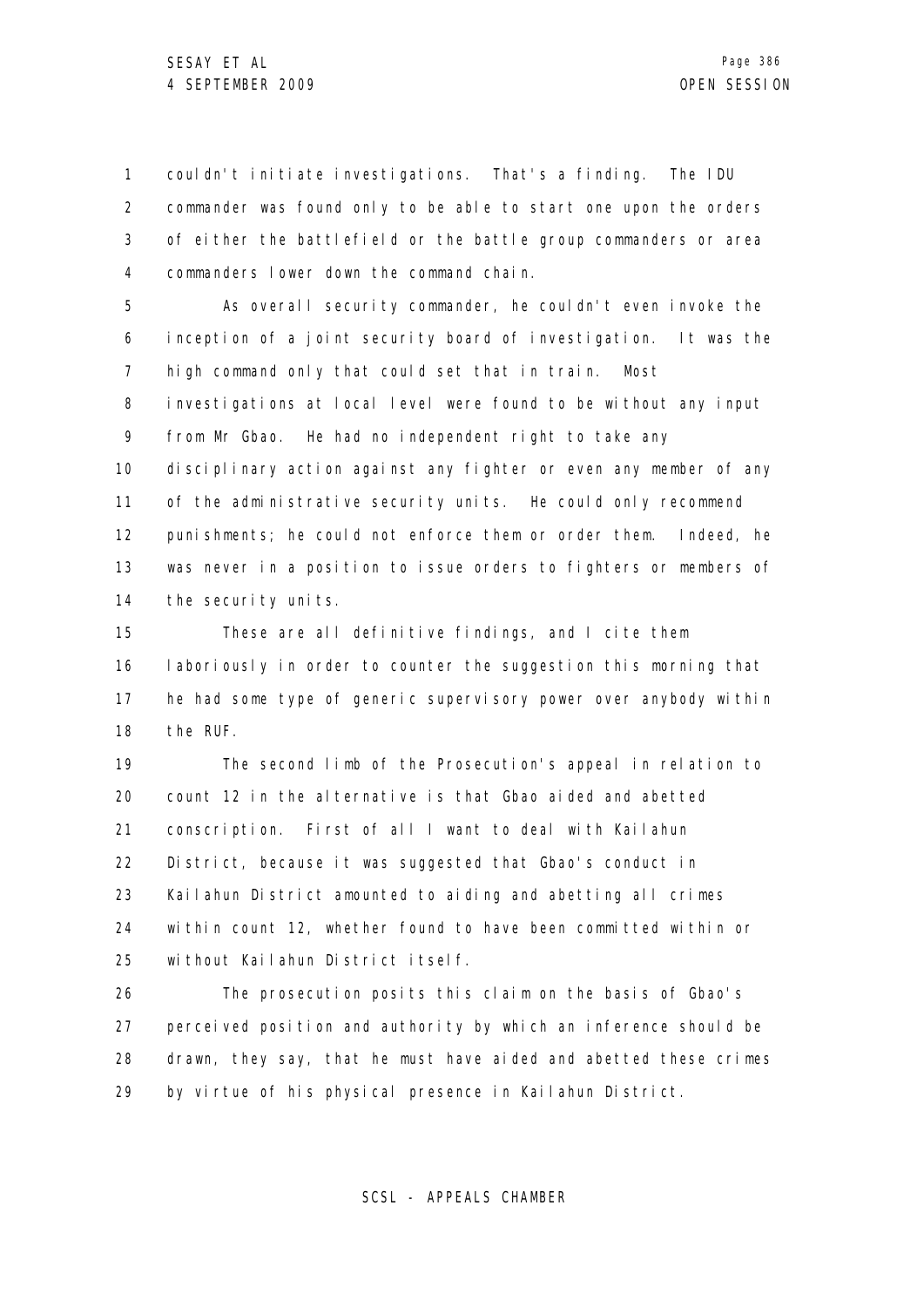1 2 3 4 Presumably, they rely inferentially on the evidence of TF1-141 of that. As I've already said, that is not permissible. They say that his noninterference or his acquiescence, perhaps, could have amounted to tacit approval.

5 6 7 8 9 10 Well, when the Prosecution state that the superior position and authority in Kailahun District of Gbao cannot be disputed, we actually suggest it is a very controversial matter to suggest. He had no authority, as I've been at pains to point out, and therefore their argument must fail on the basis of position and authority.

11 That's Kailahun.

12 13 14 15 16 17 18 In Bombali District the Trial Chamber found one finding: That Mr Gbao loaded supposed former child soldiers on to a truck at the ICC premises. From that, the Prosecution suggest, Gbao must have clearly facilitated and assisted in the commission of the crime of the use of child soldiers. We say that a close inspection of the facts and the findings reveal that such a suggestion can only be a factual impossibility.

19 20 21 22 23 I'll deal with those facts in a moment and deal with them very briefly, but in any event the Prosecution's suggestion and use of that example of loading children on to a truck is not assisted by a further Trial Chamber finding, which reads as follows:

24 25 26 27 "This finding alone was insufficient to constitute a substantial contribution to the widespread system of child conscription or the consistent pattern of using children to actively participate in hostilities."

28 29 Nevertheless, the Prosecution in their appeal brief suggests that the only reasonable conclusion was that the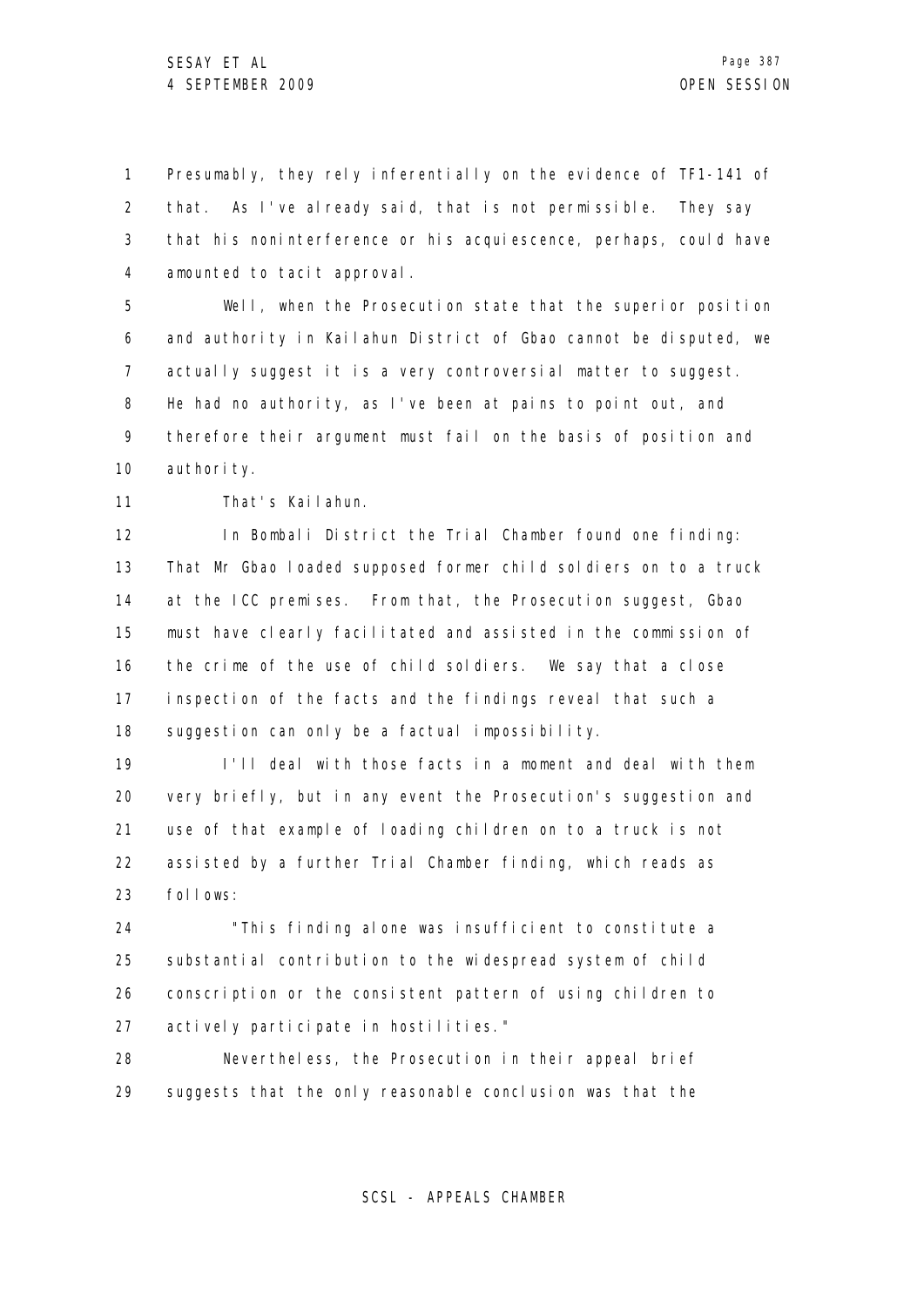1 2 children that Gbao had taken from the ICC in Makeni were subsequently used in combat for the RUF.

3 4 5 6 We suggest - and now I'm going to turn to the factual impossibility - that that suggestion cannot be made out and would not provide a suitable basis on which the Appeal Chamber could overturn the conviction.

7 8 9 10 11 The reason is this, that the evidence in the case - and I believe the findings were consonant with  $it - was that the$ fighting between the RUF and UNAMSIL on the Makeni to Lunsar Road took place on 3 May 2000. The next day, 4 May, fighting broke out in Lunsar. This is very important.

12 13 14 15 16 17 18 The Prosecution suggest that that fighting on the 3rd and on the 5th must have included those alleged former child combatants who had been allegedly loaded by Gbao on to the back of a truck at the ICC in Makeni. For that reason, the Prosecution claim that the Appeal Chamber should approach the question of whether or not Gbao aided and abetted the conscription of those children.

19 20 21 22 23 24 25 We say that factually it is an impossible conclusion to draw in any event, because according to the witness TF1-174, until 6 May - that's two days after the fighting in Lunsar - all 320 children were still at the ICC and that he only noticed some had gone missing on his return on 14 May. Of course, the Appeal Chamber may well retort: Well, what about 174's claim that they were put on to the back of the trucks?

26 27 28 29 We would respond to that in this way. In examination-in-chief, 174 said that he had discovered that children had gone missing only on his return on the 14th. It wasn't until he was cross-examined when he appeared to change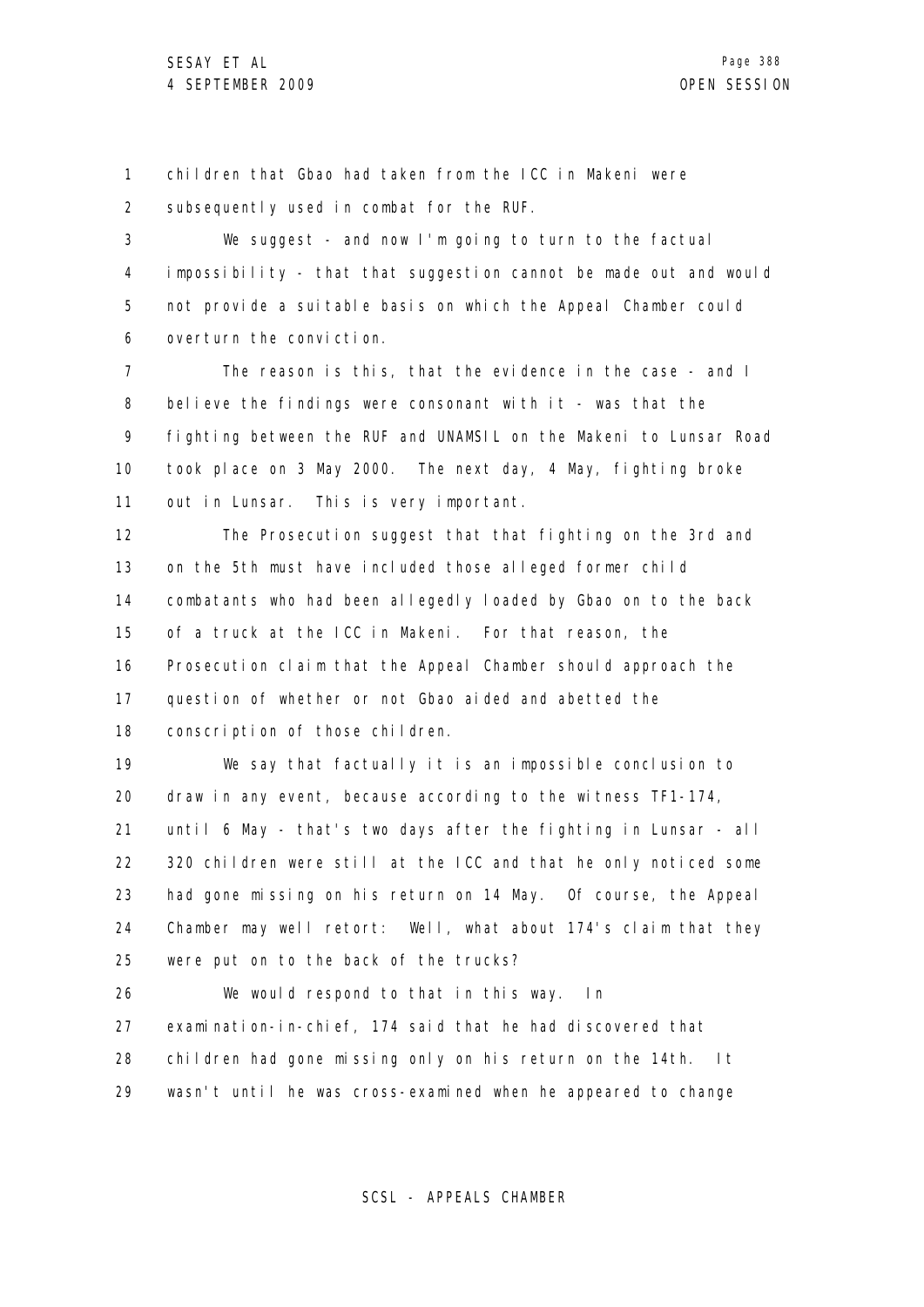1 2 3 4 5 6 7 tack and say that he was there when Gbao did this thing. The two, of course, are mutually and fundamentally inconsistent and, we suggest, cannot be relied upon to support any type of finding. In any event, I remind the Appeal Chamber of what the Trial Chamber said in relation to it being insufficient on its own to constitute a substantial contribution to the widespread system of child conscription.

8 9 10 11 12 13 14 15 So for those reasons we suggest that the claim on the basis of aiding and abetting must fail. And as a side issue, I should remind the Appeal Chamber that Gbao was accosted by senior military members of the RUF in relation to his facilitation of the re-opening of the ICC in - I think it was March of 2000. He signed a paper unbeknownst to the military command to the RUF in Makeni at the time and was - I think the word was "molested" for it later on.

16 17 18 19 20 I think it was the evidence of Colonel Ngondi that tends to suggest or emphasise Mr Gbao's desire to rehabilitate children at that time rather than press them into battle. We say that's a side issue that probably is illustrative of the objections that I have to the Prosecution's appeal on that basis.

21 22 23 24 25 26 27 I don't wish to spend much time on this, because it's been discussed at length already elsewhere, but the third basis of the Prosecution's appeal was that Gbao was involved in the commission of count 12 as a member of the joint criminal enterprise between May '97 and April '98. Their arguments in fact mirror those that they posit in relation to Gbao's alleged planning of the commission of count 12.

28 29 I'll deal with this briefly. First of all, or we suggest that Gbao in any event did not significantly contribute to the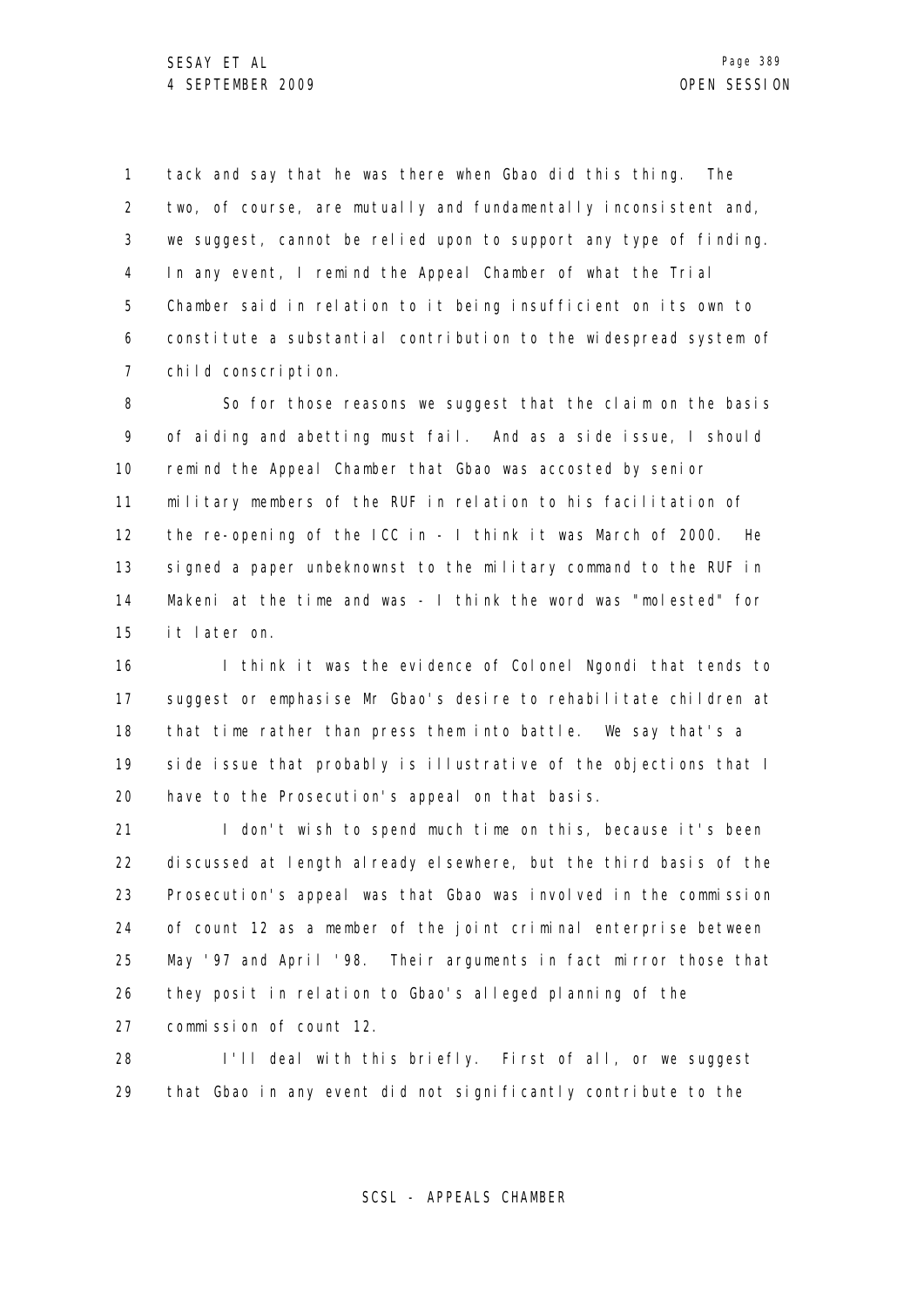1 2 3 4 joint criminal enterprise as a whole. We've explained that in our ground 8 and its 19 sub-grounds. As such, he was not a joint criminal enterprise member and therefore could not have made a significant contribution.

5 6 7 8 9 10 11 Secondly, we have argued elsewhere that Gbao didn't share the intent. The Prosecution suggest that Gbao's intent can be made out because of his physical presence in Kailahun Town, presumably during the screening, his position of power and authority, supervisory role over the security units, and that by virtue of his finding of guilt or intent on enslavement, he must have had the same intent in relation to count 12.

12 13 14 15 16 17 18 I've already made the very important point that when it comes to count 13, enslavement, Gbao's culpability fell under the heading of his role in forced farming. There were no findings at all in relation to forced military training, and therefore it is wrong for the Prosecution to rely on a finding in relation to farming to promote culpability in relation to the intent of conscription of children.

19 20 21 22 We rely on a wealth of findings in relation to Gbao's lack of command and control and notably the definitive quotation at paragraph 2237, which the Chamber wrote in respect to the supervisory point:

23 24 25 "The Prosecution has failed to establish that Gbao was in a superior/subordinate relationship with the perpetrators of count 12."

26 27 That, of course, is of enormous importance and, we say, by itself destroys any suggestion to the contrary.

28 29 I hope that deals with count 12. I'll now move on to the third ground of the appeal. This is in relation to the Trial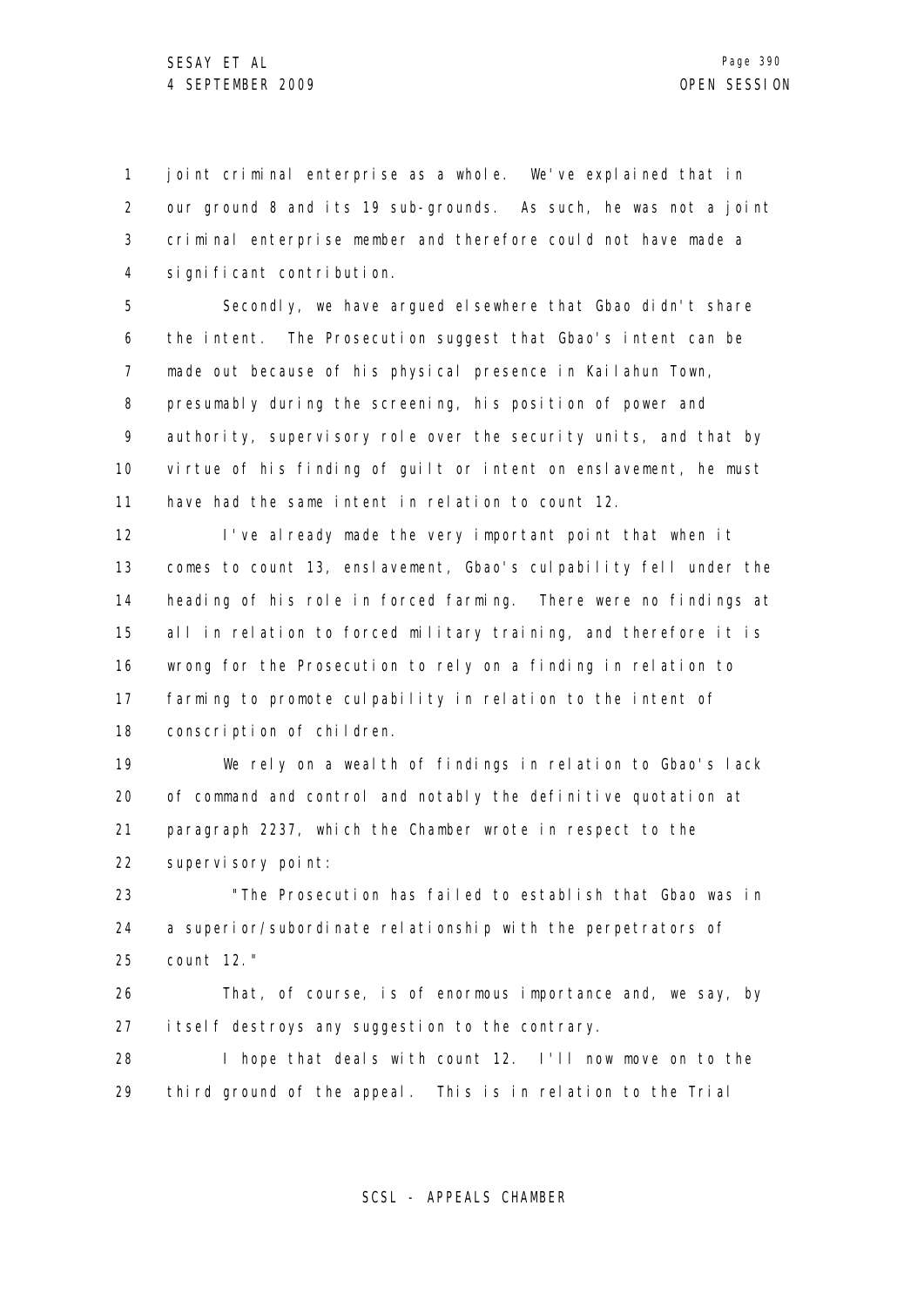1 2 3 4 5 6 7 8 9 10 11 12 13 14 15 16 17 18 19 20 21 22 23 24 25 26 27 28 29 Chamber's findings with regard to count 18. I appreciate again this is laborious, but there are four findings which we say are proper, and we wish to adopt them. I will read them out at length, I'm afraid, but it may perhaps, on reflection, be necessary to do that. The first one is this: "The offence of hostage taking requires a threat to be communicated to a third party with the intent of compelling the third party to act or refrain from acting as a condition for the safety or release of the captives." That's paragraph 1964. JUSTICE WINTER: Could you please cite it again. MR CAMMEGH: Paragraph 1964, I believe. I refer the Chamber to our response to the third ground of appeal, because I'm afraid to hand I don't have the paragraph numbers for the next three, although my learned co-counsel may be able to assist. I'll continue reading in the meantime. The second finding that we endorse and rely on is: "There is no evidence that the RUF stated to the government of Sierra Leone, the United Nations, or any other organisation, individual, or group of individuals, that the safety or release of the peacekeepers was contingent on a particular action or abstention." That is 1965. Thi rdl v: "The RUF did not abduct the peacekeepers in order to utilise their detention as leverage for Sankoh's release, as the peacekeepers were already being detained at the time of his arrest." That is 1966. At 1969, finally: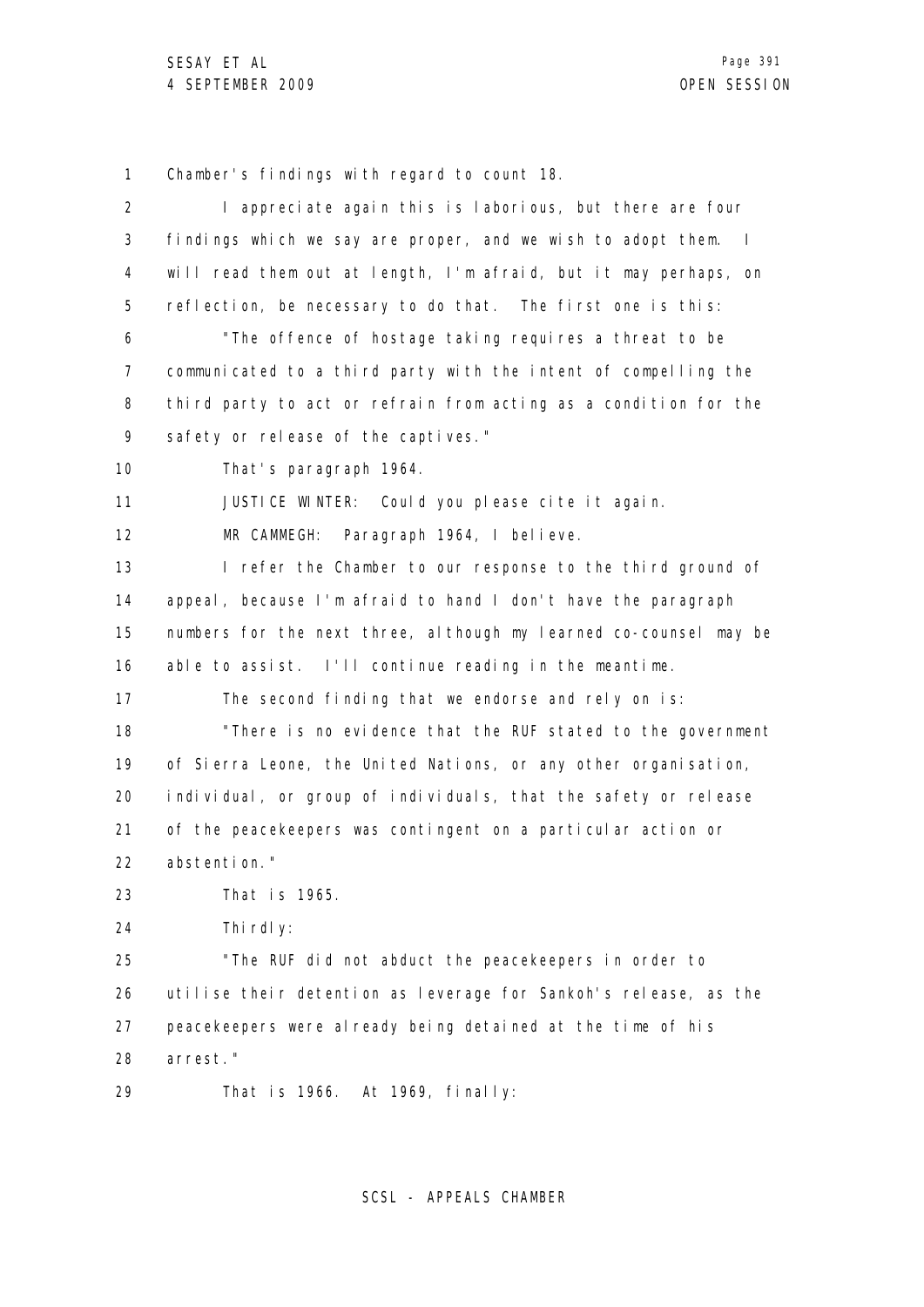1 2 3 4 "The Prosecution failed to prove what the Trial Chamber considered to be an essential element of the crime of hostage taking; namely, the use of a threat against the detainees so as to obtain a concession or gain an advantage."

5 6 We respectfully adopt those findings, if nothing else on the basis of sound commonsense and chronological plausibility.

7 8 9 10 11 12 13 14 15 16 The Prosecution appear to put forward four separate lines of appeal. They suggest that the communication of a threat to a third party is not a necessary legal prerequisite. Secondly, they suggest that it's wrong to find that there was no evidence that the detentions were intended to compel the Sierra Leonean government to stop the disarmament process. Thirdly, they suggest that it's wrong to find that the RUF didn't abduct the peacekeepers to utilise the detention of Foday Sankoh, who, it must be pointed out, was arrested five days after the first abductions on 5 May.

17 18 19 The fact that Sankoh was arrested after the first abductions, not at the same time or before them, was, say the Prosecution, irrelevant.

20 21 22 23 24 25 26 Fourthly, what appears to be an argument in the alternative. They state that Gbao was aware of the intention of the RUF to capture UNAMSIL personnel with the intent to compel a third party to act, and thereby responsibility under 6.1 for aiding and abetting the taking of the hostages is invoked, specifically, in Gbao's case, with reference to Jaganathan and Sal ahuedin on 5 May, of course.

27 28 29 By way of preliminary comment we say this: That the Prosecution appear to continue to use questionable findings. I don't want to revisit the abuse argument or the contents of it,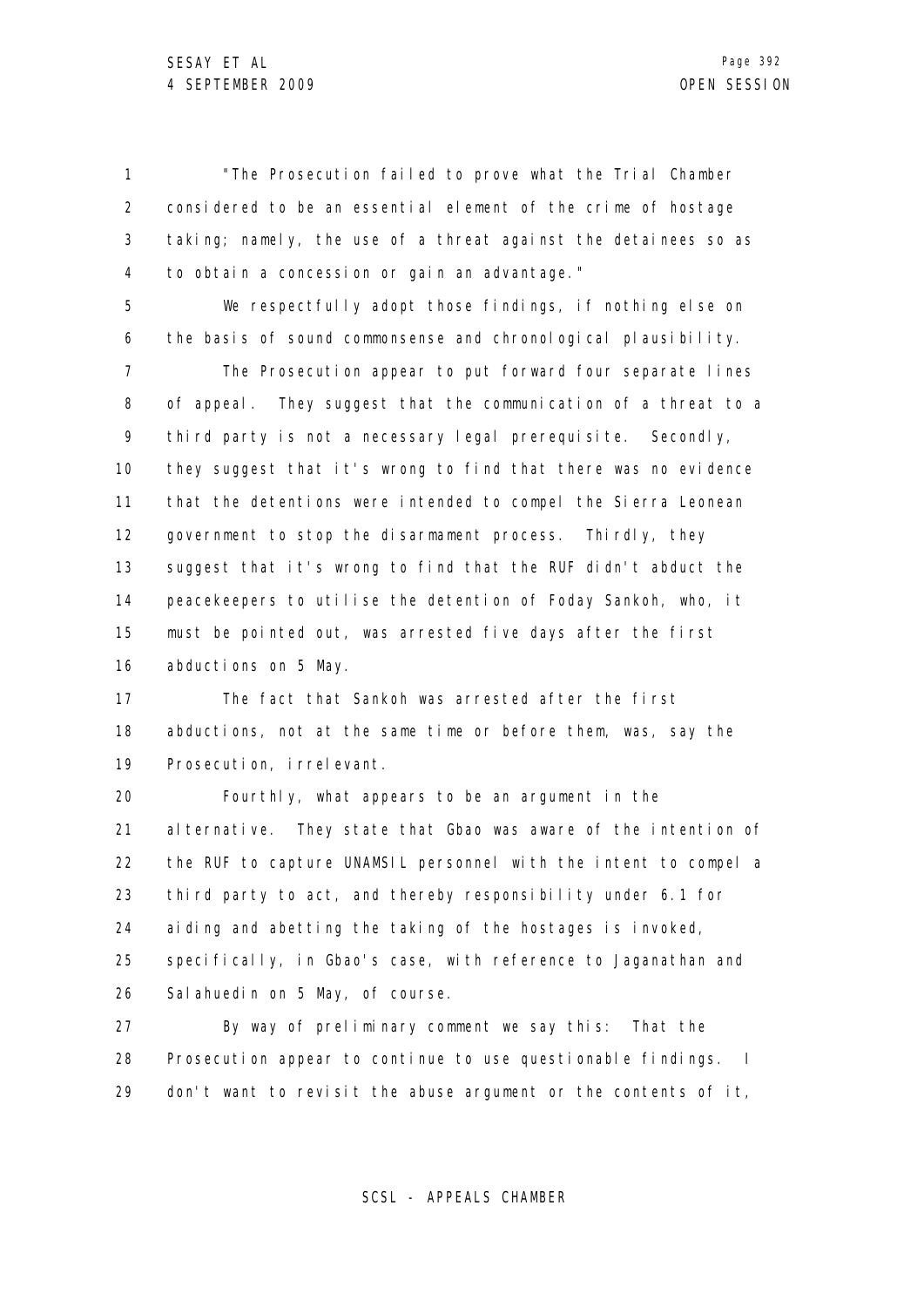1 2 3 4 5 6 7 8 9 10 11 12 13 14 15 16 17 18 19 20 21 22 23 24 25 26 27 but by virtue of paragraph 4.111 the Prosecution say: "It was further found that Gbao later escorted the peacekeepers arriving in a Land Rover to Makeni. He took three rifles out of the boot of his car. Maroa was bleeding from the mouth, and the three other peacekeepers were limping." We say that this is an inappropriate argument, given the content of that man's statement, which we discussed earlier in these proceedings, and I'll say no more about it. Secondly, we would say that Gbao cannot possibly plausibly, logically, rationally, be found responsible for the abduction and hostage taking in relation to count 18 of the peacekeeper Salahuedin. That's for the simple reason that he was not abducted. He was, and was found to have been, assaulted by Mr Kallon or his agents within the camp. It was never suggested during the trial that he was abducted, and he wasn't abducted. The Prosecution, we suggest, are wrong to suggest that the Trial Chamber erred in law. They say that the question for the Chamber should not be the issue of communication to a third party, but rather the question of the overall intent to hold a UN hostage. We say that the inclusion of a quotation from the Lambert commentary elsewhere in their appeal pleadings is therefore rather contradictory, because the Prosecution cite the following: "The compulsion must be directed towards a third party." It would seem that that quotation entirely supports the Trial Chamber's findings that a third party ought to be approached and runs contrary to the Prosecution's earlier

28 29 averment that the question is not whether a communication to a third party was made; it is the overall intent.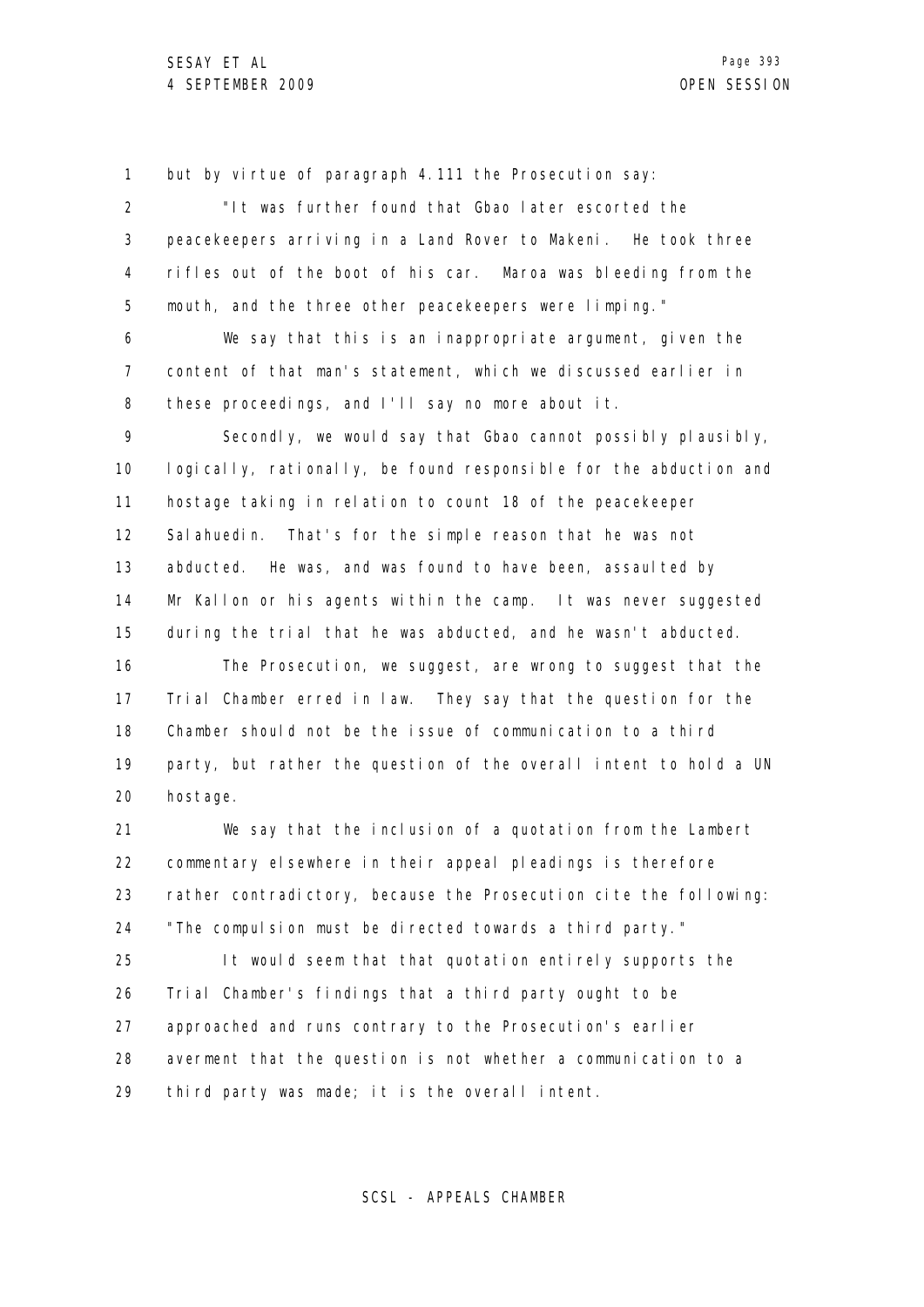1 2 3 4 5 It might not be a definitive point, but we say it's an important one nevertheless in relation to that question of communication to a third party and the issue of how committed the Prosecution is to that issue is questionable, given the inclusion of the quote that I just gave you.

6 7 8 9 10 11 12 13 14 15 We suggest also, having thereby put that the Prosecution are probably wrong to suggest that the Trial Chamber erred in law - we suggest equally that they are wrong to suggest that the Chamber erred in fact. They are asking the Appeals Chamber, it would seem, to reverse two Trial Chamber findings: First of all, that the detention was not done to compel the Sierra Leonean government to do something or to stop the disarmament proceedings; secondly, it appears that they seek to reverse a finding that the abduction was not done in relation to leverage in relation to Foday Sankoh to encourage his release.

16 17 I'm reminding the Court, of course, he wasn't arrested until 6 May.

18 19 20 21 22 23 24 In relation to the first argument by the Prosecution to encourage the Appeal Chamber to reverse Trial Chamber findings that detention was not done to compel the Sierra Leone government to do anything and was not done to stop disarmament, we say this. First of all, I hope that the pleadings and the argument within our ground 16 sufficiently demonstrates that Gbao cannot have possessed the actus reus to have committed this offence.

25 26 27 28 29 Secondly, we suggest also that the Prosecution have failed to sufficiently demonstrate how Gbao could have had the necessary mens rea for count 18. Why is that? In order to show mens rea for the commission of hostage taking, the Prosecution gave a list of factual findings - and our response to those are individually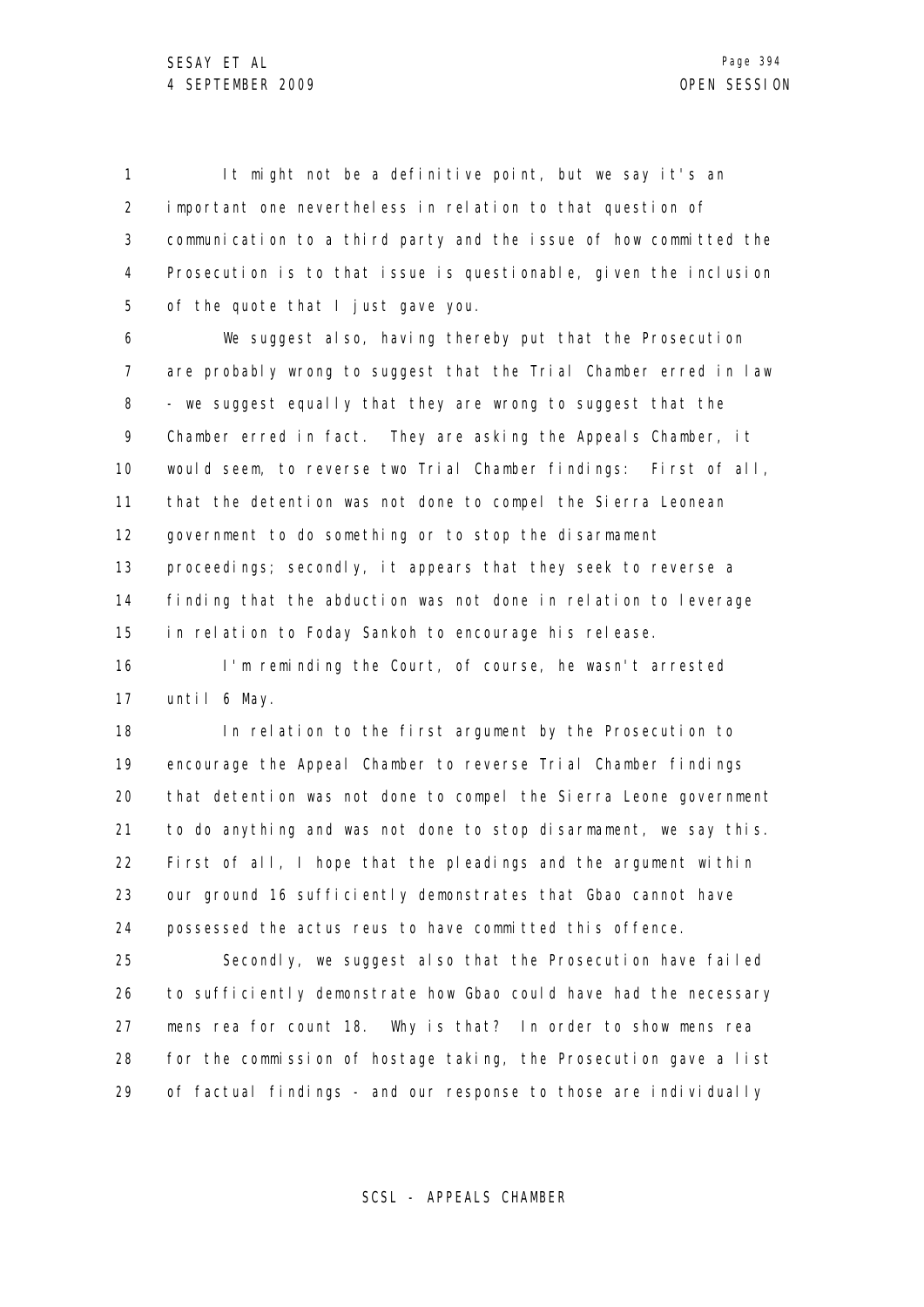1 2 3 4 categorised in paragraph 167 of our response - from which they suggested that the trier of fact either could infer or observe a strong indication or may observe matters that may give rise to an inference.

5 6 7 8 9 10 11 12 13 14 The Prosecution, we assume, is aware of the very high standard required to reverse factual findings on appeal. It is far higher than a simple request or requirement to find a strong indication; a reasonable inference. If I have time I will deal with the standard of review to close, because I don't think I'm going to get as far as ground 1. I hope the point is made: "Strong indication", "giving rise to an inference", and "could infer" is not the type of language that is conducive to - it's not the kind of process by which an Appeal Chamber can be satisfied in relation to overturning issues of fact.

15 16 17 18 19 20 Furthermore, the Prosecution - we say impermissibly - make reference to exhibit 190, which was the board of inquiry report ironically introduced by counsel for Gbao in cross-examination of Jaganathan back in, I think, 2006. The purpose, as was agreed and tolerated by the Court on that day, was, I quote, "To provide context to Jaganathan's testimony."

21 22 23 24 The Prosecution, it would appear, now seem to extend the permitted use for that document in order to demonstrate requisite intent for Mr Gbao to compel the government of Sierra Leone to act or not act in a certain way.

25 26 27 28 29 In paragraph 513 of the Trial Chamber's judgment it is held as a basic standard and rule of evidence that documentary evidence cannot be used in relation to an accused's acts and conduct. As I discussed on Wednesday, acts and conduct necessarily include evidence or findings of intent.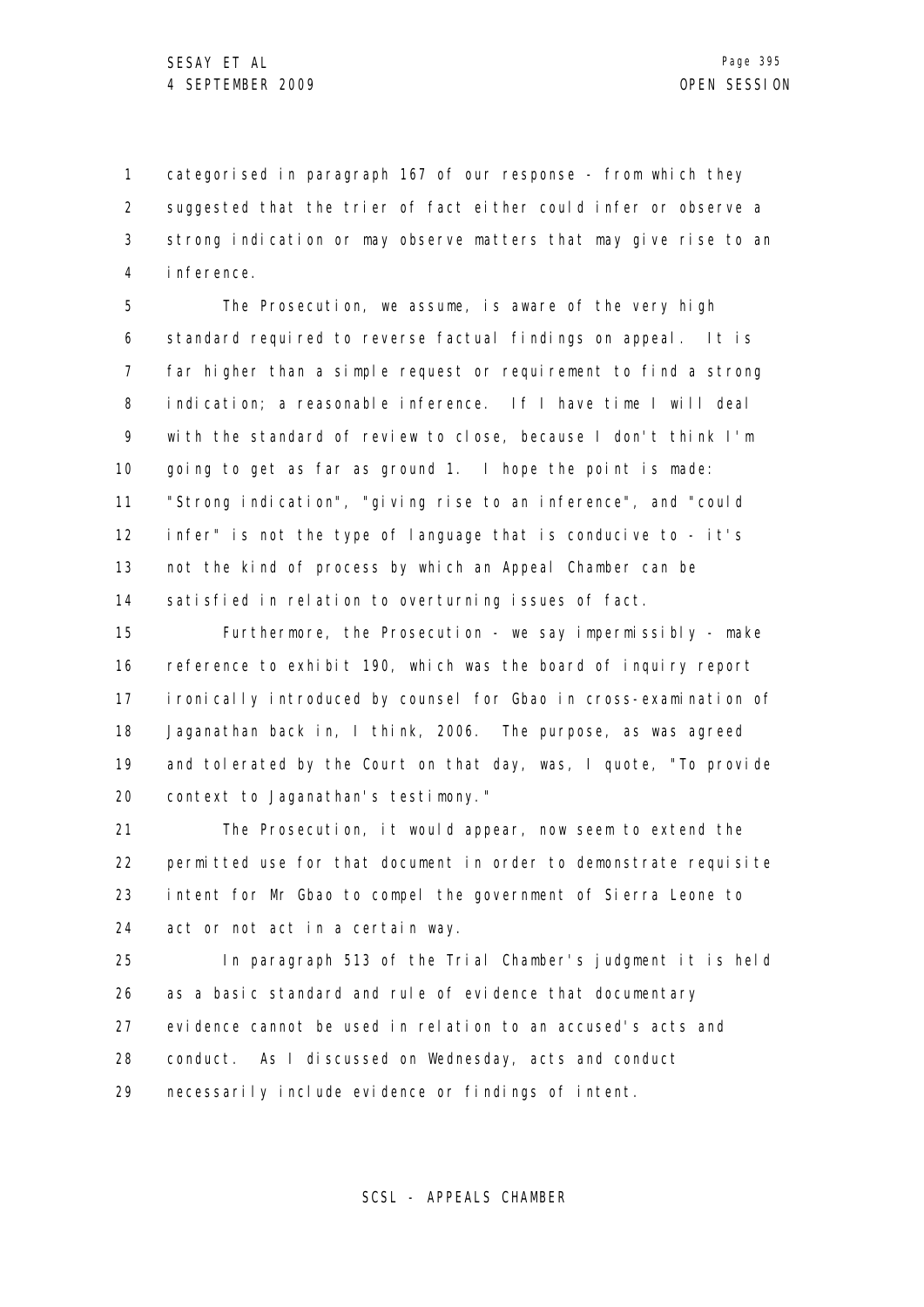1 2 3 4 5 6 Thirdly, it is claimed by the Prosecution, in support of the overall allegation that Gbao was party to hostage taking, that he was opposed to the notion of disarmament. In response to that suggestion I refer the Appeal Chamber to findings as to Gbao's actions on 17 April 2000. That is, I hope, adequately covered in our appeal brief in respect of ground 16.

7 8 9 10 11 12 13 14 I will paraphrase what happened on 17 April and the findings thereto. According to Colonel Ngondi, a witness to whom credibility could be attached without corroboration, on 17 April at the reception centre in Makeni Augustine Gbao was seen to arrive with other RUF members hotly disputing the right of the military observers, the MILOBS, to institute disarmament. A conversation took place, the detail of which is not relevant, but covered in our ground 16.

15 16 17 18 19 20 21 22 23 24 25 26 27 Colonel Ngondi was very candid when he testified about this and when I asked him questions - and findings have been made pursuant to this evidence - that Gbao assisted Ngondi to calm a situation down not only at the reception centre, which lay outside the town centre, but to calm down the gathering excitement of RUF sympathisers in Makeni Town itself. Colonel Ngondi - or brigadier now, I think - said in relation to Gbao's conduct on that day that Gbao agreed and accepted disarmament was, and I quote, "for the long term". He ended the description of Gbao's behaviour culminating with, his words, "I commend him for that". Had Gbao been antithetical or aggressively opposed to disarmament on 17 April, no doubt Ngondi would have said something very different.

28 29 It's important to stress that Ngondi was - I'll be corrected if I'm wrong - but the Kenyan commander on the ground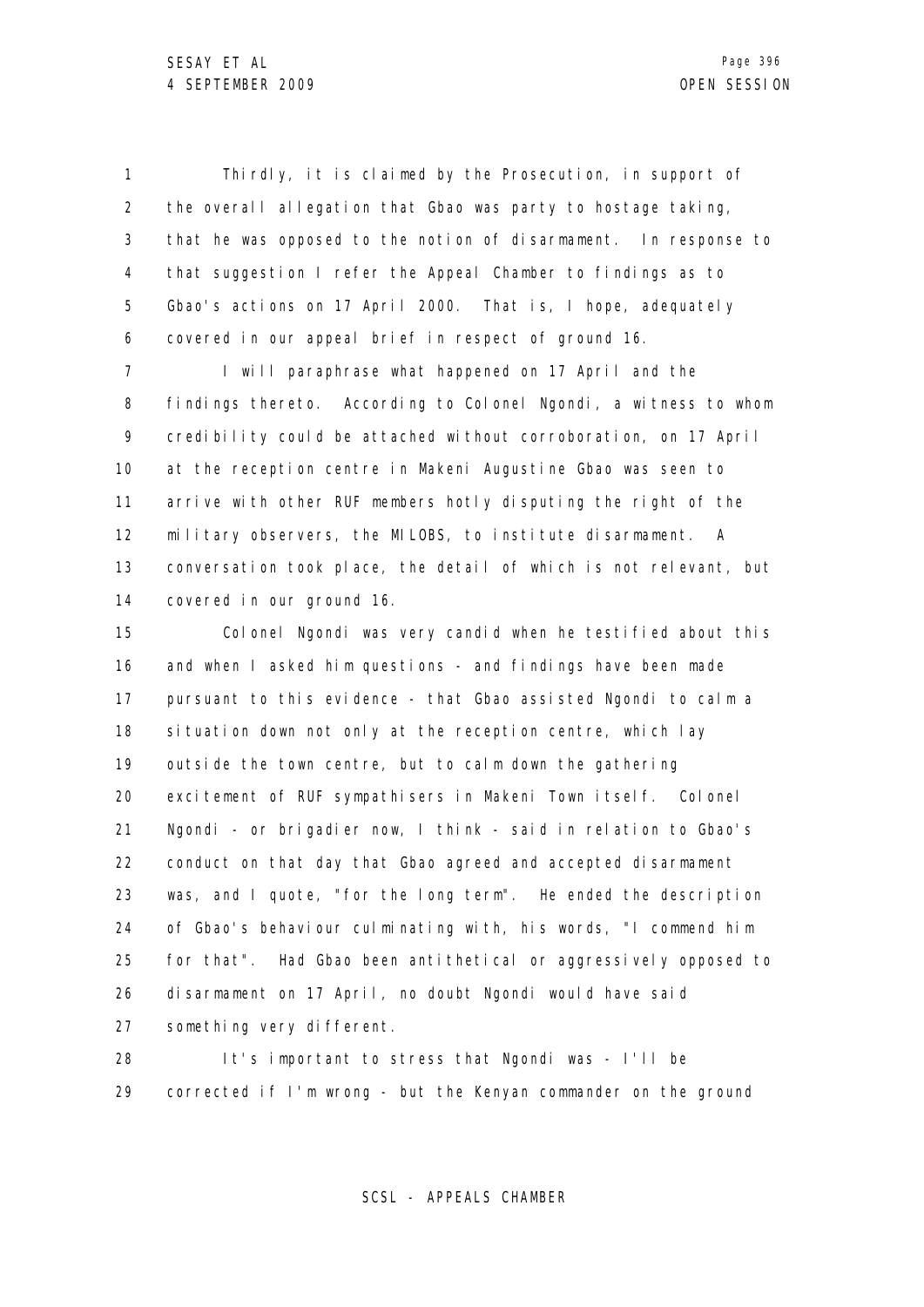1 at that time in the Makeni area.

| $\overline{2}$ | Secondly, the Prosecution make reference to TF1-071, a            |
|----------------|-------------------------------------------------------------------|
| 3              | witness who we hotly disputed, who testified that Gbao had        |
| 4              | threatened execution for those indulging in premature             |
| 5              | disarmament. He could not be date specific. He claimed it was     |
| 6              | in the second half of April 2000. But since the witness claimed   |
| 7              | el sewhere in evidence only to become aware of Gbao in either the |
| 8              | second half of 2000 or in 2001, and given that he must have lied  |
| 9              | when he stated that Gbao was ordering securities to open fire at  |
| 10             | an UNAMSIL camp in Lunsar on 1 May, when it is not controversial  |
| 11             | that Gbao was at Makump for a short time that day, and testified  |
| 12             | to events that actually took place at Makump while attributing    |
| 13             | them to Lunsar, he was a witness who was lacking in credibility.  |
| 14             | We support that notion when casting doubt, as we do on            |
| 15             | 071's disputed account that Gbao threatened execution for those   |
| 16             | prematurely disarming, by this illustration: Statements were      |
| 17             | taken from 071 on 17 November 2002; 12 February 2003; 13          |
| 18             | September 2004. All of them were in relation to UNAMSIL events.   |
| 19             | None of them implicated Gbao in the way I've described.           |
| 20             | That deals with our response to the Prosecution request to        |
| 21             | overturn Trial Chamber findings that detention was not done to    |
| 22             | compel the government to do anything and was not done to stop     |
| 23             | di sarmament.                                                     |
| 24             | The second argument put forward by the Prosecution in this        |
| 25             | respect is to encourage the Appeal Chamber to overturn the Trial  |
| 26             | Chamber's finding that the abduction was not done in order to     |

27 create leverage in respect of freeing Foday Sankoh. In response

28 to that argument there were two points that I should make.

29 The first one is the Prosecution's argument that the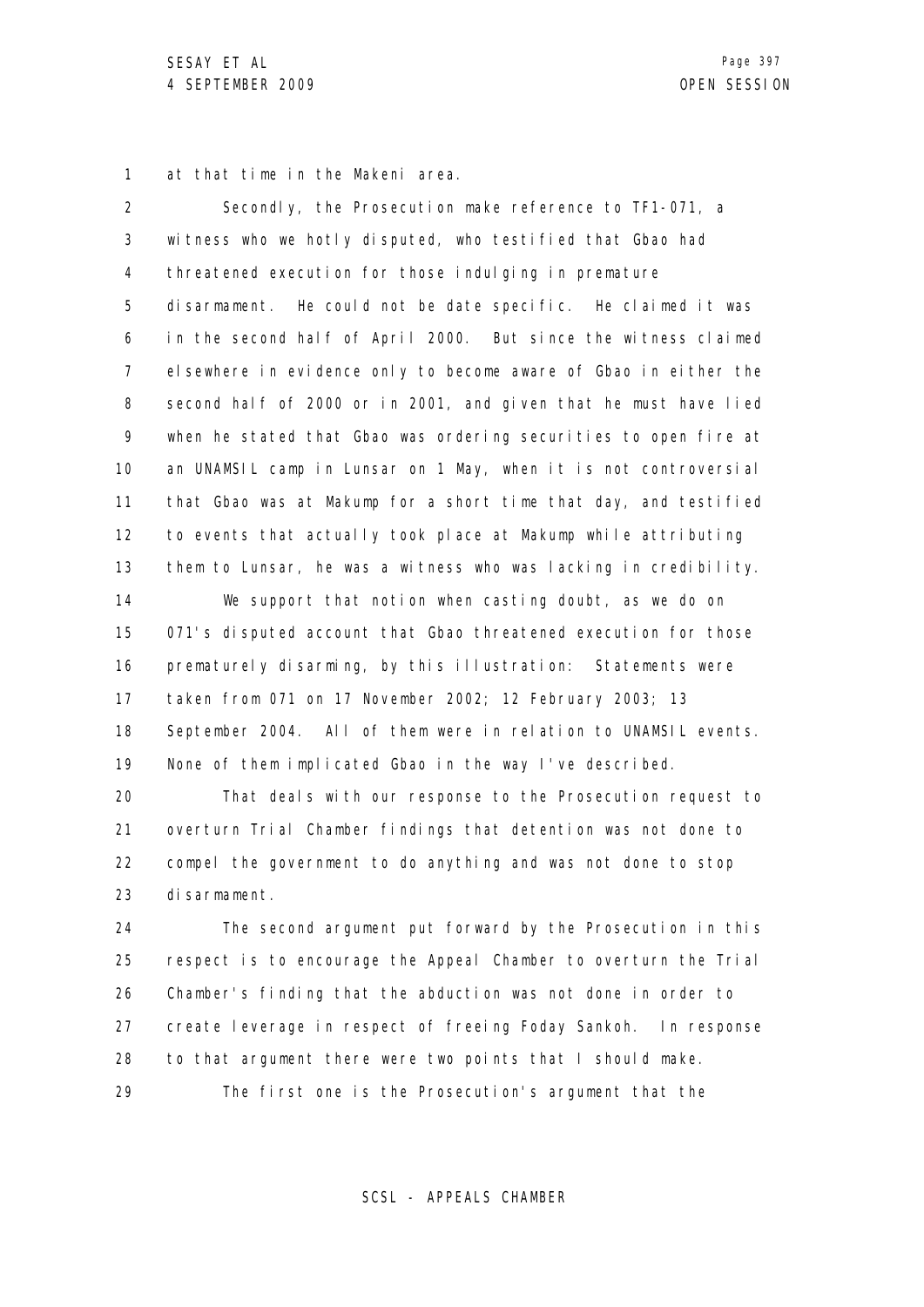1 2 3 4 5 6 7 8 9 10 requisite mens rea for hostage taking was satisfied at the moment that Mr Kallon was found to have abducted Jaganathan on 1 May has to be fatuous, given that Sankoh was not himself arrested until six days later. Put simply, if the purpose of abducting the peacekeepers was to gain leverage for Sankoh's release, it's difficult to work out how such an attempt to gain leverage could have been made five days before Sankoh's arrest actually took place. It would be irrational chronologically, we say, to find otherwise, and the Trial Chamber were therefore absolutely right in holding as they did.

11 12 13 14 15 16 17 18 19 20 Secondly - and I accept this is by virtue of my last argument venturing into the realms of hypothesis - but even if the mens rea for the abduction were to be held to have been established by the time of Sankoh's arrest on 6 May, it cannot yet be attributed to Mr Gbao for the very simple reason that the Trial Chamber made absolutely no findings in relation to any conduct by Mr Gbao connected to the UNAMSIL incident at the Makump DDR camp on 1 May. Again, therefore, I really refer to chronological impossibility and commonsense in order to support our argument on hostage taking in that regard.

21 22 23 24 25 26 27 28 29 I'm not going to have time to get to ground 1. I'll simply refer the Chamber to our written pleadings in that respect. Can I just finish with a simple topic, and that is the standard of review demanded by these extraordinary proceedings where the Prosecution have the right to appeal acquittals. And I say extraordinary, of course, because coming, as I do, from a national jurisdiction, it is extraordinary to me. For that reason the standard of review, the bar, is set very high. We adopt what the Prosecution writes at paragraph 1.10, and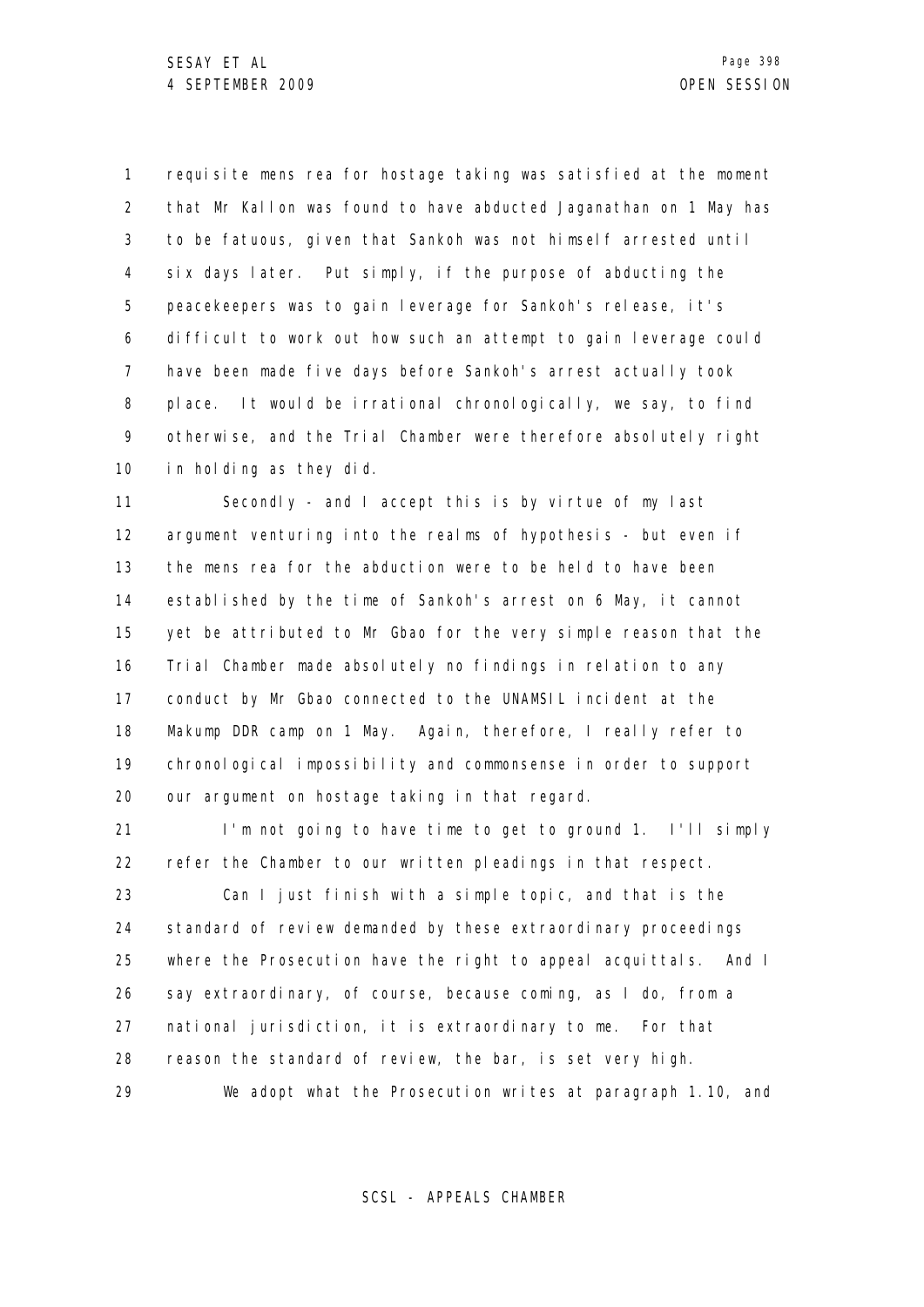1 I'll say it out loud:

| $\overline{2}$ | "The convicted person must show that the Trial Chamber's          |
|----------------|-------------------------------------------------------------------|
| 3              | factual errors create a reasonable doubt as to his guilt."        |
| 4              | The Prosecution must show that when account is taken of the       |
| 5              | errors of fact committed by the Trial Chamber, of which we say    |
| 6              | there are none in respect to their appeal, all reasonable doubt   |
| 7              | of the convicted person's doubt has been eliminated.              |
| 8              | We respectfully adopt the words of King J in the CDF appeal       |
| 9              | judgment and a raft of ICTR and ICTY judgments in relation to the |
| 10             | requisite standard of review for Prosecution appeals.             |
| 11             | I know this is obvious, but what it comes to is this:<br>That     |
| 12             | it's only in the most compelling cases where the Trial Chamber    |
| 13             | has demonstrably or blatantly erred that leave to address ought   |
| 14             | to be given. To do otherwise, to lower the bar, as I put it,      |
| 15             | just an inch would be irrational, contrary to the interests of    |
| 16             | fairness and justice, and I hope the point speaks for itself.     |
| 17             | Madam President, I think I'll leave it there. I'll simply         |
| 18             | refer the Appeals Chamber to our written response to the          |
| 19             | Prosecution's first ground rather than embark on it for the last  |
| 20             | five minutes.                                                     |
| 21             | JUSTICE WINTER: Thank you. Any questions? I think you             |
| 22             | can satisfy the Defence that the Appeals Chamber judges do know   |
| 23             | about the standards of proof on appeal.                           |
| 24             | MR CAMMEGH:<br>Naturally. I was just trying to fill some          |
| 25             | time, Madam President.                                            |
| 26             | <b>JUSTICE WINTER:</b><br>Thank you.                              |
| 27             | MR CAMMEGH:<br>Thank you.                                         |
| 28             | <b>JUSTICE WINTER:</b><br>Can I ask the Prosecution for their 30  |
| 29             | mi nutes.                                                         |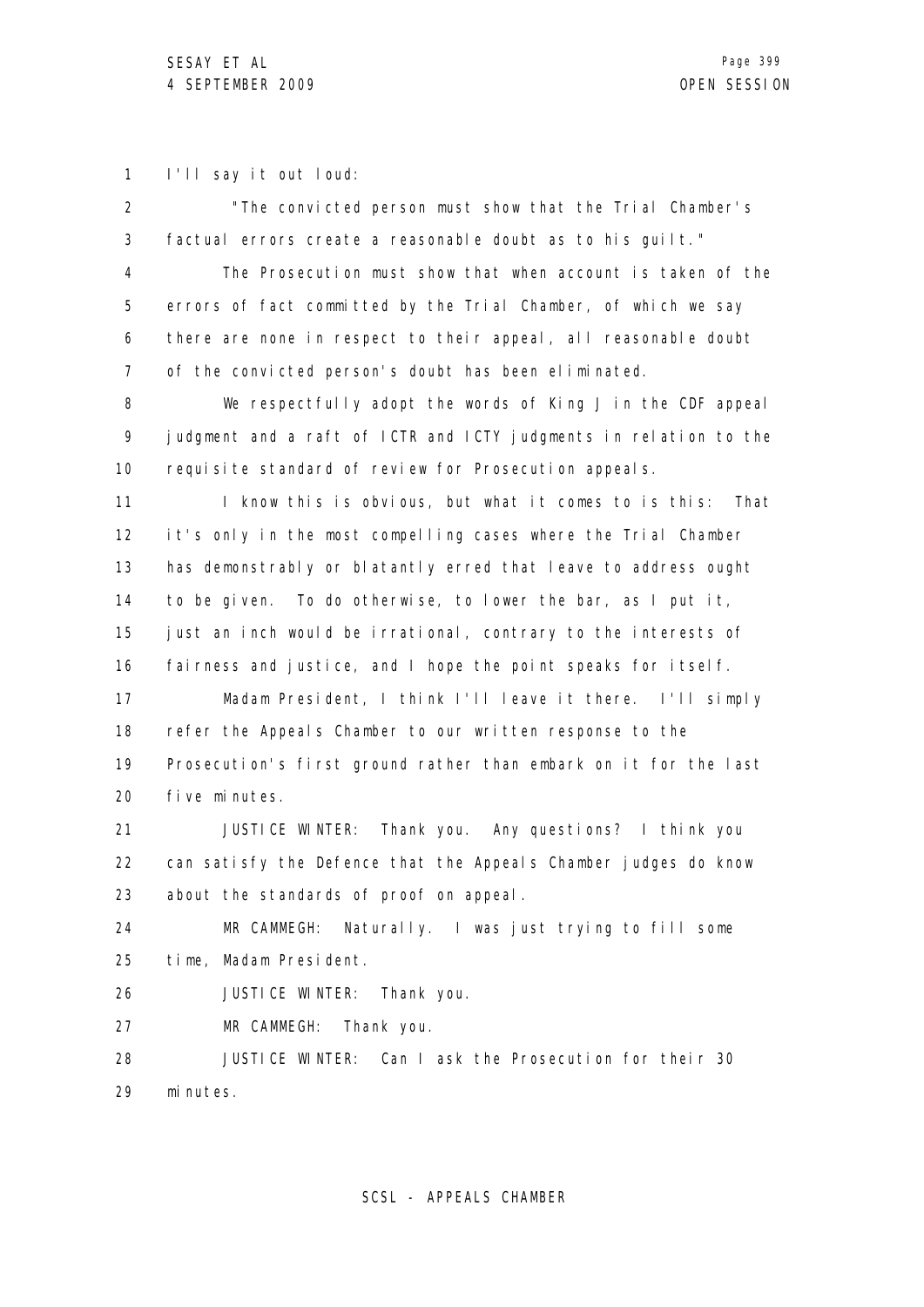1 2 3 4 5 MR STAKER: In reply there are a few points we would wish to address. I think I can say that as a matter of general principle, the arguments have now all been addressed. I know we keep saying it, but we do emphasise that we refer to the written submissions.

6 7 8 9 10 11 12 13 I think all Defence counsel are also agreed with the Prosecution that particularly when we stray into areas of error of fact, this is a very large case; there was a very large amount of evidence; there are a lot of findings of the Trial Chamber; and it really isn't possible to go into that level of detail in oral argument, and certainly not in a 30-minute reply. So we do refer the Appeals Chamber to our written pleadings on those issues.

14 15 16 17 What perhaps need a little more elucidation at this stage is just to clarify the Prosecution position, perhaps, in light of some of the arguments that have been raised in relation to joint criminal enterprise.

18 19 20 21 22 The Defence response to our first ground of appeal I think has strayed to a degree into the Defence's own appeals against the JCE convictions. The overlap between our appeal and the Defence appeals on JCE I think is quite apparent, so perhaps that is only to be expected.

23 24 25 26 27 28 29 The Prosecution position on joint criminal enterprise - I've said it, but just to set it out again - is that there was one single joint criminal enterprise. Our position is that that one single enterprise continued beyond the end of April 1998. We're not saying there was a separate joint criminal enterprise after that; we're saying the same one continued. It did not end when the Trial Chamber said that it did.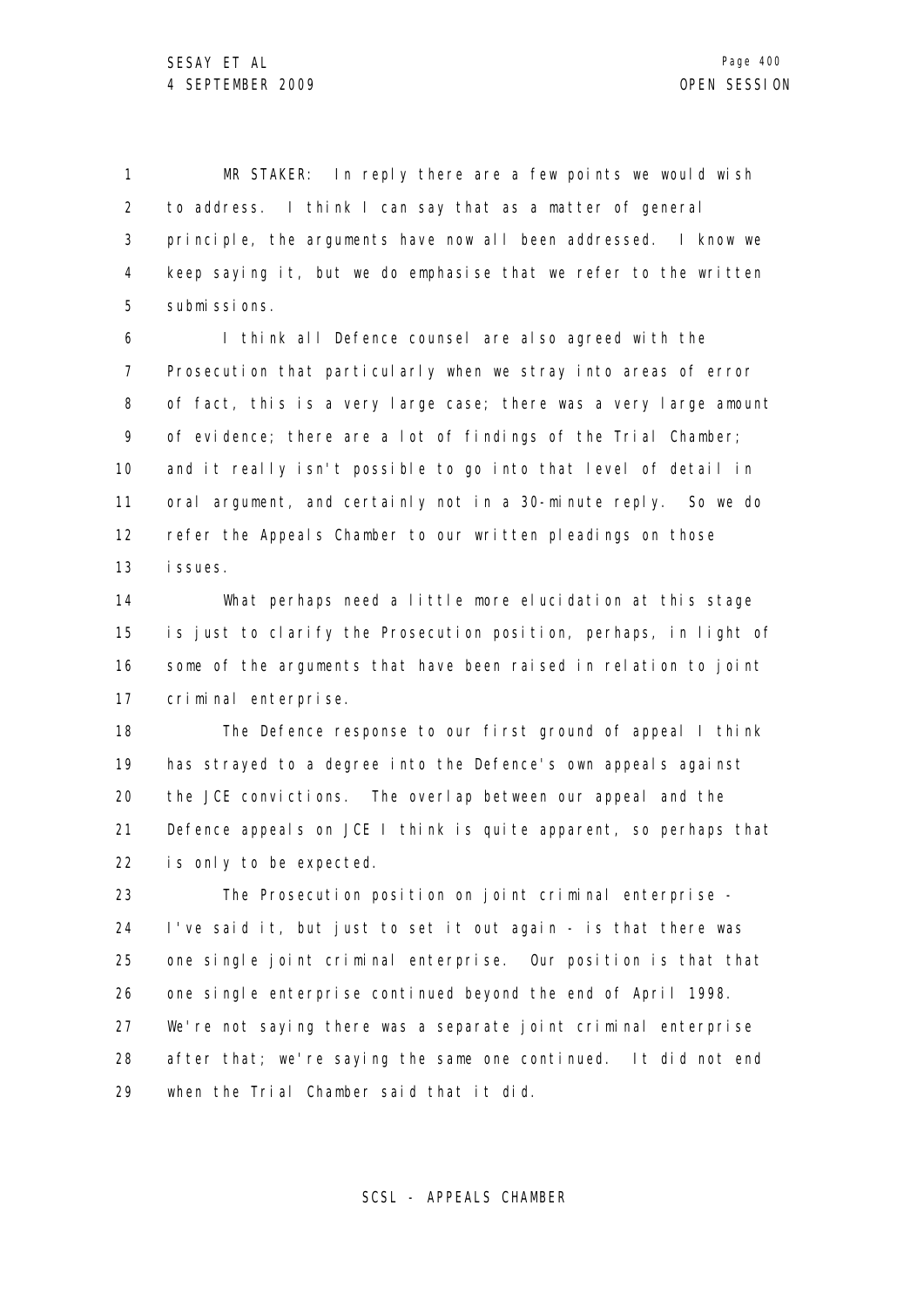1 2 3 4 5 6 7 8 9 10 11 12 13 14 15 16 The one joint criminal enterprise is important for a number of reasons. There was reference to the divisibility of the joint criminal enterprise, the Trial Chamber saying it would not consider whether there was a separate joint criminal enterprise involving only the RUF after that split that they found happened with the AFRC, and we haven't appealed that. If we don't succeed on our argument that the joint joint criminal enterprise continued, then we are not pursuing as an alternative that there was a separate joint criminal enterprise involving only the RUF. But because it was a single joint criminal enterprise, we say apart from anything contributions made before April 1998 were a contribution to the joint criminal enterprise, so that it's not necessary to show an additional contribution after the end of April 1998. The contribution by the accused to the joint criminal enterprise was found by the Trial Chamber to have occurred.

17 18 19 20 21 22 23 24 25 26 27 28 29 Now, we've made the additional submission that in any event there were further contributions, but that is not necessary. Because it was a single joint criminal enterprise, we also acknowledge the high standard of review on appeal. I said at the beginning we're not advocating a different standard of review for the Prosecution, and it is quite right. In fact, case law, while saying the standard is the same for Prosecution appeals and Defence appeals, does point out that there is in fact even a distinction because the Defence have to show that no reasonable trier of fact could have come to the conclusion beyond reasonable doubt, whereas the Prosecution has to show that the only reasonable conclusion is that there was proof beyond reasonable doubt. There is a slight distinction there. Perhaps the task of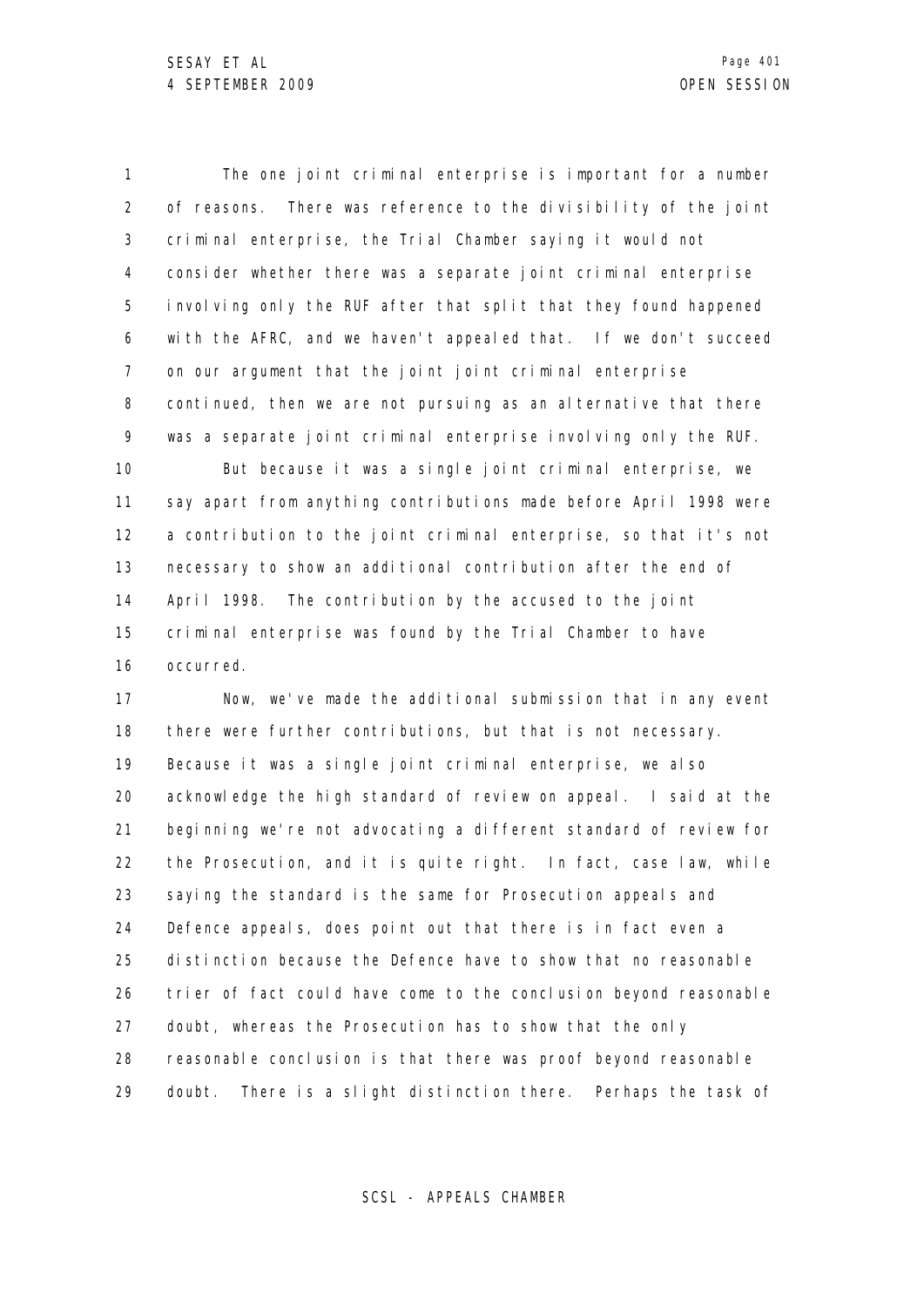1 the Prosecution is even a little bit higher.

2 3 4 5 6 7 8 The law on joint criminal enterprise, we submit, is well established. Our submission is that the Prosecution position is consistent with the existing case law. Our submission is that we are not seeking to extend the principles and that the argument in this case is about how the established case law applies on the facts and the findings of the Trial Chamber and the evidence in this case.

9 10 11 12 13 14 15 16 17 18 19 There have been suggestions that the Prosecution is pushing the boundaries back enormously; that we are advocating the most sweeping theories of criminal liability. I know that in the Defence submissions there's a number of different angles of attack that are all wrapped up in this broad conclusion, such as the sufficiency with which the indictment was pleaded, various procedural issues, and such. But when we're talking specifically about the theory of joint criminal enterprise liability, we submit that the theory we are putting forward is not a particularly different one, not a particularly shocking one, and not a particularly far reaching one.

20 21 22 23 24 I know that we've had a lot of hypothetical examples advanced. I don't want this hearing to become a kind of first year university tutorial, but sometimes you do have to descend to simple examples to illustrate what, in our submission, are basic points.

25 26 27 28 29 One way of perhaps explaining the way joint criminal enterprise works in the Prosecution theory is to point out that in international criminal law, unlike criminal law principles in common-law legal systems - and it may be different in civil law systems. In common-law legal systems there is a mode of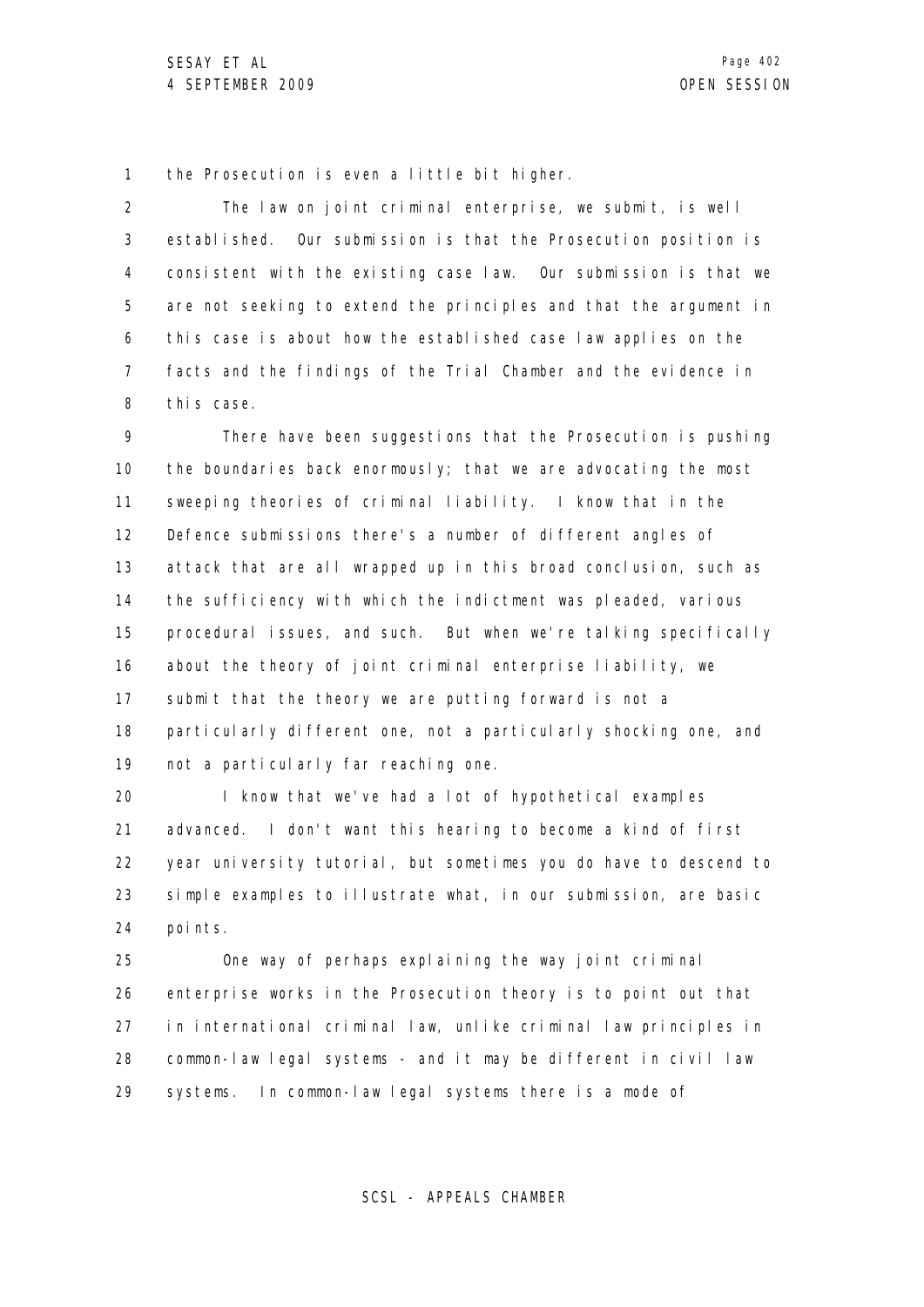1 2 3 4 5 6 7 8 9 10 11 12 liability of conspiracy. In international criminal law that exists in the convention for genocide and that's been picked up in the statutes of the ICTY and ICTR in their articles dealing with genocide, the conspiracy as a general mode of liability has not been picked up in international criminal law. But to anyone who is from a common-law background, the concept of conspiracy and the way it works in practice is something well established, not particularly shocking, but then it does have implications for the kind of activity for which a person may become criminally responsible. It shows some parallels to the instant case. For instance, suppose we had a conspiracy and the conspiracy, of course, requires the agreement of the parties, a

13 14 15 16 17 18 19 20 21 22 23 24 25 26 27 28 29 joint criminal enterprise, as it were, with some differences that I'll come to, but you need to have an agreement between the parties. Suppose one accused who is charged with conspiracy suppose the theory of the conspiracy is this, the facts: A group of people agree that they were going to conduct a large-scale fraud and they were going to do it by means of these e-mails that I'm sure all of us have received from time to time, for instance, saying, "This is an e-mail from your bank. We are rejigging our security procedures. Please logon, enter your account number and password and everything will be fine." Of course it's fraudulent. It doesn't come from the bank; it comes from the conspirators, and once they get your account details and passwords, they are going to take money out of your account. Now, suppose the particular accused in that kind of case has the role that at the beginning they are one of a group of people who say, "Yes, we're going to do this. We're going to set up a scheme in which we do this." They are all agreed, and the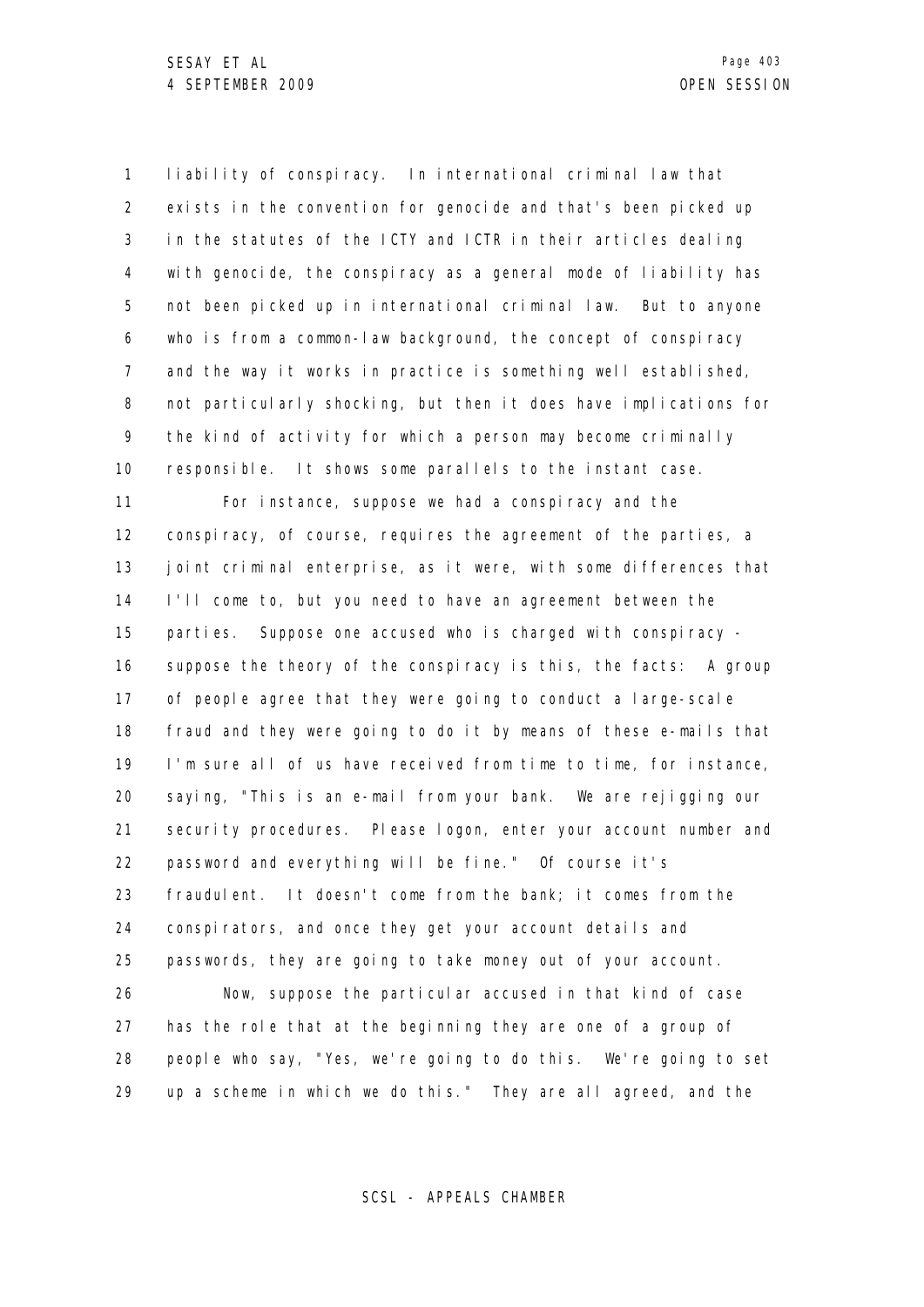1 2 3 4 5 6 7 accused's role - having agreed that this is going to happen, his role is to provide the technology as to how it's going to be done. The accused is the computer expert who knows how to construct these e-mails and web pages that look convincing and knows how to send out many e-mails all over the world, but thereafter has no role in the actual execution of it. That accused would be a conspirator.

8 9 10 11 12 13 14 15 16 17 18 19 20 21 22 23 24 25 26 27 28 29 Now, it may be that a particular victim is defrauded of a large amount of money in execution of this joint criminal enterprise - in execution of this conspiracy. The particular accused we're talking about knows that large numbers of people are going to fall victim to this, but doesn't know exactly who they are going to be, doesn't actually know where they are going to be, because this scheme is going to be carried out all over the world, doesn't know exactly which banks the perpetrators are going to pretend to be from, doesn't know exactly how much money they are going to get from each one. If you said in a Prosecution for something like that: Well, this accused never agreed to defraud Fred Smith in such-and-such city in such-and-such country of such amount of money; this person had never heard of the victim; never knew where the victim was, of course it's true. What the accused has agreed to is a large-scale enterprise involving unknown numbers of victims in unknown locations for an unspecified period of time in the future. But we submit that doesn't mean that we have a mode of liability that is unconscionable, that is so far reaching it's inconsistent with modern notions of justice, or that it's a theory of liability that is shocking to sensibilities. It is very well established. We submit that there is nothing unusual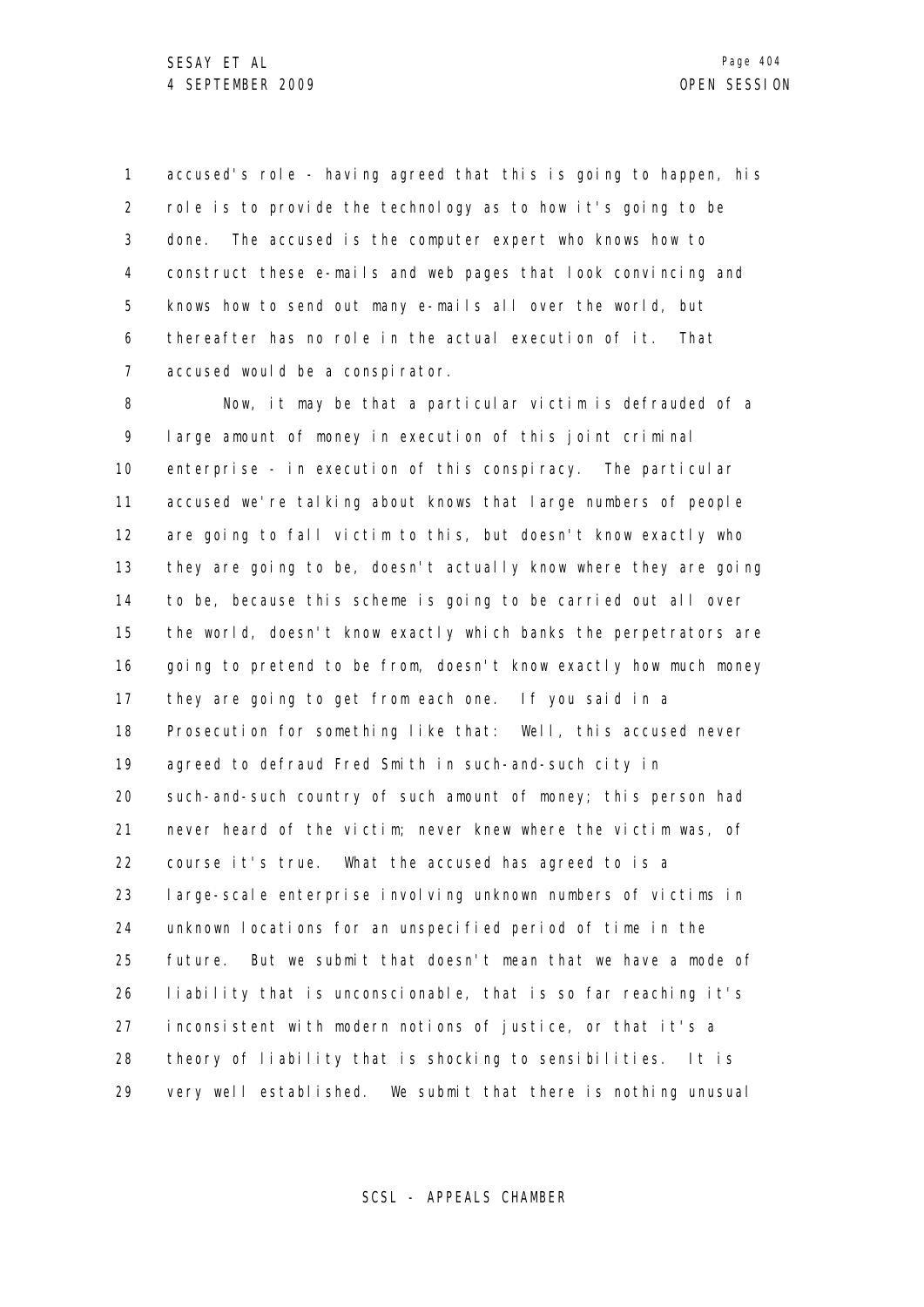1 about that.

2 3 4 5 6 7 8 9 Now, having said that, international criminal law is actually somewhat stricter than the common-law system allowing this mode of liability of conspiracy, because for a conspiracy you don't actually need a crime to have been committed. The mere fact that a group of people agree to do this amounts to the conspiracy. And if the crime is never carried into execution, there is still criminal liability for the mere fact of a group of people having agreed to do it.

10 11 12 13 14 15 16 17 18 19 In international criminal law, before there is liability it's not enough that there's just an agreement: There also has to be a crime committed. So the joint criminal enterprise has to be carried into effect, at least to the extent of one of the contemplated crimes being committed. That has to happen, and secondly, the individual accused - it's not enough that the accused just agreed with the others that this enterprise would happen and that a crime was committed. It's necessary that the accused personally made some contribution to the joint criminal enterprise.

20 21 22 23 24 25 26 Now, we've gone through the case law. It doesn't have to be a crime that the accused committed. But for conspiracy, the accused doesn't have to do anything. In international criminal law, for joint criminal enterprise the accused has to do something. But that something doesn't have to be the commission of a crime; it has to be a significant contribution to the joint criminal enterprise.

27 28 29 In the conspiracy example I gave, if that scheme was carried into effect, showing people how to set up computer technology is not a crime. Passing on information technology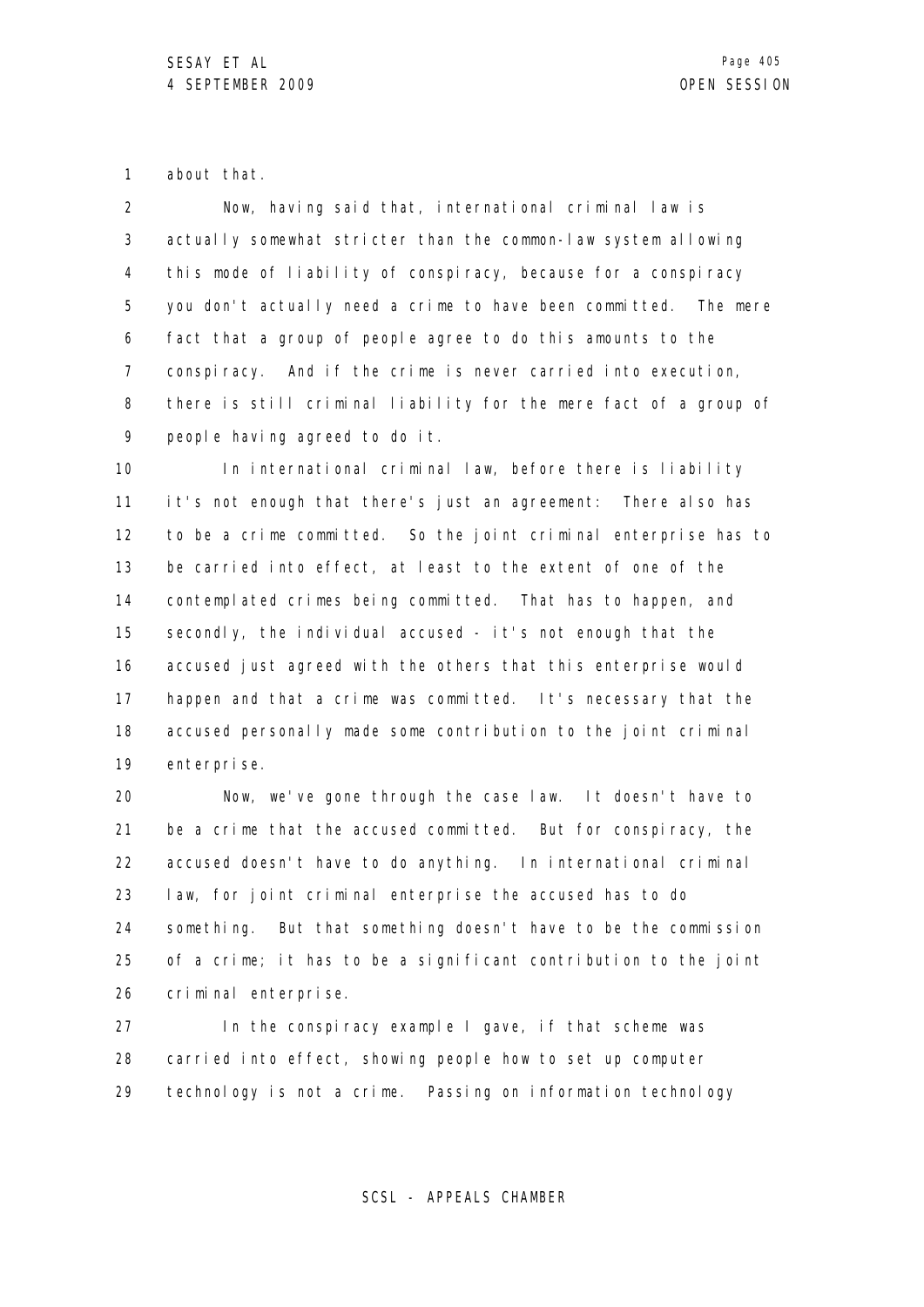1 2 3 4 5 6 7 8 9 10 11 12 know-how is not a crime. If the accused was someone who financed the operation, investing money, giving money to people is not a crime. But nevertheless, that could be a significant contribution to the joint criminal enterprise and you don't necessarily have to say: Well, how did that particular assistance affect that one individual victim or that one individual victim? The accused in that situation is responsible for being a participant in the joint criminal enterprise and is responsible for all crimes committed within the joint criminal enterprise, which may not be the full scope of everything that was agreed. The agreement may have been to carry ten crimes into effect, but in fact only one was committed.

13 14 15 16 17 18 19 20 21 22 23 24 We would even submit that the agreement - I said it may involve unspecified numbers of victims in unspecified locations. There may be other aspects that are not identified. It may be that the fraud isn't necessarily confined to getting money out of people's bank accounts, but the use of other devices to extract money - or perhaps not even money - to extract other valuables from victims, and it may be that the individual accused isn't even fully aware of all the different kinds of activity he might be engaged in in exercise of this operation. What is necessary is that what does happen is something that can be proved beyond reasonable doubt to have been within the contemplation of the joint criminal enterprise.

25 26 27 28 So that is my initial submission on the scope of the liability that the Prosecution is advocating. As I say, our submission is that it's consistent with established case law. It is not a shocking theory.

29 Another issue that has come up is the way that joint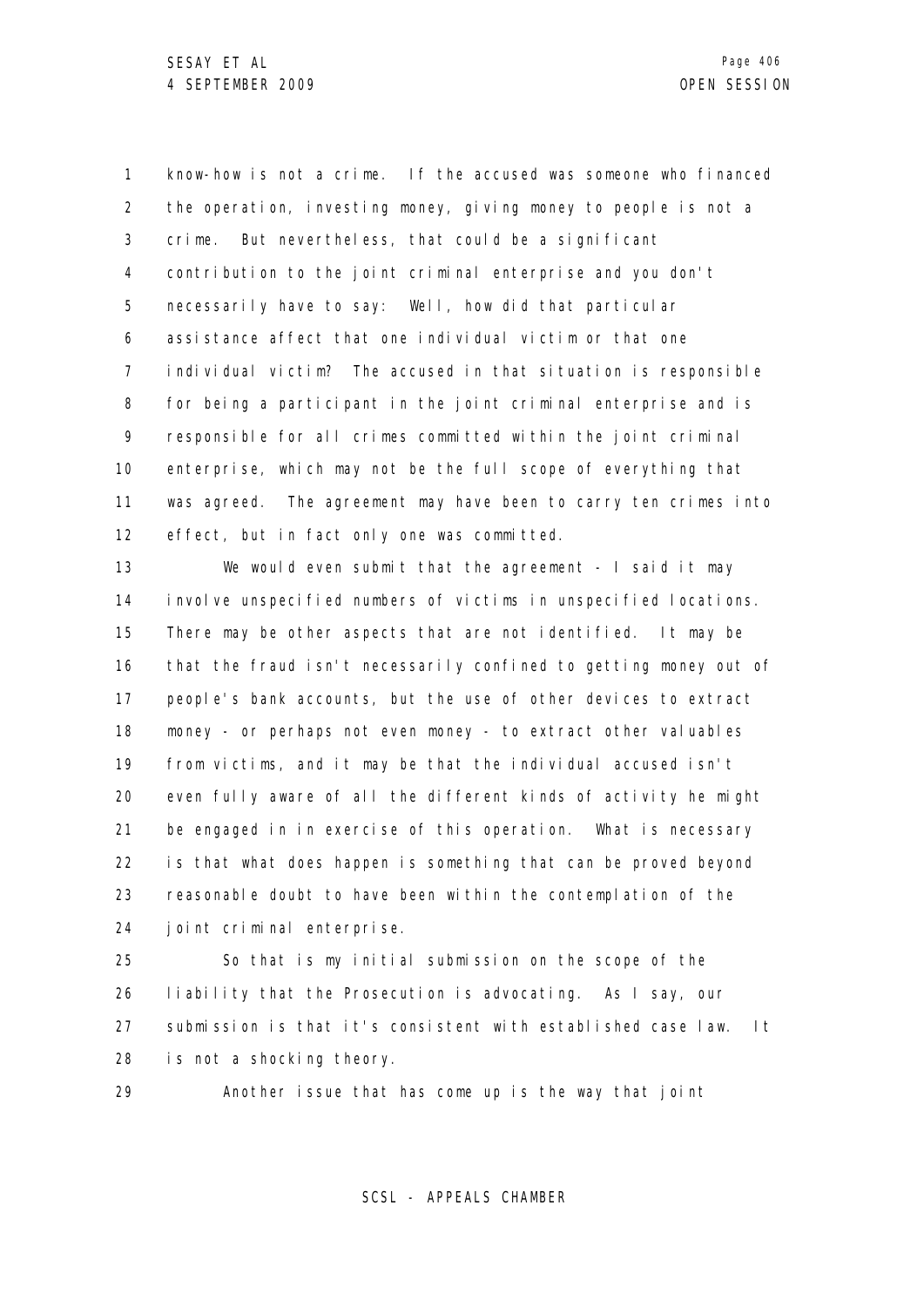1 2 3 4 5 criminal enterprise was pleaded in relation to joint criminal enterprise one and joint criminal enterprise three and whether there is one joint criminal enterprise or two. Or, as one counsel for the Defence put it, possibly three in the example that we gave of A, B and C and the bank robbery.

6 7 8 9 10 11 12 13 14 15 16 17 18 19 20 In our submission, there is one joint criminal enterprise in that example. Take, for instance, the situation where A, B and C together have only agreed that they will rob the bank. None of them have agreed that they are going to kill anyone, but then one of them individually on their own does that when they have gone to the bank armed. Now, in our submission it would be artificial in that situation to speak of two joint criminal enterprises. There is one joint criminal enterprise to rob a bank. In the course of that one joint criminal enterprise, one of the accused killed a victim. That one accused is therefore additionally liable for the separate crime of committing a murder. But B and C are responsible, on a joint criminal enterprise theory, for the murder on the ground that it was foreseeable that that would happen in the execution of the joint criminal enterprise.

21 22 23 24 There is one joint criminal enterprise, and the liability of B and C within that joint criminal enterprise extends to the murder because of its foreseeability in the execution of the joint criminal enterprise.

25 26 27 28 29 Now, we submit if that's the case, it makes no difference that instead of one of the three individually and on their own committing a murder which wasn't agreed between the three, if instead of that it's actually A and B have agreed between themselves that there will be a killing and it's only C to whom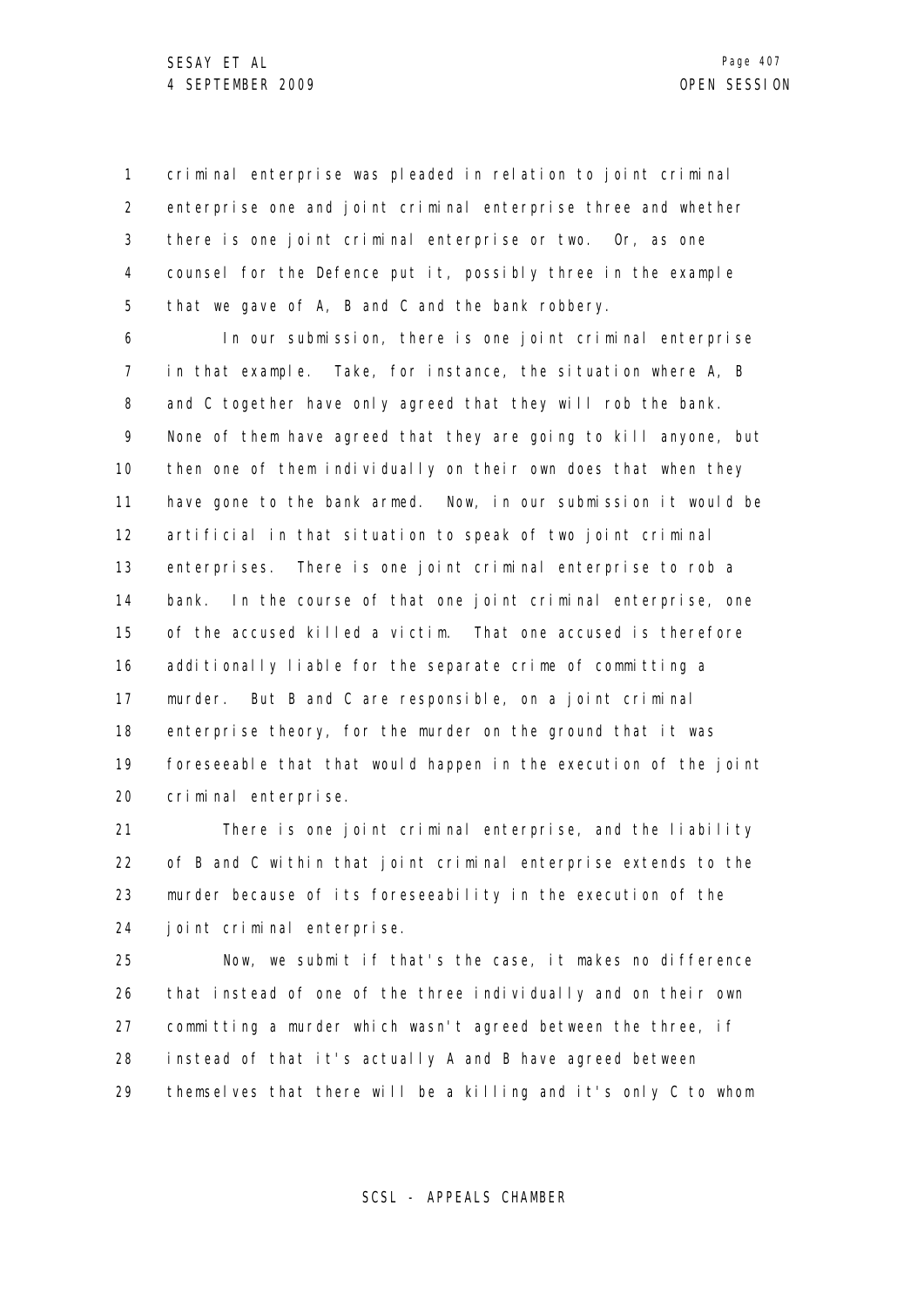1 2 3 4 5 6 7 it was foreseeable, we would say in that situation again A is responsible for committing the murder; B is responsible on the theory of JCE 1, because he agreed that the murder would happen, but he agreed that the murder would happen in the execution of the joint criminal enterprise involving A, B and C to rob a bank; and C, as in the previous example, is responsible under a theory of JCE 3 in relation to the same joint criminal enterprise.

8 9 That brings me also to an issue of the way this is pleaded then in the indictment.

10 11 12 13 14 15 16 17 18 19 20 It's also well established in international criminal law that criminal liability can be pleaded in the alternative. So it's possible to plead that B and C, for instance, are liable under the theory of JCE 1 because the Prosecution case is that all three agreed that the murder would happen, but that in the alternative, if that's not proven on the evidence that B and C are responsible - B and/or C are responsible on the theory of JCE 3 because if it can't be proved that they agreed that the murder would happen, it is alleged by the Prosecution that it was a natural and foreseeable consequence to them that the murder would happen. The indictment can plead that.

21 22 23 24 25 26 27 We would say that when the wording of the indictment in this case is looked at, that is what the indictment pleaded: That the three accused in this case were responsible, on a theory of JCE 1, for all of the crimes charged in the indictment, but in the alternative, that any one of the accused in relation to one or more of those crimes might in fact be proved to be responsible on a theory of JCE 3.

28 29 That is what the Trial Chamber found in relation to Gbao in relation to certain of the crimes in certain of the districts.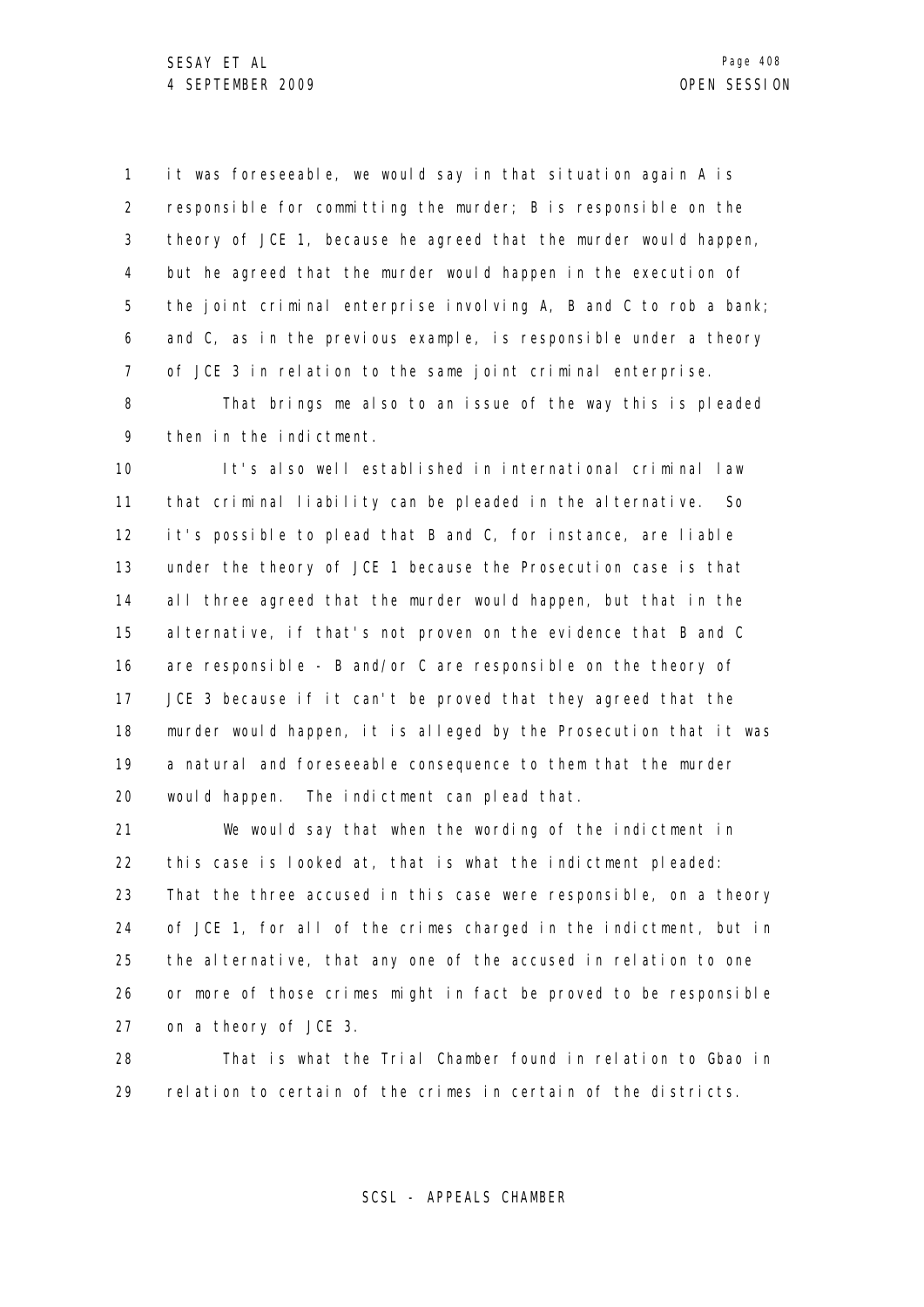1 2 3 4 5 We submit that there is nothing illogical or legally impossible about that finding. As I say, it may not have been the Prosecution case. It might even be that the Prosecution might have appealed against that finding but the Prosecution didn't. But that was the finding of the Trial Chamber.

6 7 8 9 10 11 12 There were arguments put about what the overarching criminal purpose was. The Sesay Defence had the theory that because the alleged overarching purpose, taking control of the country, is not a crime, that can't be the common purpose; therefore, all that is left is the common purpose of committing each of the crimes; therefore, you have to prove each of the accused intended each of the crimes.

13 14 15 16 17 18 19 Our submission is that the way the joint criminal enterprise was pleaded was clear. I think certainly from the AFRC appeal judgment it's apparent from a materially identically worded indictment in the AFRC case that there's no doubt that it validly pleaded a common purpose of intent to take control of the country by means, including the commission of crimes. That's the common purpose.

20 JUSTICE AYOOLA: Can you say that again?

21 22 23 24 25 MR STAKER: I don't want this to be written in stone, because I'm not quoting from the indictment. In fact, I could say by reference it's what the Appeals Chamber in the AFRC appeals judgment said. But paraphrasing or putting it very simply --

26

JUSTICE AYOOLA: [Inaudible].

27 28 29 MR STAKER: Yes. Yes, repeat what I said. The common purpose was to take control of the country by means which included the commission of crimes. That's the common purpose.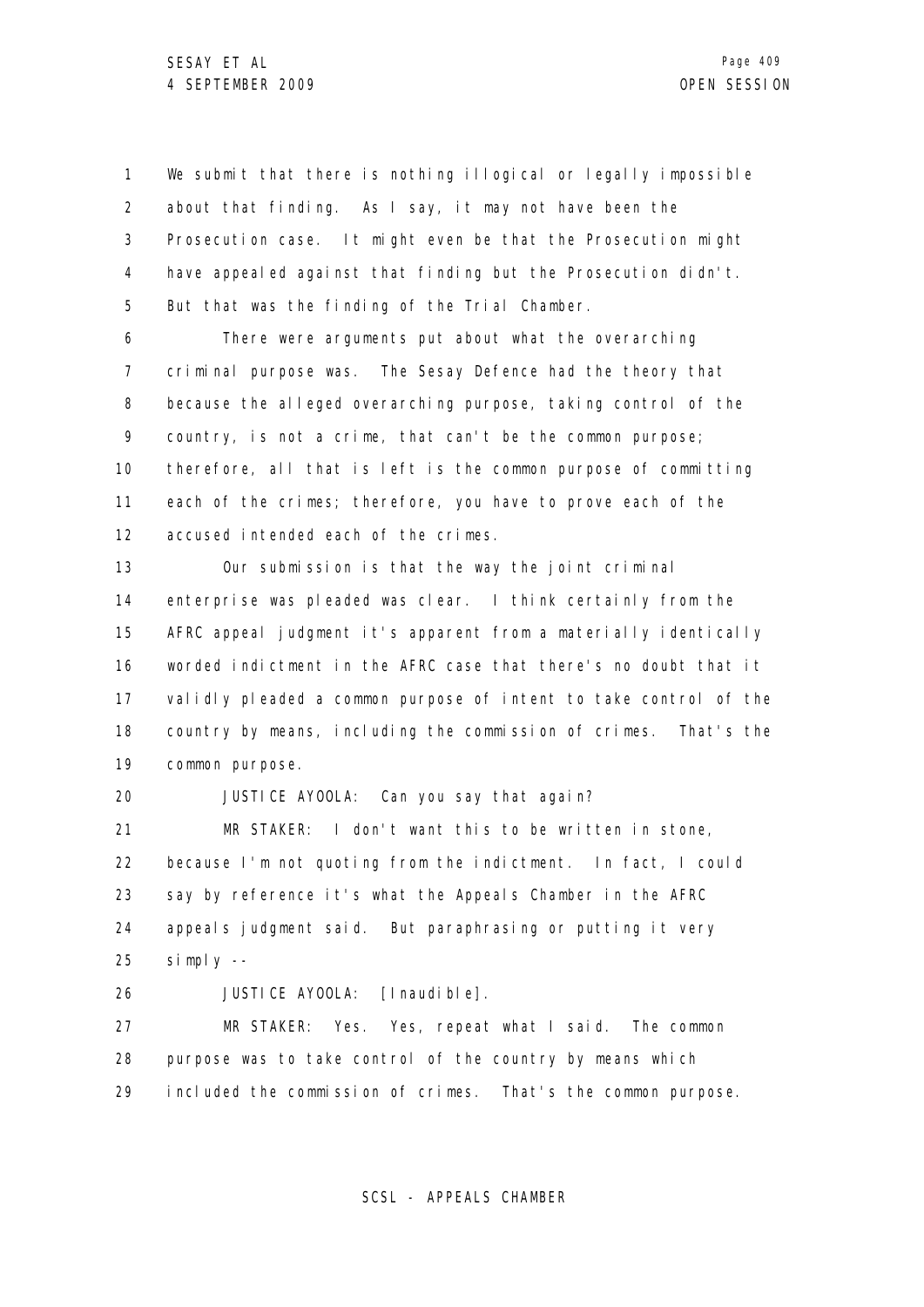1 2 3 4 5 6 7 8 9 10 11 12 13 14 15 16 17 18 19 20 21 22 23 24 25 26 27 28 Now, we know that the AFRC Trial Chamber said that the purpose is to take control of the country, which is not criminal; therefore, it's not a validly pleaded JCE. And we know the Appeals Chamber reversed that, because in our submission, what we say - and in our submission - and it's not for me to put words in the Appeal Chamber's mouth - but in our submission, the purport of the AFRC appeal judgments is that in practice there's no difference between a purpose of - there's no difference between an aim to take control of the country by means of the commission of crimes, or the aim of committing crimes for the purpose of taking control of the country. It's a bit artificial to say which is the aim and which is the means. Basically, the common purpose is to take control of the country by means, including the commission of crimes. That's the common purpose. JUSTICE KING: There is one question I would like to ask you. While you have the constitutionally elected government or the elected government of a country that had been in existence and a group of peasants, a body, be they one or two, come together for the purpose, as they put it, of taking control of the country, do you agree with the Trial Chamber that that by itself is not criminal? MR STAKER: We certainly agree that the aim of taking control of the country without more is not a crime within the Statute of this Court. It might be a crime under national law, depending on the circumstances. If the aim is to take control of the country by contesting an election, then I'm sure it's not illegal at all.

29 JUSTICE KING: Exactly.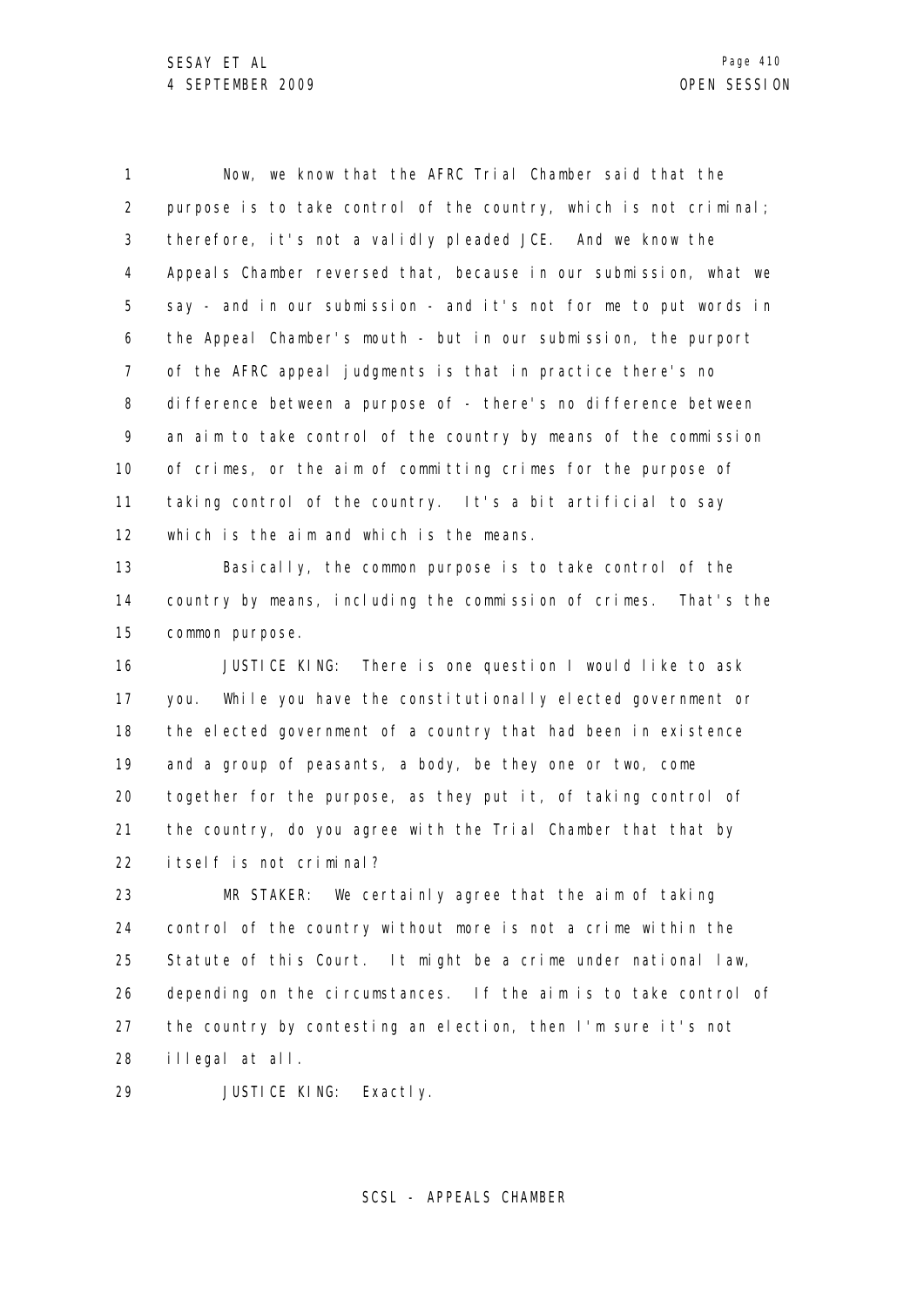1 2 3 4 5 6 7 8 9 10 MR STAKER: If the aim is to take control of the country by conducting a military coup, then that may be the crime of treason under national law, but it wouldn't be a crime within the Statute of this Court. But if the aim is to take control of the country by means including the commission of crimes such as murder of civilians, forced labour, recruitment of child soldiers, and so forth, then that is a purpose which contemplates the commission of crimes within the Statute of this Court and it makes it a joint criminal enterprise, and that's what this Appeals Chamber held in the AFRC appeal judgment.

11 12 13 14 15 16 Now, we therefore submit that in examining the evidence, when examining the findings of the Trial Chamber, I think, as Mr Jordash put it, what is the benchmark that you use against which to measure the significant contribution? He says because taking control of a country is not a crime, you can only take as a benchmark the contribution to specific crimes.

17 18 19 20 21 22 23 24 25 26 27 28 29 We say that's not correct. We say the common purpose is to - I'm sorry if I keep repeating this, but the benchmark is to what extent did - not even "to what extent". Did the accused make a significant contribution to the common purpose of taking control of the country by means, including the commission of crimes? That means it's necessary to establish that the accused had the intent that control would be taken of the country by means including the commission of crimes. That must be established. And it must be established that the accused made a significant contribution to the common purpose of taking control of the country by means including the commission of crimes. The contribution need not itself have been the commission of a crime, but it must have been something that was a significant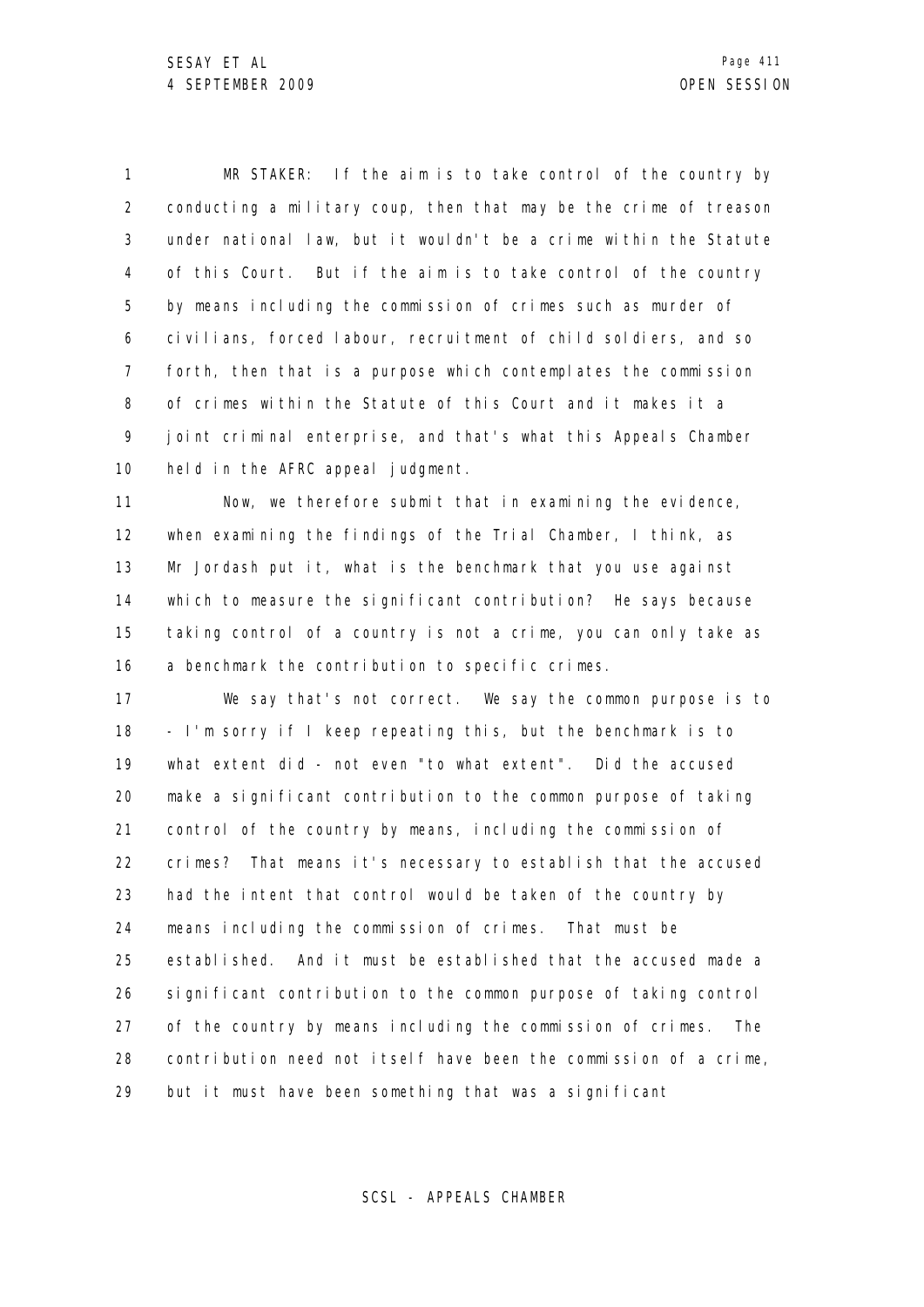1 contribution to that common purpose.

2 3 4 5 6 7 8 9 Now, we say that the contribution towards taking control of the country - it's true, taking control of the country in isolation not being a crime, therefore making a significant contribution to taking control of the country is not of itself a crime, but - but - that contribution is nonetheless relevant clearly relevant - in an assessment of whether the accused made a contribution to the criminal purpose as charged in the indictment.

10 11 12 13 14 15 16 If you're asking did someone make a contribution towards taking control of the country by means including the commission of crimes, one thing to take into account in assessing that is did they make a contribution towards taking control of the country? That doesn't get you to the answer, but it's certainly a relevant consideration in considering the question and getting to the answer.

17 18 19 20 21 22 23 24 25 26 27 28 29 Now, in our submission - and this is all in the written pleadings. We can't go through it detail by detail here - we say crimes were committed. It was open to a reasonable trier of fact in all the circumstances to find that these crimes were committed in pursuance of a joint criminal enterprise. It wasn't random acts of violence happening all over this country during a period; there was a joint criminal enterprise. And the question then: Did the accused contribute to that joint criminal enterprise? Well, in addition to the contribution that was made to taking control of the country, the contribution included, on the findings of the Trial Chamber, findings that the accused did in fact incur individual criminal responsibility for certain of those crimes.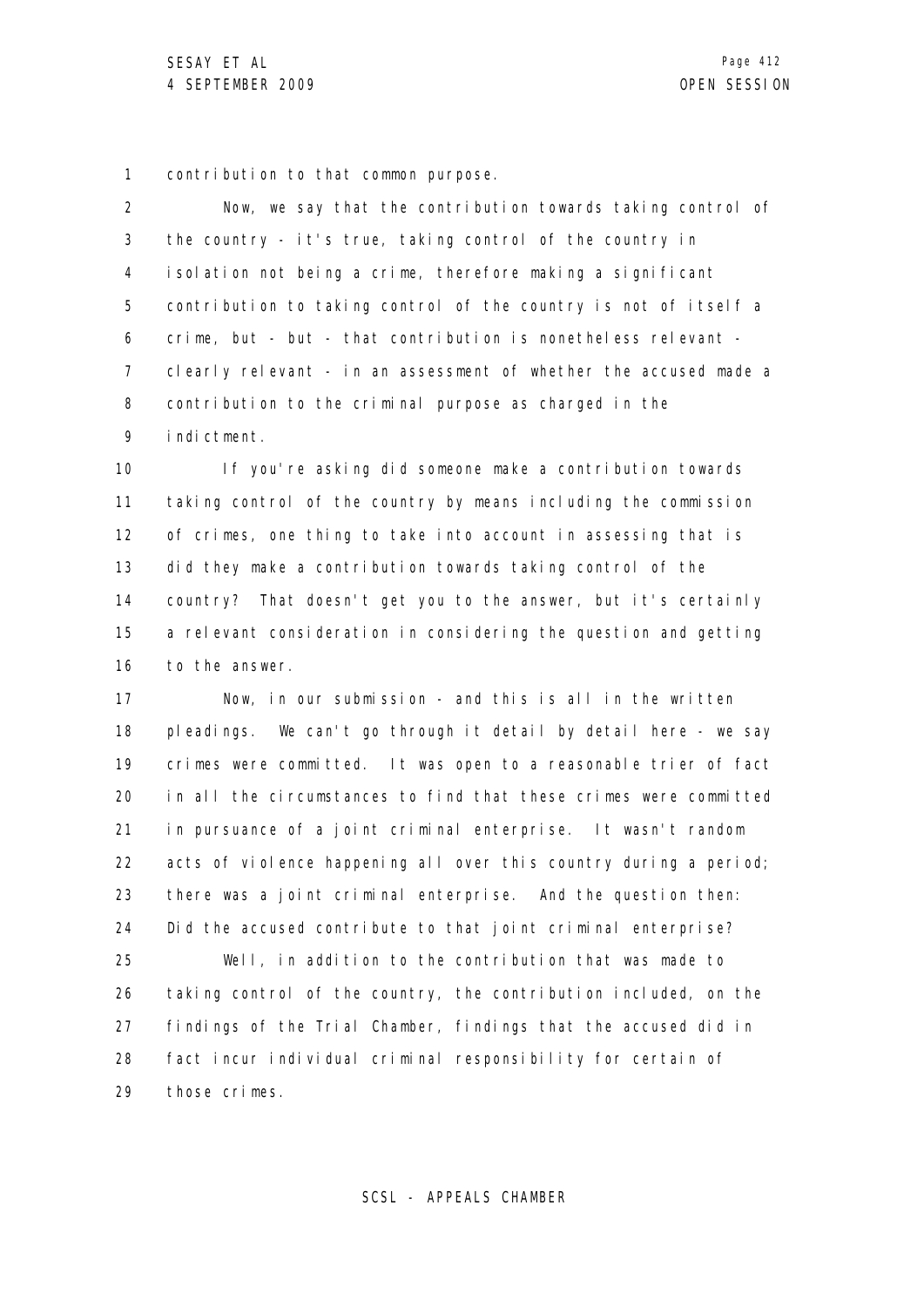1 2 3 4 Now, we say apart from anything else, criminal responsibility for those individual crimes, being crimes within the joint criminal enterprise, that itself is a significant contribution to the joint criminal enterprise.

5 6 7 8 9 10 I think the point was made that it would be unfair to engage in double counting to say that someone is liable for the same crime, both for commission as joint criminal enterprise and for something else like planning or 6.3 responsibility for child soldiers. That's not what we're advocating. Our brief does deal expressly with that.

11 12 13 14 15 16 17 18 19 For instance, we say on some of the child soldiers counts where convictions have already been entered under Article 6.3, we're not seeking to have that changed or added to with a JCE finding. But the fact that it's established that the accused were participants in the joint criminal enterprise, the fact that findings were made that the accused made a substantial contribution to the joint criminal enterprise, in our submission that suffices to establish joint criminal enterprise liability. If I can --

20 21 22 MR CAMMEGH: I'm so sorry. My Lady, Mr Gbao is desperate to leave for the bathroom, please. I'm so sorry to interrupt. I've been trying to find a convenient moment.

23 24 25 26 27 28 MR STAKER: My colleague has pointed out that on at least one occasion I've used the expression "substantial contribution". I did make a submission earlier that in the findings of the Trial Chamber and in the case law, the relevant expression is "significant contribution" and the case law does expressly say that a significant contribution need not be substantial.

29 JUSTICE WINTER: You would please continue then.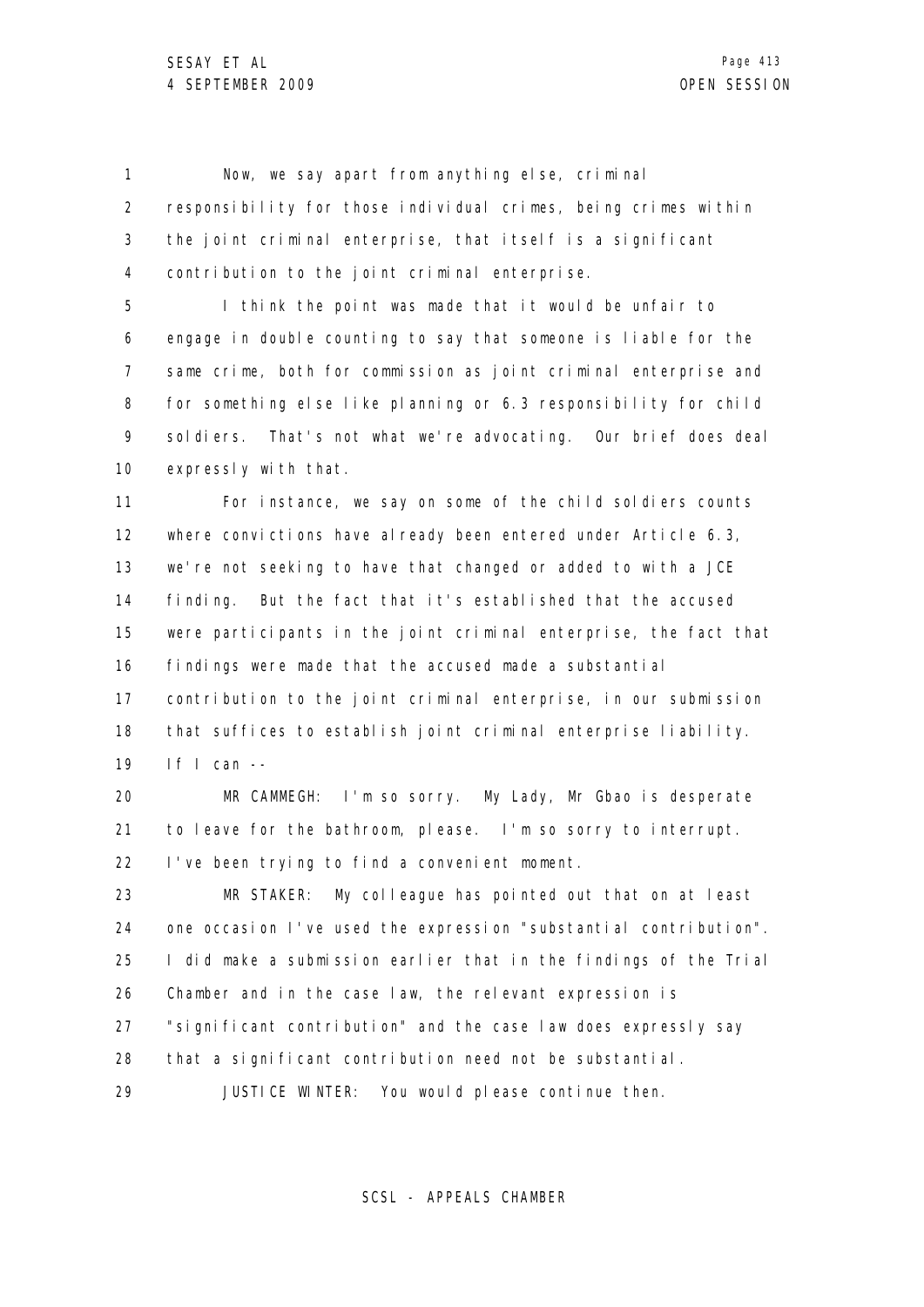1 2 3 4 5 6 7 8 MR STAKER: Yes. I see that I have used, I think, almost the entirety of my time on the joint criminal enterprise point. I did have a few minor comments in relation to the other grounds, although I think in all the circumstances the points have probably been adequately addressed already. Perhaps if at this stage I just inquire as to whether I can assist the Bench any further? JUSTICE WINTER: Thank you very much. Any other questions

9 10 11 12 13 from the Bench? Then thank you very much. We will now have the last break, 20 minutes' break, and we will be back at 4 o'clock. I would also note that at the end of the submissions today we will allow each of the appellants to have a last word if they desire to do so.

14 15 16 17 18 19 MR JORDASH: Madam President, I'm sorry to interrupt. Yesterday I mentioned handing your Honours an indictment - the Mico Stanisic indictment, which I was asking your Honours to look at in relation to our submissions about defects. I have given a copy to your legal officers, and I would ask you to look at it in your own deliberations. Thank you.

20 21 JUSTICE WINTER: Thank you very much. The Chamber will now rise.

22 [Break taken at 3.40 p.m.]

23 [Upon resuming at 4.03 p.m.]

24 25 MR JORDASH: Mr Sesay would like to say something with your Honours' leave.

26 JUSTICE WINTER: Instead of you?

27 28 29 MR JORDASH: I think we had all understood it as the appellants to speak. That was certainly the way we had taken the  $-$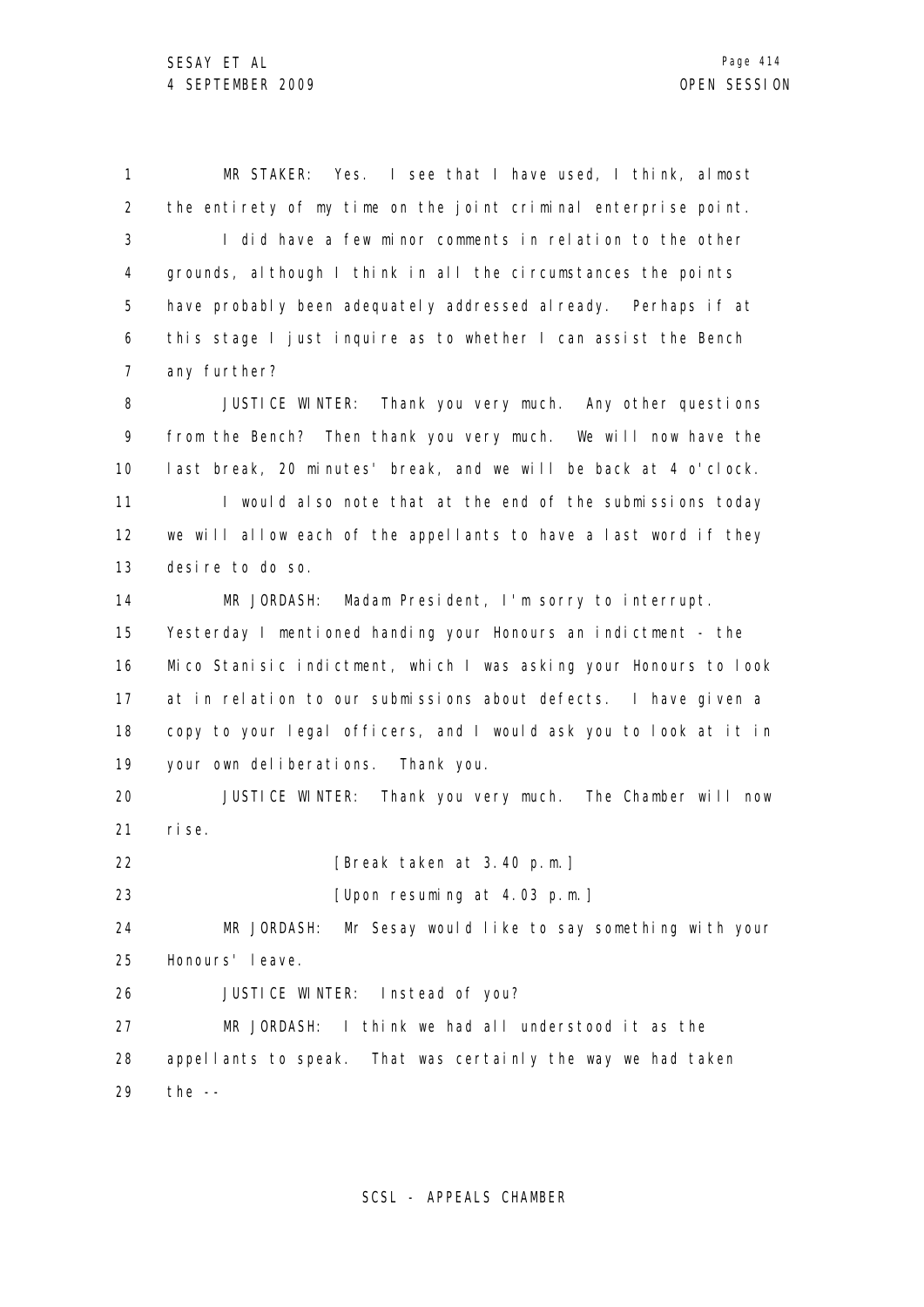1 2 3 4 5 6 7 8 9 10 11 12 13 14 15 16 17 18 19 20 21 22 23 24 25 26 27 28 29 JUSTICE WINTER: Sorry, I said at the end of the submissions. If you don't have any submissions any more it's okay, but you have - according to the scheduling order, you have ten minutes if you need them. This is why I said after the submissions. If this is not necessary, it is okay. MR JORDASH: May I just explain a moment? I think we'd all on the Defence side interpreted the schedule to at this stage be a personal address by the convicted persons, and so the convicted person Mr Sesay had prepared something to say to the Court, as opposed to myself wrapping up the submissions. We recognise that it was a rather what we considered to be unusual -- JUSTICE WINTER: I apologise if I have expressed myself in such a doubtful way. If you would like to say something, please go on. If you do not wish to - "Personal address by Mr Issa Sesay". Okay, let Mr Sesay speak, yes. MR JORDASH: Thank you very much. APPELLANT SESAY: Yes, my Lord. I would first like to extend my sympathy to all the civilians who suffered during the war. I thought the war brought terrible hardship to the people of Sierra Leone. The war brought untold tragedy to the country. As someone who was eventually interim leader of the RUF I want to apologise to the civilians who lived through the war. MR JORDASH: I'm extremely sorry to interrupt, but Mr Sesay is speaking in English and doesn't need a translator. Thank you very much. APPELLANT SESAY: I want to apologise to the civilians who lived through the war, and especially those who lost their loved ones and who still bear the scars of the conflict as the result of the actions of the RUF.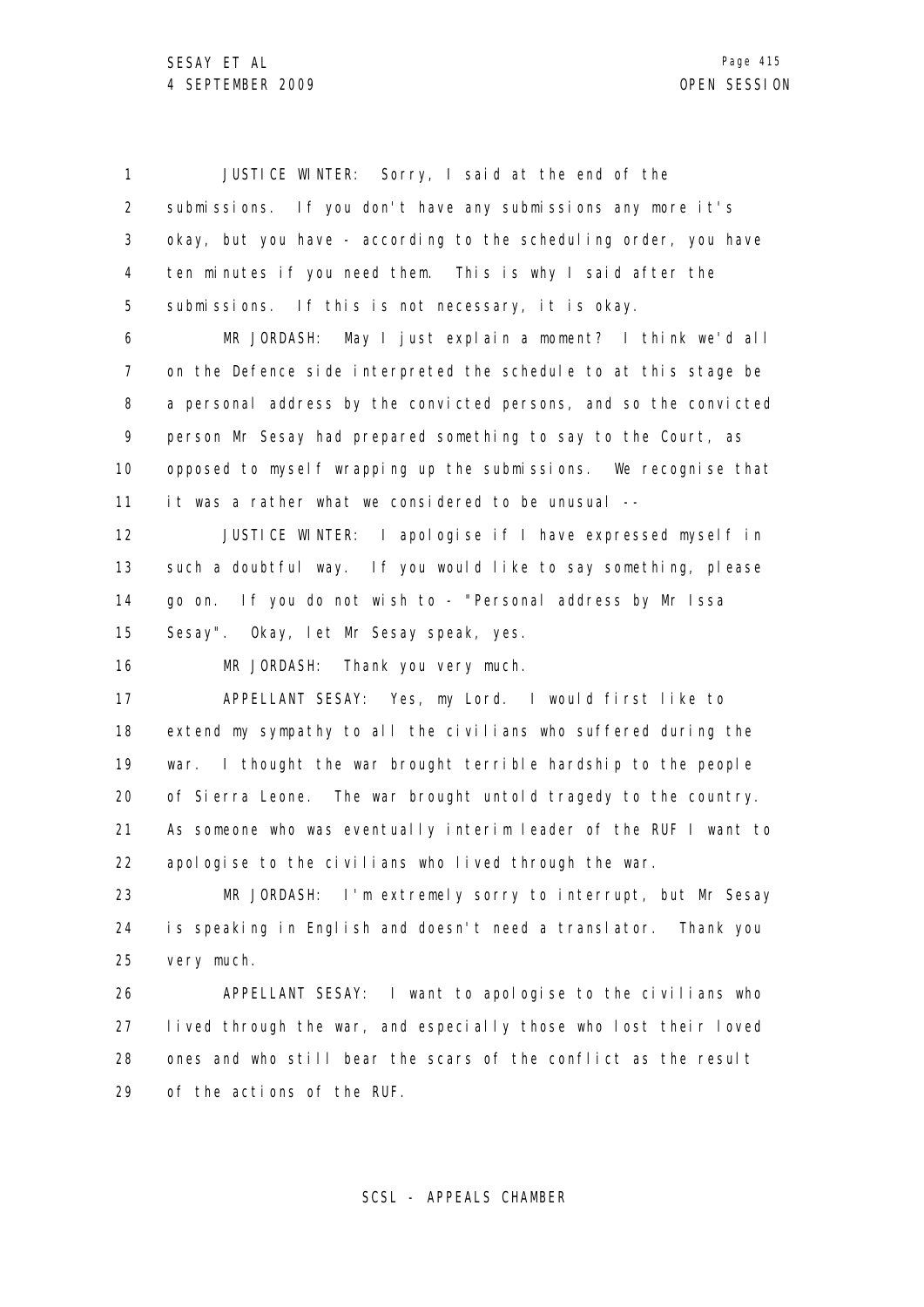1 2 3 4 5 6 7 8 Before my trial began I heard the SRHG Adeniji advise the Special Court during a radio interview in 2003 on Radio UNAMSIL to give me a fair trial because my cooperation allowed UNAMSIL to accomplish their peace mission in Sierra Leone. I decided earlier on to fully - to take part fully in my trial, as I believed a fair trial would give me a chance to explain my role during the conflict - during the conflict and contribute to a national healing in the years following the disarmament.

9 10 11 12 13 14 15 Before my trial the Prosecutor offered me a deal to cooperate with them in order to serve only 12 years in jail. The deal was that I should accept that I ordered RUF fighters to amputate civilians; I should accept that I was involved with raping; I should accept that I agreed with orders to kill civilians in Sierra Leone; I should agree that I was involved in burning.

16 17 18 19 20 21 22 I acknowledge that atrocities were committed during the war in Sierra Leone. I mean, I acknowledge that the atrocities were committed during the war and the RUF committed crimes, but I refused the deal with the Prosecutor because I know that civilians in the RUF areas knew that I did not allow fighters to commit crimes and I did not encourage fighters to commitment crimes against civilians.

23 24 25 26 27 I knew civilians will come forward to defend me. This is why civilians came from Kailahun, Kono, Bombali, Kenema and Tonkolili Districts to defend me. I denied this deal because I knew very well that I never ordered any RUF to amputate, rape or kill civilians.

28 29 I am a native from the north, Temne by tribe, but by Defence case proved to the Trial Chamber that civilians in the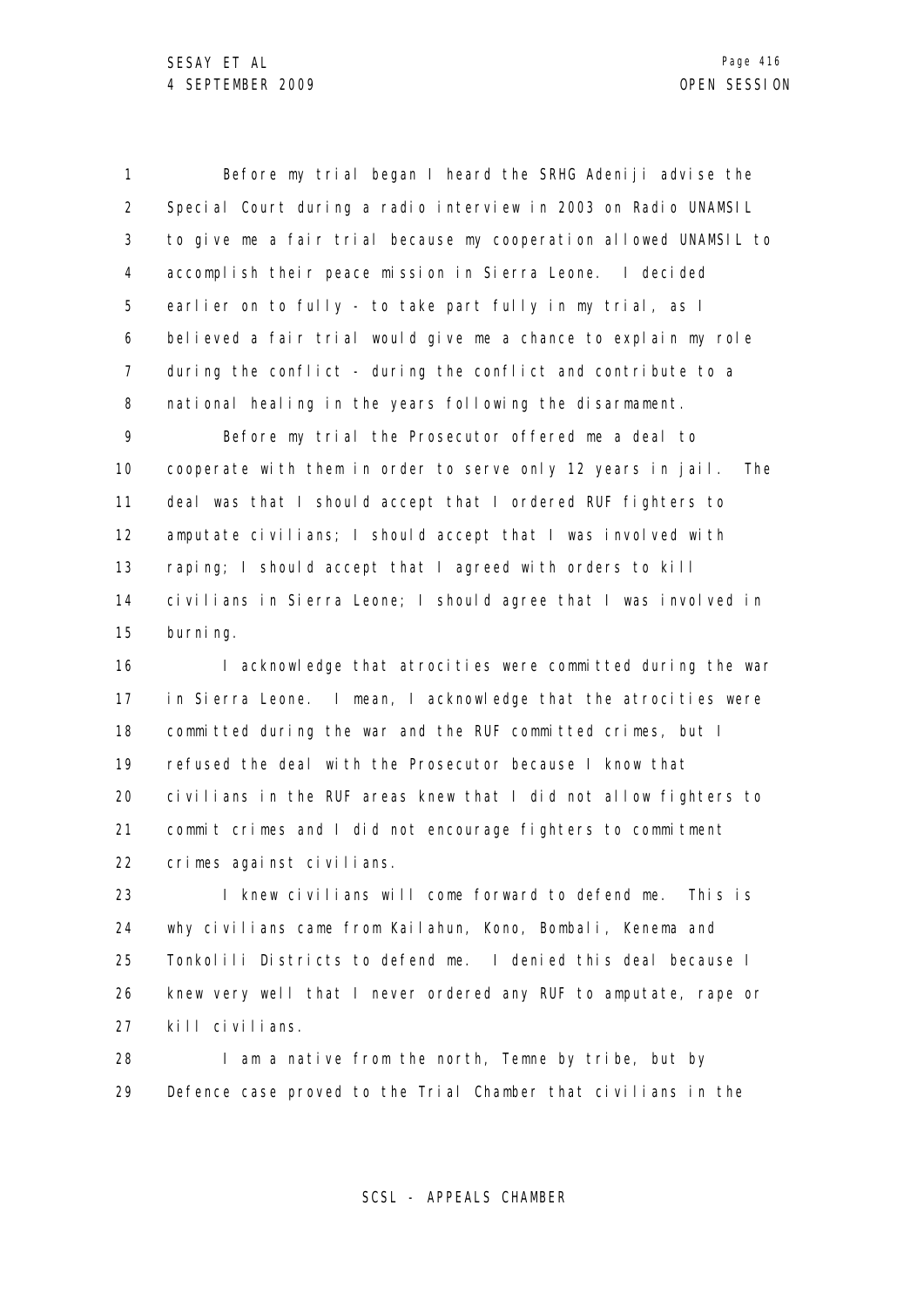1 eastern parts of Sierra Leone supported my Defence case.

2 3 4 A Temne native of Kailahun, Mende by tribe, testified on my Defence before the Trial Chamber. I also heard Konos, Krios, Limbas, Temnes and Mandingos testify for me.

5 6 7 8 9 10 UNAMSIL commanders came from [indiscernible] and Bangladesh, flew back to Sierra Leone to support my Defence case. ECOWAS leaders including His Excellency Alpha Konare, former president of Mali, and the SRHG Adeniji make statements in support of my Defence case. In total I had over 300 witnesses who were ready to testify in my Defence.

11 12 13 14 15 16 17 18 19 20 21 22 23 TF1-334 testified that JPK declared Koidu a no go area for civilians and that civilians should be killed because they did not support the AFRC/RUF. TF1-334 told the Trial Chamber that I endorsed orders given by JPK that I told the RUF/AFRC at the meeting that they should carry out orders given by JPK. TF1-334 was in jail in Pademba Road Prison, but the Prosecution and the previous government released him from prison to be a witness for the Prosecution. 334 was not the only Prosecution witness that was released from Pademba Road Prison with the help of the Prosecution. 334 was also given good amounts of money by the Prosecution, and 334 never gave this important piece of evidence about my endorsing JPK's orders in his first statement during his interview with the Prosecution.

24 25 26 27 28 The Prosecution also called TF1-371, who told the Trial Chamber that he was present at the meeting chaired by JPK in Koidu Town in late February 1998. TF1-371 told the Trial Chamber that JPK never gave such orders. 371 never supported a piece of evidence from 334 about JPK giving such orders.

29 TF1-360 confirmed that JPK never gave such orders.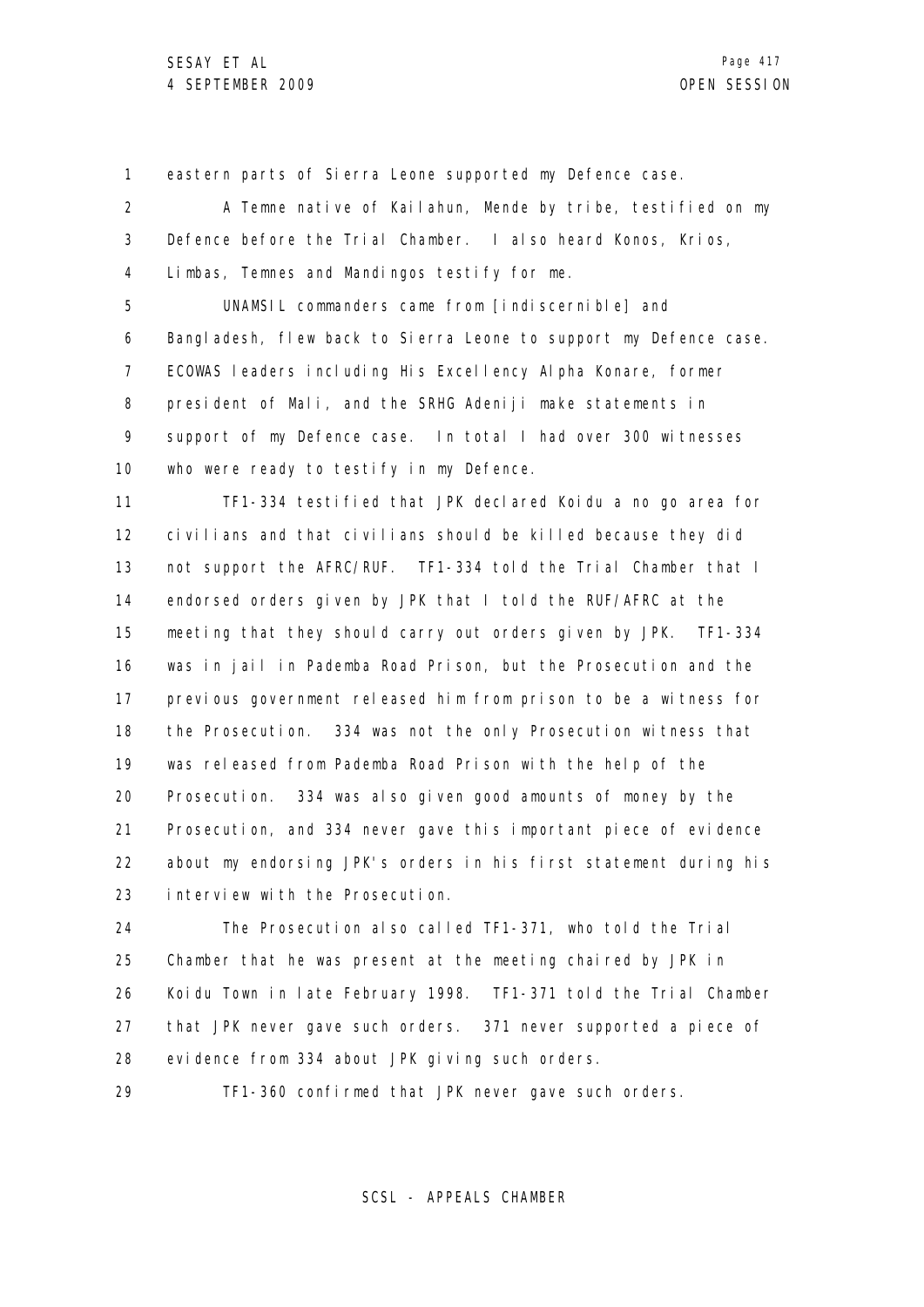1 2 3 4 5 6 7 8 9 10 My Lords, my Defence case proved that wherever I was living there was law and order. Even the Prosecution witnesses said this. I lived in Pendembu in Kailahun District from April to November 1998, and the Prosecutor did not bring any evidence of any wrongdoing to civilians in Pendembu and the area around it. From Kono to Makeni in 1998 to 1999 I tried to protect civilians even from the Kamajors that surrendered to me in Bombali in late 1998. DIS-103 and DIS-009 came to Freetown to testify on my Defence on behalf of how I well treated them and the civilians they lived with.

11 12 13 14 15 16 17 When Superman and Gibril Massaquoi attacked me in Makeni, I escaped. When I returned to Makeni in October 1999 hundreds of civilians danced on the streets of Makeni, saying that their defender had returned back to Makeni. This evidence is before the Trial Chamber from Prosecution witnesses and Defence witnesses that supported wherever I was I installed law and order.

18 19 20 21 22 23 24 There is no evidence before the Trial Chamber about amputating civilians from December '98 to 2001 in Kono, Tonkolili, Bombali. I always maintained respect for civilians in any area where I lived during the war. This is clearly shown in the record. This is the reason why I got the support of the civilians from Kailahun, Kono, Kenema, Tonkolili and Bombali Districts.

25 26 27 28 29 Hundreds of civilians, including members of Parliament, religious leaders, paramount chiefs, section chiefs, chiefdom speakers, women chiefs, officers of the peace, youth leaders, farmers, teachers, doctors, nurses, traders, miners and drivers, I have also had former Kamajors come to testify in my Defence.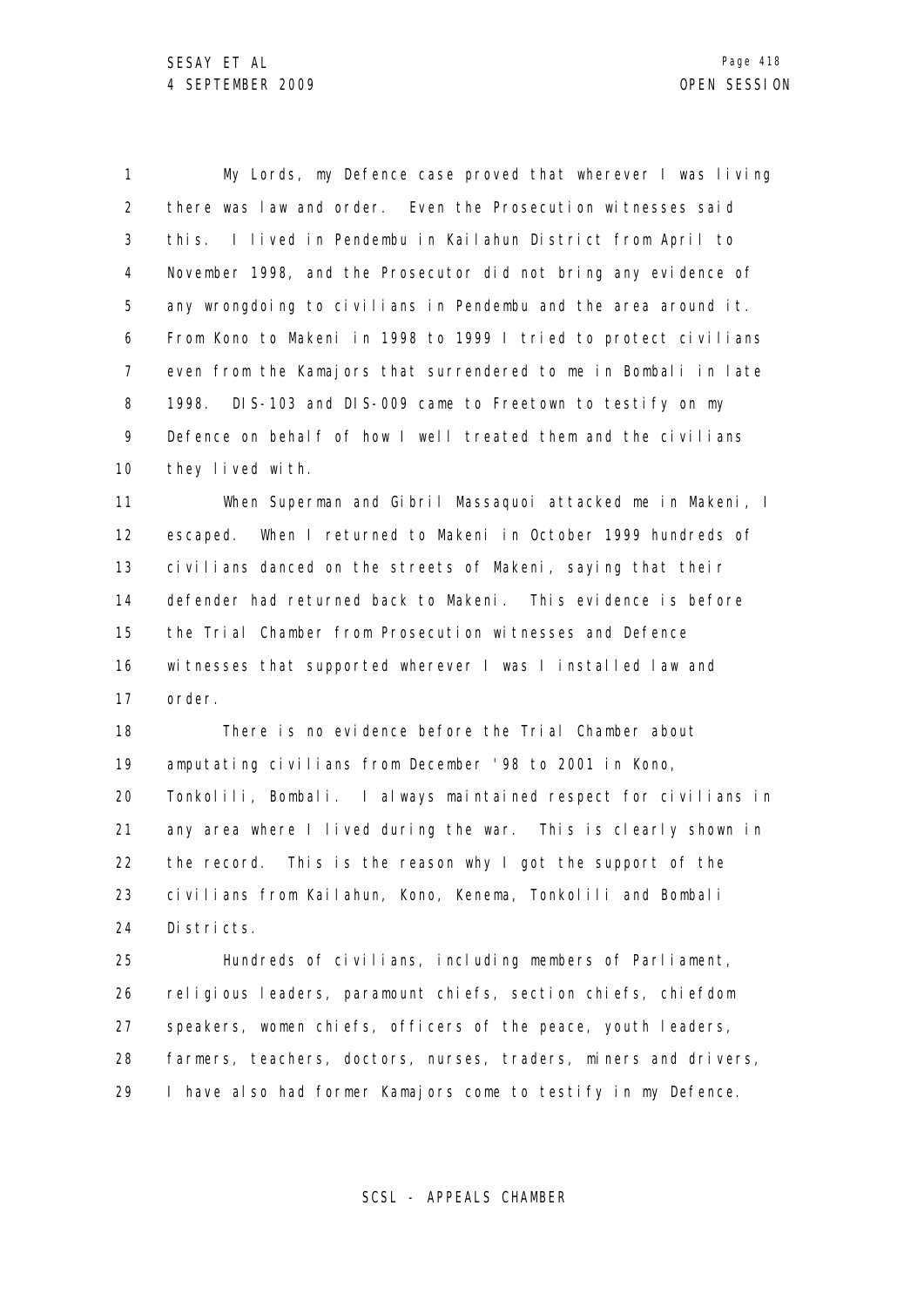1 2 3 The ECOWAS leaders, former Heads of State also gave statements to my Defence team. Including the SRHG and UNAMSIL senior commanders.

4 5 6 7 8 9 It is not fair for the Court to punish me on the crimes that Sam Bockarie, Superman, Isaac Mongor, Mike Lamin and others committed against the civilians. The Trial Chamber convicted me on the evidence of these insider witnesses who blamed me for disarming the RUF while Sankoh was in prison. Many blame me for Sankoh's death and the difficult lives they live in peacetime.

10 11 12 TF1-362 said I had betrayed the revolution, while TF1-045 said he hated me as the commander who pushed the RUF to the peace table. I made many enemies --

13 14 15 JUSTICE WINTER: Sorry, can you come to an end now. APPELLANT SESAY: Well, my Lord, I only remain with three paragraphs.

16 17 18 19 20 21 My Lords, even if you uphold the conviction against me, I know that my children will be able to read the trial records in the future and know civilians came from all over Sierra Leone to speak up for me and my protection for them during the war. The records will show that their father did not commit the crimes he's been punished for.

22 23 24 25 26 27 I have heard that I would be likely to serve my sentence in Rwanda. The sentence imposed against me is a heavy sentence at my age. If I were to serve that full sentence, I will likely never see Sierra Leone again. Sierra Leone is, and always will be, my home. It is where I was born and I want to pass. My Lord, just remains one paragraph. Please, ma'am.

28 29 It is important for me to state that prior to my appointment as interim leader I dedicated myself to the peace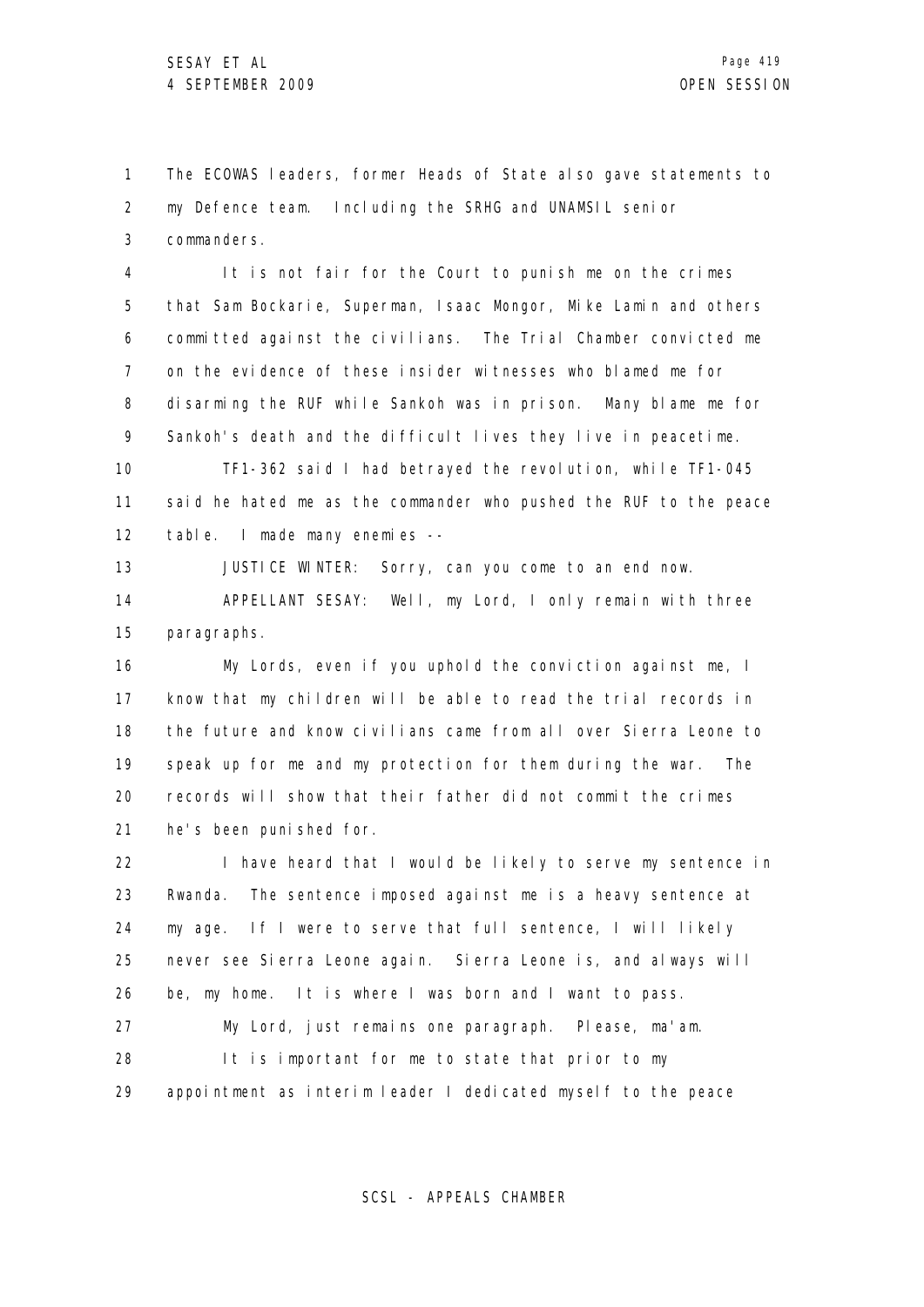1 2 3 4 5 6 7 8 process and ending the war in Sierra Leone. At the Lungi war done done disarmament ceremony I had looked forward to a peaceful future in Sierra Leone. I consider all Sierra Leoneans my brothers and sisters. If I will never be able to share the peace for which I struggled in having the RUF lay down their arms, I would at least like to remain in Sierra Leone. When I die, I want to die in Sierra Leone. If I am released one day, I would like to spend the rest of my life in Sierra Leone.

9 Thank you, my Lords.

10 JUSTICE WINTER: Thank you. Kallon.

11 12 13 14 15 16 17 APPELLANT KALLON: Thank you, my Lords. My Lords, let me take this opportunity to sincerely thank you for granting me and my Defence team by putting forward my appeal. I appreciate your patience and understanding in hearing my appeal without fear or favour. I do hope that you will, in the same spirit, return the verdict that will stand the test of the time. I am asking this statement without prejudice to the appeal I have put forward.

18 19 20 21 22 23 My Lords, as a follow-up to the statement I made to the Trial Chamber, in which I expressed sincere and [indiscernible] remorse about my conduct in the Sierra Leone conflict, I continue to ask that you forgive me for any action or inaction on my part that caused untold suffering to the country and people of Sierra Leone.

24 25 26 27 28 My Lords, I recognise the role of the Special Court in bringing peace and justice to the Sierra Leone people. I have profound respect for the rule of law and the independence of the judges, and I do hope that justice will be done in my case in view of my appeal.

29 My Lords, if you do not, however, uphold my appeal, then I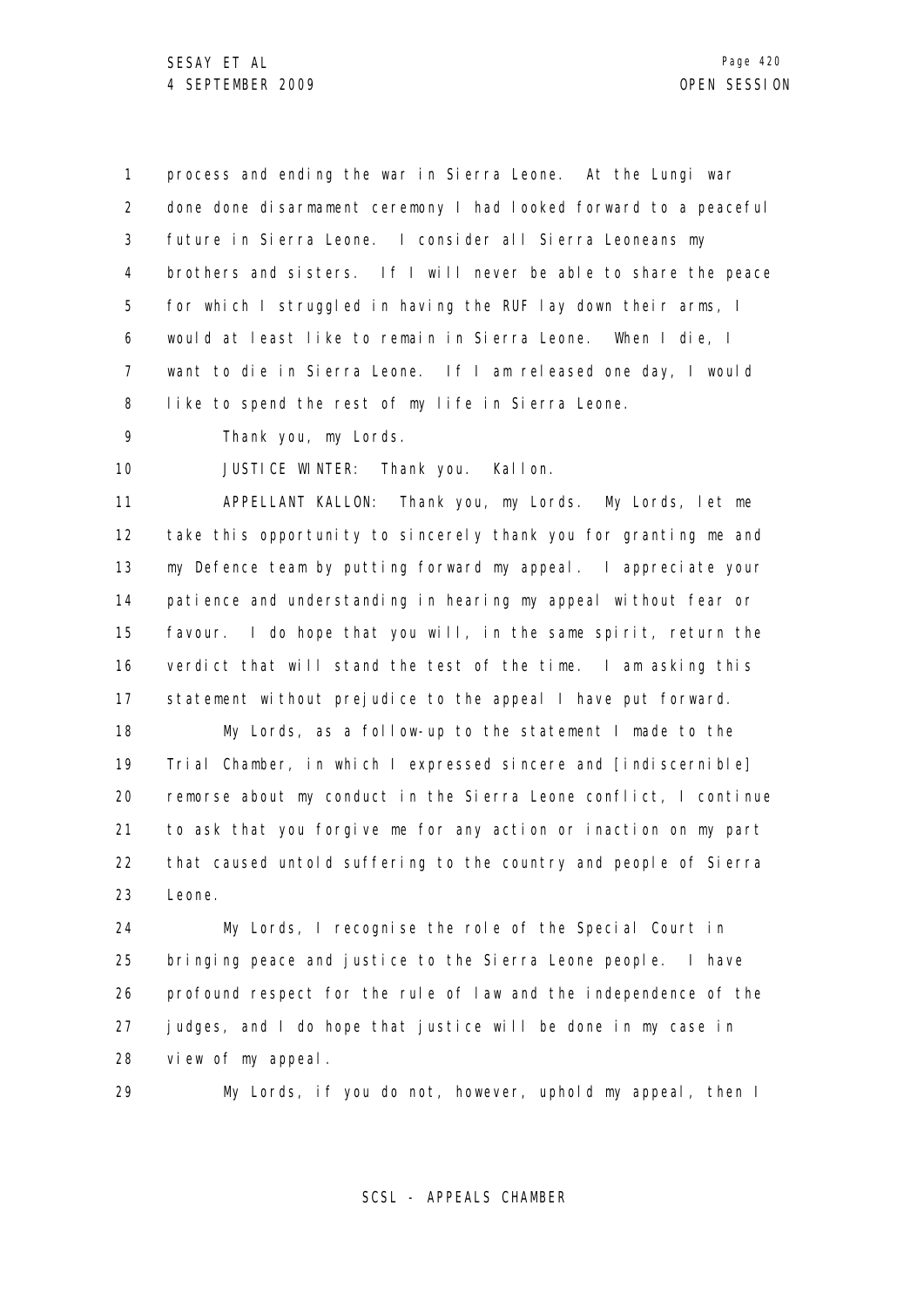1 2 3 pray for a lenient sentence in the hope that I will be given the opportunity to reconcile with my fellow Sierra Leoneans and continue to contribute to the peace process.

4 5 6 7 The six years I have spent in detention, I have gained the opportunity to deeply reflect on my role in the conflict. As is shown in the statement in good conduct issued on my behalf by the Special Court detention, I consider myself as a reformed person.

8 9 10 My Lords, I thank all the officers of the Special Court for contributing to the justice process, especially the officers at the detention facility.

11 12 13 My Lords, again I thank you all. In the spirit of the holy month of Ramadan, may Allah bless Sierra Leone and give the entire peace. Amen.

14 Thank you very much, my Lord.

15 JUSTICE WINTER: Thank you. Gbao.

16 17 18 19 20 APPELLANT GBAO: Good afternoon, Madam President. Thank you for the opportunity to address the Court today. Since I did not testify in my trial, this is the first time I have had the chance to address the Court, while at the same time I am the last person who will address it.

21 22 23 24 25 26 27 28 Of course, the last six years have been a time of great adversity to me and to my family. But during that time I have had plenty of time to reflect on so many issues with a sober mind, including the suffering of so many victims of RUF excesses in the war. This reflection truly brings me great sorrow, and above all I have been humbled by the kindness and perseverance of so many I have been fortunate to come to know during my incarceration.

29

In this regard I extend my heartfelt thanks and affection